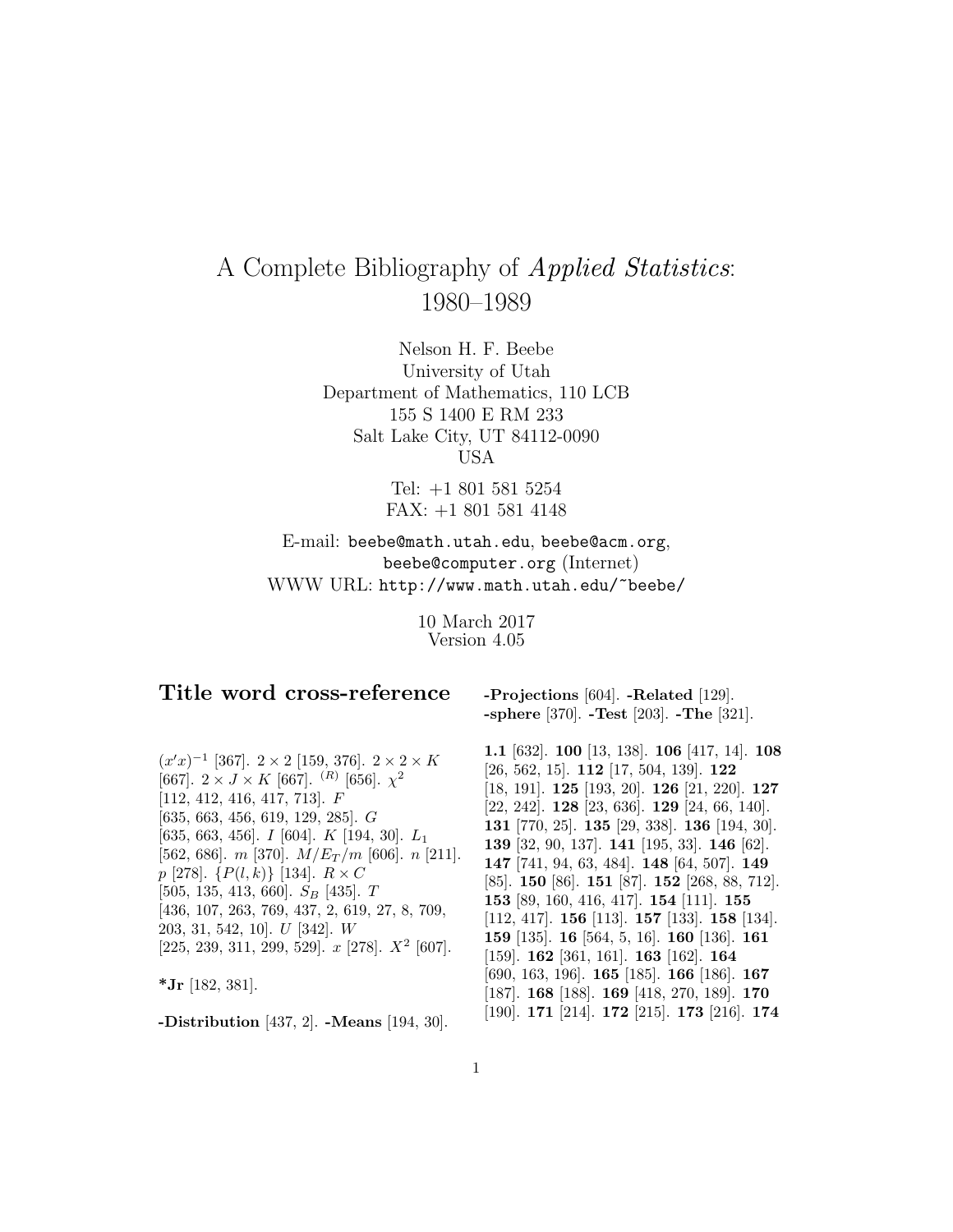[217]. **175** [218]. **176** [360, 530, 219]. **177** [310, 235]. **178** [236, 740]. **179** [237]. **180** [238]. **181** [239, 311, 529]. **182** [240]. **183** [459, 241, 362, 506]. **184** [263]. **185** [264]. **187** [266]. **188** [306]. **189** [307]. **190** [308, 440, 563]. **191** [309]. **192** [334]. **193** [438, 335]. **194** [336]. **195** [356, 439]. **196** [357]. **197** [358]. **1979** [158]. **198** [359]. **199** [544, 386].

**2** [656]. **2.0** [735]. **2.6** [707]. **200** [387]. **201** [388]. **202** [389]. **203** [411]. **204** [412]. **205** [505, 413]. **206** [414, 543, 565]. **207** [415]. **208** [433]. **209** [434]. **210** [435]. **211** [635, 663, 456]. **212** [457]. **213** [458]. **214** [480]. **215** [481, 711]. **216** [482]. **217** [483]. **218** [503]. **219** [527]. **220** [528]. **221** [541]. **222** [662, 560]. **223** [561]. **224** [581]. **225** [582]. **226** [774, 775, 583]. **227** [584]. **228** [604]. **229** [605]. **230** [606]. **231** [607, 713]. **232** [633]. **233** [634]. **234** [658]. **235** [659]. **236** [660]. **237** [661]. **238** [686]. **239** [687]. **240** [688]. **241** [689]. **242** [708]. **243** [709]. **244** [710]. **245** [737]. **246** [738]. **247** [739]. **248** [765]. **249** [766]. **250** [767]. **251** [768]. **2nd** [181, 154, 520, 624, 180, 455, 287, 109, 131, 682].

**3** [706]. **32** [7, 741, 484]. **3rd** [522, 61].

**4** [1, 8].

**5** [437, 2, 8]. **5th** [354].

**6** [6, 28, 11, 267, 3]. **60** [504]. **61** [506]. **62** [507]. **63** [529]. **64** [530]. **65** [542]. **66** [543]. **67** [544].

**7** [6, 267, 4]. **73** [9, 192]. **75** [269]. **76** [769, 436, 27, 31, 542, 10].

**99** [12, 138].

**A.** [754, 58, 734, 679, 432, 56, 526, 157, 353,

755, 756, 402, 327, 59]. **Absolute** [26, 562, 15]. **Abundance** [52]. **acceptance** [422]. **Accommodation** [450]. **Accounting** [670]. **Accurate** [107]. **Action** [614, 654]. **Adaptive** [644]. **Addendum** [557, 558]. **Additional** [701]. **Additive** [611, 349]. **Adjusted** [666]. **Adjustment** [683, 153]. **Adjustments** [346, 673]. **Adjusts** [676]. **against** [278]. **Agricultural** [73, 384]. **Aitchison** [601]. **Akaike** [642]. **Alan** [476]. **Alcohol** [540]. **Algebra** [385]. **Algorithm** [162, 336, 635, 663, 448, 544, 418, 337, 194, 456, 265, 111, 270, 30, 438, 335, 737, 305, 309, 358, 285, 634, 386, 189, 185, 187, 599, 411, 26, 29, 738, 433, 435, 17, 387, 660, 21, 28, 237, 7, 18, 263, 528, 769, 414, 480, 24, 66, 140, 86, 87, 436, 437, 162, 236, 336, 635, 663, 1, 2, 85, 134, 112, 23, 334, 765, 581, 541, 527, 505, 770, 768, 662, 604, 503, 11, 89, 160, 412, 607, 686, 713, 139, 456, 774, 9, 214, 111, 710, 133, 338, 415, 560, 30, 483, 240]. **Algorithm** [4, 3, 238, 22, 62, 12, 13, 27, 438, 564, 306, 335, 481, 688, 113, 360, 33, 605, 658, 357, 20, 775, 94, 63, 218, 25, 561, 583, 709, 766, 264, 458, 88, 308, 440, 136, 216, 388, 737, 711, 661, 584, 64, 159, 309, 459, 358, 266, 739, 565, 15, 190, 215, 767, 633, 135, 507, 359, 634, 740, 386, 235, 239, 311, 434, 563, 659, 690, 413, 356, 439, 530, 217, 687, 636, 708, 712, 14, 219, 161, 307, 606, 163, 188, 189, 196, 457, 482, 185, 5, 16, 389, 31, 542, 241, 362, 689, 582, 32]. **Algorithm** [90, 137, 10, 506, 186, 187, 220]. **Algorithms** [411, 6, 197, 198, 26, 29, 738, 433, 435, 17, 387, 660, 21, 28, 237, 7, 18, 191, 263, 528, 769, 414, 480, 195, 24, 66, 140, 86, 87, 436, 437, 162, 236, 336, 635, 663, 544, 1, 2, 85, 134, 741, 112, 23, 334, 765, 581, 541, 418, 527, 505, 504, 770, 337, 768, 662, 604, 194, 503, 11, 89, 160, 412, 416,

9, 192, 193, 214, 111, 710, 269, 133, 338, 415, 560, 270, 30, 483, 240, 4, 3, 238, 22, 62, 12]. **Algorithms**

[13, 27, 138, 438, 564, 8, 306, 335, 481, 688,

417, 607, 562, 686, 713, 139, 456, 265, 267, 774,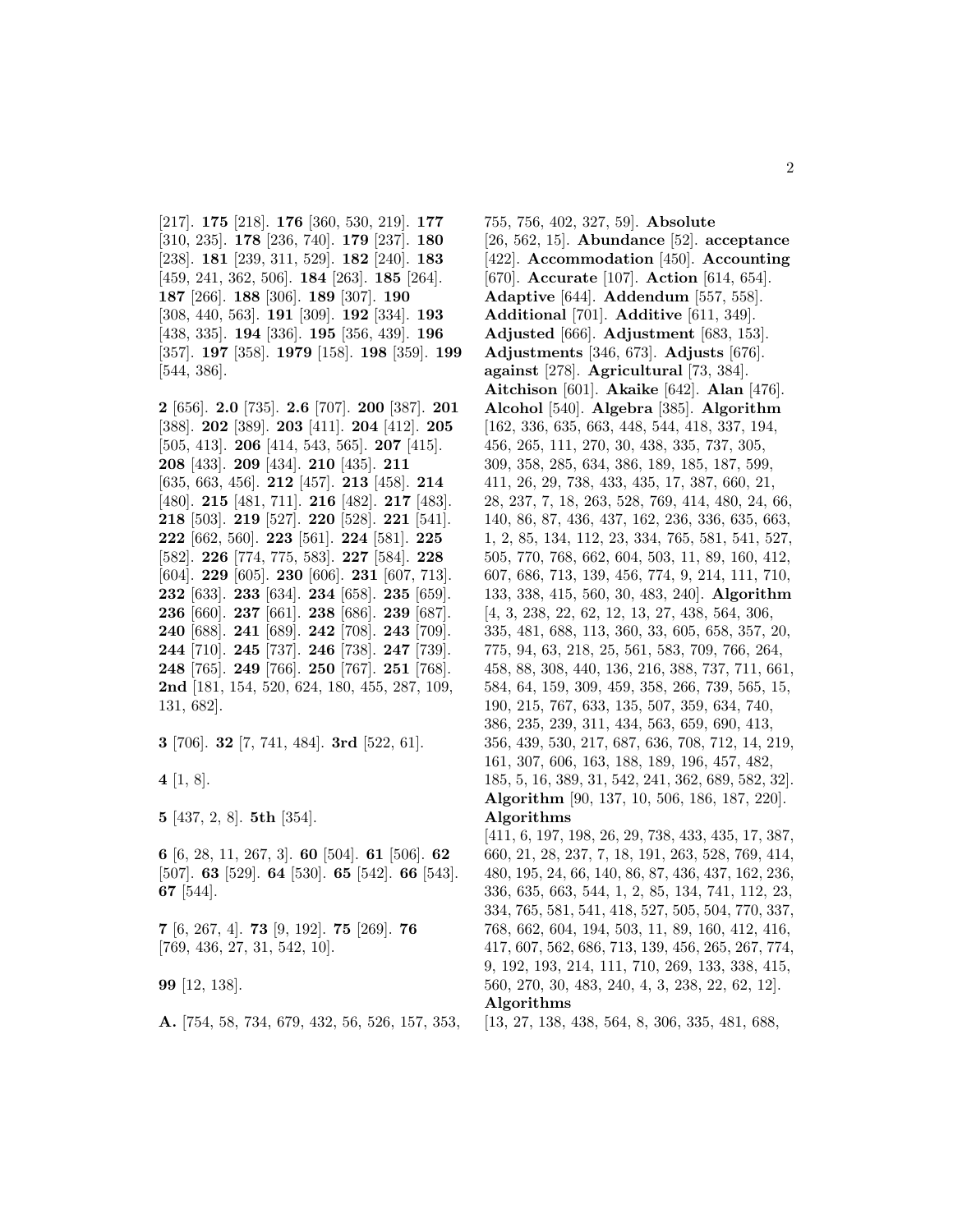113, 360, 33, 605, 310, 658, 357, 361, 20, 775, 63, 218, 25, 561, 583, 709, 766, 268, 264, 458, 88, 308, 440, 136, 216, 388, 737, 711, 661, 584, 64, 159, 309, 459, 358, 266, 739, 543, 565, 15, 190, 215, 767, 633, 135, 507, 359, 484, 634, 740, 386, 235, 239, 311, 434, 529, 559, 563, 659, 690, 413, 356, 439, 530, 217, 687, 636, 708, 712, 14, 219, 161, 307, 606, 163, 188, 189, 196, 457, 482, 185, 5, 16, 242, 389, 31, 542, 241, 362]. **Algorithms** [689, 582, 32, 90, 137, 10, 506, 186, 187, 220, 129, 502, 501]. **Allocation** [466]. **Alternative** [134, 78, 297]. **Alternatives** [173]. **Alvan** [625]. **Alvey** [326]. **Amalgamation** [85]. **America** [521]. **analyse** [117]. **Analyses** [587, 153, 679]. **Analysing** [668, 523, 158]. **Analysis** [91, 716, 699, 611, 684, 738, 396, 499, 734, 204, 474, 276, 725, 375, 316, 355, 676, 445, 154, 126, 290, 373, 592, 652, 500, 471, 223, 357, 361, 371, 381, 34, 612, 280, 536, 161, 352, 601, 246, 297, 651, 555, 720, 717, 97, 36, 202, 556, 423, 367, 123, 462, 147, 150, 77, 117, 754, 55, 292, 734, 629, 155, 752, 353, 333, 678, 332]. **Analysis-Methods** [474]. **Analytic** [320]. **Analyzing** [55]. **Anderson** [478, 158, 410]. **Andrew** [51]. **Angular** [274, 467]. **animal** [374, 171]. **anisotropic** [423]. **Annotated** [81]. **Ant** [322]. **Application** [492, 471, 643, 597, 228, 424, 648, 121, 104, 590, 669]. **Applications** [382, 383, 731, 644, 247, 333, 577, 555, 367, 172, 700, 474, 728]. **Applied** [253, 259, 317, 753, 61, 183, 500, 354, 428, 502, 478, 279, 455, 332]. **Approach** [110, 128, 297, 717, 422, 127, 401]. **approaches** [746]. **appropriate** [175]. **Approximate** [396, 334, 377, 310, 309, 235]. **Approximating** [387, 23, 658, 697, 636]. **Approximation** [619, 606, 173, 177]. **Approximations** [224]. **Architecture** [625]. **area** [175]. **ARIMA** [240]. **ARMA** [336, 309]. **Armigera** [146]. **Arnold** [519, 500]. **Arsenic** [597]. **Ascher** [498]. **Aspects** [375]. **Aspiration** [409]. **ASR** [544, 504, 543, 507, 529, 530, 542, 506].

**Assay** [443]. **Assessing** [695, 490, 469, 299]. **Assessment** [671, 394, 723, 255]. **Assisted** [524]. **Association** [495, 136, 295]. **Assumption** [427]. **Assumptions** [317]. **Asymptotic** [256, 570]. **Athletic** [620]. **attained** [254]. **Auditing** [449]. **Authors** [314]. **Authorship** [524]. **AUTOBOX** [735]. **AUTOBOX-PLUS** [735]. **Autocorrelated** [617]. **Autocorrelations** [398]. **Automatic** [264, 735]. **autoregression** [169]. **Autoregressive** [738, 301, 111, 661, 358, 708, 122, 569, 578, 669]. **Autoregressive-Moving** [111, 358, 569]. **Auxiliary** [1, 8, 482]. **Average** [111, 464, 661, 358, 708, 511, 569, 578]. **B** [260, 623, 522, 454, 261, 626, 83, 109, 131]. **B.** [654, 519, 629, 291, 352]. **Back** [67, 95, 114, 141, 164, 199, 221, 243, 271, 293, 312, 339, 363, 390, 419, 441, 460, 485, 508, 531, 545, 566, 585, 608, 637, 664, 692, 714, 742, 771, 162]. **Baker** [50]. **Balakrishnan** [630]. **Balance** [683]. **Balanced** [527, 216]. **Bands** [209]. **Bank** [248]. **Banks** [650]. **Bargaining** [409]. **Barry** [262]. **Bartholomew** [752, 51]. **Based** [348, 761, 100, 299, 389, 618, 538, 172, 150]. **Basford** [731]. **Basic** [522, 269, 327, 681, 57]. **Basics** [333]. **Bayesian** [652, 499, 496, 147, 449, 510, 77, 598, 246]. **Beat** [454]. **Beet** [536]. **Before** [319]. **Behavioral** [157, 156]. **Bell** [648]. **Belson** [622]. **Berenson** [753]. **Bergstrom** [380]. **Bernard** [651]. **best** [254]. **best-fitting** [254]. **Beta** [396, 774, 775, 583, 307]. **Beta-Binomial** [396]. **Between** [611, 350, 495, 388, 295, 675]. **Bias** [666, 620]. **Bibby** [155]. **BIBD** [223]. **Bibliography** [81]. **Bimodal** [208]. **Binary** [445, 576, 79, 584, 205, 98, 284]. **Bingham** [570]. **Binomial** [396, 19, 24, 66, 140, 643, 549, 307, 229, 65, 143]. **Biochemistry** [540].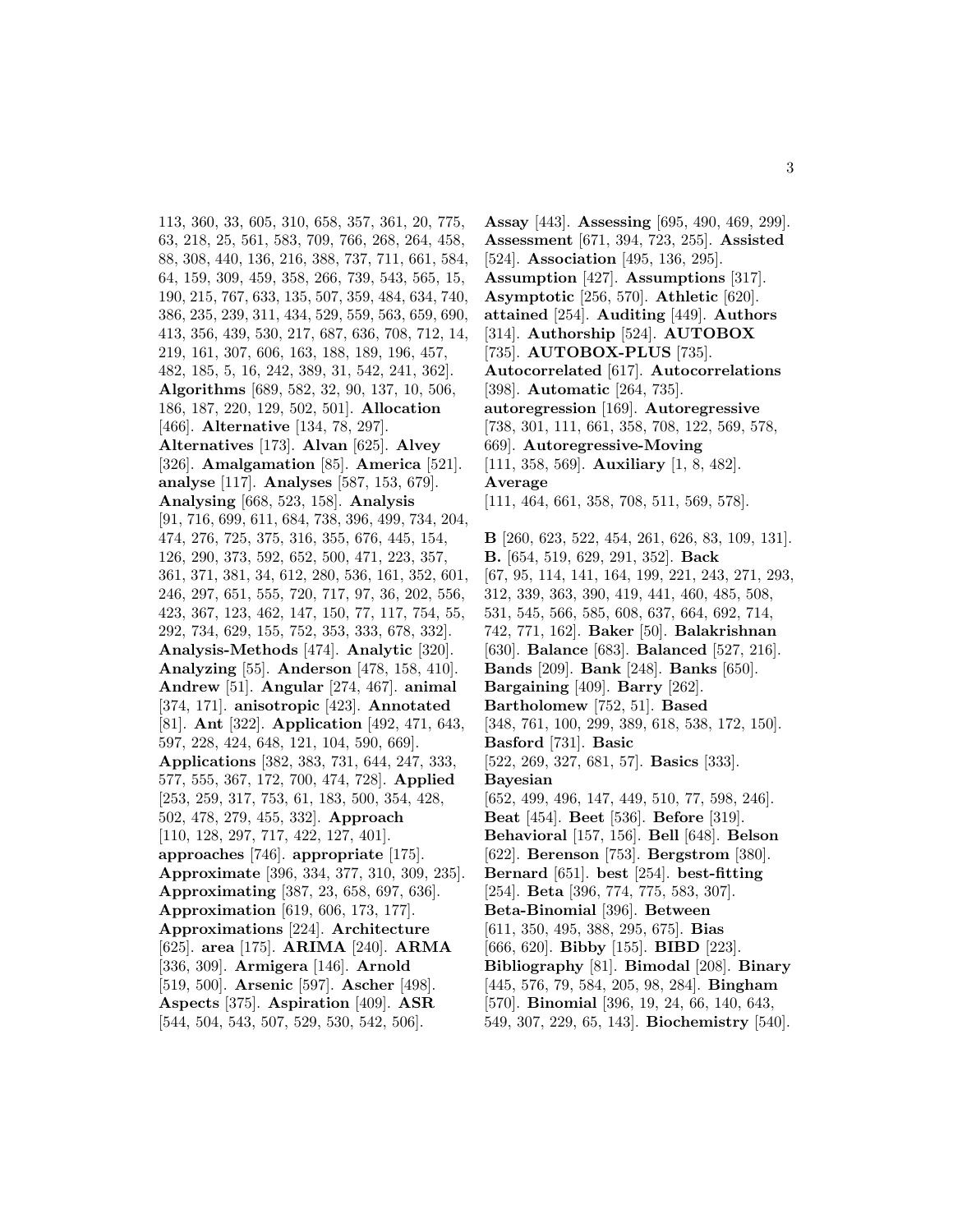**Biological** [52, 210, 148]. **Biomass** [670]. **Biostatistics** [291, 682, 653]. **Biothermal** [146]. **Biplot** [428]. **Bird** [228]. **Births** [315]. **Bivariate** [769, 87, 436, 322, 27, 31, 542, 10]. **Blanchflower** [651]. **Block** [755, 429, 424, 284]. **Blocking** [581]. **Book** [677, 55, 50, 754, 727, 260, 684, 382, 329, 473, 289, 680, 52, 58, 654, 623, 499, 132, 326, 181, 522, 292, 404, 734, 179, 521, 262, 60, 259, 679, 759, 385, 383, 650, 474, 432, 331, 477, 431, 524, 603, 54, 154, 631, 126, 127, 728, 290, 753, 61, 519, 629, 56, 155, 731, 733, 453, 525, 291, 454, 652, 130, 182, 261, 622, 84, 288, 183, 430, 757, 655, 475, 500, 409, 328, 451, 752, 526, 110, 128, 354, 380, 627, 129, 157, 452, 626, 381, 407, 602, 406, 156, 625, 683, 401, 653, 330, 761, 520]. **Book** [681, 403, 758, 353, 624, 405, 502, 478, 180, 630, 755, 756, 408, 455, 729, 82, 158, 57, 287, 333, 402, 83, 523, 327, 59, 51, 352, 109, 131, 81, 628, 732, 601, 501, 384, 410, 651, 682, 498, 476, 678, 760, 53, 730, 332, 656, 262]. **Bootstrap** [648, 555]. **Bootstrapping** [593]. **Both** [323]. **Bound** [544, 634, 386, 356, 439]. **Bounds** [254, 449, 511]. **Bowerman** [627]. **Bowman** [727]. **Box** [153, 579]. **Bozdogan** [754]. **Branch** [544, 634, 386]. **Breast** [373]. **Bridge** [554]. **Brillinger** [451]. **Britain** [651]. **Brite** [179]. **Broemeling** [499]. **Brook** [500]. **Brown** [291]. **Bruce** [627]. **Burden** [288]. **Burnham** [410]. **Business** [179, 655, 627, 455]. **Buying** [245].

**C** [677, 181, 292, 759, 126, 519, 183, 500, 526, 653, 681, 333, 402, 83, 59, 384, 410, 476, 760, 730]. **C.** [154, 183, 128]. **Calculated** [398]. **Calculating** [769, 436, 619, 342, 27, 645, 31, 542, 517, 10]. **Calculation** [480, 134, 309]. **Calculations** [261]. **calculator** [697]. **Calibration** [283, 71, 535, 516, 590]. **Campbell** [626]. **Cancer** [373, 430, 381, 295, 428]. **Canonical** [91, 36, 202]. **Capture** [410]. **Capture-Recapture** [410]. **carcinogenic**

[568]. **Carcinogenicity** [427]. **Carlo** [480, 249, 226]. **CARP** [763, 764]. **Carter** [381]. **Case** [85, 366, 490, 357, 361, 696, 59, 161, 103, 721, 76, 575]. **Case-Control** [357, 361, 161, 103, 76]. **Case-Weighted** [696]. **Casebook** [291]. **Cases** [345, 574]. **Categorical** [55, 69, 185, 120, 166]. **Catherine** [290]. **Cause** [699, 640]. **Cause-of-Death** [699, 640]. **Causes** [498]. **Cells** [543]. **Censored** [503, 193, 564, 20, 628, 5, 16, 32, 90, 137, 74]. **Census** [228]. **Central** [263, 2, 416, 774, 27, 8, 775, 709, 190, 285, 31, 542, 10]. **Centrality** [190]. **Chain** [277]. **Chain-Deferred** [277]. **Challenge** [444]. **Change** [167, 523, 174, 147, 77]. **Change-Measurement** [523]. **change-point** [77]. **changing** [669]. **Channel** [158]. **Characteristics** [528]. **Chart** [369, 758, 100, 233, 392]. **Charts** [368, 518, 511]. **Chatfield** [154]. **Chemical** [452]. **Chemotherapy** [381]. **Chi** [190, 687, 745]. **Chi-square** [745]. **Chi-Squared** [190, 687]. **Child** [395]. **Children** [514, 490, 720]. **Choice** [488, 318, 719]. **choosing** [569]. **Chris** [110]. **Circle** [274, 467]. **Circular** [93, 42, 324]. **Clarke** [180, 327, 730]. **Classes** [761]. **Classification** [746]. **Cleveland** [602]. **Clinical** [625]. **Clinimetrics** [756]. **Closed** [667, 619, 410]. **Clustering** [194, 30, 746, 731]. **Clusters** [706]. **Code** [770, 25, 584]. **Coefficient** [44, 246]. **coefficients** [177]. **Cohort** [596]. **Collapsibility** [710, 667]. **Collecting** [81]. **collinearities** [702]. **Collinearity** [236, 740]. **Column** [113, 135, 705]. **Combination** [112, 412, 416, 417]. **Combined** [388, 717, 103, 392]. **Combining** [40, 581, 113]. **come** [748]. **Comment** [741]. **Common** [44, 228, 425, 101]. **Communities** [52]. **Comparative** [156]. **Comparing** [393, 19, 24, 66, 140, 251, 281, 591, 65, 748]. **Comparison** [395, 465, 671, 516, 320, 577,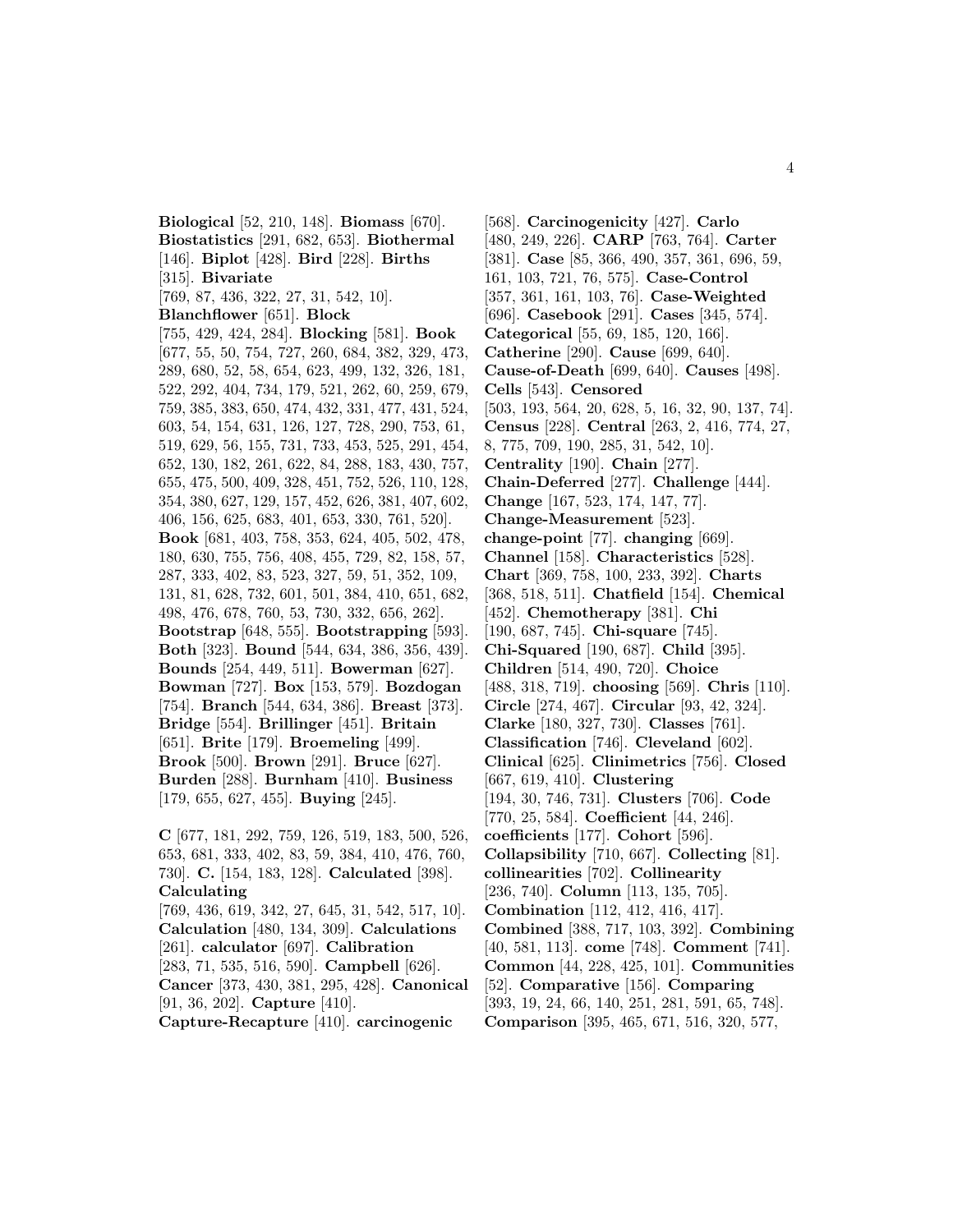555, 642, 118, 598]. **Comparisons** [227]. **competing** [462]. **Competition** [620]. **complex** [74]. **Component** [581, 113, 371]. **Components** [514, 319, 257, 704, 551, 593]. **Composite** [145]. **Compositional** [446, 601]. **Compounds** [614]. **Computation** [483, 190, 633, 247]. **Computational** [375]. **Computed** [395]. **Computer** [524, 261, 627, 320, 109, 131, 370]. **Computer-Assisted** [524]. **Computerized** [166]. **Computing** [774, 605, 775, 583, 285, 333, 618, 182, 327]. **concentration** [232]. **Concepts** [761]. **Concerning** [44]. **Concordance** [300]. **concurrence** [284]. **Conditional** [357, 361, 161, 143]. **Conditions** [388]. **Conference** [158]. **Confidence** [480, 209, 618, 538, 256]. **Configurations** [739]. **Confined** [32, 90, 137]. **Confounder** [255]. **Confounding** [517]. **Conover** [287]. **consistent** [667]. **constancy** [72]. **constant** [41]. **Constrained** [562, 582]. **Constraints** [604, 690, 163, 196]. **Construct** [185]. **Construction** [62, 559, 705, 422, 166, 494]. **Consultant** [654]. **Consumption** [540]. **contamination** [748]. **contiguous** [705]. **Contingency** [48, 264, 136, 159, 739, 206, 376, 717]. **Continuity** [733]. **Continuous** [733, 205, 144]. **Contract** [554]. **Contrasts** [186]. **Contributions** [408]. **Control** [368, 518, 357, 361, 100, 226, 161, 103, 392, 76]. **Controlled** [302]. **controls** [76]. **Convenient** [305]. **Cooke** [327]. **Cooper** [353]. **Cope** [404]. **Cornell** [679, 430]. **Corner** [661]. **Cornish** [658]. **Cornish-Fisher** [658]. **Correction** [48, 65, 66, 210, 505, 355, 160, 713, 269, 565, 311, 196, 362]. **Corrections** [440, 439]. **Correlated** [646]. **Correlation** [301, 44, 768, 458, 668, 633]. **Correlations** [395]. **Correspondence** [717]. **Corrigenda** [6, 91, 92, 93, 94]. **Corrigendum** [518, 691].

**Corry** [651]. **Counting** [86, 87, 584]. **Course** [253, 321, 453, 753]. **courses** [590]. **Covariance** [346, 23, 766, 613, 636, 97, 150, 117]. **Covariates** [193, 596, 20, 534, 539, 673]. **Coverage** [512]. **Cox** [448, 579, 102]. **Cram´er** [218]. **Cram´er-Wold** [218]. **Craven** [327]. **Crayton** [476]. **Criminal** [345, 574]. **criteria** [642]. **Critical** [159]. **Critique** [176]. **Crop** [730]. **Cross** [9, 192, 576, 79, 152, 118]. **Cross-Over** [576, 118]. **Cross-Spectrum** [9, 192]. **Cross-Validatory** [79]. **Crossover** [445]. **Crow** [728]. **Cubic** [443]. **Cuming** [473]. **Cumulative** [709, 268, 88, 100, 712, 224, 173, 177, 392]. **Curve** [492, 276, 457, 38]. **Curves** [435, 276, 334, 167, 12, 138, 209]. **Customers** [606]. **Cusum** [369, 233]. **Cusums** [368, 518]. **Cyert** [652]. **D** [499, 259, 183, 407, 653, 761, 502, 158]. **D.** [260, 654, 292, 404, 753, 733, 525, 328, 451, 752, 405, 763, 764, 327, 732, 410, 53, 332]. **D'Agostino** [623]. **Daily** [315]. **Damped** [210, 148]. **Daniel** [81]. **Data** [446, 55, 754, 716, 699, 684, 303, 467, 396, 734, 87, 251, 162, 93, 42, 210, 447, 316, 355, 395, 503, 265, 193, 290, 596, 169, 515, 587, 629, 703, 564, 643, 552, 69, 576, 464, 551, 20, 640, 381, 641, 613, 491, 443, 353, 279, 372, 34, 594, 333, 402, 81, 304, 185, 5, 16, 246, 389, 205, 324, 32, 90, 137, 74, 572, 152, 98, 148, 101, 462, 534, 104, 150, 77, 117, 166, 748, 102, 651, 602, 523, 352, 601]. **Data-Based** [389]. **David** [333, 51, 651]. **Davies** [452]. **Davis** [55]. **Death** [699, 640, 295]. **Debugging** [612]. **Decision** [127, 409, 678]. **decisive** [422]. **Decomposability** [710]. **Decomposition** [28, 11, 267, 3]. **decontaminants** [748].

**Deferred** [277]. **Defined** [704]. **Definite** [267, 4]. **Definition** [212]. **Degree** [464].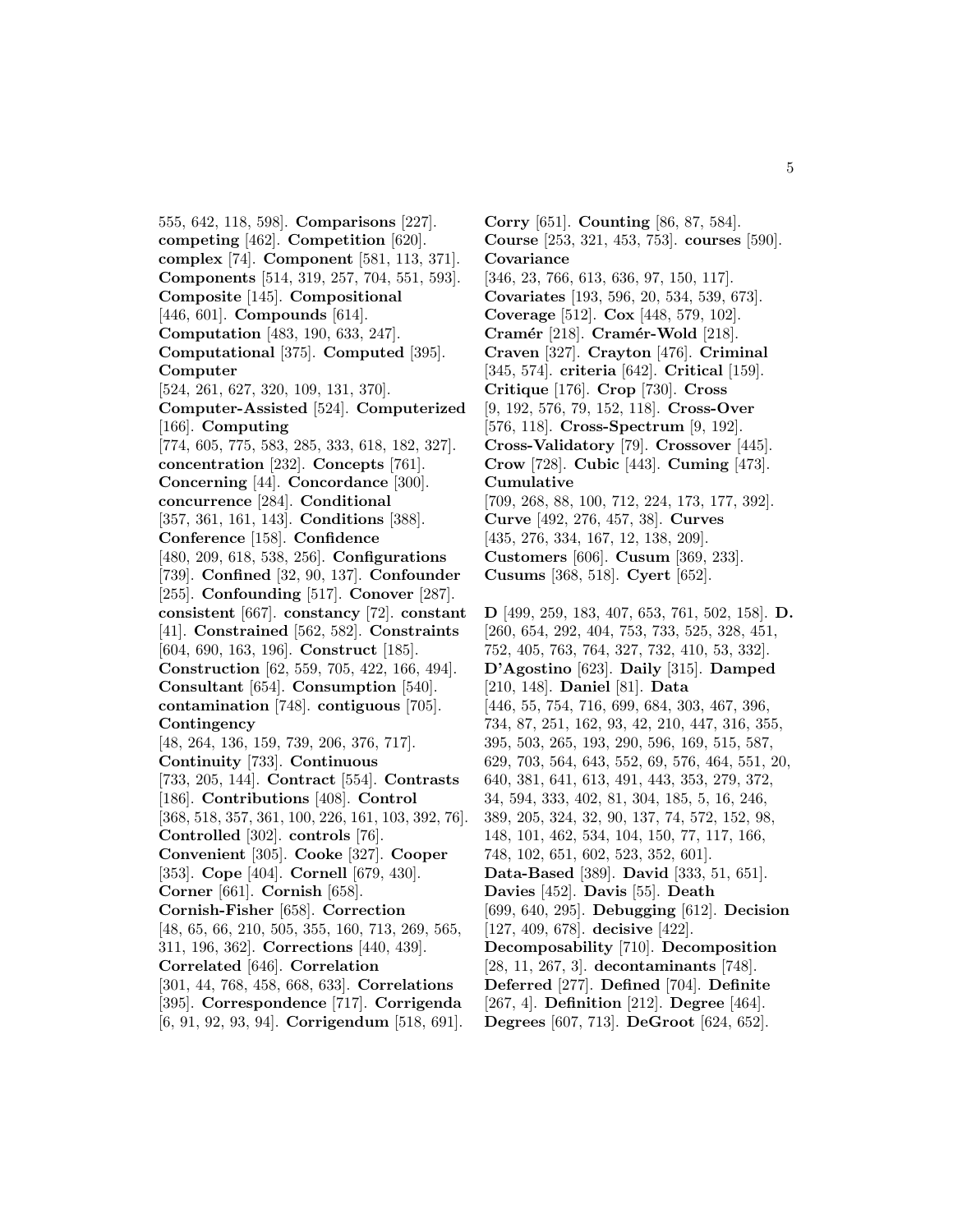**deletions** [575]. **Demand** [176]. **Demonstrations** [761]. **Density** [446, 629, 360, 530, 224, 219, 494]. **departures** [647]. **Dependence** [695, 306, 171]. **Dependent** [596, 534, 539, 144]. **Depths** [597]. **Derivatives** [266]. **Derived** [17, 504, 139]. **Description** [559]. **Design** [666, 431, 581, 126, 288, 113, 216, 180, 536, 670, 646, 284, 500, 59]. **Design-Adjusted** [666]. **designed** [117]. **Designs** [679, 581, 211, 113, 465, 424, 186, 187, 705, 478, 755]. **Desirability** [346]. **Destructive** [350]. **Detecting** [178, 572]. **Detection** [236, 450, 740, 534]. **Determining** [544, 386]. **Development** [146]. **deviance** [575]. **Deviation** [238]. **Device** [298]. **Dey** [755]. **Diagnosis** [79]. **Diagnostic** [614]. **Diagnostics** [744, 575]. **Diagonalization** [635, 663, 456]. **Diapausing** [146]. **Dice** [750]. **Dichotomous** [668]. **Dickinson** [520]. **Differences** [274, 388, 675]. **Different** [350]. **Differential** [677, 79]. **Dilon** [474]. **Dimensional** [280]. **Dip** [483]. **Direct** [216, 215]. **Directed** [513]. **directional** [423]. **Directory** [526]. **Discordancy** [323, 168]. **Discovering** [331]. **Discrete** [54, 265, 320, 101]. **Discriminant** [91, 185, 36, 556, 166]. **Discriminating** [611]. **Discrimination** [615, 318, 205, 120]. **disease** [103]. **Dispersion** [399, 688, 767]. **Display** [429]. **Distance** [279]. **Distances** [582]. **distributed** [170]. **Distribution** [433, 492, 40, 437, 1, 2, 146, 112, 765, 541, 503, 412, 416, 417, 607, 713, 214, 587, 43, 8, 481, 570, 450, 597, 709, 766, 711, 491, 190, 285, 434, 14, 224, 245, 307, 606, 511, 689, 208, 173, 168, 232, 149, 177, 150, 598, 727]. **Distribution-Free** [40, 150]. **Distributions** [411, 17, 19, 24, 66, 140, 319, 296, 504, 770, 139, 728, 249, 619, 342, 129, 626, 25, 74, 101, 722, 247, 370, 65, 477, 519, 733]. **Distributions-Regression** [626]. **Diversity** [52]. **Divestiture** [648]. **DNA**

[352]. **DO** [215]. **DO-LOOPS** [215]. **Domain** [451]. **Donald** [454, 381]. **Dose** [587, 209, 38, 748]. **Dose-Response** [587, 209, 748]. **Douglas** [181]. **Down** [133]. **Drawing** [305, 599]. **Drinking** [295]. **dually** [667]. **Dunn** [701]. **Duration** [703]. **Durbin** [89, 160, 416]. **Durbin-Watson** [89, 160, 416]. **During** [282]. **Dyke** [730]. **E.** [292, 728, 109, 131]. **Early** [725, 288]. **Eaton** [401]. **Econometrics** [382]. **Economic** [521, 652, 409, 646, 648, 719]. **Economics** [655]. **ed** [354]. **Edition** [656, 181, 522, 154, 61, 520, 180, 455, 287, 109, 131]. **Editorial** [314]. **Editors** [580, 213, 325, 621, 108, 726, 600, 479, 379, 125, 400, 258, 80, 286, 234, 49, 649, 184, 351]. **Edn** [682, 624]. **EDP** [276]. **Educated** [404]. **Educational** [757]. **Edwards** [262]. **Effect** [315, 103, 118]. **Effects** [70, 255, 534]. **efficiency** [645]. **Efficient** [342, 170, 584, 459, 135, 255, 241, 362, 506, 247, 599]. **Efficiently** [512]. **Efron** [528, 291]. **Efron-Morris** [528]. **Ehrenberg** [402]. **Eigenvalues** [458]. **Elementary** [525]. **Elements** [503, 602, 349]. **Elliott** [526]. **Elston** [653]. **Emergence** [146]. **Emphasis** [52]. **Empirical** [765]. **Employment** [651]. **Encyclopedia** [329, 626, 758]. **Engen** [52]. **Engineering** [181]. **Engineers** [56]. **Ensemble** [476]. **Entropy** [733]. **Enumeration** [660, 237, 505, 413]. **Epidemiologic** [468]. **Epidemiology** [625, 83, 555]. **Equal** [211, 378]. **Equality** [767, 143]. **Equating** [328]. **Equations** [469, 677]. **Error** [356, 439]. **Errors** [26, 562, 15, 670, 722, 571]. **Essays** [408]. **Essentials** [653]. **Establishment** [651]. **Estimate** [86, 579, 747]. **Estimated** [514]. **Estimates** [29, 40, 87, 338, 372, 512, 745]. **Estimating** [350, 274, 568, 670, 398, 38, 124]. **Estimation** [411, 446, 397, 472, 369, 541, 366, 562, 193, 111, 629, 43, 548, 733, 564, 306,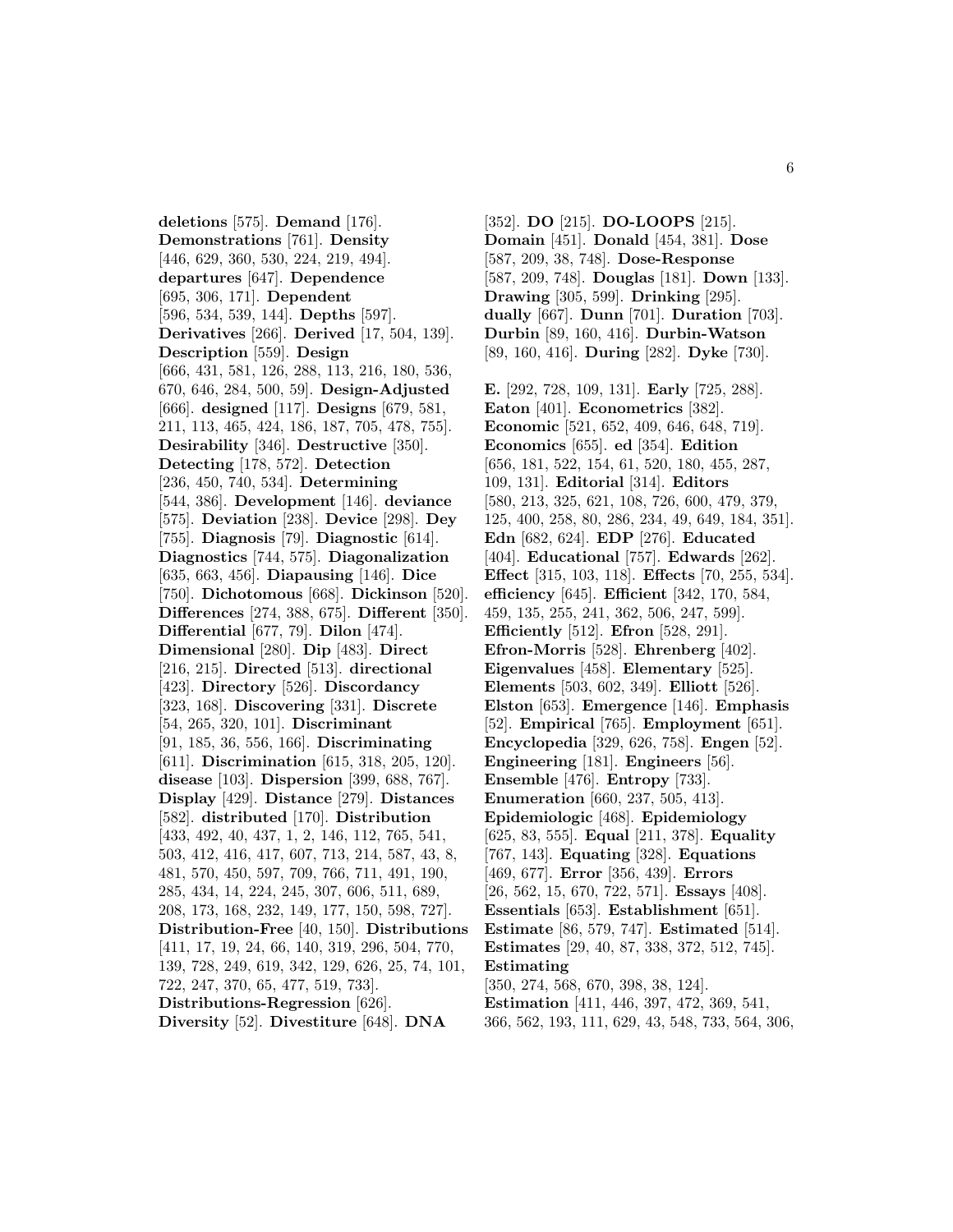481, 718, 496, 360, 380, 20, 613, 711, 491, 681, 228, 121, 226, 530, 219, 307, 5, 16, 389, 489, 32, 90, 137, 152, 122, 97, 232, 374, 645, 721]. **Estimator** [238]. **Estimators** [91, 727, 301, 528, 279, 470, 425, 36, 598]. **EV** [764]. **Evaluating** [367]. **Evaluation** [660, 554, 574, 766, 426, 672]. **Event** [54]. **Everitt** [654]. **Evidence** [345, 574]. **Exact** [17, 660, 19, 24, 66, 140, 504, 139, 214, 111, 310, 358, 206, 235, 708, 65]. **Examination** [464, 384]. **Examine** [295]. **Example** [540, 533, 73]. **Examples** [230, 231, 290]. **exciting** [169]. **Exercise** [302]. **Expansions** [570, 658, 426]. **expectations** [105]. **Expected** [310, 235]. **Experience** [492, 683]. **Experiences** [510, 82]. **Experiment** [227, 384, 568]. **Experimental** [431, 500, 180, 187]. **Experimentation** [730]. **Experiments** [699, 640, 465, 216, 536, 577, 429, 99, 117, 748, 124, 126]. **Explain** [680]. **Explanation** [523]. **explanatory** [175]. **Exploitable** [670]. **Exploiting** [733]. **Exploratory** [734, 204, 69, 333]. **Exploring** [515]. **Exponential** [193, 252, 20, 491, 457, 74, 149]. **Exponentially** [210, 148]. **Extension** [225]. **Extra** [347, 549, 229]. **Extra-Binomial** [549, 229]. **Extra-Poisson** [347]. **Extraneous** [549]. **Extreme** [503, 365, 481, 711, 74]. **Extreme-Value** [365, 481, 711]. **F** [404, 759, 383, 333, 51, 760]. **F.** [684, 61, 407, 83, 682]. **Fabric** [39]. **Factor** [734, 752, 73]. **Factorial** [465, 216, 478, 577, 186, 99]. **Factorization** [218]. **Factors** [581, 103]. **Fadil** [455].

**Failure** [296, 471]. **Failure-Time** [296]. **familial** [747]. **Family** [296, 395, 78, 626].

**Farlow** [501]. **Fast**

[604]. **Findings** [288]. **Finite** [604, 9, 192, 240]. **First** [132, 753]. **Fisher** [503, 168, 232, 214, 450, 658]. **Fishery** [670]. **Fishman** [54]. **Fit** [623, 336, 765, 490, 723, 105, 463]. **Fitting** [433, 435, 553, 296, 686, 101, 415, 12, 138, 552, 45, 739, 539, 594, 457, 482, 304, 102, 74, 254]. **Five** [435, 321]. **Fixed** [237, 380]. **Fixed-Point** [380]. **Fleming** [759, 760]. **Fluctuations** [228]. **Fluoride** [295]. **Follow** [491, 255]. **Follow-Up** [491, 255]. **footrule** [212]. **Forbes** [51]. **Force** [470]. **Fore** [321]. **Forecasting** [47, 735, 82, 53, 722]. **Form** [176, 581, 619, 723, 667, 113]. **Formatting** [188]. **Forms** [14, 367]. **Formulae** [466]. **FORTRAN** [166, 215, 185]. **Foundations** [732]. **Fourier** [662, 265, 9, 192, 560, 360, 426, 530, 219]. **Fox** [475]. **Fractional** [211, 478]. **France** [521]. **Frankel** [288]. **Free** [40, 587, 150]. **Freedom** [607, 713]. **French** [289]. **Frequency** [770, 451, 589, 25]. **Front** [68, 96, 115, 142, 165, 200, 222, 244, 272, 294, 313, 340, 364, 391, 420, 442, 461, 486, 509, 532, 546, 567, 586, 609, 638, 665, 693, 715, 743, 772]. **Fuller** [763, 764]. **Function** [301, 19, 24, 66, 140, 1, 765, 43, 8, 709, 737, 434, 224, 185, 349, 173, 65, 121, 166]. **Functional** [176, 723]. **Functions** [207, 145]. **Fundamentals** [157]. **G** [733, 291, 430, 683, 732]. **G.** [383, 731, 500, 763, 764, 82, 327, 410, 678, 730]. **Galambos** [603]. **Galen** [381]. **Galwey** [326]. **Game** [554]. **Games** [204]. **Gamma** [727, 7, 741, 323, 275, 94, 63, 737, 266, 484, 687]. **Gard** [677]. **Gauss** [236, 740]. **Gaussian** [399, 245, 489].

**Filtering** [111]. **Financial** [398]. **Finding**

[662, 265, 560, 360, 358, 530, 219]. **Feature** [544, 634, 386]. **Feingold** [498]. **Feinstein** [625, 756]. **Fibre** [574]. **Fiebig** [733]. **Field** [384]. **fields** [104]. **Fildes** [53]. **filter** [153]. **Gaussian-Poisson** [245]. **Gelfand** [476]. **General** [468, 296, 249, 61, 415, 320, 304]. **General-Purpose** [320]. **Generalization** [203]. **Generalized** [92, 344, 342, 481, 471, 711, 37, 245, 555, 575, 145]. **Generated**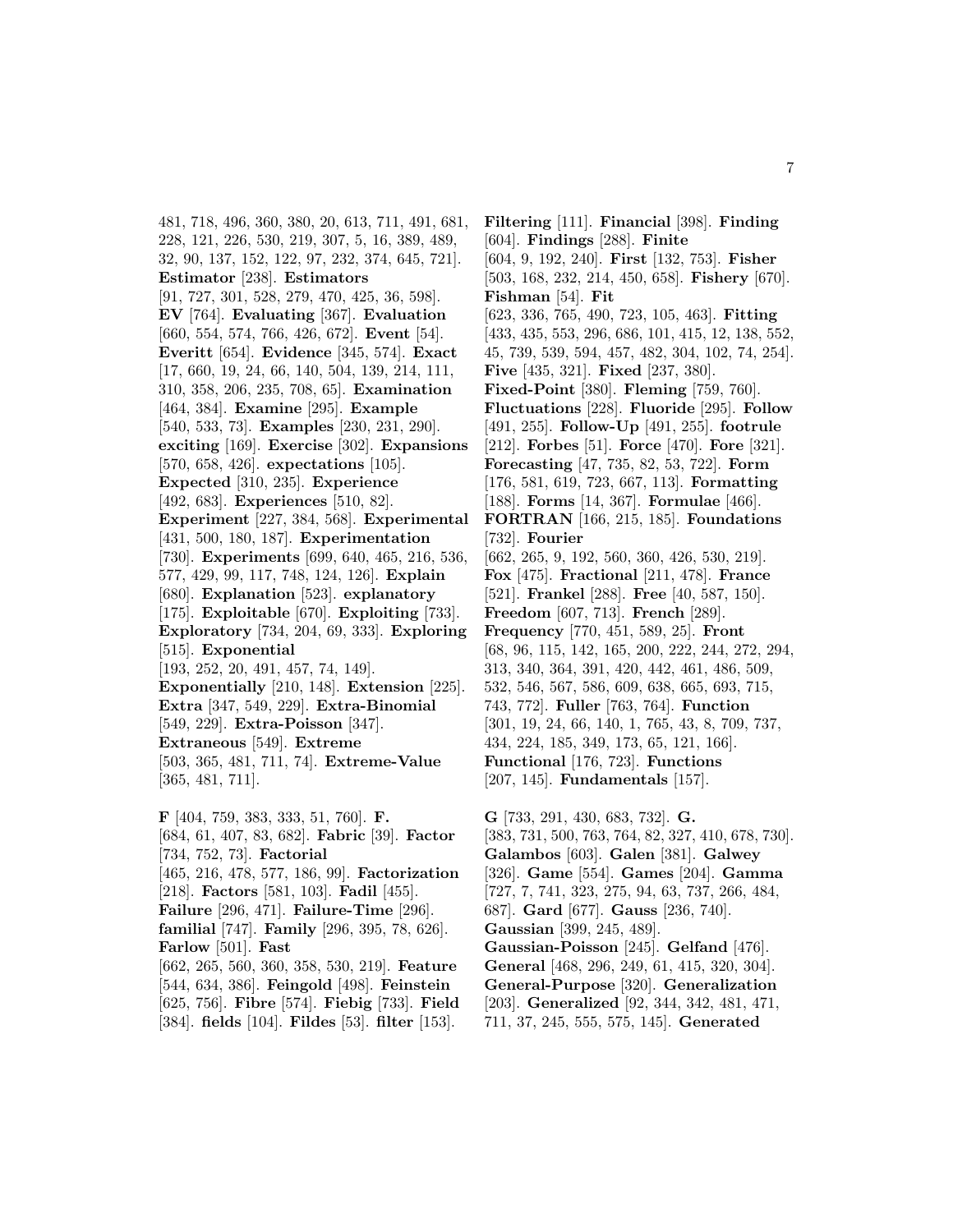[298]. **Generating** [135]. **Generation** [399, 725, 249, 22, 589, 458, 216, 584, 320, 242, 186, 170, 724, 370]. **Generator** [459, 241, 362, 506]. **Genesis** [524]. **Genetic** [431, 747]. **Genstat** [35, 326]. **Gentle** [182]. **Geoffrey** [180]. **Geometric** [511]. **George** [54]. **Germany** [521]. **Gibbons** [520]. **Gilchrist** [403]. **Giri** [126]. **Given** [399, 544, 135, 386, 256, 284]. **Givens** [162]. **GLIM** [74, 50, 448, 403, 102, 595, 296]. **global** [463]. **GMDH** [501]. **Going** [162]. **Goldsmith** [452]. **Goldstein** [474, 84, 757]. **Golf** [321]. **Goodman** [55]. **Goodness** [623, 92, 336, 765, 37, 105, 463]. **Goodness-of-Fit** [623, 765, 105, 463]. **GPSS** [130]. **GPSS-Simulation** [130]. **graph** [556]. **Graphical** [429, 572, 98, 534]. **Graphing** [602]. **Gray** [526, 584]. **Great** [651]. **Greer** [56]. **Gregory** [678]. **Grid** [45]. **Griffiths** [502]. **Groeneveld** [57]. **Group** [371, 744]. **Grouped** [564, 491, 5, 16]. **Grouping** [156]. **Groups** [281]. **Growth** [276, 167, 330]. **Guernsey** [158]. **Guessing** [404]. **Guide** [473, 290, 656]. **guided** [702]. **Guidelines** [314]. **Gupta** [754].

**H** [650, 331, 61, 525, 652, 381, 624, 455, 327]. **H.** [754, 733, 84, 757, 526, 156, 763, 764]. **Haber** [157]. **Haematology** [540]. **Haemolytic** [490]. **Hakim** [290]. **Hand** [554, 654]. **Handbook** [354, 684, 631]. **Harold** [498]. **Harry** [498]. **Hastings** [173]. **Hausch** [454]. **Hazard** [207, 389, 425]. **Hazards** [373, 696, 463]. **Hebden** [382]. **Height** [527]. **Heiler** [406]. **Held** [158]. **Heliothis** [146]. **Helmut** [628]. **Hennes** [259]. **Herman** [380]. **Heterogeneity** [595]. **Heteroscedastic** [424]. **highest** [494]. **Hill** [502]. **Hines** [181]. **Hinkelmann** [431]. **Hitting** [557, 493, 558]. **Hoaglin** [333]. **Hogg** [477]. **Hokstad** [606]. **Holland** [328]. **Homogeneity** [159, 647]. **Honour** [408]. **Horse** [365]. **Human** [330]. **Hypergeometric** [268, 88, 712].

**I.** [502]. **Ian** [523]. **Identification** [723, 376, 578]. **Identifying** [661]. **II** [202]. **Ill** [704]. **Ill-Defined** [704]. **IMF** [683]. **immunoassay** [121]. **Implants** [597]. **Improved** [418, 270, 377, 634, 189]. **Improvement** [550]. **Inc.** [707, 735]. **incidence** [284]. **Incomplete** [7, 251, 741, 94, 63, 266, 484, 687, 186, 284]. **Incorporated** [736]. **Incorporating** [467, 70]. **Independent** [393, 414, 543, 565, 724, 147]. **Index** [197, 60]. **Indexing** [321]. **Indices** [615, 748]. **Individual** [317]. **Individuals** [466]. **Indonesian** [720]. **Industry** [510, 627, 452]. **Inequality** [604, 582]. **Inference** [492, 18, 191, 174, 731, 348, 520, 359, 498, 476, 667, 630]. **Inferences** [44]. **Influence** [696, 617]. **Information** [116, 201, 273, 341, 421, 487, 547, 610, 694, 773, 467, 503, 109, 131]. **Infrared** [283]. **Insights** [701]. **Inspection** [277, 719]. **Instat** [657]. **Instrument** [283]. **Instruments** [516]. **Integral** [21, 7, 769, 436, 437, 2, 741, 27, 8, 94, 63, 266, 484, 687, 224, 31, 542, 10, 220]. **Integrals** [1, 768, 8]. **Integrated** [681, 279]. **intensities** [721]. **Interaction** [73]. **Intergroup** [300]. **International** [158]. **Interpret** [640]. **Interpretation** [280, 349]. **Interpreting** [345]. **Interval** [43, 512, 256]. **Intervals** [480, 618, 538, 494]. **Intraclass** [668]. **Introduction** [677, 326, 292, 154, 110, 128, 57, 682]. **Introductory** [58, 603, 453, 402]. **Inverse** [301, 399, 688, 224, 245, 489, 173, 697]. **Inversion** [195, 267, 4, 33]. **invertibility** [569]. **Investigating** [69]. **Investigation** [317]. **Ireland** [695]. **Islands** [158]. **Isotonic** [414, 209, 543]. **Israel** [315]. **Issues** [648]. **Istonic** [565]. **Italy** [521]. **Iterative** [718, 550]. **Iteratively** [343].

**J** [50, 684, 654, 60, 331, 631, 127, 731, 182, 261, 500, 752, 129, 407, 353, 763, 764, 287,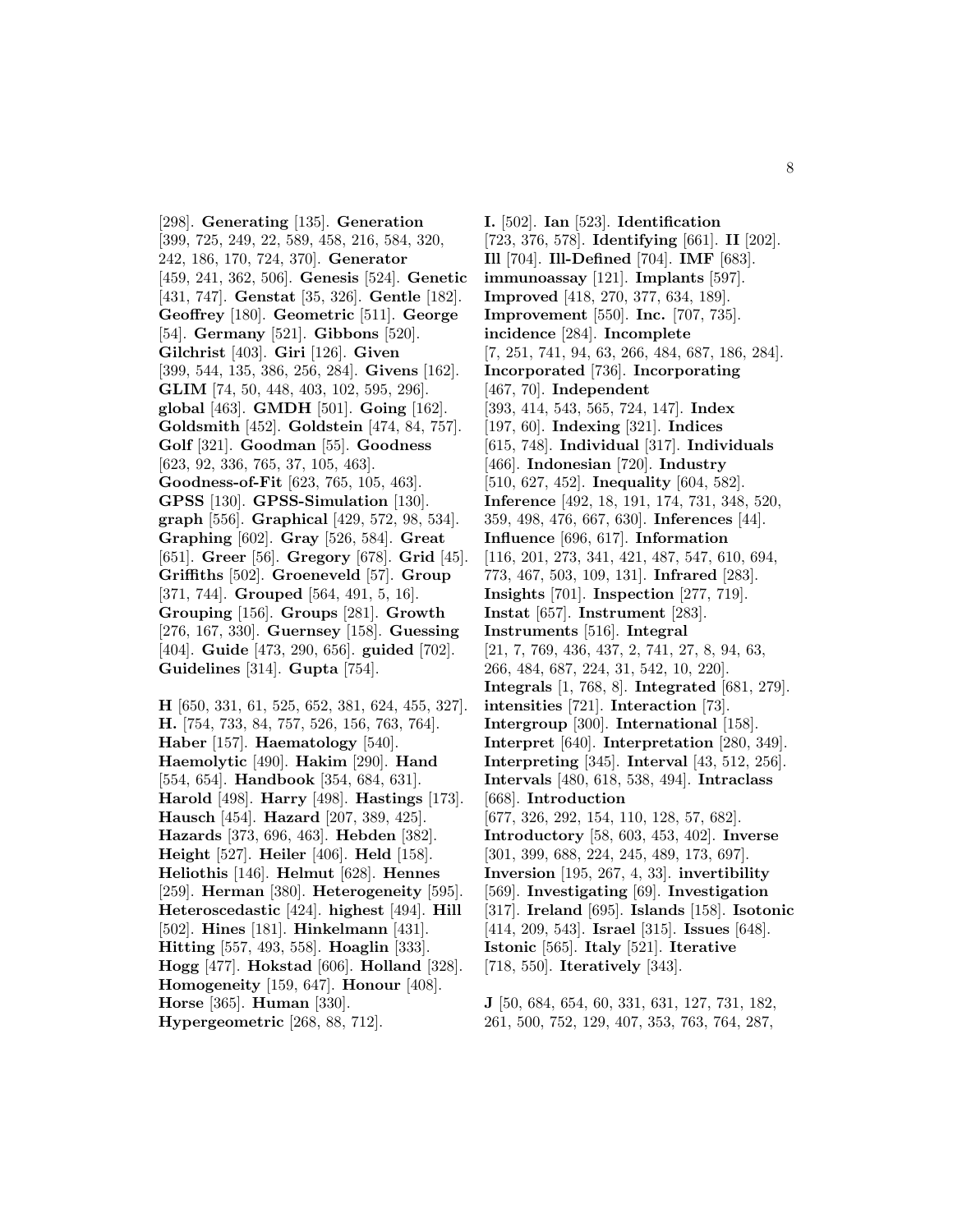51, 501, 682]. **J.** [55, 50, 679, 155, 182, 475, 156, 681]. **Jackknife** [64, 507]. **James** [528, 259]. **Janos** [603]. **Japan** [521]. **Jean** [520]. **Jenkins** [153, 82]. **Joanne** [288]. **John** [601]. **Johnson** [329, 435, 337, 12, 13, 138, 626, 653, 758, 332, 408]. **Johnson-Normal** [337, 13, 138]. **Joint** [62]. **Jordan** [236, 740]. **Jr** [291]. **Judge** [620]. **Julia** [382].

**K.** [727, 431, 728, 155, 731, 183, 129, 83, 410]. **Kalman** [111]. **Kempson** [730]. **Kennedy** [182, 763, 764]. **Kent** [155]. **Kernal** [360]. **Kernel** [446, 447, 530, 219]. **Khuri** [679]. **Kickert** [127]. **Kimber** [631]. **Kinetics** [432]. **Kingdom** [521, 759, 760]. **Klugman** [477]. **Known** [274]. **Kotz** [329, 404, 626, 758]. **Krishnaiah** [451]. **Kurtosis** [434, 46].

**L** [329, 179, 728, 753, 183, 526, 452, 626, 381, 401, 758, 478, 630, 410, 408]. **L.** [55, 727, 680, 291, 84, 109, 131]. **Labour** [470]. **Lachenbruch** [685]. **Lacking** [640]. **Lamb** [643]. **Lambrecht** [432]. **Lamps** [204]. **Lane** [326]. **Large** [269, 515, 69, 225, 476]. **Large-Scale** [476]. **Latent** [55, 752]. **law** [171]. **Leach** [110, 128]. **Least** [663, 690, 163, 196, 343, 457, 72]. **Leech** [83]. **Length** [511, 256]. **Lethality** [676, 640]. **Letter** [213, 726, 600, 479, 379, 80, 234]. **Letters** [580, 325, 621, 108, 125, 400, 258, 286, 49, 649, 184, 351]. **Level** [359, 41]. **Levels** [409, 38, 186, 187]. **Leverage** [617]. **Levine** [753]. **Lewis** [183]. **Liar** [750]. **Liesner** [521]. **Life** [248]. **lifetimes** [422]. **Likelihood** [411, 660, 472, 396, 541, 574, 193, 111, 43, 564, 481, 20, 711, 593, 309, 358, 708, 307, 304, 5, 16, 618, 349, 32, 90, 137, 746, 749, 598, 144]. **Limits** [260]. **Line** [686]. **Linear** [55, 26, 29, 369, 368, 518, 347, 499, 92, 292,

162, 344, 106, 112, 604, 412, 416, 417, 562,

710, 269, 338, 415, 238, 475, 471, 576, 658, 516, 15, 279, 37, 690, 163, 196, 343, 482, 555, 229, 582, 32, 90, 137, 717, 749, 145, 575, 681]. **lines** [77]. **Linguistics** [524]. **Link** [92, 344, 37, 145]. **List** [198]. **Literature** [300]. **Location** [318]. **Log** [55, 303, 347, 710, 415, 576, 717]. **Log-Linear** [55, 347, 710, 415, 576, 717]. **Log-Logistic** [303]. **Logarithm** [737]. **logarithmically** [170]. **Logistic** [433, 303, 588, 490, 357, 361, 744, 723, 443, 161, 38, 229]. **Lognormal** [728, 43]. **Long** [695]. **Long-Memory** [695]. **Longitudinal** [523]. **Look** [132]. **LOOPS** [215]. **Loren** [631]. **Lorenz** [492]. **Loss** [477, 224]. **Lothar** [354]. **Lyle** [499].

**M** [58, 259, 432, 127, 753, 155, 652, 130, 381, 180, 82, 327, 730]. **M.** [623, 759, 126, 753, 407, 330, 681, 624, 630, 760]. **MacSpin** [632]. **Made** [130]. **Magidson** [55]. **Magnitude** [211]. **Mahalanobis** [582]. **Making** [127, 409]. **man** [747]. **Management** [181, 631]. **Manager** [473]. **Manipulation** [109, 131]. **Mann** [342]. **Manpower** [51, 41]. **Manual** [261, 730, 50]. **Many** [252, 101]. **marathon** [590]. **Mardia** [155, 129]. **Margaret** [683]. **Marginal** [136, 46]. **market** [669]. **Markov** [647, 721]. **Marks** [464, 671]. **MARMA** [633]. **Martin** [758]. **Matched** [361, 161, 255, 76, 673]. **Maths** [262]. **Matrices** [22, 458, 767, 633, 242]. **Matrix** [28, 195, 385, 23, 503, 11, 267, 4, 3, 688, 33, 613, 216, 636, 367, 284]. **Matter** [67, 95, 114, 68, 96, 115, 141, 164, 199, 142, 165, 200, 221, 243, 271, 222, 244, 272, 293, 312, 339, 294, 313, 340, 363, 390, 419, 364, 391, 420, 441, 460, 485, 442, 461, 486, 508, 531, 545, 509, 532, 546, 566, 585, 608, 567, 586, 609, 637, 664, 692, 638, 665, 693, 714, 742, 771, 715, 743, 772]. **Matthew** [474]. **Maunder** [759, 760]. **Max** [29, 338]. **Maximum**

[411, 263, 541, 193, 111, 733, 564, 481, 20, 711,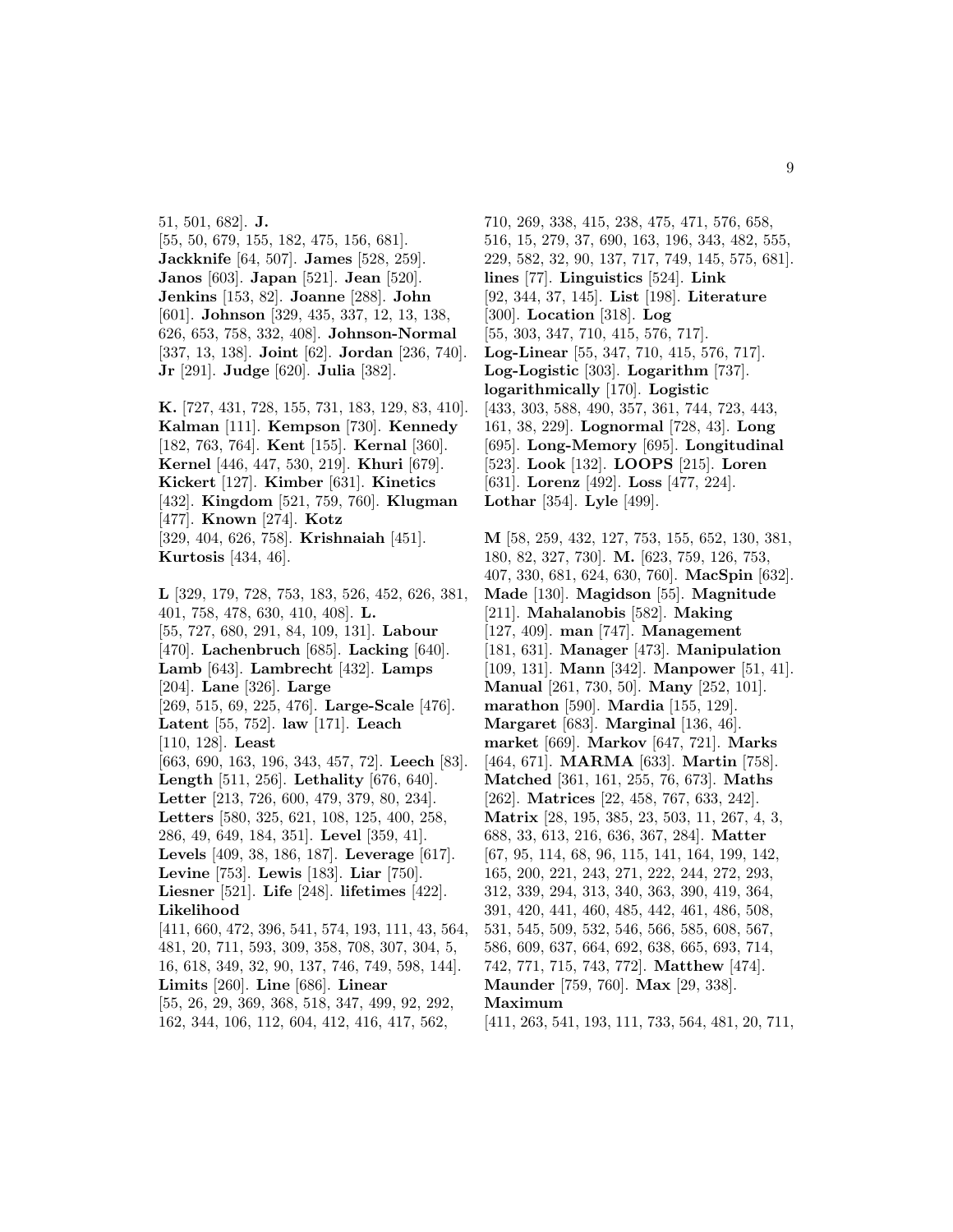307, 304, 5, 16, 32, 90, 137, 746, 645, 598, 144]. **Maximum-Likelihood** [481, 711]. **McCullagh** [729]. **McLachlan** [731]. **McLean** [478]. **Mean** [399, 496, 766, 613, 171]. **Means** [393, 40, 85, 194, 111, 30]. **Measurement** [288, 469, 597, 523, 120]. **Measurements** [738, 591]. **Measures** [696, 747]. **Measuring** [60, 590]. **Memory** [695]. **Method** [433, 40, 447, 84, 591, 661, 378, 135, 618, 572, 374, 534, 247, 150, 144]. **Methods** [474, 290, 430, 452, 394, 516, 320, 510, 729, 280, 577, 501, 410, 99, 667, 473, 475, 156]. **Mezzich** [156]. **Michael** [473, 650]. **Mick** [706]. **Microcomputer** [526, 761]. **Microcomputer-Based** [761]. **Migration** [330]. **Miller** [291]. **Mills** [176]. **Min** [29, 338]. **Min-Max** [29, 338]. **Minimal** [342]. **Minimal-Storage** [342]. **Minimizing** [582]. **Minimum** [26, 562, 15]. **Miscellanea** [107, 152, 497, 176, 230, 557, 153, 211, 232, 256, 377, 257, 450, 579, 177, 305, 378, 233, 285, 751, 559, 46, 178, 324, 124]. **Misconceptions** [498]. **Missing** [344, 718, 613, 117, 124]. **Misspecified** [47]. **Misuse** [283]. **Mixed** [375, 643, 318, 491, 205, 117]. **mixed-up** [117]. **Mixed-Variable** [318]. **Mixing** [541, 366]. **Mixture** [472, 488, 319, 731, 593, 746, 462]. **Mixtures** [411]. **Model** [207, 639, 162, 448, 146, 375, 317, 538, 415, 365, 490, 469, 576, 318, 264, 443, 612, 708, 246, 349, 32, 90, 137, 174, 172, 642, 462, 463, 104, 700, 669, 102, 575]. **Model-based** [538]. **Modeling** [754, 432, 627, 498, 476]. **Modelling** [595, 596, 515, 695, 549, 82, 501]. **Models** [55, 48, 468, 472, 303, 467, 52, 347, 553, 92, 195, 336, 344, 106, 537, 431, 47, 70, 167, 111, 710, 373, 703, 731, 757, 475, 471, 643, 752, 33, 45, 661, 309, 358, 353, 739, 428, 279, 372, 37, 617, 691, 616, 343, 424, 482, 304, 555, 229, 120, 749, 569, 578, 539, 747, 145, 144, 499, 758]. **Modification** [233]. **Modified** [749].

**Moments** [433, 435, 12, 138]. **Monetary** [449]. **Monetary-Unit** [449]. **Money** [176]. **Monte** [480, 249, 226]. **Montgomery** [181, 292]. **Moore** [522]. **Morris** [528, 652, 401]. **Mortality** [643, 428, 720, 175]. **Moses** [680, 291]. **Moss** [84]. **Moving** [162, 111, 661, 358, 708, 511, 569, 578]. **Multi** [237, 124]. **Multi-Sets** [237]. **multi-stratum** [124]. **Multidimensional** [136, 739]. **Multilevel** [757]. **Multinormal** [766, 426]. **multiparameter** [745]. **Multiple** [26, 29, 263, 639, 562, 338, 703, 744, 15, 577, 572, 724]. **Multiple-** [263]. **Multiple-Group** [744]. **Multiple-Spell** [703]. **Multiplicative** [611]. **Multipurpose** [397, 538]. **Multisample** [217]. **multistate** [647]. **Multivariable** [191]. **Multivariate** [433, 18, 734, 319, 474, 768, 155, 357, 361, 551, 401, 394, 299, 356, 439, 217, 46, 161, 332, 572, 98, 97, 202, 151, 754]. **Murray** [261]. **N** [126, 762]. **N.** [326, 126, 758, 630]. **Names** [198]. **Nash** [681]. **NBD** [317]. **Near** [283]. **Negative** [14]. **Neighbouring** [70, 123]. **Nelder** [50]. **Nested** [215, 555]. **Nests** [322]. **Netherlands** [248]. **Neuropathology** [493]. **Newbold** [655]. **Newell** [383]. **Nir** [516]. **Non** [263, 2, 774, 373, 588, 27, 8, 110, 775, 709, 159, 190, 285, 217, 14, 670, 389, 31, 542, 555, 10, 681]. **Non-Central** [263, 2, 774, 27, 8, 775, 709, 190, 285, 31, 542, 10]. **Non-Centrality** [190]. **Non-Linear** [681]. **Non-Negative** [14]. **Non-Nested** [555]. **Non-Parametric** [588, 110, 217, 389]. **Non-Proportional** [373]. **Non-Randomized** [159]. **Non-Sampling** [670]. **Noncentral** [769, 436, 437, 607, 713, 583]. **nonlinear** [702]. **Nonnegative** [607, 713]. **Nonparametric** [639, 620, 644, 128, 721, 520, 287].

- **nonrandom** [571]. **Norm** [686]. **Normal**
- [595, 260, 433, 387, 21, 472, 769, 319, 436,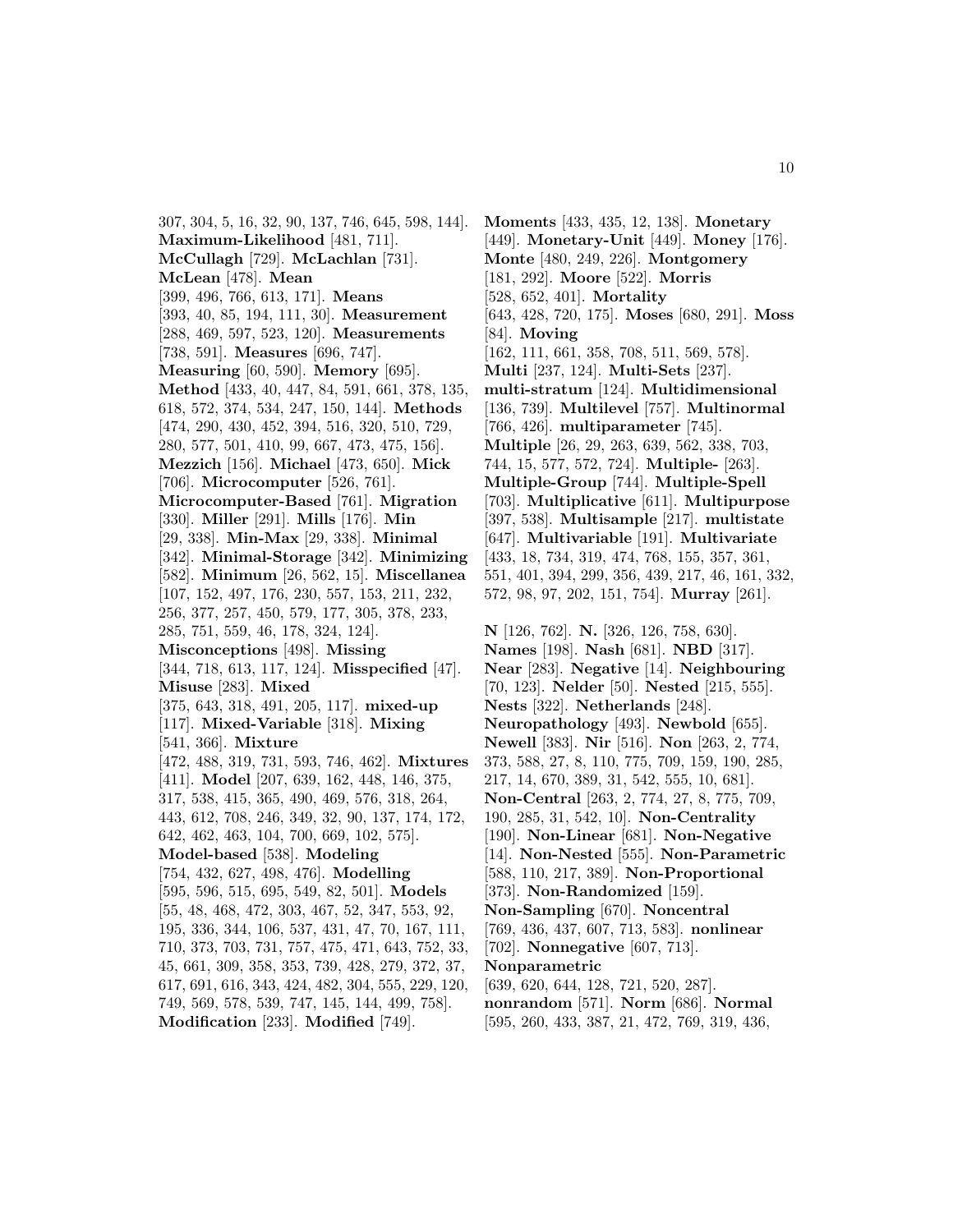537, 23, 337, 768, 238, 13, 27, 138, 564, 597, 310, 593, 235, 356, 439, 636, 14, 224, 628, 5, 16, 31, 542, 689, 32, 90, 137, 10, 220, 173, 177, 697, 147, 329]. **Normal-Johnson** [337, 13, 138]. **Normality** [641, 394, 225, 239, 311, 299, 529, 46]. **normalizing** [107]. **Norman** [408, 626]. **North** [104]. **Note** [257, 701, 450, 71, 98, 579, 494]. **Notes** [248]. **null** [149]. **Number** [315, 593, 459, 659, 241, 362, 506, 76]. **Numbers** [75, 237, 298, 724].

**O** [727]. **O.** [158]. **Occupational** [596]. **Occurrence** [39, 104]. **O'Connell** [627]. **October** [158]. **Odds** [588, 372]. **Odeh** [260]. **O'Donovan** [130]. **oil** [104]. **Old** [204]. **Olympic** [204]. **One** [18, 191, 162, 348, 751, 101]. **One-pass** [751]. **One-Sample** [348]. **One-Sided** [18, 191]. **Operating** [528]. **Operational** [522]. **Operator** [236, 740]. **Optimal** [488, 544, 386]. **Optimization** [670]. **Optimum** [561, 151]. **Order** [537, 23, 249, 306, 310, 359, 235, 636, 642, 118]. **Ordered** [540, 497, 134, 206, 120]. **Ordering** [85]. **Ordinal** [388]. **Organising** [501]. **Organization** [127]. **Orthogonal** [581, 22, 242]. **Otis** [410]. **Outliers** [230, 93, 42, 252, 450, 376, 572, 99, 231, 149]. **overdispersion** [745]. **Overlap** [70]. **Owen** [260, 452]. **P** [336, 157, 633, 410]. **P.** [326, 522, 60, 685, 328, 451, 129, 502, 408, 729].

**P.P.S.** [62]. **Packages** [553]. **Page** [109, 131]. **Paired** [465, 203]. **pairs** [673]. **Pan** [89, 160, 416]. **Panel** [453]. **Paper** [176]. **Parameter** [738, 435, 43, 561, 681, 190, 232, 101, 598]. **Parameters** [274, 481, 323, 711, 307, 482, 569, 747, 669]. **Parametric** [588, 110, 217, 389, 539].

**Parent** [395]. **Parent-Child** [395]. **Pareto**

[519]. **Park** [763, 764]. **Part** [343, 482, 651]. **Part-Time** [651]. **Partial** [136, 633]. **Partition** [73]. **pass** [751]. **Paths** [552, 594]. **Pattern** [322, 280]. **Patterns** [584]. **Paul** [655, 333]. **Payments** [683]. **PC** [763]. **Pearce** [706, 384, 730]. **Pearson** [334, 105]. **Peck** [292]. **Percentage** [334, 619, 658, 38, 689, 105]. **Performance** [368, 518, 156]. **Period** [167]. **Permutation** [537, 265, 673]. **Permutations** [237, 297]. **Perspective** [734]. **Perspectives** [650]. **Peter** [452]. **Pharmaceutical** [510]. **Pharmacologic** [261]. **Pharmacological** [246]. **Pharmacopoeia** [672]. **Philip** [650]. **Physical** [298]. **Physiologic** [432]. **Piece** [597]. **piecewise** [144]. **Plackett** [626]. **planning** [41, 51, 53]. **Plans** [260, 277, 422, 719]. **Players** [573]. **Plewis** [523]. **Plews** [58]. **plot** [123]. **Plots** [418, 270, 189]. **Plotting** [278]. **PLUS** [735]. **pocket** [697]. **Point** [495, 447, 322, 380, 38, 174, 147, 77, 178]. **Points** [334, 619, 658, 689, 105]. **Poisson** [347, 214, 377, 227, 245, 720]. **Polynomial** [186]. **Polynomials** [210, 148]. **Polytomous** [540]. **Population** [458, 330, 228, 633, 374]. **populations** [171, 628, 410]. **Portable** [459, 241, 362, 506]. **Positive** [412, 267, 4]. **Possible** [230, 231]. **post** [722]. **post-sample** [722]. **posterior** [247, 494]. **Posts** [760]. **potency** [568]. **Power** [19, 24, 66, 140, 695, 550, 226, 227, 65, 171, 331]. **Practical** [716, 251, 444, 761, 34, 82, 287]. **Practice** [510, 432, 380, 384]. **precision** [147]. **Predicting** [146, 365]. **Prediction** [240]. **Predictions** [388]. **predictive** [422]. **Pregnancy** [282]. **Presence** [371, 330, 549, 517, 118]. **present** [702]. **Preserve** [551]. **pressure** [172]. **Prevalence** [316, 355, 676, 548, 427]. **prices** [669]. **Primer** [402]. **Principal** [319, 257, 704, 371, 551]. **Principles** [54]. **probabilistic** [700]. **Probabilities** [263, 769, 436, 134, 89, 160, 416, 774, 27, 775,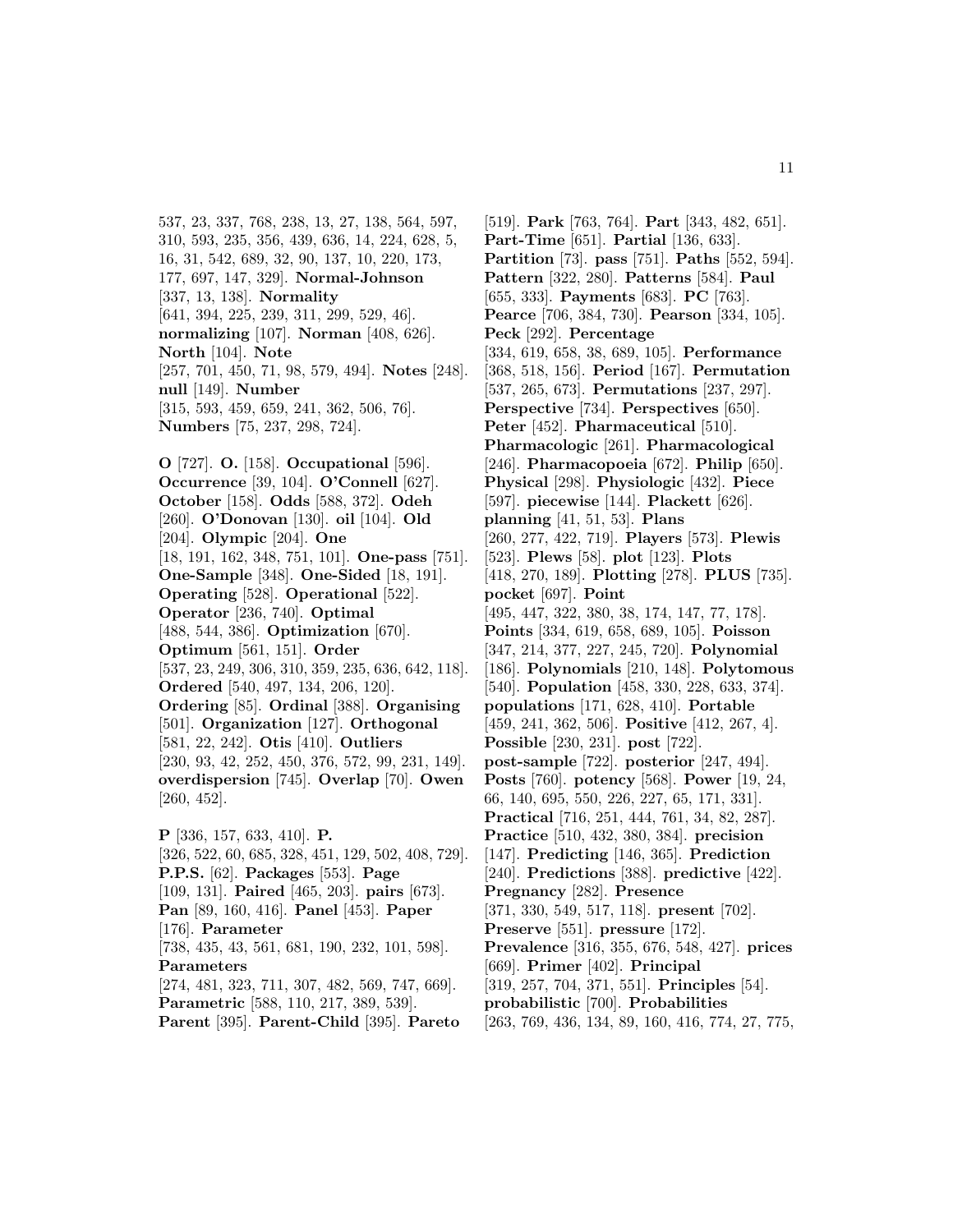583, 268, 88, 308, 440, 378, 359, 563, 356, 439, 712, 31, 542, 10, 721, 426]. **Probability** [21, 181, 557, 493, 537, 603, 768, 453, 62, 624, 190, 57, 691, 616, 220, 558, 697, 751]. **Problem** [29, 493, 71, 151]. **Problems** [716, 269, 338, 280]. **Procedure** [48, 725, 89, 160, 416, 686, 342, 646]. **Procedures** [250, 395, 269, 644, 577, 97, 202]. **Proceedings** [158]. **Process** [495, 86, 248, 447, 280, 721, 719]. **Processes** [132, 87, 240, 647]. **Product** [768]. **Production** [41, 452]. **Profile** [618, 749]. **Profile-Likelihood-Based** [618]. **Profiles** [591]. **prognosis** [172]. **Programs** [261]. **Projections** [604]. **Properties** [512, 476, 425, 727]. **Proportional** [106, 373, 588, 372, 696, 463, 751]. **Proportions** [251, 698, 366, 143, 675]. **Pseudo** [75, 459, 241, 362, 506, 170]. **Pseudo-Random** [75, 459, 241, 362, 506, 170]. **pseudorandom** [724]. **Psychological** [650]. **Published** [279]. **Purchasing** [317, 701]. **Purpose** [320].

**Q** [336, 633]. **Quadratic** [14, 367]. **Qualitative** [55]. **Qualitative/Categorical** [55]. **Quality** [631, 392, 719]. **Quangle** [233]. **Quantal** [587, 443, 38]. **Quantiles** [605, 308, 440, 563]. **Quantitative** [473, 345, 186, 187]. **Quantities** [69]. **quasilikelihood** [645]. **Questions** [674]. **Queueing** [383]. **Queues** [606].

### **R**

[727, 385, 474, 328, 451, 625, 756, 410, 682]. **R.** [50, 623, 132, 432, 331, 291, 261, 430, 500, 409, 157, 403, 353, 57, 682, 53, 730, 332]. **R12** [11]. **R21** [16]. **R25** [26]. **R26** [27]. **R27** [28]. **R30** [31]. **R31** [90]. **R32** [137]. **R33** [138]. **R34** [139]. **R35** [140]. **R36** [191]. **R37** [192]. **R38** [193]. **R39** [194]. **R40** [195]. **R41** [220]. **R42** [242]. **R44** [267]. **R45** [268].

**R46** [270]. **R47** [310]. **R48** [337]. **R49** [338]. **R50** [360]. **R51** [361]. **R52** [416]. **R53** [417]. **R54** [418]. **R55** [436]. **R56** [437]. **R57** [438]. **R58** [459]. **R68** [562]. **R69** [563]. **R70** [564]. **R71** [635]. **R72** [636]. **R73** [662]. **R74** [663]. **R75** [690]. **R76** [711]. **R77** [712]. **R78** [740]. **R79** [741]. **R8** [8]. **R80** [769]. **R81** [770]. **R84** [774]. **R95** [775]. **Races** [365]. **Racetrack** [454]. **Racquetball** [573]. **Radday** [524]. **Ralph** [631]. **Randall** [407]. **Random** [75, 497, 132, 112, 412, 416, 417, 39, 22, 298, 701, 305, 459, 135, 320, 246, 242, 241, 362, 506, 170, 147, 599, 178]. **Randomised** [81]. **Randomized** [159, 429]. **Randomly** [569]. **Randomness** [324, 405]. **Range** [21, 308, 440, 563, 220]. **Rank** [250, 658]. **Ranked** [571, 150]. **Ranking** [577, 571]. **Ranks** [372]. **Rapid** [515, 589]. **Rates** [592, 295, 428, 175, 118]. **Rating** [573]. **Ratio** [40, 396, 574, 593, 672, 425, 489]. **Rayleigh** [324]. **Raymond** [631]. **Read** [626]. **Readable** [262]. **Reader** [701]. **Reading** [259, 533]. **Recall** [84]. **Recapture** [410]. **Recovery** [210, 148]. **recruitment** [41]. **Recurrences** [639]. **Recursive** [660, 686]. **Reduced** [250]. **Reduced-Rank** [250]. **Reduction** [402]. **Rees** [732]. **Reference** [452]. **Reflectance** [283]. **reformulations** [702]. **region** [569]. **Regions** [159]. **Regression** [595, 120, 207, 26, 29, 540, 303, 414, 513, 553, 195, 292, 666, 448, 250, 316, 355, 562, 283, 373, 338, 592, 703, 588, 444, 500, 257, 33, 605, 626, 381, 45, 744, 723, 543, 565, 15, 696, 175, 617, 246, 720, 367, 174, 462, 579, 72, 747, 702, 144, 102]. **regressor** [254]. **Reinhold** [380]. **Related** [263, 475, 129]. **Relating** [540]. **Relationship** [350]. **relationships** [72]. **Relative** [611, 468, 592, 450]. **Release** [50]. **Reliability** [716, 469, 498]. **Reliable** [737]. **Remark** [26, 28, 191, 769, 195, 140, 436, 437, 635, 544, 741, 418, 504, 770, 337, 662, 194, 11, 416, 417,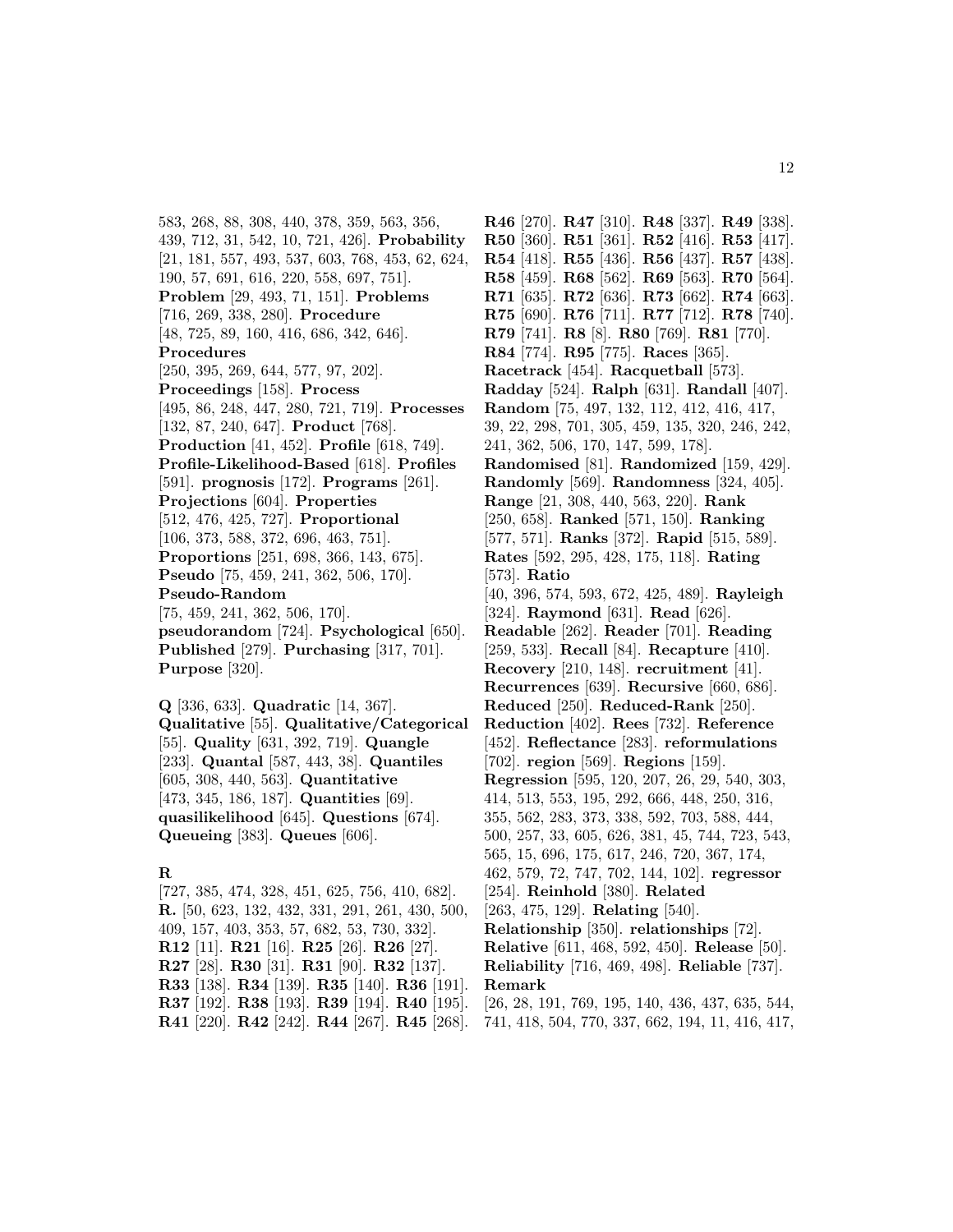562, 139, 267, 774, 192, 193, 338, 270, 27, 138, 438, 564, 8, 360, 310, 361, 775, 268, 711, 459, 543, 507, 484, 740, 529, 563, 530, 636, 712, 16, 242, 31, 542, 90, 137, 506, 220, 26, 28, 191, 195, 140, 436, 437, 635, 663, 741, 418, 770, 337, 662, 194, 11, 416, 417, 562, 139, 267, 192, 193, 338, 270, 27, 138, 438, 564, 8, 360, 310, 361, 775, 268, 711, 459, 740, 563, 690, 636]. **Remark** [712, 16, 242, 31, 90, 137, 220]. **Remarks** [445, 690]. **Removal** [410, 374]. **renal** [77]. **Renewal** [674]. **Repairable** [498]. **Repeat** [245]. **Repeat-Buying** [245]. **Repeated** [738, 505, 591, 413]. **Repetition** [237]. **Replacement** [497, 378]. **Replicate** [211]. **replicates** [705]. **Representation** [109, 131, 98]. **Representativeness** [427]. **Rescigno** [432]. **Research** [522, 290, 452, 622, 757, 625]. **resemblance** [747]. **Residuals** [211, 72]. **Resistant** [662, 560]. **Resource** [695]. **Respondent** [288]. **Response** [679, 70, 445, 587, 209, 81, 38, 748]. **Restricted** [359]. **Results** [365, 429]. **Retrospective** [674]. **Reviews** [677, 55, 50, 754, 727, 260, 684, 382, 329, 473, 657, 289, 680, 52, 58, 654, 623, 499, 132, 326, 181, 522, 292, 404, 734, 762, 179, 521, 262, 60, 259, 679, 685, 759, 385, 383, 650, 474, 432, 331, 477, 431, 524, 603, 54, 706, 154, 631, 126, 127, 728, 290, 753, 61, 519, 629, 56, 155, 731, 733, 453, 525, 291, 454, 652, 130, 182, 261, 622, 632, 84, 288, 183, 430, 757, 655, 475, 707, 500, 409, 328, 451, 752, 736, 526, 110, 128, 354, 380, 627, 129, 157, 452, 626, 381, 407, 602, 406, 156]. **Reviews** [625, 683, 401, 653, 330, 735, 761, 520, 681, 403, 758, 353, 624, 405, 502, 478, 180, 630, 763, 764, 755, 756, 408, 455, 729, 82, 158, 57, 287, 333, 402, 83, 523, 327, 59, 51, 352, 109, 131, 81, 628, 732, 601, 501, 384, 410, 651, 682, 498, 476, 678, 760, 53, 730, 332, 656]. **Revised** [438, 335]. **Reweighted** [343]. **Richard** [652, 627]. **Ridge** [283, 444, 561].

**Rindskopf** [753]. **Risk** [468, 304]. **Risks**

[611, 462]. **Robert** [260, 179, 477, 653, 478]. **Robust** [152, 97, 202, 99, 232, 496, 613, 737, 578, 394, 449, 630, 202]. **Rodent** [699, 568]. **Rohlf** [682]. **Role** [699]. **Rosander** [59]. **Rotation** [704, 594]. **Routine** [198]. **Row** [505, 113, 135, 413, 705]. **Row-and-Column** [113]. **Rubin** [328]. **Run** [511]. **Running** [204]. **Runs** [133]. **Runs-Down** [133]. **Runs-Up** [133]. **Runyon** [157].

**S** [654, 54, 183, 602, 405, 402, 352, 109, 131]. **S.** [52, 404, 406, 758, 501, 384, 730]. **Sachs** [354]. **Salsburg** [405]. **Sample** [492, 399, 240, 348, 377, 223, 252, 305, 633, 227, 59, 425, 517, 256, 149, 722, 599, 751]. **Samples** [397, 393, 238, 323, 275, 225, 628, 556, 168]. **Sampling** [260, 62, 722, 449, 378, 670, 410, 422, 151, 719, 571]. **Samuel** [329, 626]. **Scale** [188, 476, 178]. **Scaling** [671]. **Scatter** [418, 270, 189]. **Scheduling** [289]. **Schnell** [763, 764]. **Schnieder** [628]. **School** [453]. **Schwarz** [642]. **Science** [181, 156, 83]. **Sciences** [626, 758, 329, 110, 128]. **score** [392]. **Scores** [387, 100]. **Scoring** [691, 616]. **Screening** [548, 646, 187, 260]. **Sea** [104]. **Search** [513, 45]. **Searle** [385]. **Seasonal** [315, 309, 153]. **Secondary** [290]. **Sectioning** [87]. **Seeds** [536]. **Segmented** [45]. **selecting** [642]. **Selection** [497, 62, 551, 561, 264, 79, 634, 188, 38, 302, 172, 751, 571]. **Selectivity** [666]. **Self** [501, 169]. **self-exciting** [169]. **Self-Organising** [501]. **Sellers** [83]. **Semi** [267, 4]. **Semi-Definite** [267, 4]. **Sen** [408]. **Sensitive** [81]. **Separating** [319]. **Sequence** [352, 147, 178]. **Sequences** [306, 724]. **Sequencing** [289]. **sequential** [422, 143]. **Series** [154, 451, 94, 63, 633, 158, 398, 153, 426, 82]. **Serum** [540]. **Set** [604, 119, 571]. **Sets** [237, 770, 515, 25, 279, 152, 101, 571]. **Several** [581, 671, 675]. **Shapiro** [225, 299].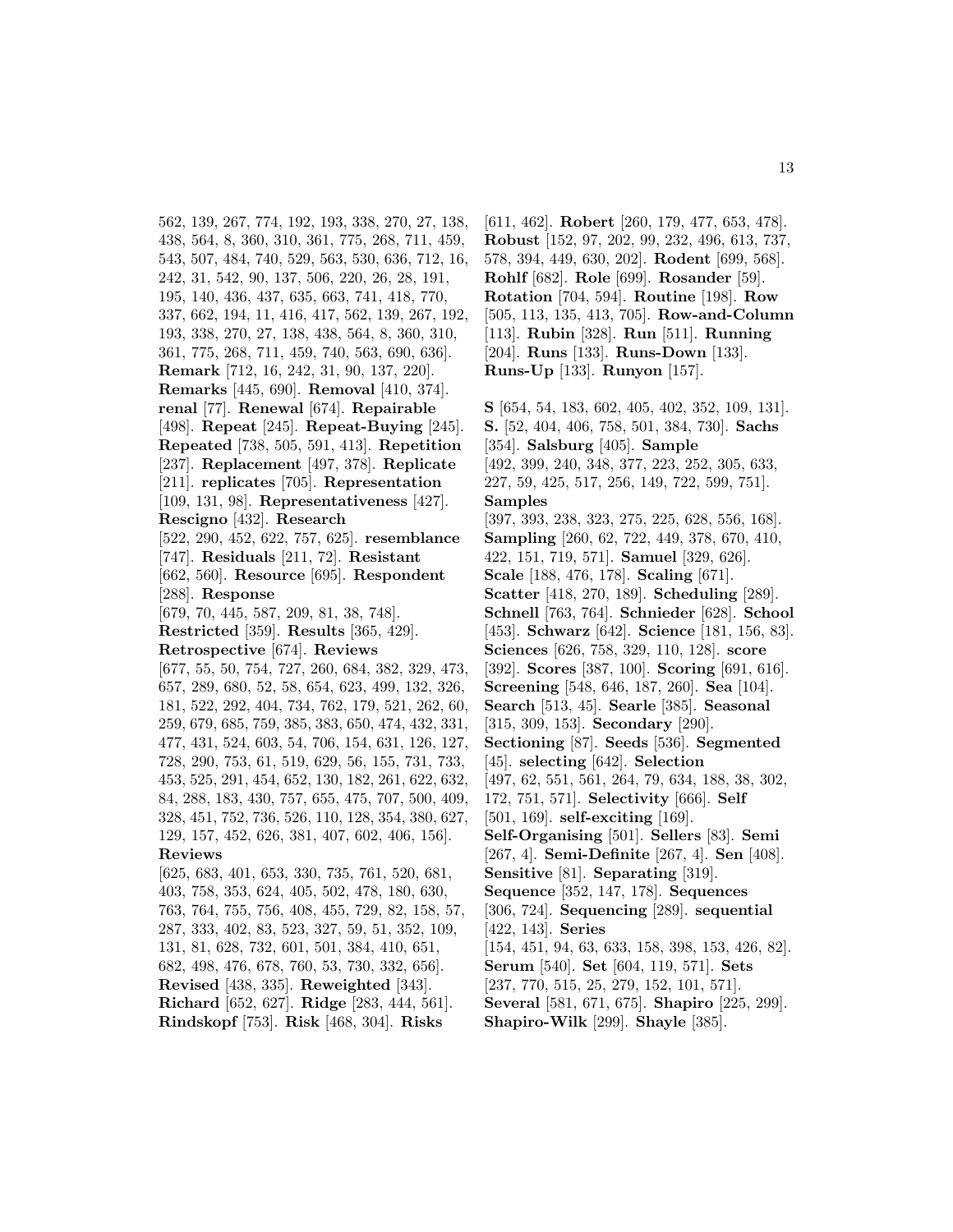**Shenton** [727]. **Shewhart** [392]. **Shewhart-cumulative** [392]. **shift** [178]. **Shimizu** [728]. **Shrunken** [91, 36]. **Sided** [18, 191, 646]. **Sidney** [259]. **Sign** [348]. **Significance** [395, 388, 254]. **Significance-Testing** [395]. **Signs** [282]. **Silicon** [597]. **Silverman** [629]. **Similar** [614, 342]. **Simon** [289]. **Simple** [85, 686, 130, 658, 94, 63, 305, 285, 612, 119, 224, 177, 599]. **Simply** [134]. **Simulating** [512]. **Simulation** [301, 130, 215, 54]. **Simultaneous** [48]. **single** [572, 575]. **Size** [544, 386, 227, 256, 374, 751]. **Sizes** [517]. **Skane** [525]. **Skewness** [434, 46]. **Small** [476, 425, 105, 675]. **Small-Scale** [476]. **Smallest** [503]. **Smith** [681]. **Smooth** [552, 594]. **Smoothing** [447, 662, 9, 192, 560]. **Social** [60, 650, 290, 84, 757, 110, 128]. **Softpower** [736]. **Software** [657, 762, 685, 706, 632, 707, 736, 735, 763, 764, 526]. **Soiling** [248]. **Sokal** [682]. **Solomon** [156]. **solution** [151]. **Some** [445, 279, 299, 690, 246, 425, 104, 77]. **Sources** [759, 290, 407, 760]. **Space** [695, 401]. **Space-Time** [695]. **Sparse** [269]. **Spatial** [495, 322]. **Spearman** [212]. **Special** [52, 452]. **Specified** [458]. **Spectra** [553]. **Spectral** [615, 87, 438, 335, 280, 122]. **Spectral-Temporal** [615]. **Spectrum** [86, 9, 192]. **Spell** [703]. **Sphere** [450, 208, 168, 232, 370]. **Spherical** [552]. **SPSS** [656]. **SPSS-X** [656]. **square** [745]. **Squared** [190, 687]. **Squares** [387, 663, 698, 269, 690, 119, 163, 196, 343, 457, 72]. **squash** [700]. **Stabilise** [550]. **Stablein** [381]. **Stage** [515]. **Stahl** [259]. **Stainton** [183]. **Standard** [238]. **Standards** [535]. **STAT** [736]. **state** [721]. **States** [521]. **Statgraphics** [707]. **stationarity** [569]. **Statistic** [89, 160, 416, 483, 593, 105, 463]. **Statistical** [411, 6, 197, 198, 754, 716, 26, 29, 684, 329, 738, 433, 435, 657, 17, 387, 660, 21, 28, 237, 7, 654, 18, 191, 263, 528, 769, 414, 480, 195, 24, 66, 140, 762, 86, 87, 436, 437,

162, 236, 336, 635, 663, 685, 544, 759, 85, 134, 741, 431, 112, 524, 23, 334, 765, 581, 375, 541, 418, 527, 505, 504, 770, 337, 768, 662, 604, 706, 194, 503, 11, 89, 160, 412, 416, 417, 607, 562, 686, 713, 139, 456, 265, 267, 774, 9, 192, 193, 214, 111, 710, 269, 133, 338, 415]. **Statistical** [560, 270, 30, 483, 240, 238, 22, 62, 12, 13, 27, 182, 138, 438, 564, 632, 8, 183, 430, 306, 335, 481, 475, 688, 707, 113, 360, 736, 526, 33, 605, 310, 658, 357, 361, 20, 775, 452, 63, 218, 626, 25, 561, 583, 709, 766, 268, 264, 458, 407, 88, 308, 440, 136, 71, 216, 388, 737, 711, 661, 584, 64, 159, 309, 459, 358, 735, 761, 266, 520, 758, 353, 739, 543, 565, 516, 15, 190, 215, 767, 633, 135, 507, 359, 763, 764, 484, 634, 740, 386, 235, 239, 311, 434, 529, 563, 659, 690, 413, 356]. **Statistical** [439, 530, 217, 672, 687, 636, 708, 712, 14, 83, 219, 327, 51, 161, 307, 352, 606, 163, 188, 189, 196, 457, 482, 601, 185, 5, 16, 242, 389, 384, 31, 542, 760, 332, 241, 362, 689, 582, 32, 90, 137, 10, 506, 186, 187, 220, 590]. **Statistics** [181, 521, 262, 253, 331, 537, 23, 249, 753, 61, 629, 56, 453, 348, 655, 110, 128, 354, 310, 658, 295, 401, 624, 502, 180, 408, 455, 57, 287, 235, 402, 672, 636, 423, 453, 680, 58, 179, 259, 385, 431, 525, 157, 406, 729, 732]. **STATLAB** [761]. **Stein** [528]. **Step** [207]. **Stephens** [623]. **Stepwise** [513, 318]. **Stereological** [493, 423]. **Stigler** [152]. **Stirling** [761]. **Stochastic** [677, 495, 52, 104]. **stock** [669]. **Stone** [467]. **Stoodley** [183]. **Storage** [342]. **Stores** [317]. **Straight** [686, 77]. **Strata** [758]. **strategies** [700]. **stratification** [151]. **Stratified** [468, 357, 304]. **Stratum** [361, 161, 124]. **Stratum-Matched** [361, 161]. **strict** [667]. **Stripes** [39]. **Stroup** [404]. **Structural** [469]. **Structure** [55, 768, 371, 551, 330]. **Structured** [770, 25]. **structures** [423]. **STSC** [707]. **Stuart** [477]. **Student** [671, 107]. **Studentized** [263, 308, 440, 563]. **Studies**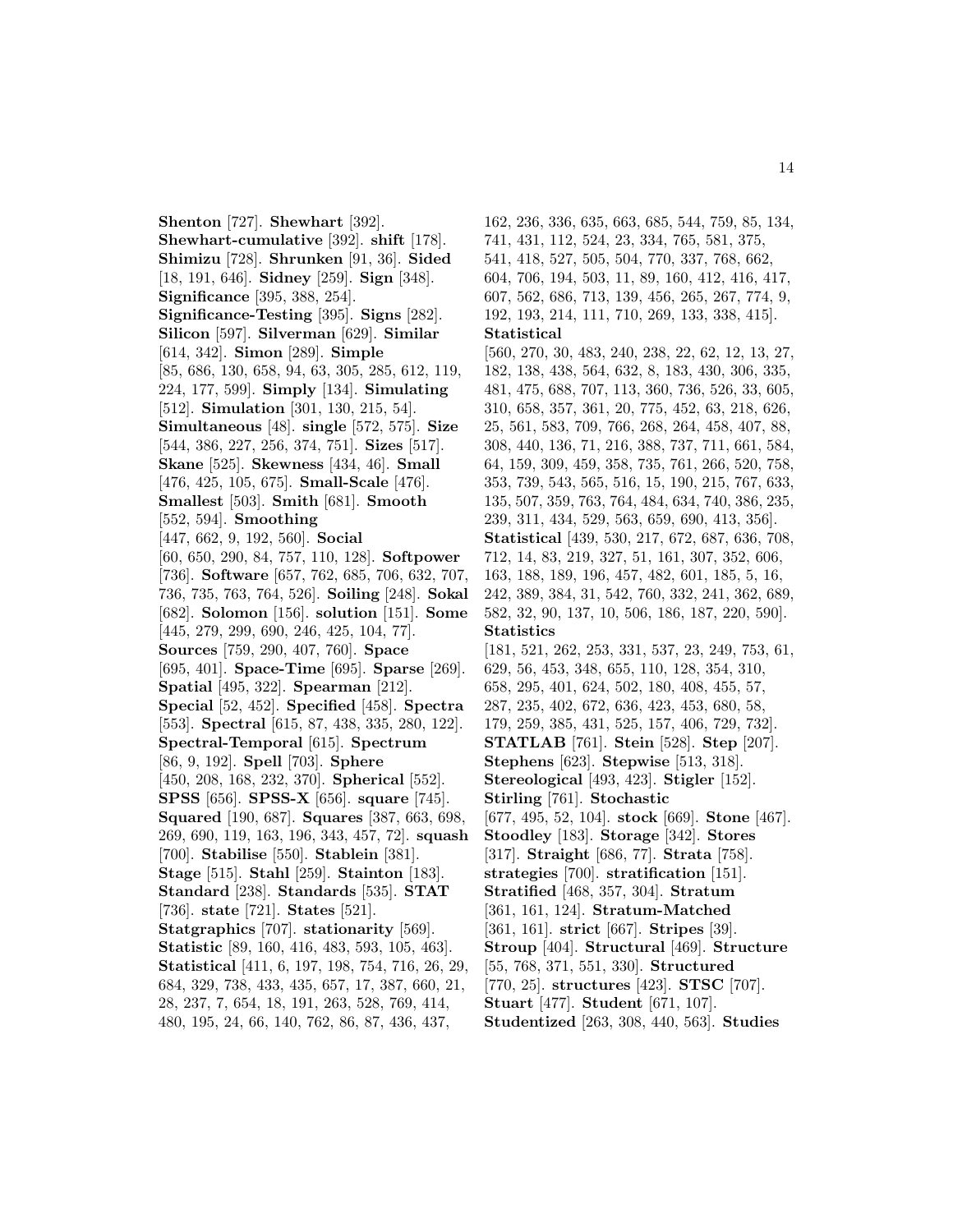[468, 357, 361, 59, 161, 255, 76, 430]. **Study** [301, 524, 366, 596, 288, 490, 122, 103, 721]. **Subject** [604, 690, 163, 196]. **Subjects** [671]. **Subset** [513, 544, 634, 386]. **Subtables** [376]. **success** [118]. **suddenly** [669]. **Sufficient** [739]. **Sugar** [536]. **Sullivan** [763, 764]. **Sum** [26, 387, 698, 562, 15]. **Sums** [119]. **Surface** [70]. **Surfaces** [679]. **Surrogate** [720]. **SURVCALC** [685]. **Survey** [622, 223, 670]. **surveys** [538, 84]. **Survival** [611, 303, 676, 193, 373, 592, 471, 20, 381, 372, 555, 74, 534, 539, 748, 102]. **Swamurthy** [330]. **Sweep** [236, 740]. **Symmetric** [28, 195, 11, 267, 4, 3, 33]. **Symmetrically** [238]. **Synapse** [557, 493, 558]. **Syndrome** [490]. **Syski** [132]. **System** [50, 681, 648, 41]. **Systematic** [62]. **Systems** [127, 735, 691, 616, 498, 476]. **Systems-Theoretical** [127].

**T** [524, 155, 454]. **T.** [677, 331, 183]. **Table** [48, 738, 533, 717]. **Tables** [260, 17, 660, 505, 504, 139, 589, 129, 105, 264, 136, 159, 739, 135, 206, 413, 376, 667]. **Tablets** [672]. **Tabulating** [770, 25]. **Tabulation** [369]. **Tactics** [750]. **Tail** [89, 160, 416, 697]. **Tallarida** [261]. **Tally** [659]. **Tan** [630]. **Taxonomy** [156]. **Taylor** [171]. **Teaching** [253, 761]. **Technique** [60, 515, 69, 469]. **Techniques** [354, 299, 51, 623, 183, 407]. **Telecommunications** [760]. **temperature** [172]. **Temporal** [615]. **Tennis** [691, 616]. **Tensor** [729]. **Test** [48, 611, 19, 24, 66, 140, 698, 620, 214, 483, 438, 335, 377, 328, 388, 159, 593, 203, 225, 239, 311, 529, 119, 324, 65, 149, 143]. **Testing** [495, 336, 647, 395, 323, 641, 72, 46, 300]. **Tests** [75, 350, 396, 92, 251, 765, 168, 614, 133, 252, 427, 767, 206, 37, 217, 672, 227, 675, 673, 745].

**Textbook** [402]. **Theil** [733]. **Their** [498].

**Thelma** [521]. **Theoretical** [127]. **Theory** [432, 345, 728, 380, 755, 674, 384, 590, 383, 603, 652]. **There** [230, 231]. **Think** [680]. **Thomas** [130]. **Three** [281, 43, 320, 429, 598]. **Three-Parameter** [43, 598]. **Three-Treatment** [429]. **threshold** [169]. **Tietz** [409]. **Tiku** [630]. **Timber** [350]. **Time** [296, 154, 596, 695, 451, 633, 82, 158, 398, 153, 647, 534, 72, 147, 539, 178, 651]. **time-dependent** [534, 539]. **Times** [204, 146]. **Tolerance** [260, 587]. **Tolerance-Distribution-Free** [587]. **Totals** [505, 135, 413]. **Tournaments** [573]. **Toxaemic** [282]. **Tracer** [432]. **training** [556]. **Transfer** [345, 574]. **Transform** [662, 265, 9, 192, 560, 360, 530, 219]. **Transformation** [550, 169, 579]. **Transformations** [230, 337, 13, 138, 78, 107, 231]. **Transformed** [641, 749]. **transition** [721]. **transplant** [77]. **Treatment** [429]. **Trees** [527]. **Trend** [369, 368, 518]. **Trends** [406, 206, 60]. **Trials** [725, 445, 123, 118]. **Triangular** [28, 11, 267, 3]. **Trimmed** [238]. **Trimming** [275]. **Truncated** [597, 766, 628]. **Tumorigenicity** [699, 640, 568]. **Tumour** [316, 355, 676, 640]. **Two** [207, 17, 393, 414, 230, 231, 19, 24, 66, 140, 319, 251, 504, 167, 139, 515, 614, 348, 377, 471, 113, 597, 73, 543, 565, 280, 227, 646, 376, 65, 556, 101, 103, 721, 149, 143]. **Two-Dimensional** [280]. **Two-Factor** [73]. **two-parameter** [101]. **Two-Period** [167]. **Two-Piece** [597]. **Two-Sample** [348, 377, 227]. **Two-Sided** [646]. **Two-Stage** [515]. **two-state** [721]. **Two-Step** [207]. **Two-Way** [17, 504, 376, 139]. **Type** [501]. **Types** [471]. **U.K.** [176]. **Ullah** [650]. **Unbalanced** [397]. **Uncertain** [404]. **Uncertainty** [652].

**Unconditional** [159]. **Unconstrained**

[562]. **Understanding** [259, 405].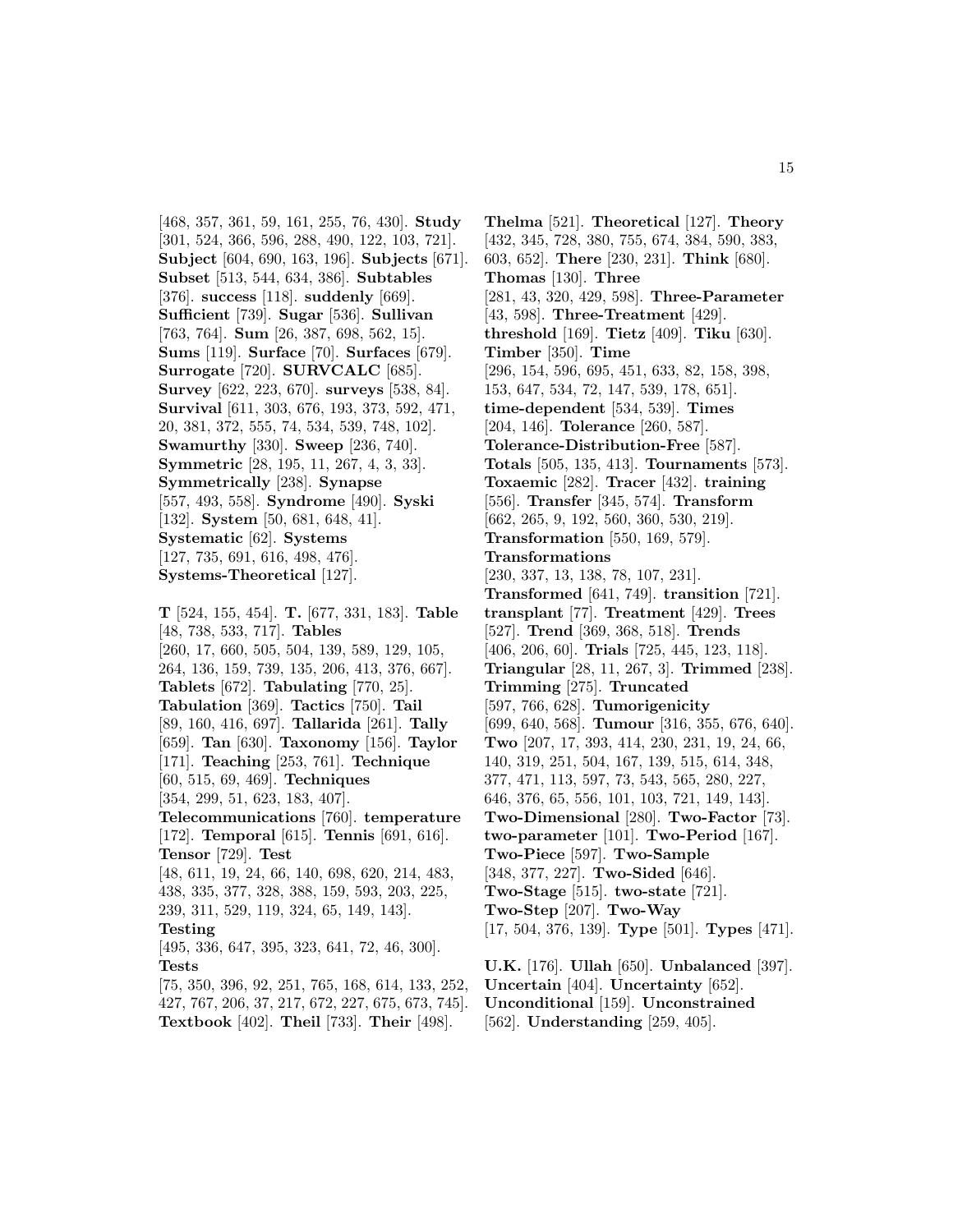**Unemployment** [492, 650]. **Unequal** [378]. **Unimodality** [483]. **Unit** [449]. **United** [521, 759, 760]. **Units** [70]. **univariate** [572]. **Unknown** [738, 323, 147, 178]. **Unweighted** [698]. **Updating** [466, 688, 739]. **Upper** [308, 440, 563, 149]. **Uraemic** [490]. **Use** [210, 596, 444, 223, 257, 469, 464, 640, 295, 226, 747, 153, 148, 123, 105, 697, 702, 117]. **Useful** [769, 436, 385, 27, 31, 542, 10]. **User** [656]. **Using** [595, 553, 319, 296, 448, 334, 662, 560, 360, 551, 491, 372, 57, 280, 530, 672, 219, 523, 606, 246, 646, 651, 376, 717, 74, 423, 72, 426, 102, 575].

**V** [477, 155, 129, 730]. **validation** [152, 172]. **Validatory** [79]. **Validity** [622]. **Value** [503, 365, 481, 718, 711, 74]. **Values** [613, 123, 117, 124]. **Variable** [607, 713, 752, 318, 646, 254, 144, 76]. **Variables** [414, 112, 770, 412, 416, 417, 551, 25, 79, 668, 320, 14, 517, 120, 170, 147, 175]. **Variance** [595, 738, 214, 549, 550, 579, 171, 121]. **Variances** [398]. **Variate** [91, 107, 36, 202]. **Variates** [399, 543, 565, 226]. **Variation** [514, 347, 549, 672, 229]. **Variety** [725, 123]. **varying** [719]. **Vector** [401, 708]. **Vellenian** [333]. **Velocity** [514]. **Verma** [706]. **Version** [762, 663, 706, 632, 707, 735]. **Veterinary** [83]. **via** [9, 192, 746, 43]. **Vijay** [706]. **Virgil** [478]. **Vitamin** [720]. **Vol** [759, 758, 760]. **Volume** [116, 201, 273, 341, 421, 487, 547, 610, 694, 773, 626]. **Vries** [683]. **vs** [548].

**W** [181, 629, 291, 328, 81, 332]. **W.** [759, 127, 182, 622, 526, 761, 630, 763, 764, 287, 760]. **Walker** [681, 476]. **Walker-Smith** [681]. **Wall** [684]. **Wallis** [60]. **Walsh** [631]. **Walter** [381]. **Wampler** [381]. **Water** [295, 759]. **Watson** [89, 160, 416]. **Way** [17, 504, 376, 139]. **Wayne** [81]. **Weather** [759]. **Weekes** [353]. **Weibull** [74, 598]. **Weight** [514, 672].

**Weighted** [269, 543, 696]. **weighting** [175]. **Weights** [492, 18, 191]. **Weir** [352]. **White** [410]. **Whitney** [342]. **Wichern** [332]. **Wilk** [225, 299]. **William** [181, 474, 454, 602, 653]. **Wilson** [109, 131]. **Wind** [695]. **Window** [301, 122]. **Without** [497, 162, 378]. **Wold** [380, 218]. **Wolf** [407]. **Wonnacott** [331]. **Wood** [53]. **Woodward** [526]. **Working** [535]. **World** [404]. **Wrigley** [701]. **Wrong** [626]. **Wurster** [631].

**X** [736, 656, 720]. **X-STAT** [736]. **XVII** [759]. **XVIII** [760].

**Y.** [524]. **Yates** [734]. **Youth** [650].

**Zemroch** [129]. **Zero** [543]. **Ziemba** [454]. **ZPA** [739]. **Zuwaylif** [61, 455]. **Zyskind** [758]. **Zyskind-Martin** [758].

# **References**

### **Cooper:1968:AAA**

[1] B. E. Cooper. Algorithms: Algorithm AS 4: An auxiliary function for distribution integrals. Applied Statistics,  $17(2)$ : 190–192, June 1968. CODEN APSTAG. ISSN 0035-9254 (print), 1467-9876 (electronic). URL http://lib.stat.cmu. edu/apstat/4. See remarks [8].

# **Cooper:1968:AAIb**

[2] B. E. Cooper. Algorithms: Algorithm AS 5: The integral of the non-central  $t$ -distribution. Applied Statistics, 17(2): 193–194, June 1968. CODEN APSTAG. ISSN 0035-9254 (print), 1467-9876 (electronic). URL http://lib.stat.cmu. edu/apstat/5. See remarks [1, 8, 437].

# **Healy:1968:AAT**

[3] M. J. R. Healy. Algorithms: Algorithm AS 6: Triangular decomposition of a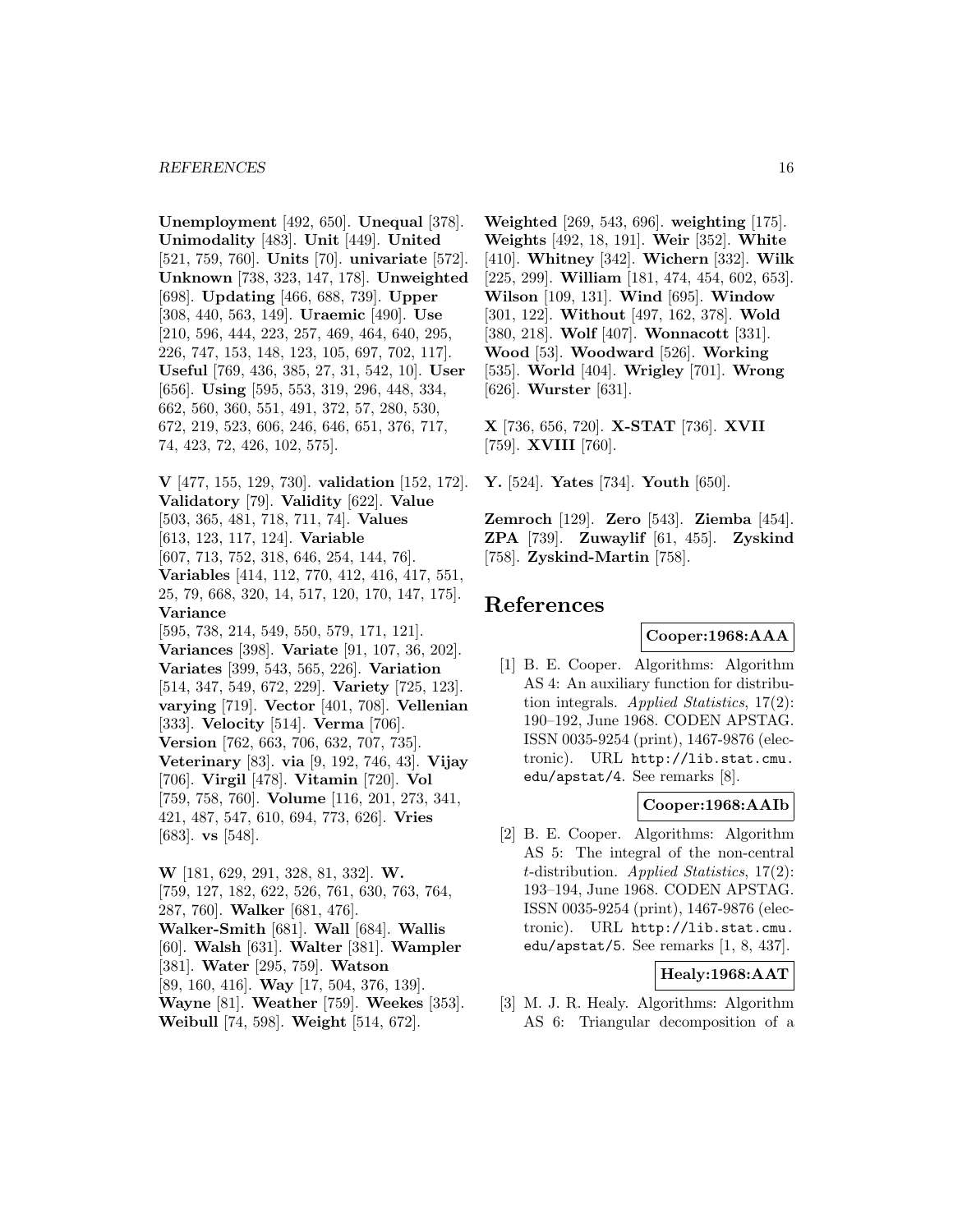symmetric matrix. Applied Statistics, 17 (2):195–197, June 1968. CODEN AP-STAG. ISSN 0035-9254 (print), 1467- 9876 (electronic). URL http://lib. stat.cmu.edu/apstat/6. See corrigendum [6] and remark [11, 267, 28].

# **Healy:1968:AAI**

[4] M. J. R. Healy. Algorithms: Algorithm AS 7: Inversion of a positive semi-definite symmetric matrix. Applied Statistics, 17(2):198–199, June 1968. CODEN APSTAG. ISSN 0035-9254 (print), 1467-9876 (electronic). URL http://lib.stat.cmu.edu/apstat/7. See corrigendum [6] and remark [267].

# **Swan:1969:SAAa**

[5] A. V. Swan. Statistical algorithms: Algorithm AS 16: Maximum likelihood estimation from grouped and censored normal data. *Applied Statistics*, 18(1): 110–114, March 1969. CODEN AP-STAG. ISSN 0035-9254 (print), 1467- 9876 (electronic). URL http://lib. stat.cmu.edu/apstat/16. See remarks [564, 16].

### **Anonymous:1969:SAA**

[6] Anonymous. Statistical algorithms: Algorithms AS 6 and AS 7: Corrigenda. Applied Statistics, 18(1):118, 1969. CO-DEN APSTAG. ISSN 0035-9254 (print), 1467-9876 (electronic). See [3, 4, 11, 28].

### **Bhattacharjee:1970:SAA**

[7] G. P. Bhattacharjee. Statistical algorithms: Algorithm AS 32: The incomplete gamma integral. Applied Statistics, 19(3):285–287, September 1970. CO-DEN APSTAG. ISSN 0035-9254 (print), 1467-9876 (electronic). URL http://

lib.stat.cmu.edu/apstat/32. See remark [484, 741].

# **Hitchin:1973:SAR**

[8] D. Hitchin. Statistical algorithms: Remark AS R8: A remark on algorithms AS 4 and AS 5: An auxiliary function for distribution integrals, and the integral of the non-central t- distribution. Applied Statistics, 22(3):428, 1973. CO-DEN APSTAG. ISSN 0035-9254 (print), 1467-9876 (electronic). See [1, 2].

### **Frome:1974:SAA**

[9] E. L. Frome. Statistical algorithms: Algorithm AS 73: Cross-spectrum smoothing via the finite Fourier transform. Applied Statistics, 23(2):238– 244, June 1974. CODEN APSTAG. ISSN 0035-9254 (print), 1467-9876 (electronic). URL http://lib.stat.cmu. edu/apstat/73. See remark [192].

### **Young:1974:SAA**

[10] J. C. Young and Ch. E. Minder. Statistical algorithms: Algorithm AS 76: An integral useful in calculating noncentral t and bivariate normal probabilities. Applied Statistics, 23(3):455– 457, September 1974. CODEN AP-STAG. ISSN 0035-9254 (print), 1467- 9876 (electronic). URL http://lib. stat.cmu.edu/apstat/76. See remarks [27, 31, 436, 542, 769].

### **Farebrother:1974:SAR**

[11] R. W. Farebrother and G. Berry. Statistical algorithms: Remark AS R12: A remark on Algorithm AS 6: Triangular decomposition of a symmetric matrix. Applied Statistics, 23(3):477, 1974. CO-DEN APSTAG. ISSN 0035-9254 (print),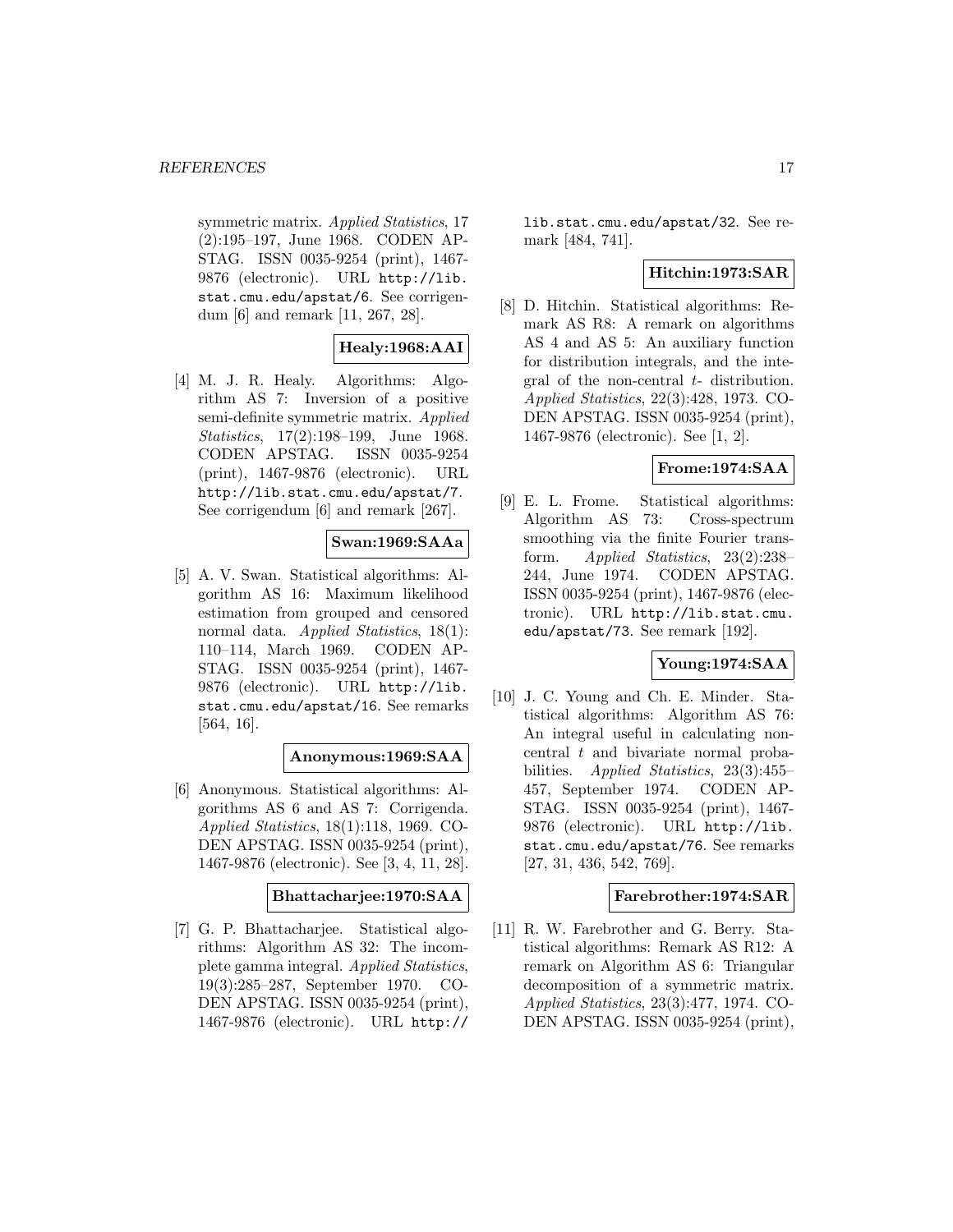1467-9876 (electronic). URL http:// lib.stat.cmu.edu/apstat/6. See [3, 6, 28].

**Hill:1976:SAAa**

[12] I. D. Hill, R. Hill, and R. L. Holder. Statistical algorithms: Algorithm AS 99: Fitting Johnson curves by moments. Applied Statistics, 25(2):180– 189, June 1976. CODEN APSTAG. ISSN 0035-9254 (print), 1467-9876 (electronic). URL http://lib.stat.cmu. edu/apstat/99. See remark [138].

# **Hill:1976:SAAb**

[13] I. D. Hill. Statistical algorithms: Algorithm AS 100: Normal-Johnson and Johnson-normal transformations. Applied Statistics, 25(2):190–192, June 1976. CODEN APSTAG. ISSN 0035-9254 (print), 1467-9876 (electronic). URL http://lib.stat.cmu. edu/apstat/100. See remark [138, 337].

### **Sheil:1977:SAA**

[14] J. Sheil and I. O'Muircheartaigh. Statistical algorithms: Algorithm AS 106: The distribution of non-negative quadratic forms in normal variables. Applied Statistics, 26(1):92–98, March 1977. CODEN APSTAG. ISSN 0035-9254 (print), 1467-9876 (electronic). URL http://lib.stat.cmu. edu/apstat/106. See remark [417].

# **Narula:1977:SAA**

[15] Subhash C. Narula and John F. Wellington. Statistical algorithms: Algorithm AS 108: Multiple linear regression with minimum sum of absolute errors. Applied Statistics, 26(1):106– 111, March 1977. CODEN APSTAG.

ISSN 0035-9254 (print), 1467-9876 (electronic). URL http://lib.stat.cmu. edu/apstat/108. See remark [26, 562].

# **Swan:1977:SAR**

[16] A. V. Swan. Statistical algorithms: Remark AS R21: A remark on Algorithm AS 16 maximum likelihood estimation from grouped and censored normal data. Applied Statistics, 26(1):122, 1977. CO-DEN APSTAG. ISSN 0035-9254 (print), 1467-9876 (electronic). URL http:// lib.stat.cmu.edu/apstat/16. See [5, 564].

# **Baker:1977:SAA**

[17] R. J. Baker. Statistical algorithms: Algorithm AS 112: Exact distributions derived from two-way tables. Applied Statistics, 26(2):199–206, June 1977. CODEN APSTAG. ISSN 0035-9254 (print), 1467-9876 (electronic). URL http://lib.stat.cmu. edu/apstat/112. See remarks [139, 504].

# **Bohrer:1978:SAA**

[18] Robert Bohrer and Winston Chow. Statistical algorithms: Algorithm AS 122: Weights for one-sided multivariate inference. Applied Statistics, 27(1):100– 104, March 1978. CODEN APSTAG. ISSN 0035-9254 (print), 1467-9876 (electronic). URL http://lib.stat.cmu. edu/apstat/122. See remark [191].

### **Casagrande:1978:PFE**

[19] J. T. Casagrande, M. C. Pike, and P. G. Smith. The power function of the "exact" test for comparing two binomial distributions. Applied Statistics, 27(2):176–180, 1978. CODEN APSTAG.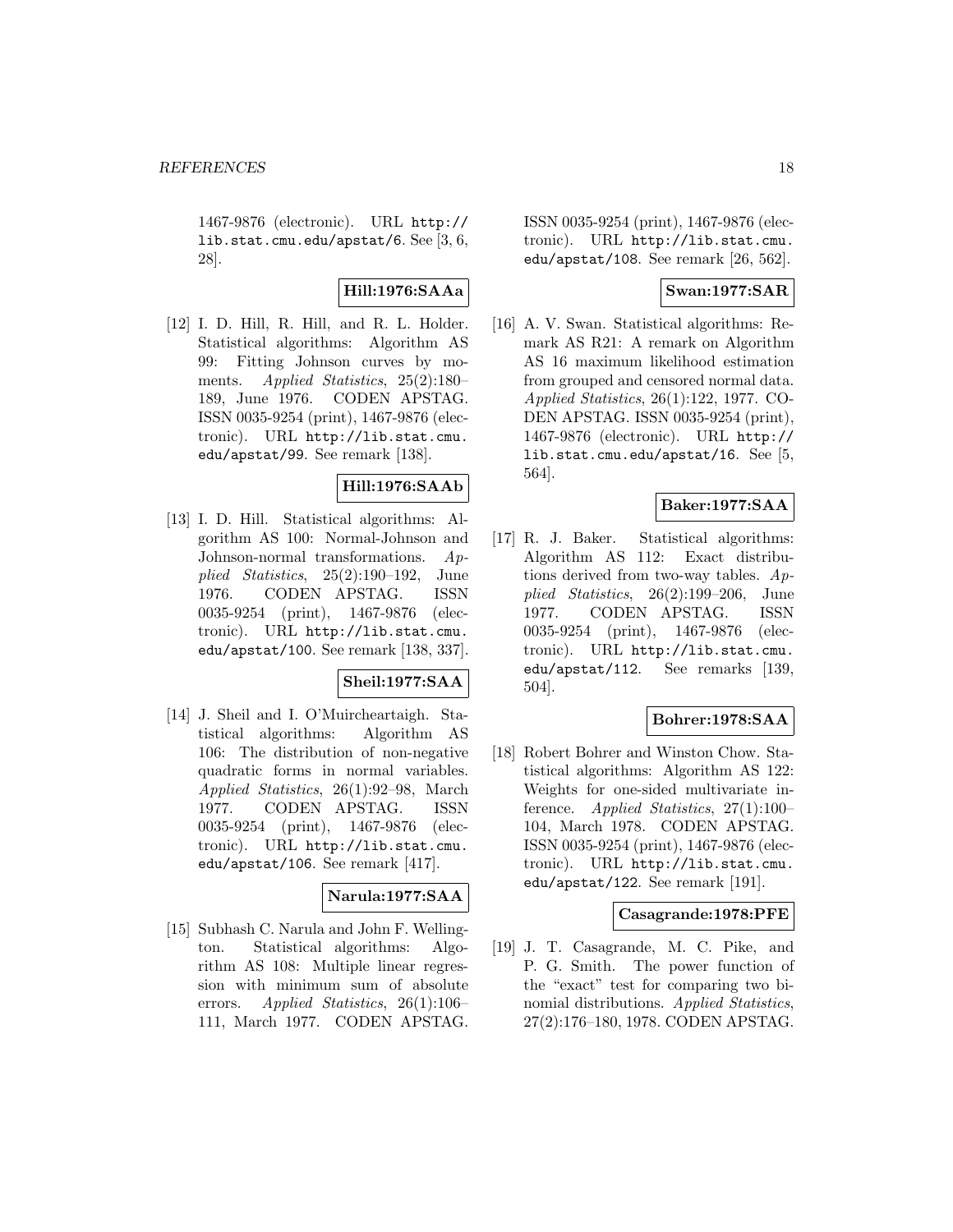ISSN 0035-9254 (print), 1467-9876 (electronic). See correction [65].

**Lagakos:1978:SAA**

[20] S. W. Lagakos and M. H. Kuhns. Statistical algorithms: Algorithm AS 125: Maximum likelihood estimation for censored exponential survival data with covariates. Applied Statistics, 27(2):190– 197, June 1978. CODEN APSTAG. ISSN 0035-9254 (print), 1467-9876 (electronic). URL http://lib.stat.cmu. edu/apstat/125. See remark [193].

# **Barnard:1978:SAA**

[21] J. Barnard. Statistical algorithms: Algorithm AS 126: Probability integral of the normal range. Applied Statistics, 27(2): 197–198, June 1978. CODEN APSTAG. ISSN 0035-9254 (print), 1467-9876 (electronic). URL http://lib.stat.cmu. edu/apstat/126. See remark [220].

### **Heiberger:1978:SAA**

[22] Richard M. Heiberger. Statistical algorithms: Algorithm AS 127: Generation of random orthogonal matrices. Applied Statistics,  $27(2):199-$ 206, June 1978. CODEN APSTAG. ISSN 0035-9254 (print), 1467-9876 (electronic). URL http://lib.stat.cmu. edu/apstat/127. See remark [242].

### **Davis:1978:SAA**

[23] C. S. Davis and M. A. Stephens. Statistical algorithms: Algorithm AS 128: Approximating the covariance matrix of normal order statistics. Applied Statistics, 27(2):206–212, June 1978. CO-DEN APSTAG. ISSN 0035-9254 (print), 1467-9876 (electronic). URL http:/ /lib.stat.cmu.edu/apstat/128. See remark [636].

### **Casagrande:1978:SAA**

[24] J. T. Casagrande, M. C. Pike, and P. G. Smith. Statistical algorithms: Algorithm AS 129: The power function of the "exact" test for comparing two binomial distributions. Applied Statistics, 27(2):212–219, June 1978. CODEN AP-STAG. ISSN 0035-9254 (print), 1467- 9876 (electronic). URL http://lib. stat.cmu.edu/apstat/129. See correction [65] and remark [140].

### **Leathers:1978:SAA**

[25] Burton L. Leathers. Statistical algorithms: Algorithm AS 131: Tabulating frequency distributions for variables with structured code sets. Applied Statistics, 27(3):359–362, September 1978. CODEN APSTAG. ISSN 0035-9254 (print), 1467-9876 (electronic). URL http://lib.stat.cmu. edu/apstat/131. See remark [770].

### **Armstrong:1978:SAR**

[26] Ronald D. Armstrong and Edward L. Frome. Statistical algorithms: Remark AS R25: A remark on Algorithm AS 108: Multiple linear regression with minimum sum of absolute errors. Applied Statistics, 27(3):378, 1978. CO-DEN APSTAG. ISSN 0035-9254 (print), 1467-9876 (electronic). URL http:/ /lib.stat.cmu.edu/apstat/108. See [15, 562].

# **Hill:1978:SARa**

[27] I. D. Hill. Statistical algorithms: Remark AS R26: A remark on Algorithm AS 76: An integral useful in calculating non-central  $t$  and bivariate normal probabilities. Applied Statistics, 27(3):379, 1978. CODEN APSTAG.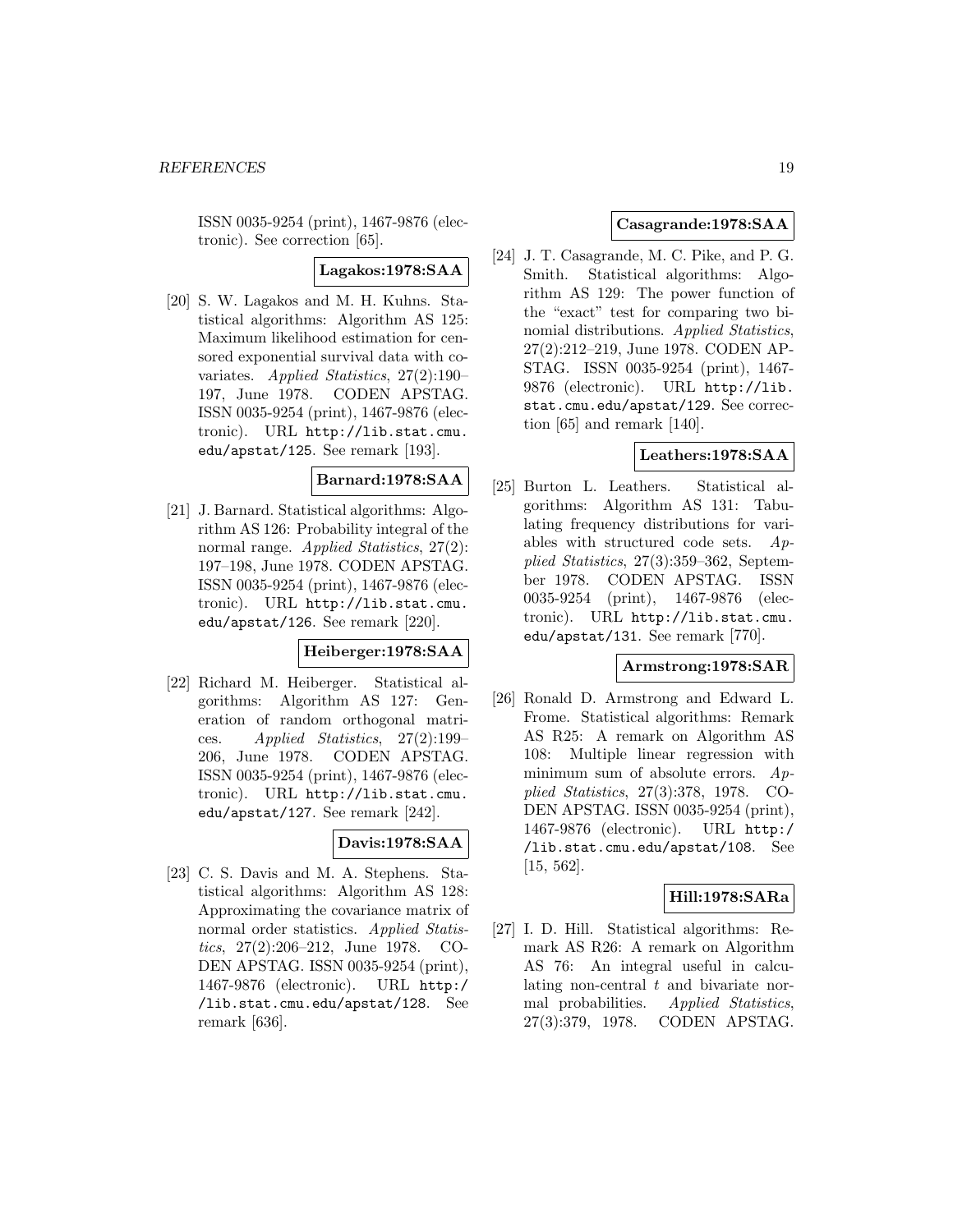ISSN 0035-9254 (print), 1467-9876 (electronic). URL http://lib.stat.cmu. edu/apstat/76. See [10, 31, 436, 769, 542].

# **Barrett:1978:SAR**

[28] J. C. Barrett and M. J. R. Healy. Statistical algorithms: Remark AS R27: A remark on Algorithm AS 6: Triangular decomposition of a symmetric matrix. Applied Statistics, 27(3): 379–380, 1978. CODEN APSTAG. ISSN 0035-9254 (print), 1467-9876 (electronic). URL http://lib.stat.cmu. edu/apstat/6. See [11, 3, 6].

# **Armstrong:1979:SAA**

[29] Ronald D. Armstrong and David S. Kung. Statistical algorithms: Algorithm AS 135: Min-max estimates for a linear multiple regression problem. Applied Statistics, 28(1):93– 100, March 1979. CODEN APSTAG. ISSN 0035-9254 (print), 1467-9876 (electronic). URL http://lib.stat.cmu. edu/apstat/135. See remark [338].

# **Hartigan:1979:SAA**

[30] J. A. Hartigan and M. A. Wong. Statistical algorithms: Algorithm AS 136: A K-means clustering algorithm. Applied Statistics, 28(1):100– 108, March 1979. CODEN APSTAG. ISSN 0035-9254 (print), 1467-9876 (electronic). URL http://lib.stat.cmu. edu/apstat/136. See remark [194].

### **Thomas:1979:SAR**

[31] G. E. Thomas. Statistical algorithms: Remark AS R30: A remark on Algorithm AS 76: An integral useful in calculating non-central t and bivariate normal probabilities. Applied Statistics,

28(1):113, 1979. CODEN APSTAG. ISSN 0035-9254 (print), 1467-9876 (electronic). URL http://lib.stat.cmu. edu/apstat/76. See [27, 10, 769, 436, 542].

### **Wolynetz:1979:SAAb**

[32] M. S. Wolynetz. Statistical algorithms: Algorithm AS 139: Maximum likelihood estimation in a linear model from confined and censored normal data. Applied Statistics, 28(2):195– 206, June 1979. CODEN APSTAG. ISSN 0035-9254 (print), 1467-9876 (electronic). URL http://lib.stat.cmu. edu/apstat/139. See remarks [90, 137].

# **Kent:1979:SAA**

[33] Philippe Kent. Statistical algorithms: Algorithm AS 141: Inversion of a symmetric matrix in regression models. Applied Statistics,  $28(2):214-$ 217, June 1979. CODEN APSTAG. ISSN 0035-9254 (print), 1467-9876 (electronic). URL http://lib.stat.cmu. edu/apstat/141. See remark [195].

# **Pike:1980:PDA**

[34] Derek J. Pike. Practical data analysis. Applied Statistics, 29(1):1–2, 1980. CO-DEN APSTAG. ISSN 0035-9254 (print), 1467-9876 (electronic).

### **Freeman:1980:G**

[35] G. H. Freeman. Genstat. Applied Statistics, 29(1):2–4, 1980. CODEN AP-STAG. ISSN 0035-9254 (print), 1467- 9876 (electronic).

#### **Campbell:1980:SED**

[36] Norm A. Campbell. Shrunken estimators in discriminant and canonical variate analysis. Applied Statistics, 29(1):5–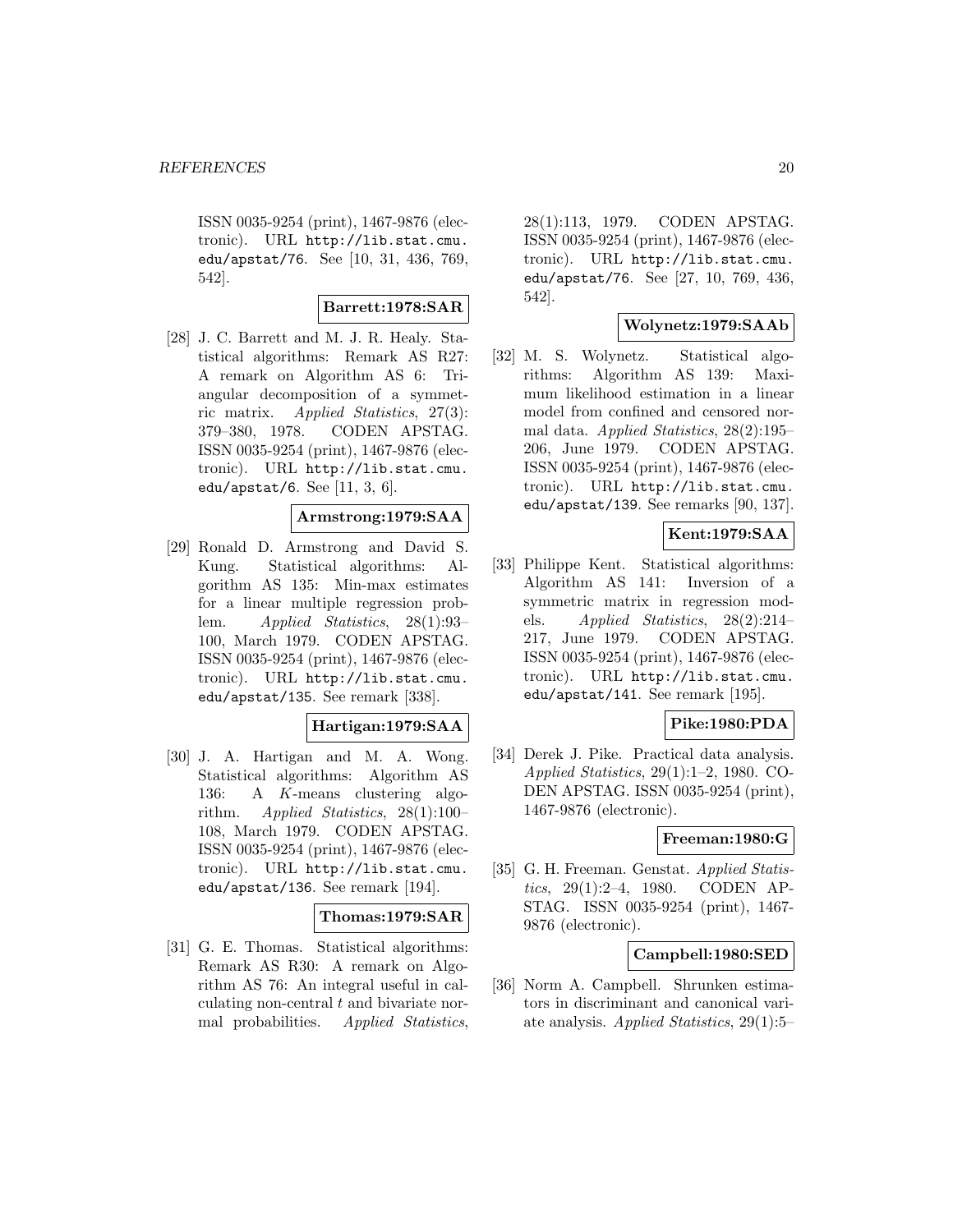14, 1980. CODEN APSTAG. ISSN 0035- 9254 (print), 1467-9876 (electronic). See corrigenda [92].

### **Pregibon:1980:GLT**

[37] Daryl Pregibon. Goodness of link tests for generalized linear models. Applied Statistics, 29(1):15–24, 1980. CO-DEN APSTAG. ISSN 0035-9254 (print), 1467-9876 (electronic). See corrigenda [91].

### **Tsutkawa:1980:SDL**

[38] Robert K. Tsutkawa. Selection of dose levels for estimating a percentage point of a logistic quantal response curve. Applied Statistics, 29(1):25–33, 1980. CO-DEN APSTAG. ISSN 0035-9254 (print), 1467-9876 (electronic).

### **Hawkes:1980:ROS**

[39] Alan G. Hawkes. Random occurrence of stripes in a fabric. Applied Statistics, 29(1):34–38, 1980. CODEN APSTAG. ISSN 0035-9254 (print), 1467-9876 (electronic).

### **Bennett:1980:DFM**

[40] B. M. Bennett and R. Mease. On a distribution-free method for combining estimates of a ratio of means. Applied Statistics, 29(1):39–42, 1980. CO-DEN APSTAG. ISSN 0035-9254 (print), 1467-9876 (electronic).

# **Abodunde:1980:PPM**

[41] T. T. Abodunde and S. I. McClean. Production planning for a manpower system with a constant level of recruitment.  $Ap$ plied Statistics, 29(1):43–49, 1980. CO-DEN APSTAG. ISSN 0035-9254 (print), 1467-9876 (electronic).

# **Collett:1980:OCD**

[42] D. Collett. Outliers in circular data. Applied Statistics, 29(1):50–57, 1980. CO-DEN APSTAG. ISSN 0035-9254 (print), 1467-9876 (electronic). See corrigenda [93].

# **Griffiths:1980:IET**

[43] David A. Griffiths. Interval estimation for the three-parameter lognormal distribution via the likelihood function.  $Ap$ plied Statistics, 29(1):58–68, 1980. CO-DEN APSTAG. ISSN 0035-9254 (print), 1467-9876 (electronic).

# **Donner:1980:ICC**

[44] Allan Donner and Bernard Rosner. On inferences concerning a common correlation coefficient. Applied Statistics, 29 (1):69–76, 1980. CODEN APSTAG. ISSN 0035-9254 (print), 1467-9876 (electronic).

# **Lerman:1980:FSR**

[45] P. M. Lerman. Fitting segmented regression models by grid search. Applied Statistics, 29(1):77–84, 1980. CO-DEN APSTAG. ISSN 0035-9254 (print), 1467-9876 (electronic).

### **Small:1980:MMS**

[46] N. J. H. Small. Miscellanea: Marginal skewness and kurtosis in testing multivariate normality. Applied Statistics, 29(1):85–87, 1980. CODEN APSTAG. ISSN 0035-9254 (print), 1467-9876 (electronic).

### **Davies:1980:FMM**

[47] N. Davies and P. Newbold. Forecasting with misspecified models. Applied Statistics, 29(1):87–92, 1980. CO-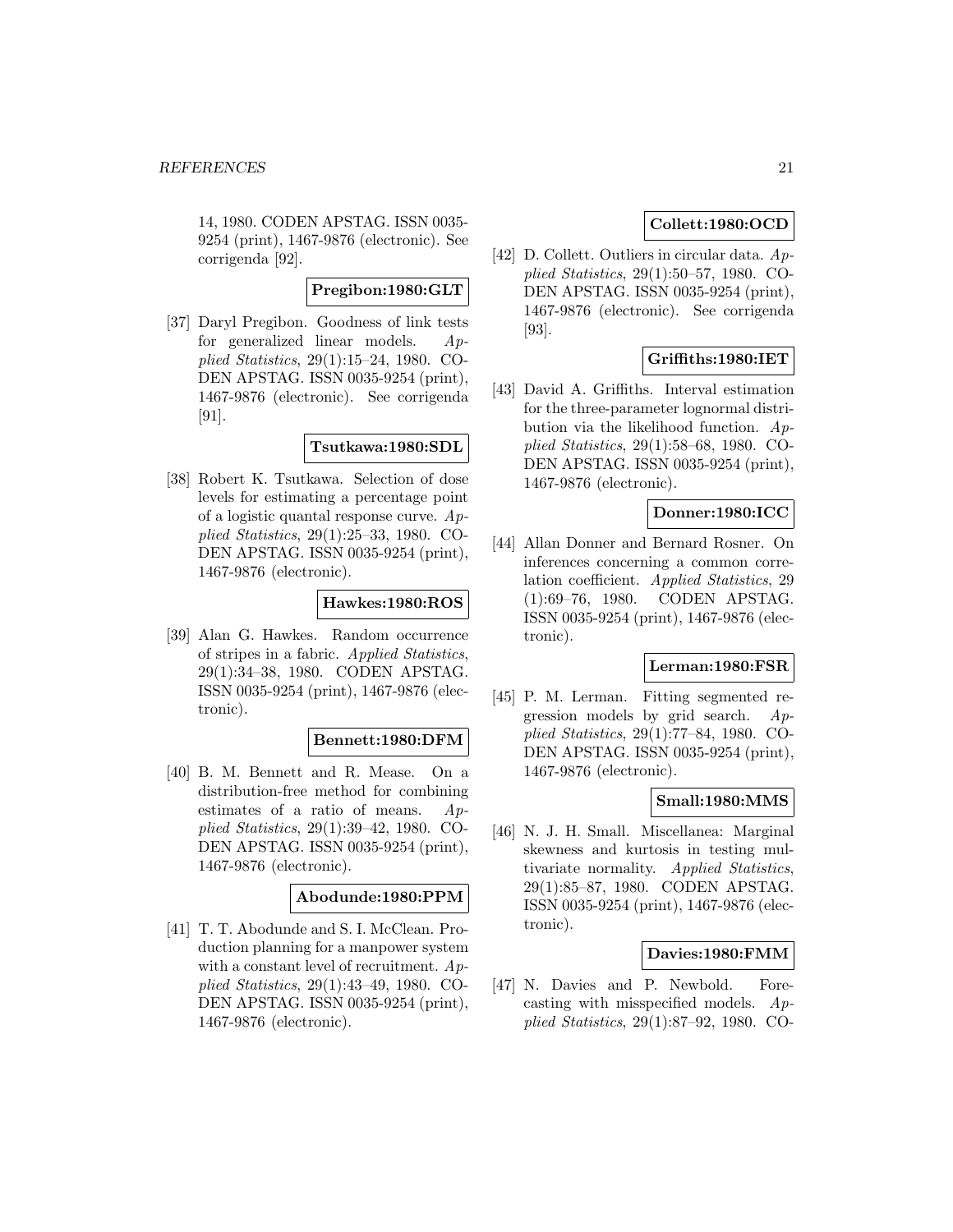DEN APSTAG. ISSN 0035-9254 (print), 1467-9876 (electronic).

**Aitkin:1980:CST**

[48] M. Aitkin. Correction: A simultaneous test procedure for contingency table models. Applied Statistics, 29(1):92, 1980. CODEN APSTAG. ISSN 0035- 9254 (print), 1467-9876 (electronic).

# **Stern:1980:LE**

[49] G. J. A. Stern, P. D. Oldham, D. J. Newell, Douglas M. Hawkins, and P. T. Davies. Letters to the editors. Applied Statistics, 29(1):93–97, 1980. CO-DEN APSTAG. ISSN 0035-9254 (print), 1467-9876 (electronic).

# **Altman:1980:BRG**

[50] D. G. Altman. Book reviews: The GLIM System Release 3 Manual, by R. J. Baker and J. A. Nelder. Applied Statistics, 29(1):98, 1980. CODEN AP-STAG. ISSN 0035-9254 (print), 1467- 9876 (electronic).

### **Smith:1980:BRS**

[51] A. R. Smith. Book reviews: Statistical Techniques for Manpower Planning, by David J. Bartholomew and Andrew F. Forbes. Applied Statistics, 29(1):99, 1980. CODEN APSTAG. ISSN 0035- 9254 (print), 1467-9876 (electronic).

### **Biggins:1980:BRS**

[52] J. D. Biggins. Book reviews: Stochastic Abundance Models with Emphasis on Biological Communities and Special Diversity, by S. Engen. Applied Statistics, 29(1):99–100, 1980. CODEN APSTAG. ISSN 0035-9254 (print), 1467-9876 (electronic).

### **Watts:1980:BRF**

[53] Graham Watts. Book reviews: Forecasting and Planning, by R. Fildes and D. Wood. Applied Statistics, 29(1):100, 1980. CODEN APSTAG. ISSN 0035- 9254 (print), 1467-9876 (electronic).

# **Downham:1980:BRP**

[54] D. Y. Downham. Book reviews: Principles of Discrete Event Simulation, by George S. Fishman. Applied Statistics, 29(1):100–101, 1980. CODEN APSTAG. ISSN 0035-9254 (print), 1467-9876 (electronic).

# **Aitkin:1980:BRA**

[55] M. Aitkin. Book reviews: Analyzing Qualitative/Categorical Data: Log-Linear Models and Latent Structure Analysis, by L. A. Goodman, J. A. Davis and J. Magidson. Applied Statistics, 29 (1):101–102, 1980. CODEN APSTAG. ISSN 0035-9254 (print), 1467-9876 (electronic).

# **Greenfield:1980:BRS**

[56] Tony Greenfield. Book reviews: Statistics for Engineers, by A. Greer. Applied Statistics, 29(1):102–103, 1980. CO-DEN APSTAG. ISSN 0035-9254 (print), 1467-9876 (electronic).

### **Reese:1980:BRI**

[57] R. A. Reese. Book reviews: An Introduction to Probability and Statistics Using BASIC, by R. A. Groeneveld. Applied Statistics, 29(1):103–104, 1980. CO-DEN APSTAG. ISSN 0035-9254 (print), 1467-9876 (electronic).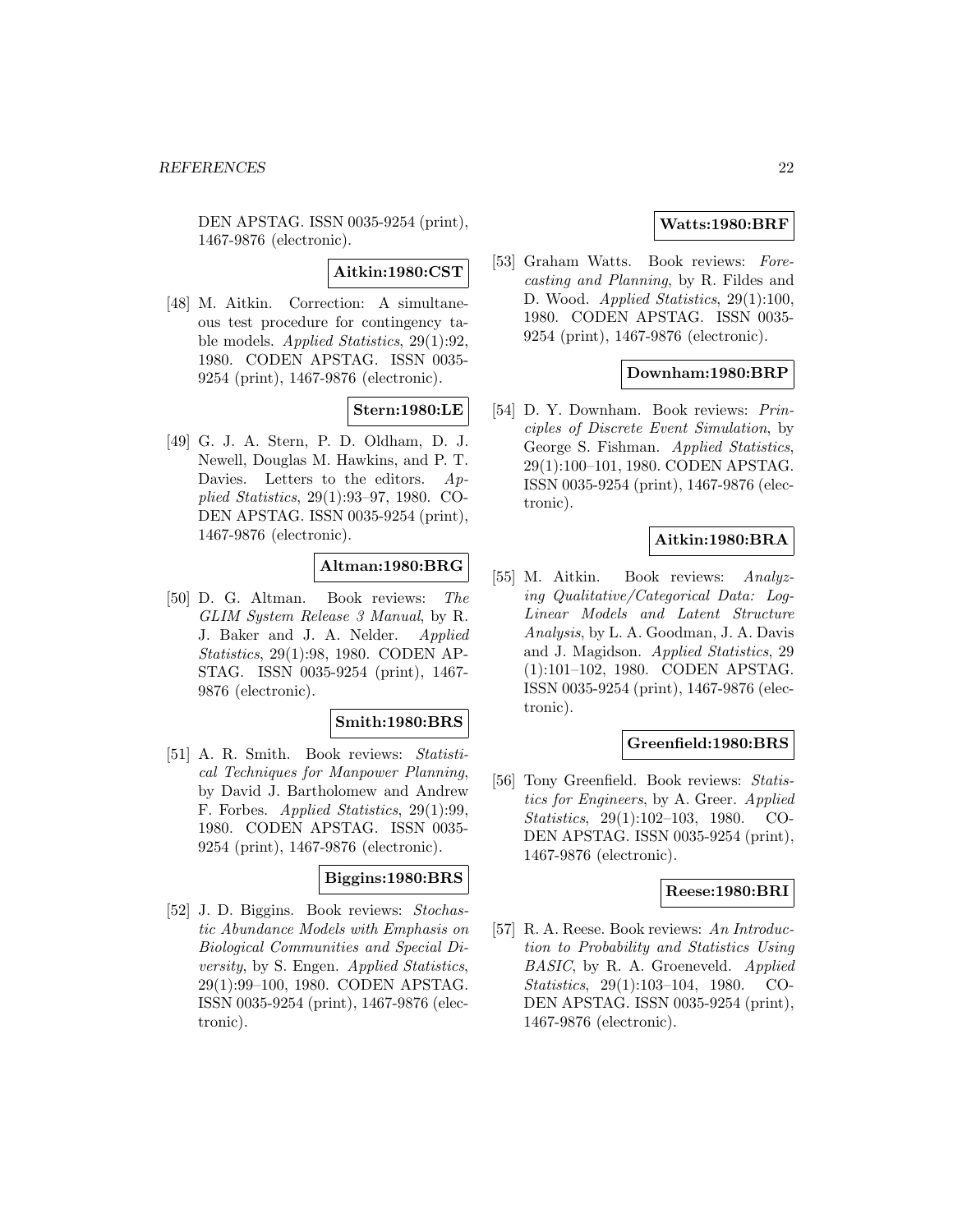# **Bissell:1980:BRI**

[58] Derek Bissell. Book reviews: Introductory Statistics, by A. M. Plews. Applied Statistics, 29(1):104–105, 1980. CO-DEN APSTAG. ISSN 0035-9254 (print), 1467-9876 (electronic).

# **Smith:1980:BRC**

[59] T. M. F. Smith. Book reviews: Case Studies in Sample Design, by A. C. Rosander. Applied Statistics, 29(1):105, 1980. CODEN APSTAG. ISSN 0035- 9254 (print), 1467-9876 (electronic).

### **Chedzoy:1980:BRS**

[60] O. B. Chedzoy. Book reviews: The Social Index. A New Technique for Measuring Social Trends, by P. J. Wallis. Applied Statistics, 29(1):105–106, 1980. CODEN APSTAG. ISSN 0035-9254 (print), 1467-9876 (electronic).

#### **Green:1980:BRG**

[61] J. R. Green. Book reviews: General Applied Statistics. 3rd Edition, by F. H. Zuwaylif. Applied Statistics, 29(1):106, 1980. CODEN APSTAG. ISSN 0035- 9254 (print), 1467-9876 (electronic).

### **Hidiroglou:1980:SAA**

[62] M. A. Hidiroglou and G. B. Gray. Statistical algorithms: Algorithm AS 146: Construction of joint probability of selection for systematic P.P.S. sampling. Applied Statistics, 29(1):107– 112, March 1980. CODEN APSTAG. ISSN 0035-9254 (print), 1467-9876 (electronic). URL http://lib.stat.cmu. edu/apstat/146.

# **Lau:1980:SAA**

[63] Chi-Leung L. Lau. Statistical algorithms: Algorithm AS 147: A simple series for the incomplete gamma integral. Applied Statistics, 29(1):113– 114, March 1980. CODEN APSTAG. ISSN 0035-9254 (print), 1467-9876 (electronic). URL http://lib.stat.cmu. edu/apstat/147. See corrigenda [94] and remarks [484, 741].

# **Matloff:1980:SAA**

[64] Norman S. Matloff. Statistical algorithms: Algorithm AS 148: The jackknife. Applied Statistics, 29(1):115– 117, March 1980. CODEN APSTAG. ISSN 0035-9254 (print), 1467-9876 (electronic). URL http://lib.stat.cmu. edu/apstat/148. See remark [507].

#### **Casagrande:1980:CPF**

[65] J. T. Casagrande, M. C. Pike, and P. G. Smith. Correction to: The power function of the "exact" test for comparing two binomial distributions. Applied Statistics, 29(1):118, 1980. CODEN AP-STAG. ISSN 0035-9254 (print), 1467- 9876 (electronic). See [19, 24].

#### **Casagrande:1980:SAC**

[66] J. T. Casagrande, M. C. Pike, and P. G. Smith. Statistical algorithms: Correction: Algorithm AS 129: The power function of the "exact" test for comparing two binomial distributions. Applied Statistics, 29(1):118, 1980. CODEN AP-STAG. ISSN 0035-9254 (print), 1467- 9876 (electronic).

#### **Anonymous:1980:BMPa**

[67] Anonymous. Back matter. Applied Statistics, 29(1):[2], 1980. CODEN AP-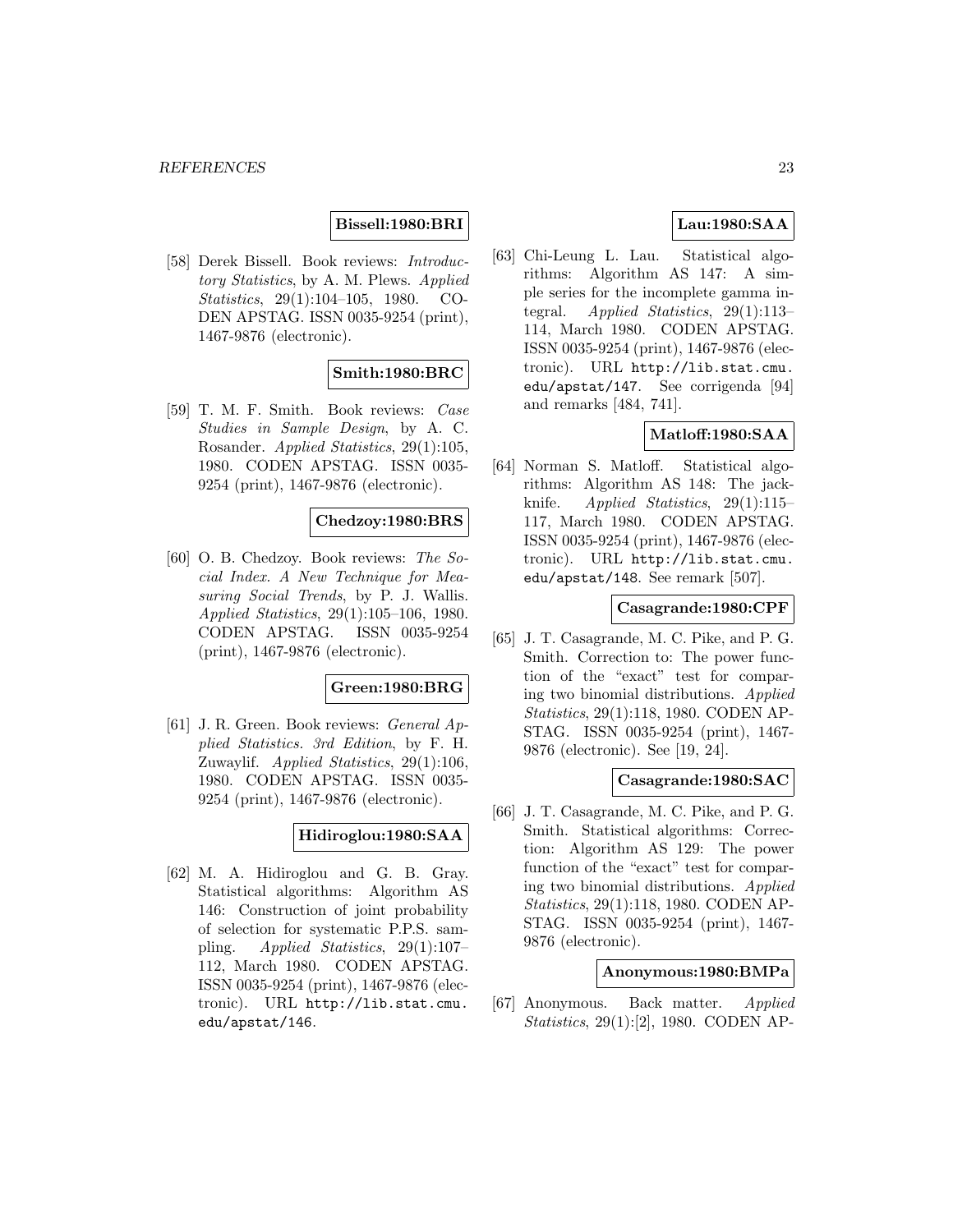STAG. ISSN 0035-9254 (print), 1467- 9876 (electronic).

**Anonymous:1980:FMPa**

[68] Anonymous. Front matter. Applied Statistics, 29(1):[3], 1980. CODEN AP-STAG. ISSN 0035-9254 (print), 1467- 9876 (electronic).

# **Kass:1980:ETI**

[69] G. V. Kass. An exploratory technique for investigating large quantities of categorical data. Applied Statistics, 29 (2):119–127, 1980. CODEN APSTAG. ISSN 0035-9254 (print), 1467-9876 (electronic).

# **Draper:1980:IOE**

[70] Norman R. Draper and Irwin Guttman. Incorporating overlap effects from neighbouring units into response surface models. Applied Statistics, 29(2):128–134, 1980. CODEN APSTAG. ISSN 0035- 9254 (print), 1467-9876 (electronic).

### **Lwin:1980:NPS**

[71] T. Lwin and J. S. Maritz. A note on the problem of statistical calibration. Applied Statistics,  $29(2):135-141$ , 1980. CODEN APSTAG. ISSN 0035- 9254 (print), 1467-9876 (electronic).

#### **McCabe:1980:TCR**

[72] B. P. M. McCabe and M. J. Harrison. Testing the constancy of regression relationships over time using least squares residuals. Applied Statistics, 29 (2):142–148, 1980. CODEN APSTAG. ISSN 0035-9254 (print), 1467-9876 (electronic).

# **Martin:1980:PTF**

[73] K. J. Martin. A partition of a two-factor interaction, with an agricultural example. Applied Statistics, 29(2):149–155, 1980. CODEN APSTAG. ISSN 0035- 9254 (print), 1467-9876 (electronic).

# **Aitkin:1980:FEW**

[74] Murray Aitkin and David Clayton. The fitting of exponential, Weibull and extreme value distributions to complex censored survival data using GLIM. Applied Statistics, 29(2):156–163, 1980. CODEN APSTAG. ISSN 0035-9254 (print), 1467-9876 (electronic).

### **Atkinson:1980:TPR**

[75] A. C. Atkinson. Tests of pseudorandom numbers. Applied Statistics, 29 (2):164–171, 1980. CODEN APSTAG. ISSN 0035-9254 (print), 1467-9876 (electronic).

### **Walter:1980:MCC**

[76] S. D. Walter. Matched case-control studies with a variable number of controls per case. Applied Statistics, 29 (2):172–179, 1980. CODEN APSTAG. ISSN 0035-9254 (print), 1467-9876 (electronic).

### **Smith:1980:SLC**

[77] A. F. M. Smith and D. G. Cook. Straight lines with a change-point: a Bayesian analysis of some renal transplant data. Applied Statistics, 29(2):180–189, 1980. CODEN APSTAG. ISSN 0035-9254 (print), 1467-9876 (electronic).

### **John:1980:AFT**

[78] J. A. John and N. R. Draper. An alternative family of transformations.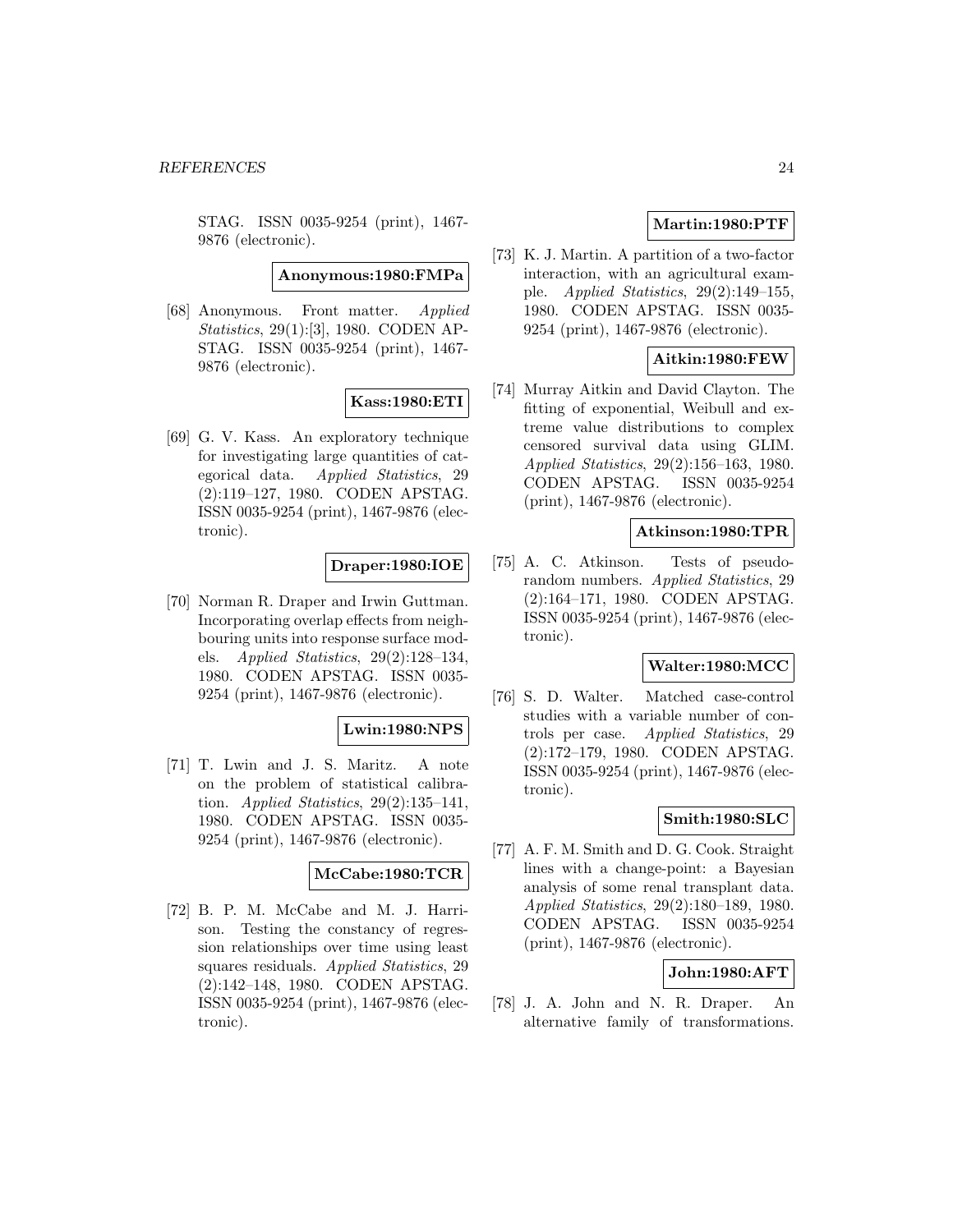Applied Statistics, 29(2):190–197, 1980. CODEN APSTAG. ISSN 0035-9254 (print), 1467-9876 (electronic).

### **Mabbett:1980:CVS**

[79] A. Mabbett, M. Stone, and J. Washbrook. Cross-validatory selection of binary variables in differential diagnosis. Applied Statistics, 29(2):198–204, 1980. CODEN APSTAG. ISSN 0035-9254 (print), 1467-9876 (electronic).

### **Prescott:1980:LE**

[80] P. Prescott. Letter to the editors. Applied Statistics, 29(2):205, 1980. CO-DEN APSTAG. ISSN 0035-9254 (print), 1467-9876 (electronic).

# **Sparks:1980:BRC**

[81] David N. Sparks. Book reviews: Collecting Sensitive Data by Randomised Response: An Annotated Bibliography, by Wayne W. Daniel. Applied Statistics, 29(2):206, 1980. CODEN APSTAG. ISSN 0035-9254 (print), 1467-9876 (electronic).

#### **Ray:1980:BRP**

[82] W. D. Ray. Book reviews: Practical Experiences with Modelling and Forecasting Time Series, by G. M. Jenkins. Applied Statistics, 29(2):206–207, 1980. CODEN APSTAG. ISSN 0035- 9254 (print), 1467-9876 (electronic).

### **Shotter:1980:BRS**

[83] Margaret Shotter. Book reviews: Statistical Epidemiology in Veterinary Science, by F. B. Leech and K. C. Sellers. Applied Statistics, 29(2):207, 1980. CO-DEN APSTAG. ISSN 0035-9254 (print), 1467-9876 (electronic).

# **Hoinville:1980:BRR**

[84] G. Hoinville. Book reviews: The Recall Method in Social Surveys, by L. Moss and H. Goldstein. Applied Statistics, 29 (2):207–208, 1980. CODEN APSTAG. ISSN 0035-9254 (print), 1467-9876 (electronic).

# **Cran:1980:SAA**

[85] G. W. Cran. Statistical algorithms: Algorithm AS 149: Amalgamation of means in the case of simple ordering. Applied Statistics, 29(2):209– 211, June 1980. CODEN APSTAG. ISSN 0035-9254 (print), 1467-9876 (electronic). URL http://lib.stat.cmu. edu/apstat/149.

### **Charnock:1980:SAAa**

[86] David M. Charnock. Statistical algorithms: Algorithm AS 150: Spectrum estimate for a counting process. Applied Statistics, 29(2):211– 214, June 1980. CODEN APSTAG. ISSN 0035-9254 (print), 1467-9876 (electronic). URL http://lib.stat.cmu. edu/apstat/150.

### **Charnock:1980:SAAb**

[87] David M. Charnock. Statistical algorithms: Algorithm AS 151: Spectral estimates for bivariate counting processes by sectioning the data. Applied Statistics, 29(2):214–220, June 1980. CO-DEN APSTAG. ISSN 0035-9254 (print), 1467-9876 (electronic). URL http:// lib.stat.cmu.edu/apstat/151.

# **Lund:1980:SAA**

[88] Richard E. Lund. Statistical algorithms: Algorithm AS 152: Cumulative hypergeometric probabilities. Applied Statistics,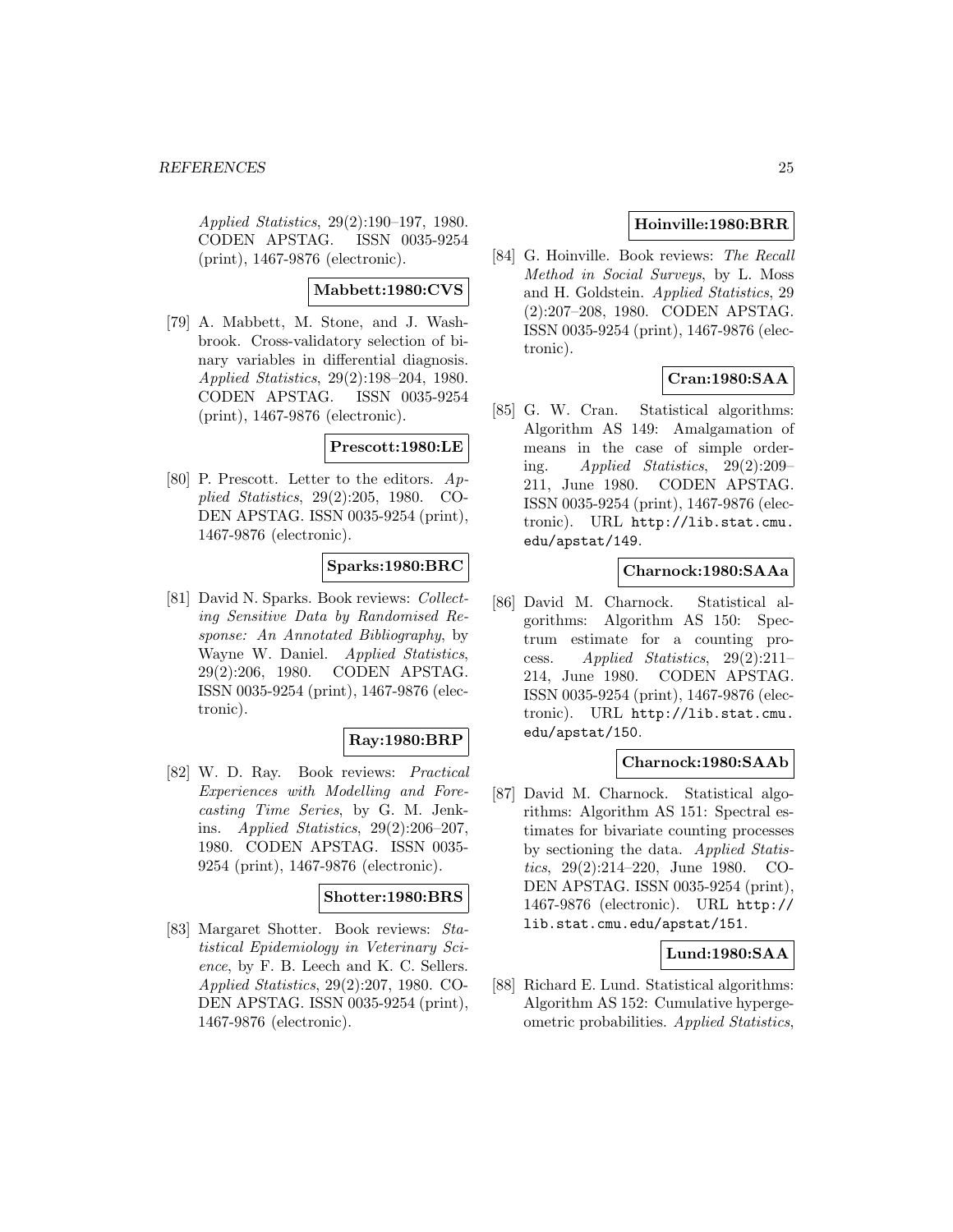29(2):221–223, June 1980. CODEN AP-STAG. ISSN 0035-9254 (print), 1467- 9876 (electronic). URL http://lib. stat.cmu.edu/apstat/152. See remark [268, 712].

### **Farebrother:1980:SAA**

[89] R. W. Farebrother. Statistical algorithms: Algorithm AS 153: Pan's procedure for the tail probabilities of the Durbin-Watson statistic. Applied Statistics, 29(2):224–227, June 1980. CO-DEN APSTAG. ISSN 0035-9254 (print), 1467-9876 (electronic). URL http:/ /lib.stat.cmu.edu/apstat/153. See remark [416, 417].

### **Wolynetz:1980:SAR**

[90] M. S. Wolynetz. Statistical algorithms: Remark AS R31: A remark on Algorithm AS 139. maximum likelihood estimation in a linear model from confined and censored normal data. Applied Statistics, 29(2):228, 1980. CO-DEN APSTAG. ISSN 0035-9254 (print), 1467-9876 (electronic). URL http:/ /lib.stat.cmu.edu/apstat/139. See [32, 137].

### **Anonymous:1980:CSE**

[91] Anonymous. Corrigenda: "Shrunken Estimators in Discriminant and Canonical Variate Analysis". Applied Statistics, 29(2):229, 1980. CODEN APSTAG. ISSN 0035-9254 (print), 1467-9876 (electronic). See [37].

### **Campbell:1980:CSE**

[92] N. A. Campbell. Corrigenda: "Goodness of Link Tests for Generalized Linear Models". *Applied Statistics*, 29(2):229, 1980. CODEN APSTAG. ISSN 00359254 (print), 1467-9876 (electronic). See [36].

### **Collett:1980:COC**

[93] D. Collett. Corrigenda: Outliers in circular data. Applied Statistics, 29(2):229, 1980. CODEN APSTAG. ISSN 0035- 9254 (print), 1467-9876 (electronic). See [42].

### **Lau:1980:CAS**

[94] Chi-Leung Lau. Corrigenda: Algorithm AS 147. A simple series for the incomplete gamma integral. Applied Statistics, 29(2):229, 1980. CODEN APSTAG. ISSN 0035-9254 (print), 1467-9876 (electronic). URL http://lib.stat.cmu. edu/apstat/147. See [63, 741].

### **Anonymous:1980:BMPb**

[95] Anonymous. Back matter. Applied Statistics, 29(2):[2], 1980. CODEN AP-STAG. ISSN 0035-9254 (print), 1467- 9876 (electronic).

#### **Anonymous:1980:FMPb**

[96] Anonymous. Front matter. Applied Statistics, 29(2):[3], 1980. CODEN AP-STAG. ISSN 0035-9254 (print), 1467- 9876 (electronic).

### **Campbell:1980:RPM**

[97] N. A. Campbell. Robust procedures in multivariate analysis. I. robust covariance estimation. Applied Statistics, 29 (3):231–237, 1980. CODEN APSTAG. ISSN 0035-9254 (print), 1467-9876 (electronic).

#### **Banfield:1980:NGR**

[98] C. F. Banfield and J. C. Gower. A note on the graphical representation of multivariate binary data. Applied Statistics,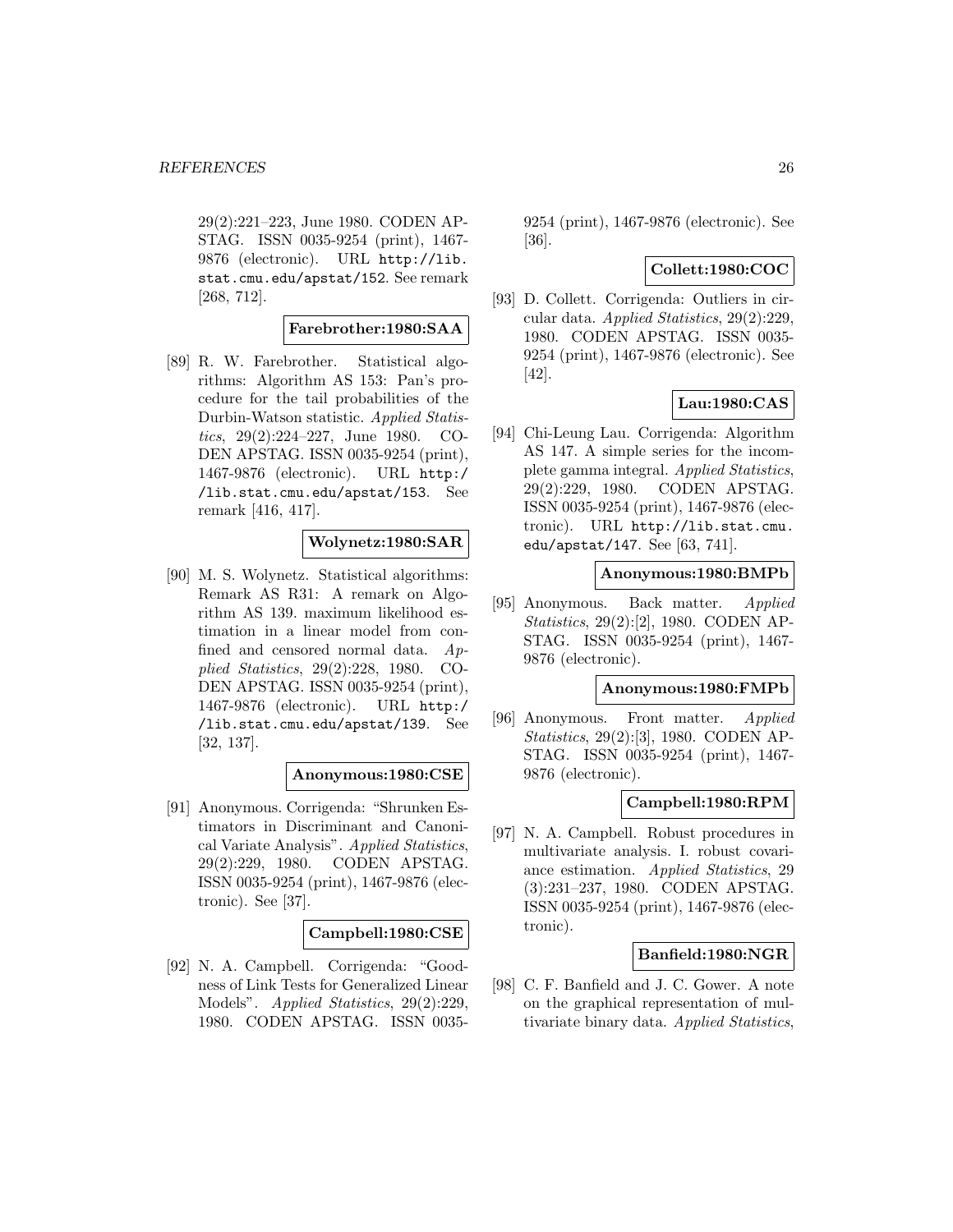29(3):238–245, 1980. CODEN APSTAG. ISSN 0035-9254 (print), 1467-9876 (electronic).

#### **Carroll:1980:RMF**

[99] Raymond J. Carroll. Robust methods for factorial experiments with outliers. Applied Statistics, 29(3):246–251, 1980. CODEN APSTAG. ISSN 0035- 9254 (print), 1467-9876 (electronic).

### **Munford:1980:CCB**

[100] A. G. Munford. A control chart based on cumulative scores. Applied Statistics, 29(3):252–258, 1980. CODEN APSTAG. ISSN 0035-9254 (print), 1467-9876 (electronic).

### **Freeman:1980:FTP**

[101] G. H. Freeman. Fitting two-parameter discrete distributions to many data sets with one common parameter. *Applied* Statistics, 29(3):259–267, 1980. CO-DEN APSTAG. ISSN 0035-9254 (print), 1467-9876 (electronic).

### **Whitehead:1980:FCR**

[102] John Whitehead. Fitting Cox's regression model to survival data using GLIM. Applied Statistics, 29(3):268–275, 1980. CODEN APSTAG. ISSN 0035-9254 (print), 1467-9876 (electronic).

### **Gardner:1980:CET**

[103] M. J. Gardner and A. G. Munford. The combined effect of two factors on disease in a case-control study. Applied Statistics, 29(3):276–281, 1980. CODEN AP-STAG. ISSN 0035-9254 (print), 1467- 9876 (electronic).

# **Schagen:1980:SMO**

[104] I. P. Schagen. A stochastic model for the occurrence of oil fields and its application to some North Sea data. Applied Statistics, 29(3):282–291, 1980. CO-DEN APSTAG. ISSN 0035-9254 (print), 1467-9876 (electronic).

# **Lawal:1980:TPP**

[105] H. B. Lawal. Tables of percentage points of Pearson's goodness-of-fit statistic for use with small expectations. Applied Statistics, 29(3):292–298, 1980. CO-DEN APSTAG. ISSN 0035-9254 (print), 1467-9876 (electronic).

### **Crowder:1980:PLM**

[106] Martin J. Crowder. Proportional linear models. Applied Statistics, 29(3): 299–303, 1980. CODEN APSTAG. ISSN 0035-9254 (print), 1467-9876 (electronic).

# **Bailey:1980:MAN**

[107] B. J. R. Bailey. Miscellanea: Accurate normalizing transformations of a Student's t variate. Applied Statistics, 29 (3):304–306, 1980. CODEN APSTAG. ISSN 0035-9254 (print), 1467-9876 (electronic).

### **Heiberger:1980:LE**

[108] R. M. Heiberger and A. M. Kshirsagar. Letters to the editors. Applied Statistics, 29(3):307–308, 1980. CODEN APSTAG. ISSN 0035-9254 (print), 1467-9876 (electronic).

### **Snook:1980:BRI**

[109] Lionel I. Snook. Book reviews: Information Representation and Manipulation in a Computer. 2nd Edition, by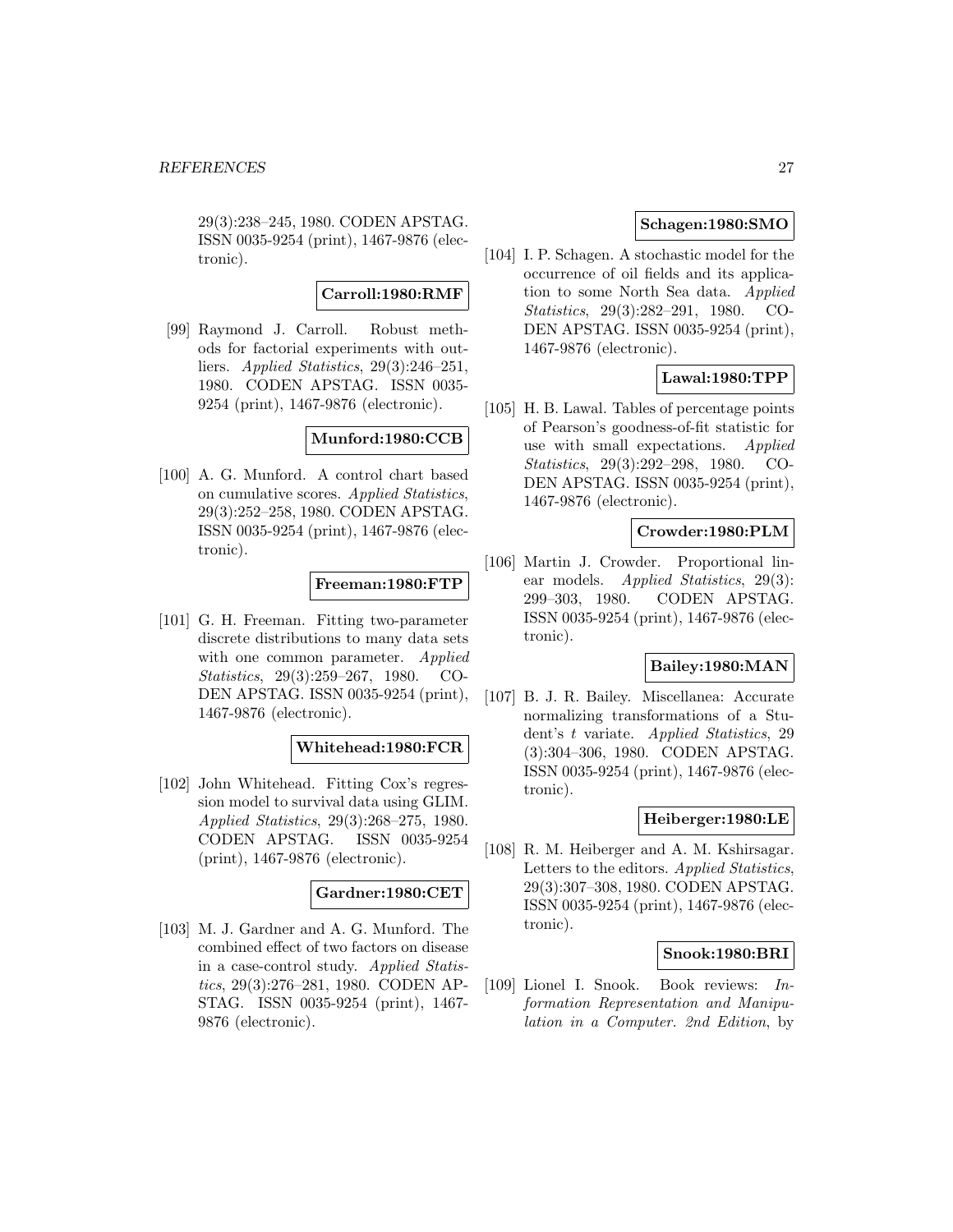E. S. Page and L. B. Wilson. Applied Statistics, 29(3):309, 1980. CODEN AP-STAG. ISSN 0035-9254 (print), 1467- 9876 (electronic).

# **Kay:1980:BRI**

[110] Richard Kay. Book reviews: Introduction to Statistics: A Non-Parametric Approach for the Social Sciences, by Chris Leach. Applied Statistics, 29 (3):309–310, 1980. CODEN APSTAG. ISSN 0035-9254 (print), 1467-9876 (electronic).

# **Gardner:1980:SAA**

[111] G. Gardner, A. C. Harvey, and G. D. A. Phillips. Statistical algorithms: Algorithm AS 154: An algorithm for exact maximum likelihood estimation of autoregressive-moving average models by means of Kalman filtering. Applied Statistics, 29(3):311–322, September 1980. CODEN APSTAG. ISSN 0035-9254 (print), 1467-9876 (electronic). URL http://lib.stat.cmu. edu/apstat/154.

### **Davies:1980:SAA**

[112] Robert B. Davies. Statistical algorithms: Algorithm AS 155: The distribution of a linear combination of  $\chi^2$  random variables. Applied Statistics, 29(3):323–333, September 1980. CODEN APSTAG. ISSN 0035-9254 (print), 1467-9876 (electronic). URL http://lib.stat.cmu. edu/apstat/155. See remark [417].

### **Jones:1980:SAA**

[113] Byron Jones. Statistical algorithms: Algorithm AS 156: Combining two component designs to form a row-and-column design. Applied Statistics, 29(3):334– 337, September 1980. CODEN AP-

STAG. ISSN 0035-9254 (print), 1467- 9876 (electronic). URL http://lib. stat.cmu.edu/apstat/156.

# **Anonymous:1980:BMPc**

[114] Anonymous. Back matter. Applied Statistics, 29(3):[4], 1980. CODEN AP-STAG. ISSN 0035-9254 (print), 1467- 9876 (electronic).

### **Anonymous:1980:FMPc**

[115] Anonymous. Front matter. Applied Statistics, 29(3):[3], 1980. CODEN AP-STAG. ISSN 0035-9254 (print), 1467- 9876 (electronic).

#### **Anonymous:1980:VIP**

[116] Anonymous. Volume information. Applied Statistics, 29(3):[3], 1980. CO-DEN APSTAG. ISSN 0035-9254 (print), 1467-9876 (electronic).

#### **Smith:1981:UAC**

[117] Patricia L. Smith. The use of analysis of covariance to analyse data from designed experiments with missing or mixed-up values. Applied Statistics,  $30(1):1-8$ , 1981. CODEN APSTAG. ISSN 0035- 9254 (print), 1467-9876 (electronic).

# **Prescott:1981:CSR**

[118] R. J. Prescott. The comparison of success rates in cross-over trials in the presence of an order effect. Applied Statistics, 30(1):9–15, 1981. CODEN AP-STAG. ISSN 0035-9254 (print), 1467- 9876 (electronic).

#### **Schweder:1981:STS**

[119] Tore Schweder. A simple test for a set of sums of squares. Applied Statistics, 30(1):16–21, 1981. CODEN APSTAG.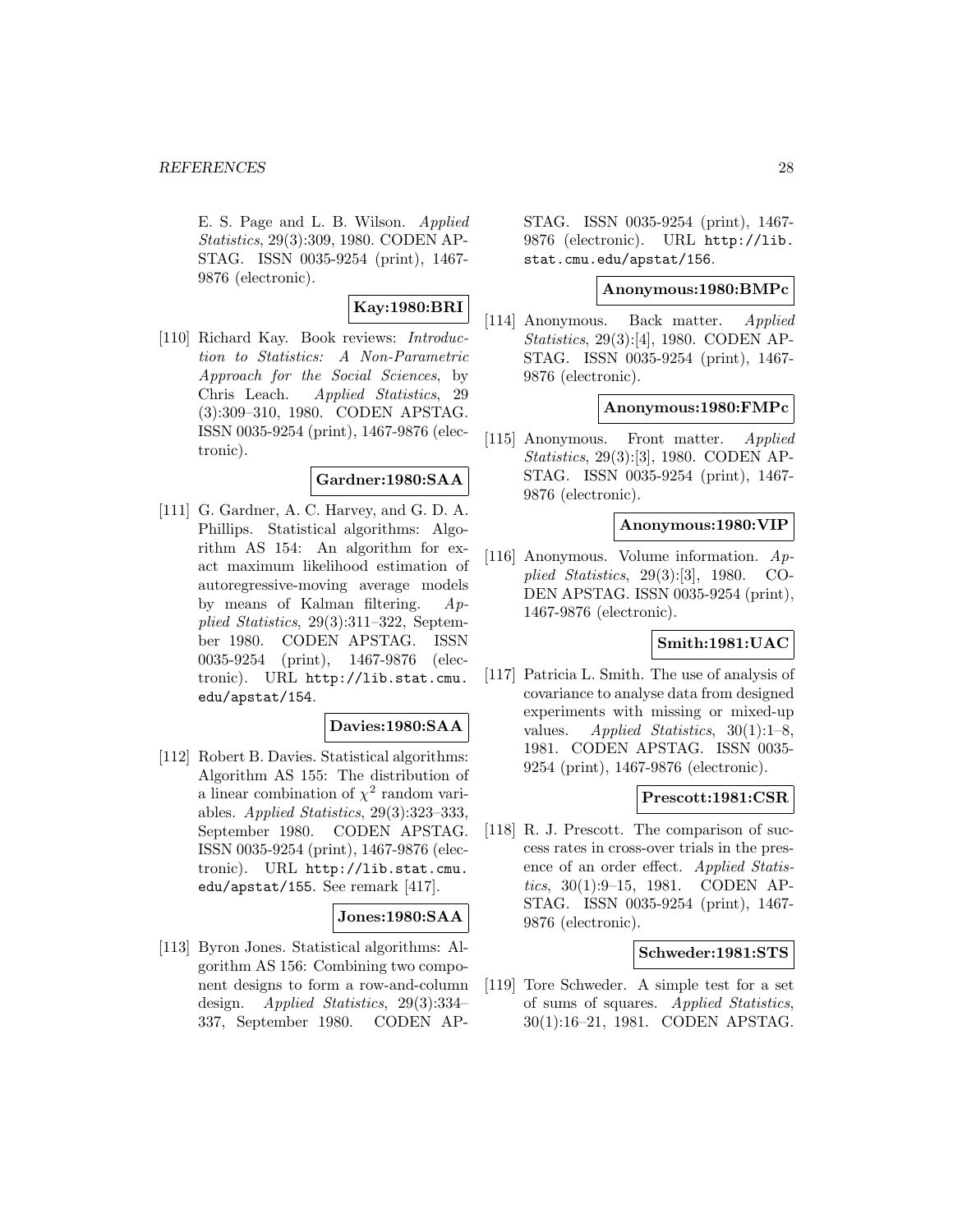ISSN 0035-9254 (print), 1467-9876 (electronic).

**Anderson:1981:RDM**

[120] J. A. Anderson and P. R. Philips. Regression, discrimination and measurement models for ordered categorical variables. Applied Statistics, 30(1):22– 31, 1981. CODEN APSTAG. ISSN 0035- 9254 (print), 1467-9876 (electronic).

# **Raab:1981:EVF**

[121] Gillian M. Raab. Estimation of a variance function, with application to immunoassay. Applied Statistics, 30(1):32– 40, 1981. CODEN APSTAG. ISSN 0035- 9254 (print), 1467-9876 (electronic).

# **Beamish:1981:SAW**

[122] N. Beamish and M. B. Priestley. A study of autoregressive and window spectral estimation. Applied Statistics, 30(1):41– 58, 1981. CODEN APSTAG. ISSN 0035- 9254 (print), 1467-9876 (electronic).

#### **Kempton:1981:UNP**

[123] R. A. Kempton and C. W. Howes. The use of neighbouring plot values in the analysis of variety trials. Applied Statistics, 30(1):59–70, 1981. CODEN AP-STAG. ISSN 0035-9254 (print), 1467- 9876 (electronic).

### **Williams:1981:MEM**

[124] E. R. Williams, D. Ratcliff, and T. P. Speed. Miscellanea: Estimating missing values in multi-stratum experiments. Applied Statistics, 30(1):71–72, 1981. CODEN APSTAG. ISSN 0035-9254 (print), 1467-9876 (electronic).

# **Mantel:1981:LE**

[125] Nathan Mantel, Max Halperin, P. R. Mullins, and D. D. V. Morgan. Letters to the editors. Applied Statistics, 30(1):73–75, 1981. CODEN APSTAG. ISSN 0035-9254 (print), 1467-9876 (electronic).

### **Freeman:1981:BRD**

[126] G. H. Freeman. Book reviews: Design and Analysis of Experiments, by M. N. Das and N. C. Giri. Applied Statistics, 30(1):76, 1981. CODEN APSTAG. ISSN 0035-9254 (print), 1467-9876 (electronic).

# **French:1981:BRO**

[127] Simon French. Book reviews: Organization of Decision Making: A Systems-Theoretical Approach, by W. J. M. Kickert. Applied Statistics, 30(1):76–77, 1981. CODEN APSTAG. ISSN 0035- 9254 (print), 1467-9876 (electronic).

#### **Kay:1981:BRI**

[128] Richard Kay. Book reviews: Introduction to Statistics: A Nonparametric Approach for the Social Sciences, by C. Leach. Applied Statistics, 30(1):77, 1981. CODEN APSTAG. ISSN 0035- 9254 (print), 1467-9876 (electronic).

#### **Lambert:1981:BRT**

[129] Trevor Lambert. Book reviews: Tables of the F-Related Distributions with Algorithms, by K. V. Mardia and P. J. Zemroch. Applied Statistics, 30(1):78, 1981. CODEN APSTAG. ISSN 0035- 9254 (print), 1467-9876 (electronic).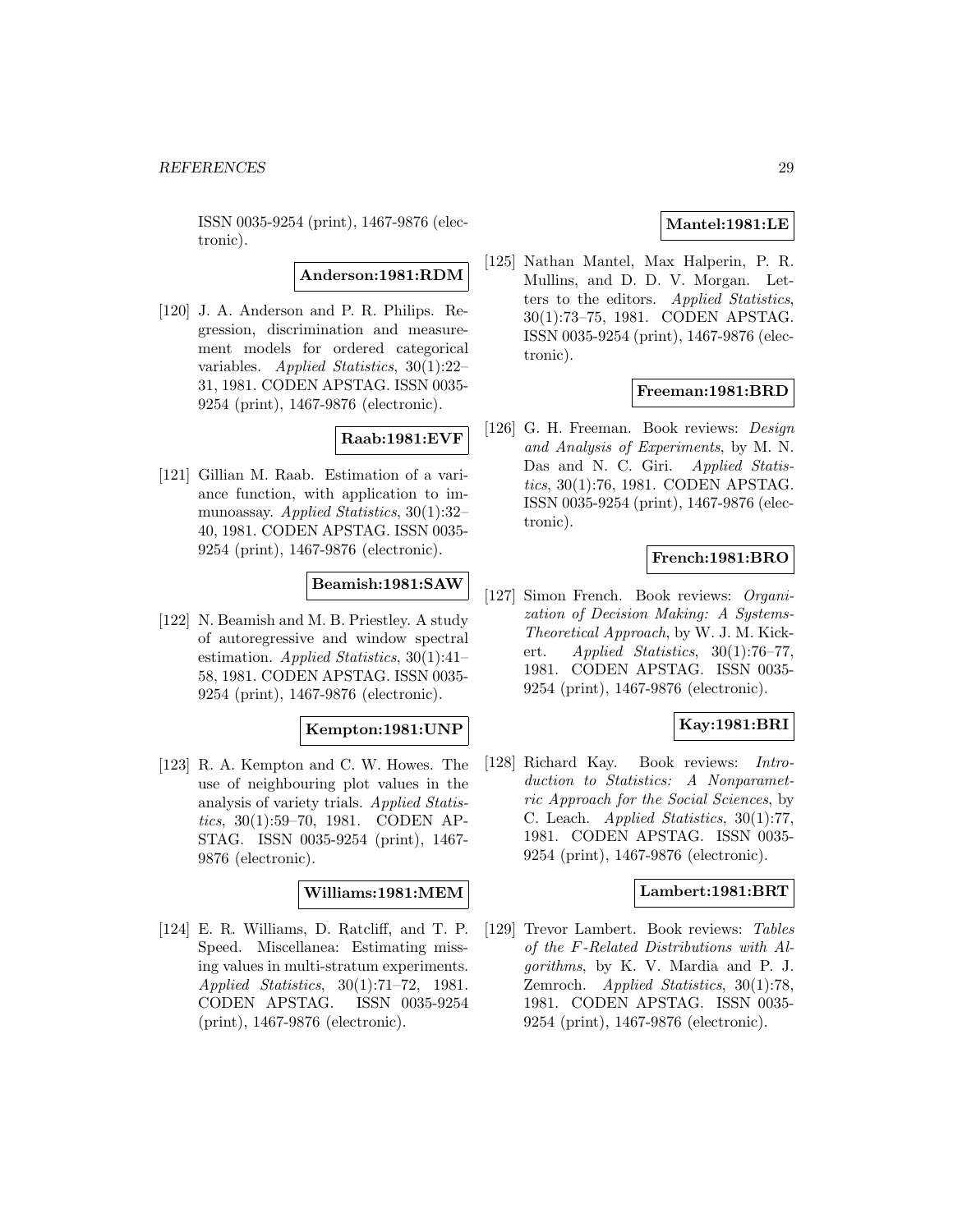# **Hill:1981:BRG**

[130] I. D. Hill. Book reviews: GPSSsimulation made simple, by Thomas M. O'Donovan. Applied Statistics, 30 (1):78–79, 1981. CODEN APSTAG. ISSN 0035-9254 (print), 1467-9876 (electronic).

### **Snook:1981:BRI**

[131] Lionel I. Snook. Book reviews: Information Representation and Manipulation in a Computer. 2nd Edition, by E. S. Page and L. B. Wilson. Applied Statistics, 30(1):79, 1981. CODEN AP-STAG. ISSN 0035-9254 (print), 1467- 9876 (electronic).

# **Brown:1981:BRR**

[132] T. C. Brown. Book reviews: Random Processes: A First Look, by R. Syski. Applied Statistics, 30(1):80, 1981. CO-DEN APSTAG. ISSN 0035-9254 (print), 1467-9876 (electronic).

### **Grafton:1981:SAA**

[133] R. G. T. Grafton. Statistical algorithms: Algorithm AS 157: The runs-up and runs-down tests. Applied Statistics, 30 (1):81–85, March 1981. CODEN AP-STAG. ISSN 0035-9254 (print), 1467- 9876 (electronic). URL http://lib. stat.cmu.edu/apstat/157.

# **Cran:1981:SAA**

[134] G. W. Cran. Statistical algorithms: Algorithm AS 158: Calculation of the probabilities  $\{P(l,k)\}\$ for the simply ordered alternative. Applied Statistics, 30 (1):85–91, March 1981. CODEN AP-STAG. ISSN 0035-9254 (print), 1467- 9876 (electronic). URL http://lib. stat.cmu.edu/apstat/158.

# **Patefield:1981:SAA**

[135] W. M. Patefield. Statistical algorithms: Algorithm AS 159: An efficient method of generating random  $R \times C$  tables with given row and column totals. Applied Statistics, 30(1):91–97, March 1981. CO-DEN APSTAG. ISSN 0035-9254 (print), 1467-9876 (electronic). URL http:// lib.stat.cmu.edu/apstat/159.

# **Lustbader:1981:SAA**

[136] Edward D. Lustbader and Robert K. Stodola. Statistical algorithms: Algorithm AS 160: Partial and marginal association in multidimensional contingency tables. Applied Statistics,  $30(1)$ : 97–105, March 1981. CODEN APSTAG. ISSN 0035-9254 (print), 1467-9876 (electronic). URL http://lib.stat.cmu. edu/apstat/160.

### **Wolynetz:1981:SAR**

[137] M. S. Wolynetz. Statistical algorithms: Remark AS R32: A remark on Algorithm AS 139: Maximum likelihood estimation in a linear model from confined and censored normal data. Applied Statistics, 30(1):105, 1981. CO-DEN APSTAG. ISSN 0035-9254 (print), 1467-9876 (electronic). URL http:/ /lib.stat.cmu.edu/apstat/139. See [32, 90].

# **Hill:1981:SAR**

[138] I. D. Hill and R. E. Wheeler. Statistical algorithms: Remark AS R33: A remark on algorithms AS 99: Fitting Johnson curves by moments and AS 100: Normal-Johnson and Johnsonnormal transformations. Applied Statistics, 30(1):106, 1981. CODEN AP-STAG. ISSN 0035-9254 (print), 1467- 9876 (electronic). See [12, 13, 337].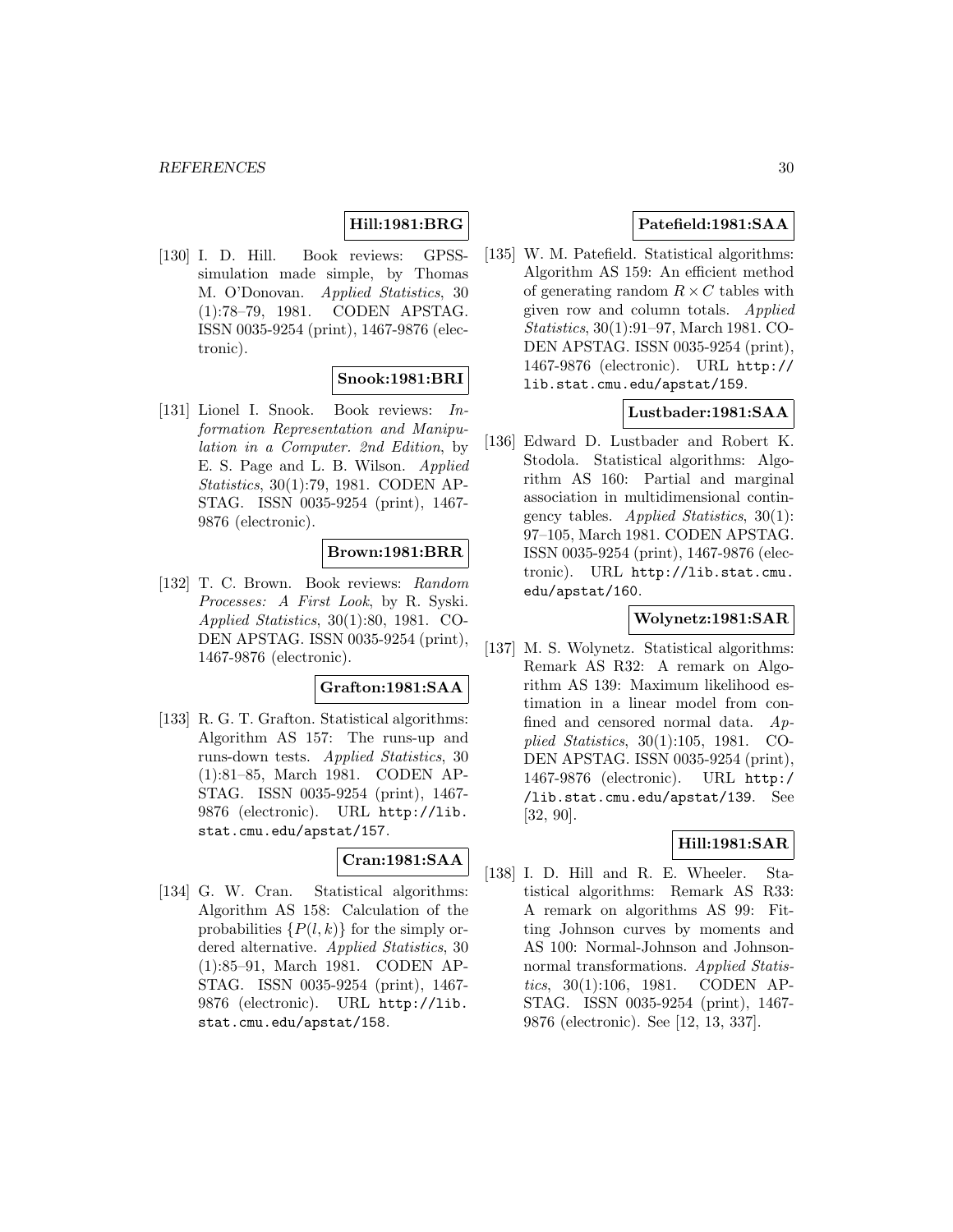# **Farley:1981:SAR**

[139] T. M. M. Farley. Statistical algorithms: Remark AS R34: A remark on Algorithm AS 112: Exact distributions derived from two-way tables. Applied Statistics, 30(1):106–107, 1981. CO-DEN APSTAG. ISSN 0035-9254 (print), 1467-9876 (electronic). URL http:/ /lib.stat.cmu.edu/apstat/112. See [17, 504].

### **Casagrande:1981:SAR**

[140] J. T. Casagrande. Statistical algorithms: Remark AS R35: A remark on Algorithm AS 129: The power function of the "exact" test for comparing two binomial distributions. Applied Statistics, 30(1):108, 1981. CODEN APSTAG. ISSN 0035-9254 (print), 1467-9876 (electronic). URL http://lib.stat.cmu. edu/apstat/129. See [24].

#### **Anonymous:1981:BMPa**

[141] Anonymous. Back matter. Applied Statistics, 30(1):[4], 1981. CODEN AP-STAG. ISSN 0035-9254 (print), 1467- 9876 (electronic).

#### **Anonymous:1981:FMPa**

[142] Anonymous. Front matter. Applied Statistics, 30(1):[3], 1981. CODEN AP-STAG. ISSN 0035-9254 (print), 1467- 9876 (electronic).

### **Meeker:1981:CST**

[143] William Q. Meeker, Jr. A conditional sequential test for the equality of two binomial proportions. Applied Statistics, 30 (2):109–115, 1981. CODEN APSTAG. ISSN 0035-9254 (print), 1467-9876 (electronic).

# **Tishler:1981:MLM**

[144] Asher Tishler and Isreal Zang. A maximum likelihood method for piecewise regression models with a continuous dependent variable. Applied Statistics, 30 (2):116–124, 1981. CODEN APSTAG. ISSN 0035-9254 (print), 1467-9876 (electronic).

### **Thompson:1981:CLF**

[145] R. Thompson and R. J. Baker. Composite link functions in generalized linear models. *Applied Statistics*, 30(2): 125–131, 1981. CODEN APSTAG. ISSN 0035-9254 (print), 1467-9876 (electronic).

### **Cunningham:1981:BDM**

[146] R. B. Cunningham, T. Lewis, and A. G. L. Wilson. Biothermal development: A model for predicting the distribution of emergence times of diapausing Heliothis Armigera. Applied Statistics, 30(2):132–140, 1981. CODEN APSTAG. ISSN 0035-9254 (print), 1467-9876 (electronic).

#### **Menzefricke:1981:BAC**

[147] Ulrich Menzefricke. A Bayesian analysis of a change in the precision of a sequence of independent normal random variables at an unknown time point. *Applied* Statistics, 30(2):141–146, 1981. CO-DEN APSTAG. ISSN 0035-9254 (print), 1467-9876 (electronic).

### **Crowder:1981:UED**

[148] Martin J. Crowder and Jacki A. Tredger. The use of exponentially damped polynomials for biological recovery data. Applied Statistics, 30(2):147–152, 1981. CODEN APSTAG. ISSN 0035-9254 (print), 1467-9876 (electronic).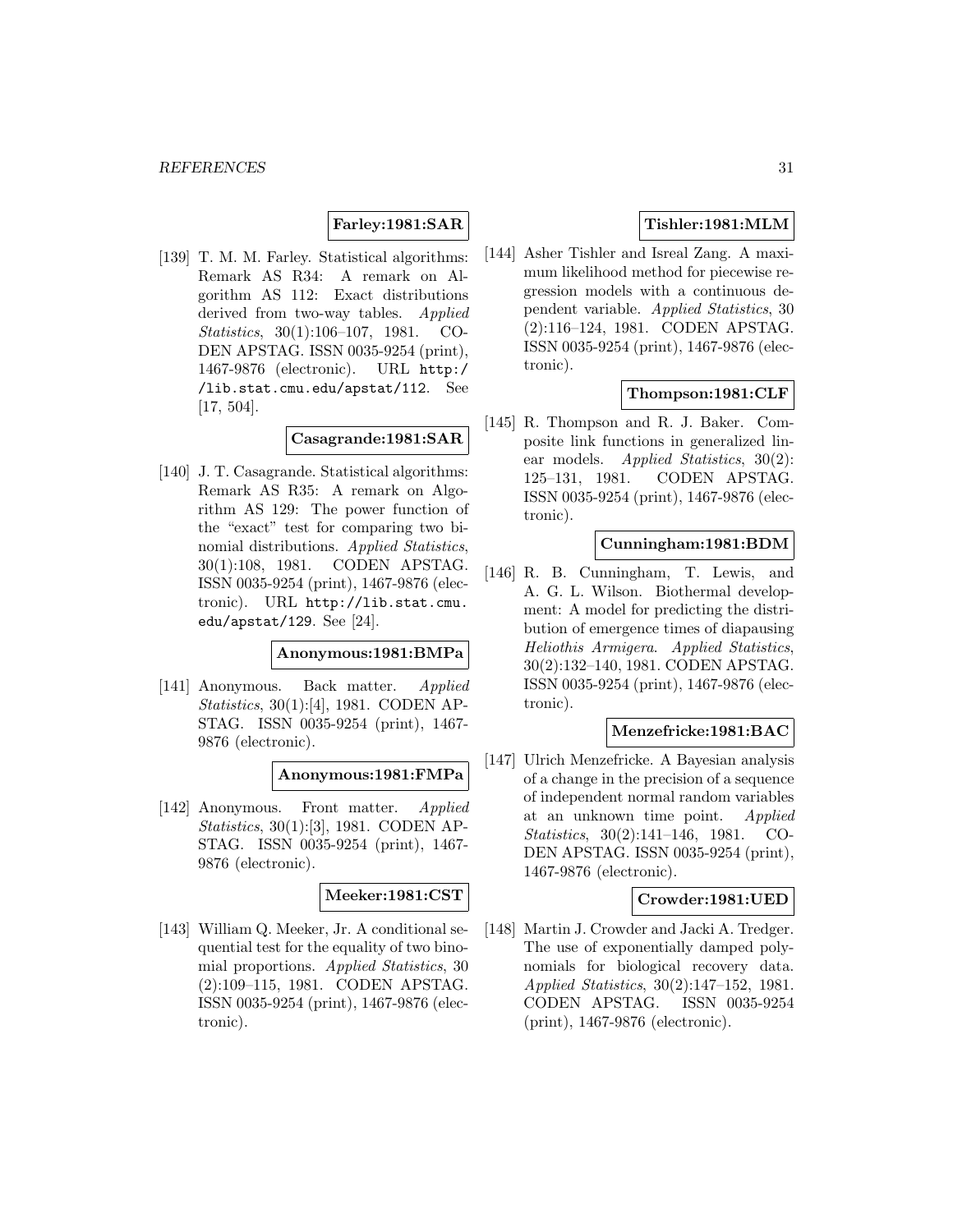### **Kimber:1981:NDT**

[149] A. C. Kimber and H. J. Stevens. The null distribution of a test for two upper outliers in an exponential sample. Applied Statistics, 30(2):153–157, 1981. CODEN APSTAG. ISSN 0035-9254 (print), 1467-9876 (electronic).

### **Shirley:1981:DFM**

[150] Eryl A. C. Shirley. A distribution-free method for analysis of covariance based on ranked data. Applied Statistics, 30 (2):158–162, 1981. CODEN APSTAG. ISSN 0035-9254 (print), 1467-9876 (electronic).

# **Jarque:1981:SPO**

[151] Carlos M. Jarque. A solution to the problem of optimum stratification in multivariate sampling. Applied Statistics, 30(2):163–169, 1981. CODEN AP-STAG. ISSN 0035-9254 (print), 1467- 9876 (electronic).

#### **Balasooriya:1981:MRE**

[152] Uditha Balasooriya and Lai K. Chan. Miscellanea: Robust estimation of Stigler's data sets by cross validation. Applied Statistics, 30(2):170–172, 1981. CODEN APSTAG. ISSN 0035-9254 (print), 1467-9876 (electronic).

# **Conradsen:1981:MSA**

[153] Knut Conradsen and Henrik Spliid. Miscellanea: A seasonal adjustment filter for use in Box Jenkins analyses of seasonal time series. Applied Statistics, 30 (2):172–177, 1981. CODEN APSTAG. ISSN 0035-9254 (print), 1467-9876 (electronic).

# **Farrow:1981:BRA**

[154] M. Farrow. Book reviews: The Analysis of Time Series: An Introduction. 2nd Edition, by C. Chatfield. Applied Statistics, 30(2):178, 1981. CODEN AP-STAG. ISSN 0035-9254 (print), 1467- 9876 (electronic).

### **Greenfield:1981:BRM**

[155] Tony Greenfield. Book reviews: *Multi*variate Analysis, by K. V. Mardia, J. T. Kent and J. M. Bibby. Applied Statistics, 30(2):178–179, 1981. CODEN AP-STAG. ISSN 0035-9254 (print), 1467- 9876 (electronic).

### **MacFie:1981:BRT**

[156] H. J. H. MacFie. Book reviews: Taxonomy and Behavioral Science: Comparative Performance of Grouping Methods, by J. E. Mezzich and H. Solomon. Applied Statistics, 30(2):179–180, 1981. CODEN APSTAG. ISSN 0035-9254 (print), 1467-9876 (electronic).

### **Lambourne:1981:BRF**

[157] R. D. Lambourne. Book reviews: Fundamentals of Behavioral Statistics, by R. P. Runyon and A. Haber. *Applied* Statistics, 30(2):180, 1981. CODEN AP-STAG. ISSN 0035-9254 (print), 1467- 9876 (electronic).

### **Ray:1981:BRA**

[158] W. D. Ray. Book reviews: Analysing Time Series: Proceedings of the International Conference Held in Guernsey, Channel Islands, in October 1979, by O. D. Anderson. Applied Statistics, 30 (2):180–181, 1981. CODEN APSTAG. ISSN 0035-9254 (print), 1467-9876 (electronic).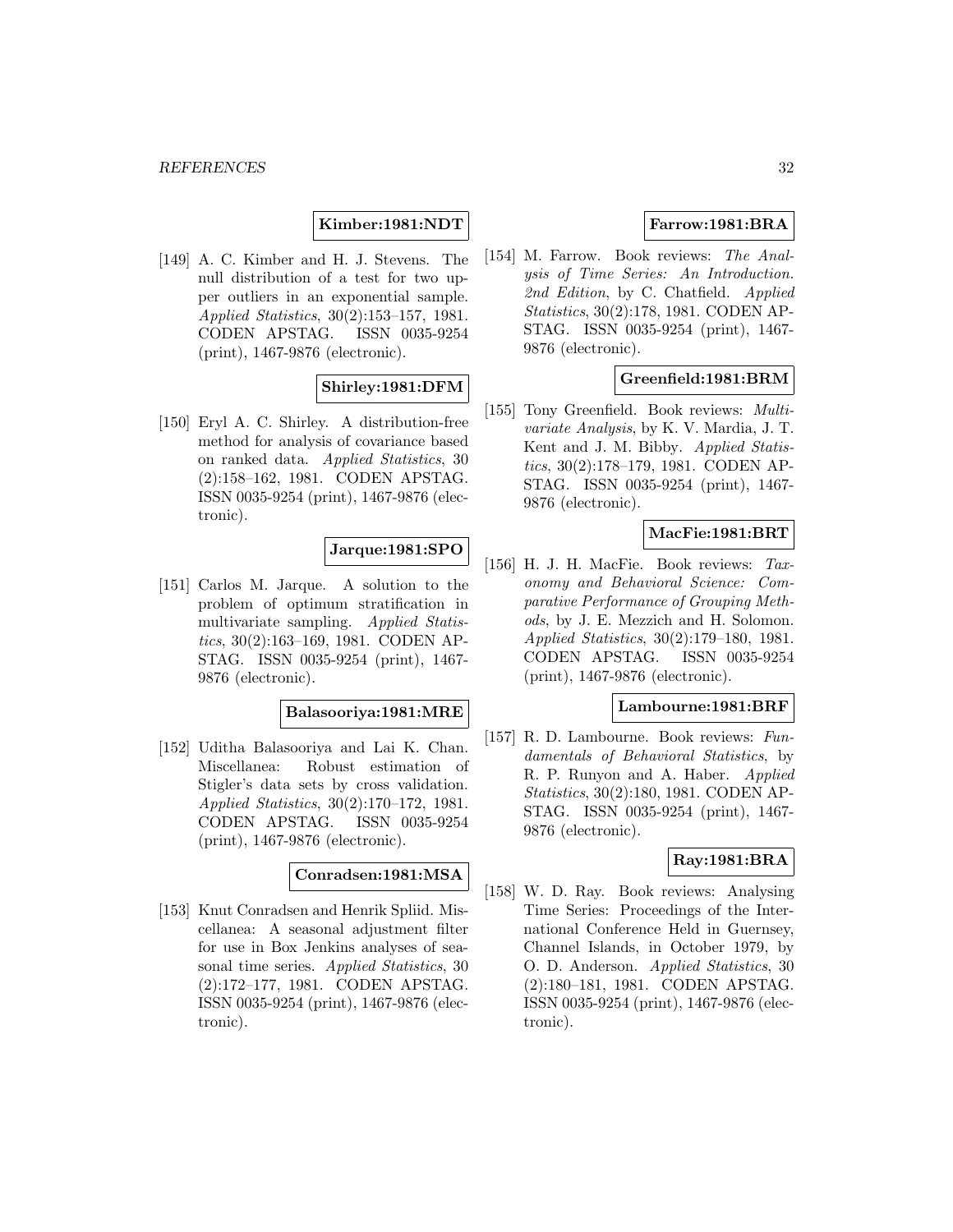# **McDonald:1981:SAA**

[159] Lyman L. McDonald, Henry R. Bauer III, Bruce M. Davis, and Betty Laby. Statistical algorithms: Algorithm AS 161: Critical regions of an unconditional non-randomized test of homogeneity in  $2 \times 2$  contingency tables. Applied Statistics, 30(2):182–189, June 1981. CO-DEN APSTAG. ISSN 0035-9254 (print), 1467-9876 (electronic). URL http:// lib.stat.cmu.edu/apstat/161.

# **Farebrother:1981:SAC**

[160] R. W. Farebrother. Statistical algorithms: Correction: Algorithm AS 153: Pan's procedure for the tail probabilities of the Durbin-Watson statistic. Applied Statistics, 30(2):189, 1981. CODEN AP-STAG. ISSN 0035-9254 (print), 1467- 9876 (electronic).

#### **Smith:1981:SAA**

[161] P. G. Smith, M. C. Pike, A. P. Hill, N. E. Breslow, and N. E. Day. Statistical algorithms: Algorithm AS 162: Multivariate conditional logistic analysis of stratum-matched case-control studies. Applied Statistics, 30(2):190– 197, June 1981. CODEN APSTAG. ISSN 0035-9254 (print), 1467-9876 (electronic). URL http://lib.stat.cmu. edu/apstat/162. See remark [361].

### **Clarke:1981:SAA**

[162] M. R. B. Clarke. Statistical algorithms: Algorithm AS 163: A Givens algorithm for moving from one linear model to another without going back to the data. Applied Statistics,  $30(2)$ : 198–203, June 1981. CODEN APSTAG. ISSN 0035-9254 (print), 1467-9876 (electronic). URL http://lib.stat.cmu. edu/apstat/163.

# **Stirling:1981:SAAa**

[163] W. Douglas Stirling. Statistical algorithms: Algorithm AS 164: Least squares subject to linear constraints. Applied Statistics, 30(2):204–212, June 1981. CODEN APSTAG. ISSN 0035-9254 (print), 1467-9876 (electronic). URL http://lib.stat.cmu. edu/apstat/164. See [690].

# **Anonymous:1981:BMPb**

[164] Anonymous. Back matter. Applied Statistics, 30(2):[4], 1981. CODEN AP-STAG. ISSN 0035-9254 (print), 1467- 9876 (electronic).

### **Anonymous:1981:FMPb**

[165] Anonymous. Front matter. Applied Statistics, 30(2):[3], 1981. CODEN AP-STAG. ISSN 0035-9254 (print), 1467- 9876 (electronic).

### **Sturt:1981:CCF**

[166] Elizabeth Sturt. Computerized construction in FORTRAN of a discriminant function for categorical data. Applied Statistics, 30(3):213–222, 1981. CODEN APSTAG. ISSN 0035-9254 (print), 1467-9876 (electronic).

### **Dunsmore:1981:GCT**

[167] I. R. Dunsmore. Growth curves in twoperiod change over models. Applied Statistics, 30(3):223–229, 1981. CO-DEN APSTAG. ISSN 0035-9254 (print), 1467-9876 (electronic).

#### **Fisher:1981:TDS**

[168] N. I. Fisher, T. Lewis, and M. E. Willcox. Tests of discordancy for samples from Fisher's distribution on the sphere. Applied Statistics, 30(3):230–237, 1981.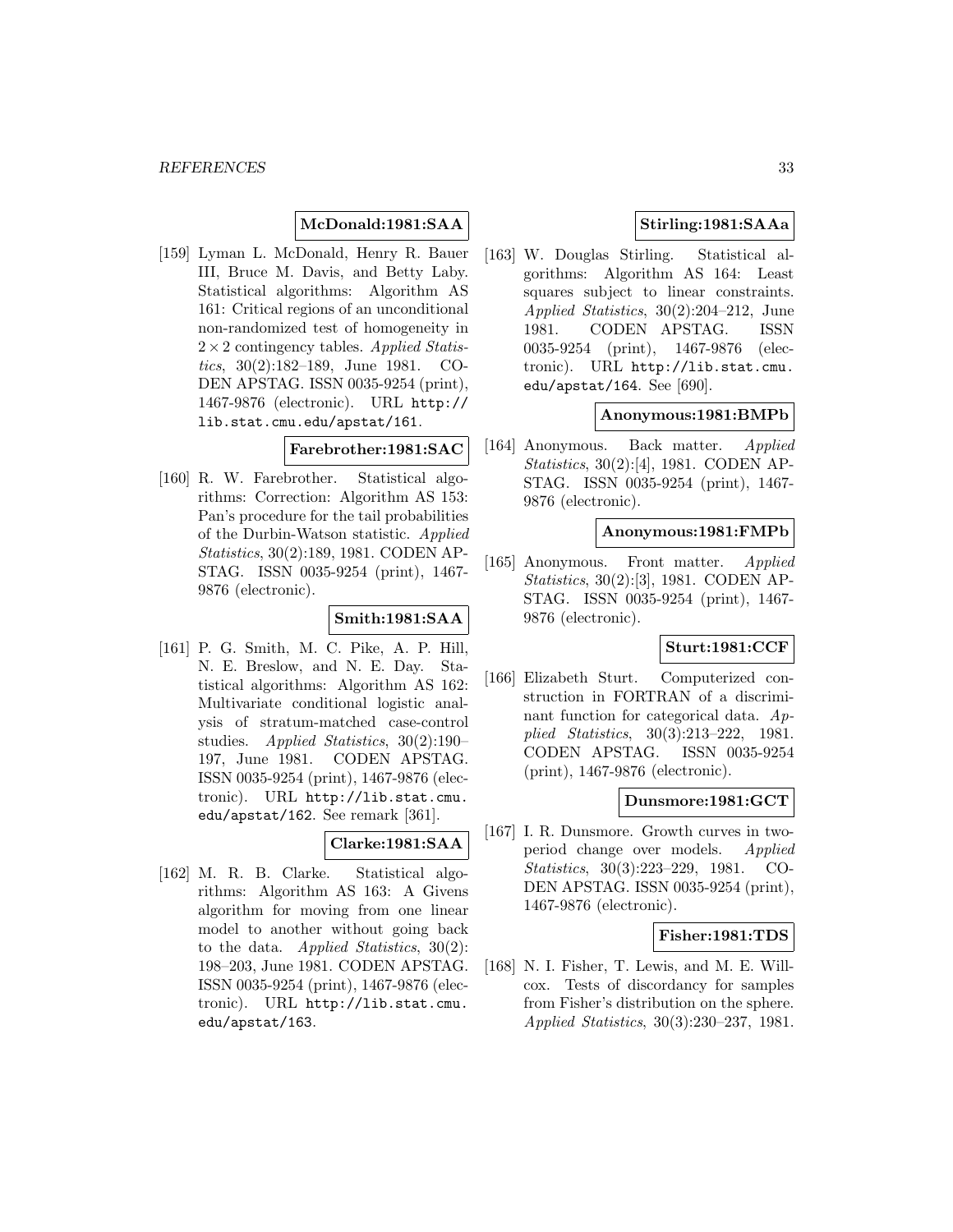CODEN APSTAG. ISSN 0035-9254 (print), 1467-9876 (electronic).

**Ghaddar:1981:DTS**

[169] D. K. Ghaddar and H. Tong. Data transformation and self-exciting threshold autoregression. Applied Statistics, 30 (3):238–248, 1981. CODEN APSTAG. ISSN 0035-9254 (print), 1467-9876 (electronic).

# **Kemp:1981:EGL**

[170] A. W. Kemp. Efficient generation of logarithmically distributed pseudorandom variables. Applied Statistics, 30 (3):249–253, 1981. CODEN APSTAG. ISSN 0035-9254 (print), 1467-9876 (electronic).

### **Perry:1981:TPL**

[171] J. N. Perry. Taylor's power law for dependence of variance on mean in animal populations. Applied Statistics, 30 (3):254–263, 1981. CODEN APSTAG. ISSN 0035-9254 (print), 1467-9876 (electronic).

### **Hjorth:1981:MSB**

[172] U. Hjorth and L. Holmqvist. On model selection based on validation with applications to pressure and temperature prognosis. Applied Statistics, 30(3): 264–274, 1981. CODEN APSTAG. ISSN 0035-9254 (print), 1467-9876 (electronic).

# **Bailey:1981:AHA**

[173] B. J. R. Bailey. Alternatives to Hastings' approximation to the inverse of the normal cumulative distribution function. Applied Statistics, 30(3):275–276, 1981. CODEN APSTAG. ISSN 0035- 9254 (print), 1467-9876 (electronic).

# **Esterby:1981:IAP**

[174] S. R. Esterby and A. H. El-Shaarawi. Inference about the point of change in a regression model. Applied Statistics, 30 (3):277–285, 1981. CODEN APSTAG. ISSN 0035-9254 (print), 1467-9876 (electronic).

# **Pocock:1981:RAM**

[175] Stuart J. Pocock, Derek G. Cook, and Shirley A. A. Beresford. Regression of area mortality rates on explanatory variables: What weighting is appropriate? Applied Statistics, 30(3):286–295, 1981. CODEN APSTAG. ISSN 0035- 9254 (print), 1467-9876 (electronic).

# **Boylan:1981:MFF**

[176] T. A. Boylan and I. G. O'Muircheartaigh. Miscellanea: The functional form of the U.K. demand for money: A critique of a paper by mills. Applied Statistics, 30 (3):296–299, 1981. CODEN APSTAG. ISSN 0035-9254 (print), 1467-9876 (electronic).

### **Lew:1981:MAC**

[177] Robert A. Lew. Miscellanea: An approximation to the cumulative normal distribution with simple coefficients. Applied Statistics, 30(3):299–301, 1981. CO-DEN APSTAG. ISSN 0035-9254 (print), 1467-9876 (electronic).

### **Talwar:1981:MDS**

[178] Prem P. Talwar and James E. Gentle. Miscellanea: Detecting a scale shift in a random sequence at an unknown time point. Applied Statistics, 30(3):301–304, 1981. CODEN APSTAG. ISSN 0035- 9254 (print), 1467-9876 (electronic).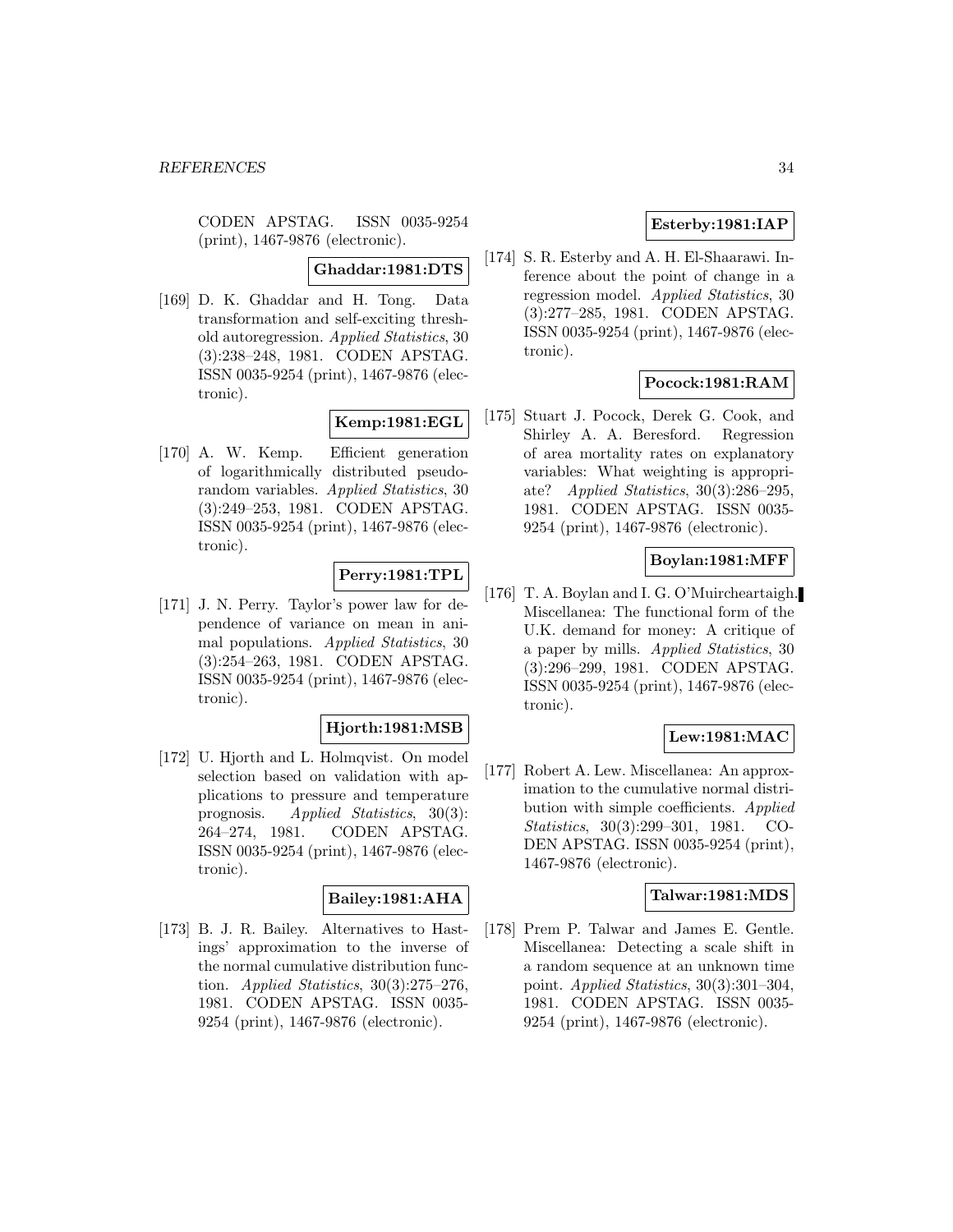### **Chapman:1981:BRB**

[179] Myra B. Chapman. Book reviews: Business Statistics, by Robert L. Brite. Applied Statistics, 30(3):305, 1981. CO-DEN APSTAG. ISSN 0035-9254 (print), 1467-9876 (electronic).

#### **Pearce:1981:BRS**

[180] S. C. Pearce. Book reviews: Statistics and Experimental Design. 2nd Edition, by Geoffrey M. Clarke. Applied Statistics, 30(3):305–306, 1981. CODEN AP-STAG. ISSN 0035-9254 (print), 1467- 9876 (electronic).

### **Bunday:1981:BRP**

[181] Brian D. Bunday. Book reviews: Probability and Statistics in Engineering and Management Science. 2nd Edition, by William W. Hines and Douglas C. Montgomery. Applied Statistics, 30 (3):306–307, 1981. CODEN APSTAG. ISSN 0035-9254 (print), 1467-9876 (electronic).

#### **Hill:1981:BRS**

[182] I. D. Hill. Book reviews: Statistical Computing, by W. J. Kennedy, \*Jr and J. E. Gentle. Applied Statistics, 30 (3):307–308, 1981. CODEN APSTAG. ISSN 0035-9254 (print), 1467-9876 (electronic).

### **Holder:1981:BRA**

[183] R. L. Holder. Book reviews: Applied Statistical Techniques, by K. D. C. Stoodley, T. Lewis and C. L. S. Stainton. Applied Statistics, 30(3):308–309, 1981. CO-DEN APSTAG. ISSN 0035-9254 (print), 1467-9876 (electronic).

### **Thompson:1981:LE**

[184] R. Thompson and Nathan Mantel. Letters to the editors. Applied Statistics, 30 (3):310–312, 1981. CODEN APSTAG. ISSN 0035-9254 (print), 1467-9876 (electronic).

### **Sturt:1981:SAA**

[185] E. Sturt. Statistical algorithms: Algorithm AS 165: An algorithm to construct a discriminant function in Fortran for categorical data. Applied Statistics, 30(3):313–325, September 1981. CO-DEN APSTAG. ISSN 0035-9254 (print), 1467-9876 (electronic). URL http:// lib.stat.cmu.edu/apstat/165.

#### **Zemroch:1981:SAAa**

[186] P. J. Zemroch. Statistical algorithms: Algorithm AS 166: Generation of polynomial contrasts for incomplete factorial designs with quantitative levels. Applied Statistics, 30(3):325–333, September 1981. CODEN APSTAG. ISSN 0035-9254 (print), 1467-9876 (electronic). URL http://lib.stat.cmu. edu/apstat/166.

#### **Zemroch:1981:SAAb**

[187] P. J. Zemroch. Statistical algorithms: Algorithm AS 167: Screening algorithm for experimental designs with quantitative levels. Applied Statistics, 30(3): 334–339, September 1981. CODEN AP-STAG. ISSN 0035-9254 (print), 1467- 9876 (electronic). URL http://lib. stat.cmu.edu/apstat/167.

### **Stirling:1981:SAAb**

[188] W. Douglas Stirling. Statistical algorithms: Algorithm AS 168: Scale selection and formatting. Applied Statistics,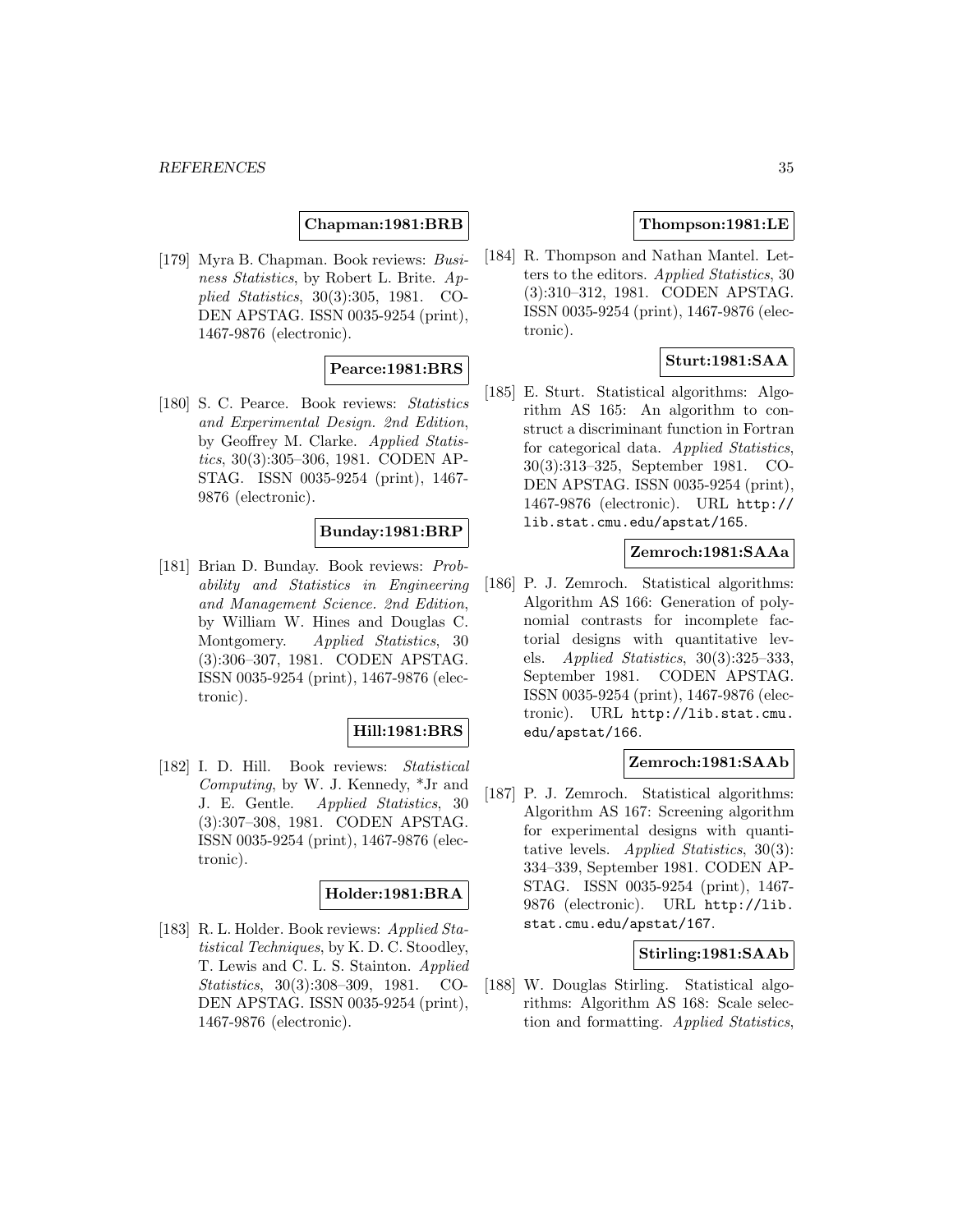30(3):339–344, September 1981. CO-DEN APSTAG. ISSN 0035-9254 (print), 1467-9876 (electronic). URL http:// lib.stat.cmu.edu/apstat/168.

**Stirling:1981:SAAc**

[189] W. Douglas Stirling. Statistical algorithms: Algorithm AS 169: An improved algorithm for scatter plots.  $Ap$ plied Statistics, 30(3):345–349, September 1981. CODEN APSTAG. ISSN 0035-9254 (print), 1467-9876 (electronic). URL http://lib.stat.cmu. edu/apstat/169. See remarks [270, 418].

# **Narula:1981:SAA**

[190] Subhash C. Narula and M. M. Desu. Statistical algorithms: Algorithm AS 170: Computation of probability and non-centrality parameter of a noncentral chi-squared distribution. Applied Statistics, 30(3):349–352, September 1981. CODEN APSTAG. ISSN 0035-9254 (print), 1467-9876 (electronic). URL http://lib.stat.cmu. edu/apstat/170.

### **Bohrer:1981:SAR**

[191] Robert Bohrer. Statistical algorithms: Remark AS R36: A remark on AS 122: Weights for one-sided multivariable inference. Applied Statistics, 30 (3):352–353, 1981. CODEN APSTAG. ISSN 0035-9254 (print), 1467-9876 (electronic). See [18].

### **Frome:1981:SARa**

[192] E. L. Frome. Statistical algorithms: Remark AS R37: A remark on AS 73: Cross-spectrum smoothing via the finite Fourier transform. Applied Statistics, 30(3):354, 1981. CODEN APSTAG.

ISSN 0035-9254 (print), 1467-9876 (electronic). See [9].

### **Frome:1981:SARb**

[193] E. L. Frome. Statistical algorithms: Remark AS R38: A remark on AS 125: Maximum likelihood estimation for censored exponential survival data with covariates. Applied Statistics, 30(3):355, 1981. CODEN APSTAG. ISSN 0035- 9254 (print), 1467-9876 (electronic). See [20].

### **England:1981:SAR**

[194] R. England and D. Beynon. Statistical algorithms: Remark AS R39: A remark on AS 136: A K-means clustering algorithm. Applied Statistics,  $30(3):355-356$ , 1981. CODEN APSTAG. ISSN 0035- 9254 (print), 1467-9876 (electronic). See remark [30].

### **Campbell:1981:SAR**

[195] M. J. Campbell. Statistical algorithms: Remark AS R40: A remark on AS 141: Inversion of a symmetric matrix in regression models. Applied Statistics, 30(3):356, 1981. CODEN APSTAG. ISSN 0035-9254 (print), 1467-9876 (electronic). See [33].

# **Stirling:1981:SAC**

[196] W. D. Stirling. Statistical algorithms: Correction: Algorithm AS 164: Least squares subject to linear constraints. Applied Statistics, 30(3):357, 1981. CO-DEN APSTAG. ISSN 0035-9254 (print), 1467-9876 (electronic).

#### **Anonymous:1981:SAI**

[197] Anonymous. Statistical algorithms: Index of statistical algorithms. Applied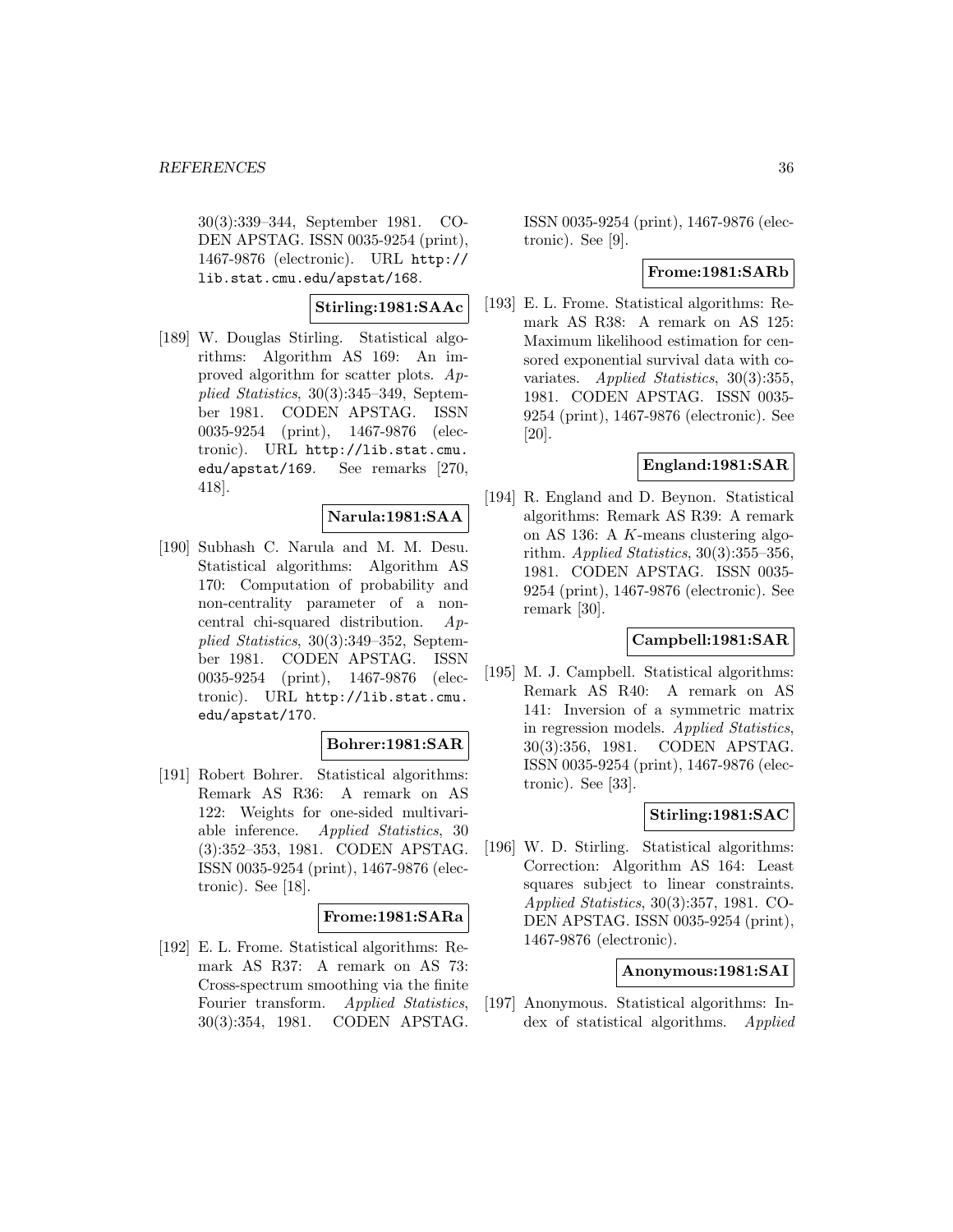Statistics, 30(3):358–370, 1981. CO-DEN APSTAG. ISSN 0035-9254 (print), 1467-9876 (electronic).

### **Anonymous:1981:SAL**

[198] Anonymous. Statistical algorithms: List of routine names. Applied Statistics, 30 (3):371–373, 1981. CODEN APSTAG. ISSN 0035-9254 (print), 1467-9876 (electronic).

## **Anonymous:1981:BMPc**

[199] Anonymous. Back matter. Applied Statistics, 30(3):[6], 1981. CODEN AP-STAG. ISSN 0035-9254 (print), 1467- 9876 (electronic).

## **Anonymous:1981:FMPc**

[200] Anonymous. Front matter. Applied Statistics, 30(3):[3], 1981. CODEN AP-STAG. ISSN 0035-9254 (print), 1467- 9876 (electronic).

#### **Anonymous:1981:VIP**

[201] Anonymous. Volume information. Applied Statistics, 30(3):[4], 1981. CO-DEN APSTAG. ISSN 0035-9254 (print), 1467-9876 (electronic).

## **Campbell:1982:RPM**

[202] N. A. Campbell. Robust procedures in multivariate analysis II. Robust canonical variate analysis. Applied Statistics, 31(1):1–8, 1982. CODEN APSTAG. ISSN 0035-9254 (print), 1467-9876 (electronic).

#### **Rosner:1982:GPT**

[203] Bernard Rosner. A generalization of the paired t-test. Applied Statistics, 31(1):9– 13, 1982. CODEN APSTAG. ISSN 0035- 9254 (print), 1467-9876 (electronic).

# **Chatterjee:1982:NLO**

[204] Samprit Chatterjee and Sangit Chatterjee. New lamps for old: An exploratory analysis of running times in Olympic Games. Applied Statistics, 31(1):14–22, 1982. CODEN APSTAG. ISSN 0035- 9254 (print), 1467-9876 (electronic).

### **Vlachonikolis:1982:DMB**

[205] I. G. Vlachonikolis and F. H. C. Marriott. Discrimination with mixed binary and continuous data. Applied Statistics, 31(1):23–31, 1982. CODEN APSTAG. ISSN 0035-9254 (print), 1467-9876 (electronic).

### **Patefield:1982:ETT**

[206] W. M. Patefield. Exact tests for trends in ordered contingency tables. Applied Statistics, 31(1):32–43, 1982. CO-DEN APSTAG. ISSN 0035-9254 (print), 1467-9876 (electronic).

#### **Anderson:1982:TSR**

[207] J. A. Anderson and A. Senthilselvan. A two-step regression model for hazard functions. Applied Statistics, 31(1):44– 51, 1982. CODEN APSTAG. ISSN 0035- 9254 (print), 1467-9876 (electronic).

#### **Wood:1982:BDS**

[208] Andrew Wood. A bimodal distribution on the sphere. Applied Statistics, 31(1):52–58, 1982. CODEN APSTAG. ISSN 0035-9254 (print), 1467-9876 (electronic).

## **Korn:1982:CBI**

[209] E. L. Korn. Confidence bands for isotonic dose-response curves. Applied Statistics, 31(1):59–63, 1982. CODEN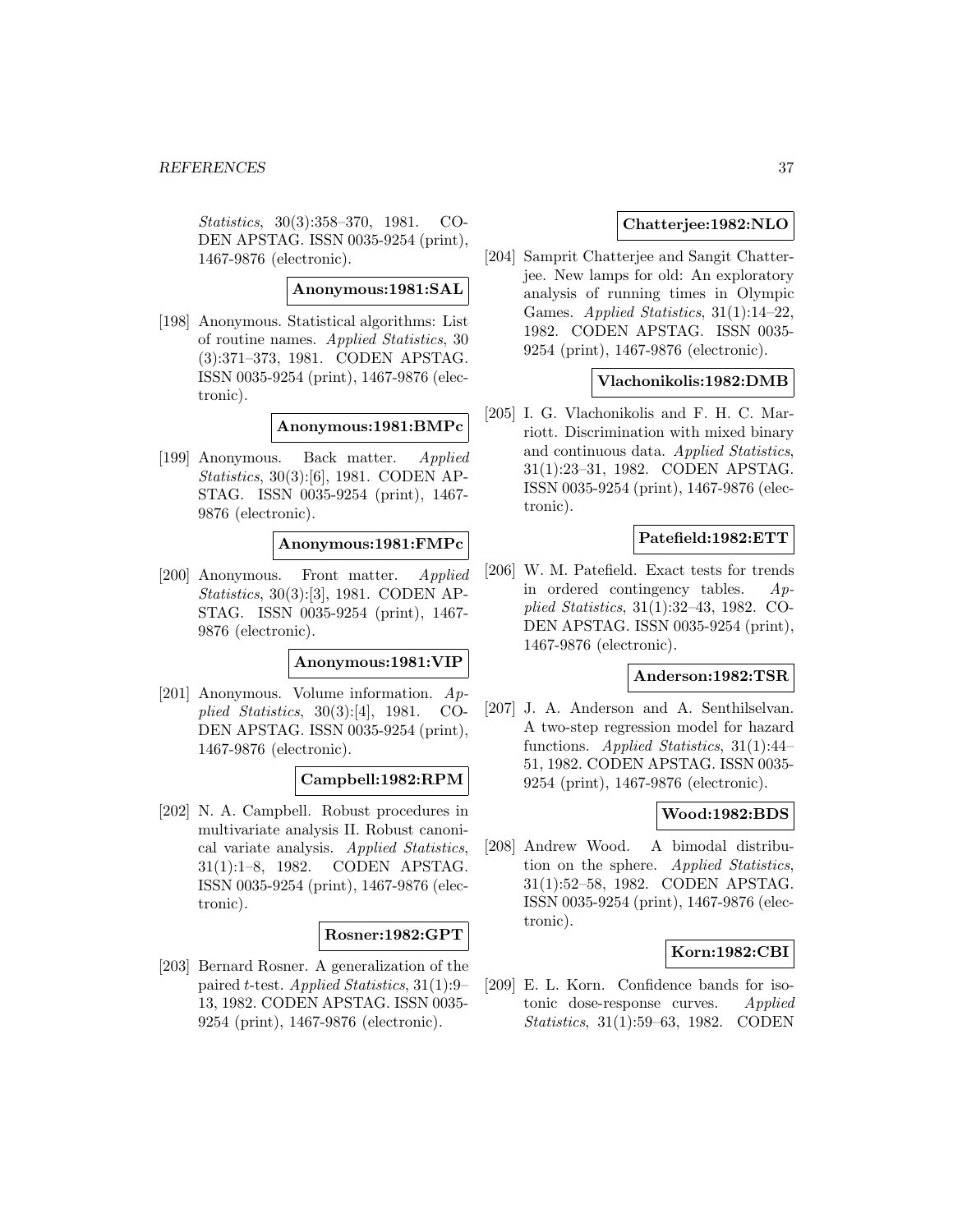APSTAG. ISSN 0035-9254 (print), 1467-9876 (electronic).

**Crowder:1982:CUE**

[210] M. J. Crowder and J. A. Tredger. Correction: The use of exponentially damped polynomials for biological recovery data. Applied Statistics, 31(1):63, 1982. CODEN APSTAG. ISSN 0035- 9254 (print), 1467-9876 (electronic).

# **Dyke:1982:MRE**

[211] G. V. Dyke. Miscellanea: Residuals of equal magnitude in fractional replicate 2 n designs. Applied Statistics, 31(1):64– 65, 1982. CODEN APSTAG. ISSN 0035- 9254 (print), 1467-9876 (electronic).

### **Dinneen:1982:DSF**

[212] L. C. Dinneen and B. C. Blakesley. Definition of Spearman's footrule. Applied Statistics, 31(1):66, 1982. CODEN AP-STAG. ISSN 0035-9254 (print), 1467- 9876 (electronic).

#### **Dinneen:1982:LE**

[213] L. C. Dinneen and B. C. Blakesley. Letter to the editors. Applied Statistics, 31(1):66, 1982. CODEN APSTAG. ISSN 0035-9254 (print), 1467-9876 (electronic).

#### **Frome:1982:SAA**

[214] E. L. Frome. Statistical algorithms: Algorithm AS 171: Fisher's exact variance test for the Poisson distribution. Applied Statistics, 31(1):67–71, March 1982. CO-DEN APSTAG. ISSN 0035-9254 (print), 1467-9876 (electronic). URL http:// lib.stat.cmu.edu/apstat/171.

# **OFlaherty:1982:SAA**

[215] M. O'Flaherty and G. MacKenzie. Statistical algorithms: Algorithm AS 172: Direct simulation of nested Fortran DO-LOOPS. Applied Statistics, 31(1):71– 74, March 1982. CODEN APSTAG. ISSN 0035-9254 (print), 1467-9876 (electronic). URL http://lib.stat.cmu. edu/apstat/172.

# **MacKenzie:1982:SAA**

[216] G. MacKenzie and M. O'Flaherty. Statistical algorithms: Algorithm AS 173: Direct design matrix generation for balanced factorial experiments. Applied Statistics, 31(1):74–80, March 1982. CO-DEN APSTAG. ISSN 0035-9254 (print), 1467-9876 (electronic). URL http:// lib.stat.cmu.edu/apstat/173.

## **Schwertman:1982:SAA**

[217] Neil C. Schwertman. Statistical algorithms: Algorithm AS 174: Multivariate multisample non-parametric tests. Applied Statistics, 31(1):80– 85, March 1982. CODEN APSTAG. ISSN 0035-9254 (print), 1467-9876 (electronic). URL http://lib.stat.cmu. edu/apstat/174.

## **Laurie:1982:SAA**

[218] D. P. Laurie. Statistical algorithms: Algorithm AS 175: Cramér-Wold factorization. Applied Statistics, 31(1):86– 93, March 1982. CODEN APSTAG. ISSN 0035-9254 (print), 1467-9876 (electronic). URL http://lib.stat.cmu. edu/apstat/175.

#### **Silverman:1982:SAA**

[219] B. W. Silverman. Statistical algorithms: Algorithm AS 176: Kernel density estimation using the fast Fourier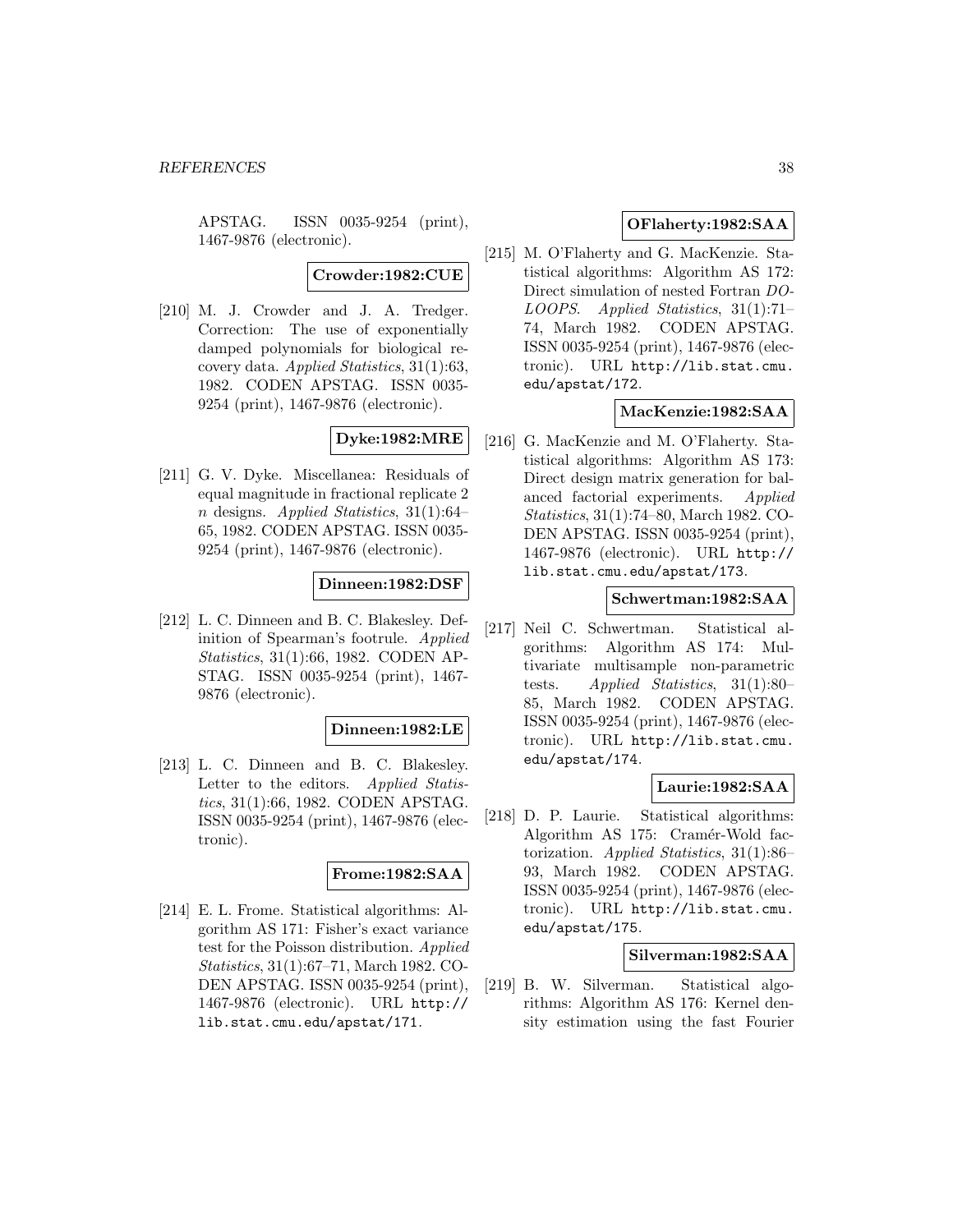transform. Applied Statistics, 31(1):93– 99, March 1982. CODEN APSTAG. ISSN 0035-9254 (print), 1467-9876 (electronic). URL http://lib.stat.cmu. edu/apstat/176. See remark [360, 530].

## **elLozy:1982:SAR**

[220] Mohamed el Lozy. Statistical algorithms: Remark AS R41: A remark on Algorithm AS 126: Probability integral of the normal range. Applied Statistics, 31(1):99, 1982. CODEN APSTAG. ISSN 0035-9254 (print), 1467-9876 (electronic). URL http://lib.stat.cmu. edu/apstat/126. See [21].

# **Anonymous:1982:BMPa**

[221] Anonymous. Back matter. Applied Statistics, 31(1):[4], 1982. CODEN AP-STAG. ISSN 0035-9254 (print), 1467- 9876 (electronic).

### **Anonymous:1982:FMPa**

[222] Anonymous. Front matter. Applied Statistics, 31(1):[3], 1982. CODEN AP-STAG. ISSN 0035-9254 (print), 1467- 9876 (electronic).

### **Johnston:1982:UAB**

[223] B. Johnston and J. F. Brewster. The use and analysis of a BIBD in a sample survey. Applied Statistics, 31(2):101–107, 1982. CODEN APSTAG. ISSN 0035- 9254 (print), 1467-9876 (electronic).

### **Shore:1982:SAI**

[224] Haim Shore. Simple approximations for the inverse cumulative function, the density function and the loss integral of the normal distribution. Applied Statistics, 31(2):108–114, 1982. CODEN APSTAG. ISSN 0035-9254 (print), 1467-9876 (electronic).

### **Royston:1982:ESW**

[225] J. P. Royston. An extension of Shapiro and Wilk's W test for normality to large samples. Applied Statistics, 31 (2):115–124, 1982. CODEN APSTAG. ISSN 0035-9254 (print), 1467-9876 (electronic).

## **Rothery:1982:UCV**

[226] P. Rothery. The use of control variates in Monte Carlo estimation of power. Applied Statistics, 31(2):125–129, 1982. CODEN APSTAG. ISSN 0035-9254 (print), 1467-9876 (electronic).

# **Shiue:1982:ESP**

[227] Wei-Kei Shiue and Lee J. Bain. Experiment size and power comparisons for two-sample Poisson tests. Applied Statistics, 31(2):130–134, 1982. CO-DEN APSTAG. ISSN 0035-9254 (print), 1467-9876 (electronic).

# **Mountford:1982:EPF**

[228] M. D. Mountford. Estimation of population fluctuations with application to the common bird census. Applied Statistics, 31(2):135–143, 1982. CODEN APSTAG. ISSN 0035-9254 (print), 1467-9876 (electronic).

## **Williams:1982:EBV**

[229] D. A. Williams. Extra-binomial variation in logistic linear models. Applied Statistics, 31(2):144–148, 1982. CO-DEN APSTAG. ISSN 0035-9254 (print), 1467-9876 (electronic).

# **Carroll:1982:MTE**

[230] R. J. Carroll. Miscellanea: Two examples of transformations when there are possible outliers. Applied Statistics, 31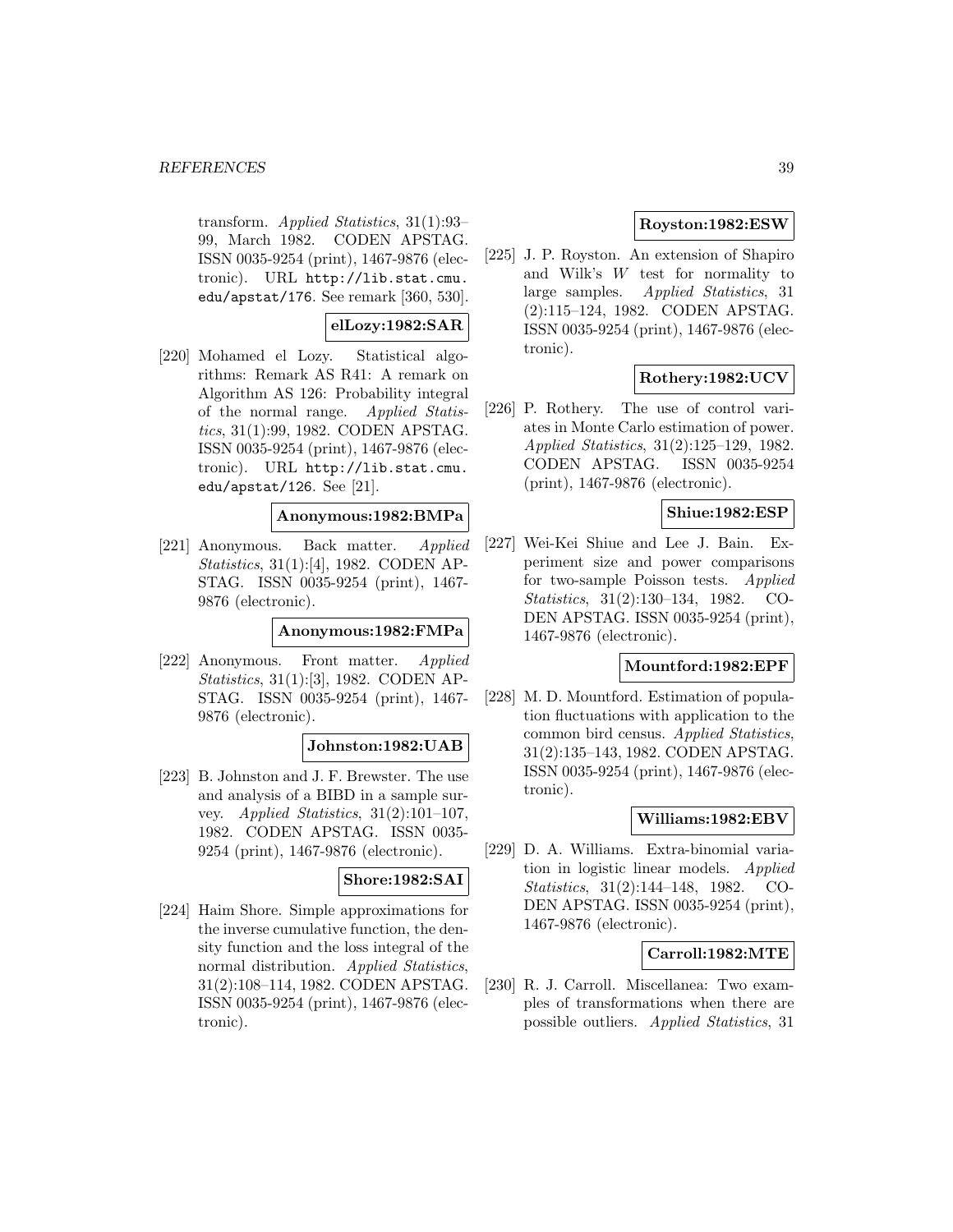(2):149–152, 1982. CODEN APSTAG. ISSN 0035-9254 (print), 1467-9876 (electronic).

**Carroll:1982:TET**

[231] R. J. Carroll. Two examples of transformations when there are possible outliers. Applied Statistics, 31(2):149–152, 1982.

# **Fisher:1982:MRE**

[232] N. I. Fisher. Miscellanea: Robust estimation of the concentration parameter of Fisher's distribution on the sphere. Applied Statistics, 31(2):152–154, 1982. CODEN APSTAG. ISSN 0035-9254 (print), 1467-9876 (electronic).

# **North:1982:MQM**

[233] W. R. S. North. Miscellanea: The quangle — A modification of the cusum chart. Applied Statistics, 31(2):155–158, 1982. CODEN APSTAG. ISSN 0035- 9254 (print), 1467-9876 (electronic).

## **Scobey:1982:LE**

[234] P. Scobey and D. G. Kabe. Letter to the editors. Applied Statistics, 31 (2):159–160, 1982. CODEN APSTAG. ISSN 0035-9254 (print), 1467-9876 (electronic).

## **Royston:1982:SAAa**

[235] J. P. Royston. Statistical algorithms: Algorithm AS 177: Expected normal order statistics (exact and approximate). Applied Statistics, 31(2):161– 165, June 1982. CODEN APSTAG. ISSN 0035-9254 (print), 1467-9876 (electronic). URL http://lib.stat.cmu. edu/apstat/177. See remark [310].

# **Clarke:1982:SAA**

[236] M. R. B. Clarke. Statistical algorithms: Algorithm AS 178: The Gauss– Jordan sweep operator with detection of collinearity. Applied Statistics, 31(2): 166–168, June 1982. CODEN APSTAG. ISSN 0035-9254 (print), 1467-9876 (electronic). URL http://lib.stat.cmu. edu/apstat/178. See remark [740].

# **Berry:1982:SAA**

[237] Kenneth J. Berry. Statistical algorithms: Algorithm AS 179: Enumeration of all permutations of multi-sets with fixed repetition numbers. Applied Statistics, 31(2):169–173, June 1982. CODEN AP-STAG. ISSN 0035-9254 (print), 1467- 9876 (electronic). URL http://lib. stat.cmu.edu/apstat/179.

# **Healy:1982:SAA**

[238] M. J. R. Healy. Statistical algorithms: Algorithm AS 180: A linear estimator of standard deviation in symmetrically trimmed normal samples. Applied Statistics, 31(2):174– 175, June 1982. CODEN APSTAG. ISSN 0035-9254 (print), 1467-9876 (electronic). URL http://lib.stat.cmu. edu/apstat/180.

## **Royston:1982:SAAb**

[239] J. P. Royston. Statistical algorithms: Algorithm AS 181: The W test for normality. Applied Statistics, 31(2):176– 180, June 1982. CODEN APSTAG. ISSN 0035-9254 (print), 1467-9876 (electronic). URL http://lib.stat.cmu. edu/apstat/181. See remark [529].

# **Harvey:1982:SAA**

[240] A. C. Harvey and C. R. McKenzie. Statistical algorithms: Algorithm AS 182: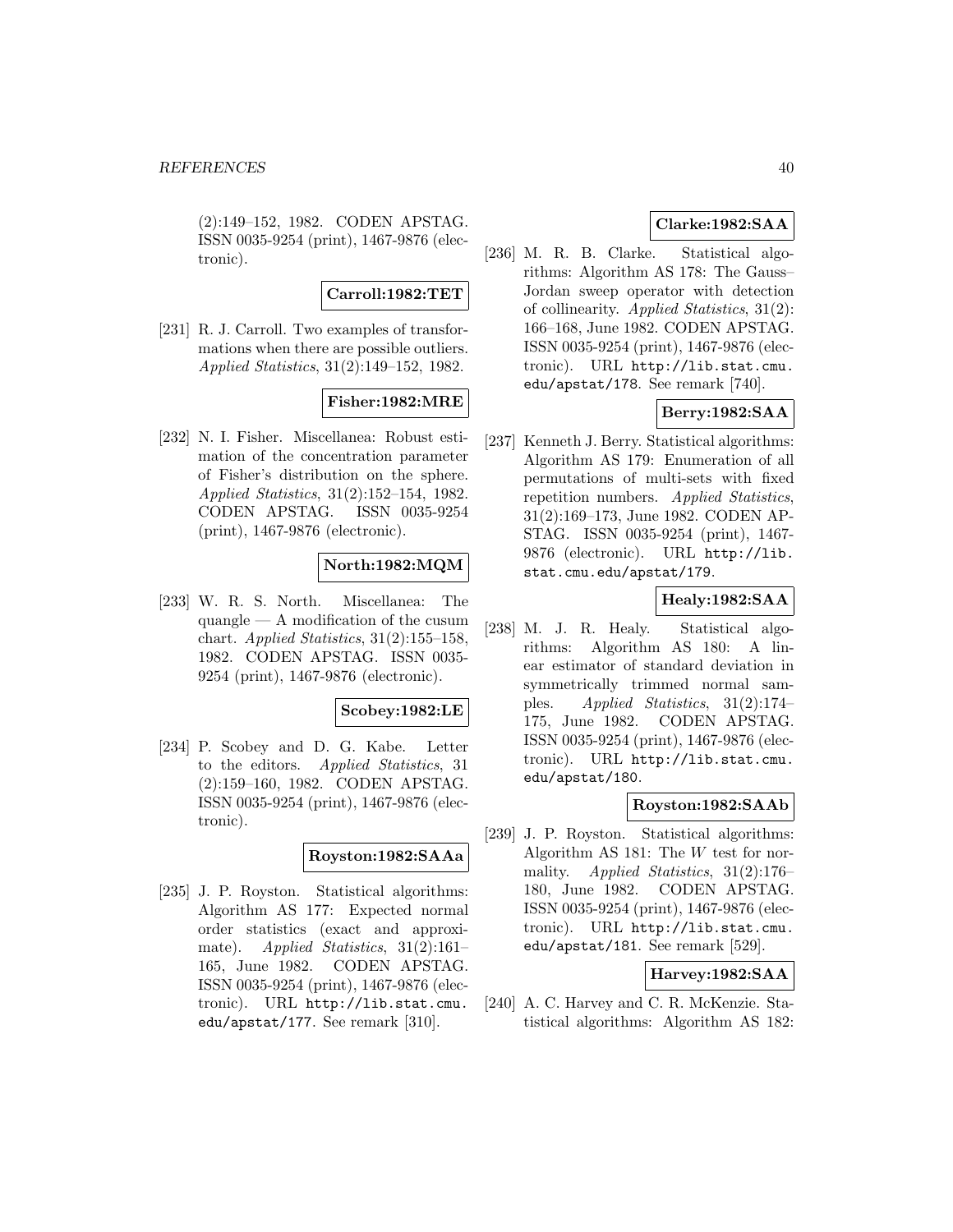Finite sample prediction from ARIMA processes. Applied Statistics, 31(2):180– 187, June 1982. CODEN APSTAG. ISSN 0035-9254 (print), 1467-9876 (electronic). URL http://lib.stat.cmu. edu/apstat/182.

### **Wichmann:1982:SAA**

[241] B. A. Wichmann and I. D. Hill. Statistical algorithms: Algorithm AS 183: An efficient and portable pseudo-random number generator. Applied Statistics, 31 (2):188–190, June 1982. CODEN AP-STAG. ISSN 0035-9254 (print), 1467- 9876 (electronic). URL http://lib. stat.cmu.edu/apstat/183. See correction [362] and remarks [459, 506].

## **Tanner:1982:SAR**

[242] Martin A. Tanner and Ronald A. Thisted. Statistical algorithms: Remark AS R42: A remark on AS 127. generation of random orthogonal matrices. Applied Statistics, 31(2):190–192, 1982. CODEN APSTAG. ISSN 0035- 9254 (print), 1467-9876 (electronic). See [22].

### **Anonymous:1982:BMPb**

[243] Anonymous. Back matter. Applied Statistics, 31(2):[4], 1982. CODEN AP-STAG. ISSN 0035-9254 (print), 1467- 9876 (electronic).

### **Anonymous:1982:FMPb**

[244] Anonymous. Front matter. Applied Statistics, 31(2):[3], 1982. CODEN AP-STAG. ISSN 0035-9254 (print), 1467- 9876 (electronic).

## **Sichel:1982:RBG**

[245] H. S. Sichel. Repeat-buying and the generalized inverse Gaussian-Poisson distribution. *Applied Statistics*, 31(3): 193–204, 1982. CODEN APSTAG. ISSN 0035-9254 (print), 1467-9876 (electronic).

## **Sweeting:1982:BAS**

[246] T. J. Sweeting. A Bayesian analysis of some pharmacological data using a random coefficient regression model. Applied Statistics, 31(3):205–213, 1982. CODEN APSTAG. ISSN 0035-9254 (print), 1467-9876 (electronic).

# **Naylor:1982:AME**

[247] J. C. Naylor and A. F. M. Smith. Applications of a method for the efficient computation of posterior distributions. Applied Statistics, 31(3):214–225, 1982. CODEN APSTAG. ISSN 0035-9254 (print), 1467-9876 (electronic).

## **DenButter:1982:PSL**

[248] F. A. G. Den Butter and R. L. Coenen. The process of soiling and the life of bank notes in the Netherlands. Applied Statistics, 31(3):226–237, 1982. CO-DEN APSTAG. ISSN 0035-9254 (print), 1467-9876 (electronic).

### **Gerontidis:1982:MCG**

[249] I. Gerontidis and R. L. Smith. Monte Carlo generation of order statistics from general distributions. Applied Statistics, 31(3):238–243, 1982. CODEN APSTAG. ISSN 0035-9254 (print), 1467-9876 (electronic).

#### **Davies:1982:PRR**

[250] P. T. Davies and M. K.-S. Tso. Procedures for reduced-rank regression. Applied Statistics, 31(3):244–255, 1982. CODEN APSTAG. ISSN 0035-9254 (print), 1467-9876 (electronic).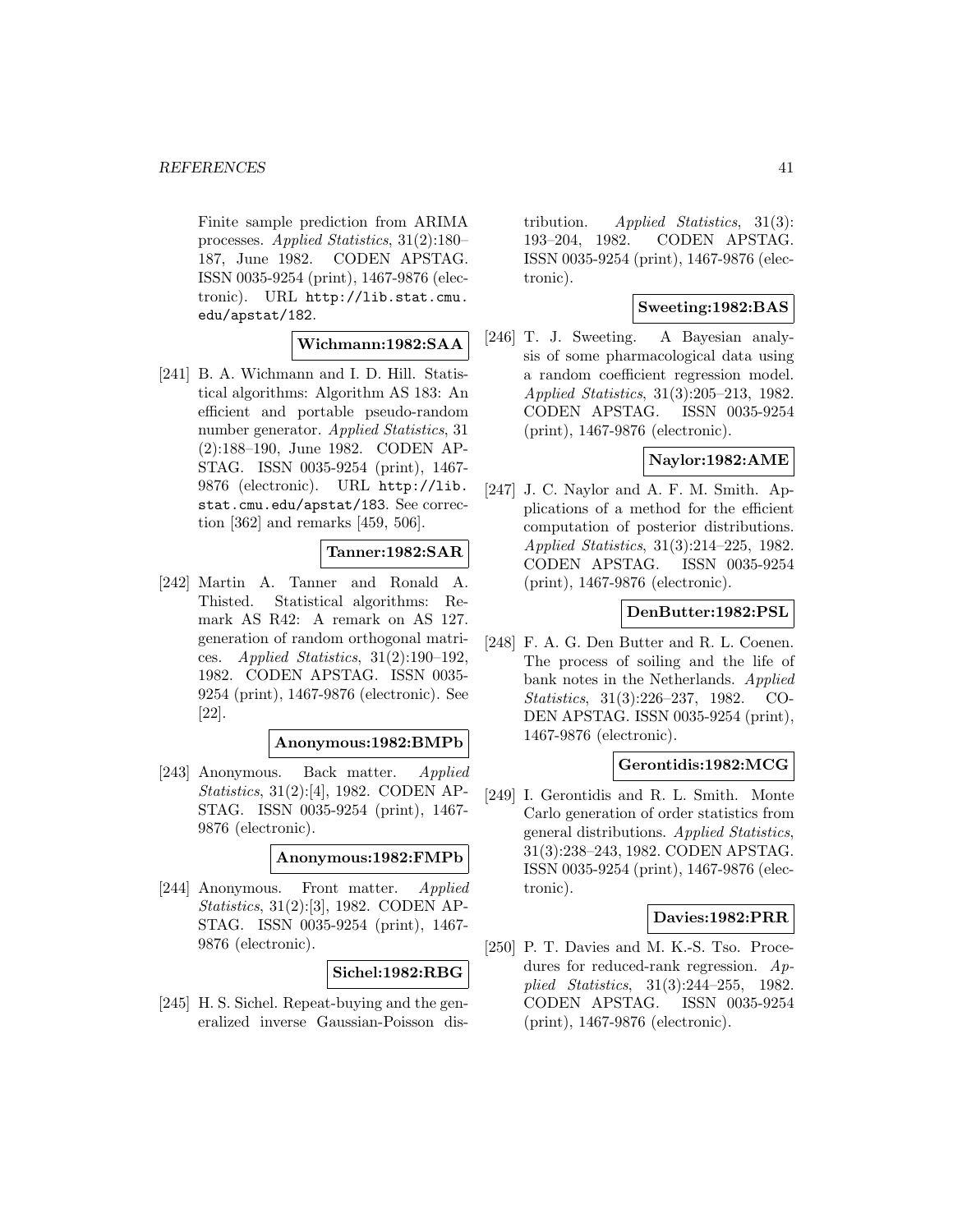# **Choi:1982:PTC**

[251] S. C. Choi and D. M. Stablein. Practical tests for comparing two proportions with incomplete data. Applied Statistics, 31(3):256–262, 1982. CODEN APSTAG. ISSN 0035-9254 (print), 1467-9876 (electronic).

## **Kimber:1982:TMO**

[252] A. C. Kimber. Tests for many outliers in an exponential sample. Applied Statistics, 31(3):263–271, 1982. CODEN AP-STAG. ISSN 0035-9254 (print), 1467- 9876 (electronic).

### **Chatfield:1982:TCA**

[253] C. Chatfield. Teaching a course in applied statistics. Applied Statistics, 31 (3):272–289, 1982. CODEN APSTAG. ISSN 0035-9254 (print), 1467-9876 (electronic).

#### **Butler:1982:BSA**

[254] R. W. Butler. Bounds on the significance attained by the best-fitting regressor variable. Applied Statistics, 31 (3):290–292, 1982. CODEN APSTAG. ISSN 0035-9254 (print), 1467-9876 (electronic).

## **Walker:1982:EAC**

[255] Alexander M. Walker. Efficient assessment of confounder effects in matched follow-up studies. Applied Statistics, 31 (3):293–297, 1982. CODEN APSTAG. ISSN 0035-9254 (print), 1467-9876 (electronic).

#### **Green:1982:MAS**

[256] Jack Green. Miscellanea: Asymptotic sample size for given confidence interval length. *Applied Statistics*, 31(3):

298–300, 1982. CODEN APSTAG. ISSN 0035-9254 (print), 1467-9876 (electronic).

## **Jolliffe:1982:MNU**

[257] Ian T. Jolliffe. Miscellanea: A note on the use of principal components in regression. Applied Statistics, 31(3): 300–303, 1982. CODEN APSTAG. ISSN 0035-9254 (print), 1467-9876 (electronic).

### **Oxley:1982:LE**

[258] L. T. Oxley and George A. Barnard. Letters to the editors. Applied Statistics, 31 (3):304–305, 1982. CODEN APSTAG. ISSN 0035-9254 (print), 1467-9876 (electronic).

## **Chedzoy:1982:BRR**

[259] O. B. Chedzoy. Book reviews: Reading and Understanding Applied Statistics, by Sidney M. Stahl and James D. Hennes. *Applied Statistics*, 31(3):306, 1982. CODEN APSTAG. ISSN 0035- 9254 (print), 1467-9876 (electronic).

#### **Armstrong:1982:BRT**

[260] W. Armstrong. Book reviews: Tables for Normal Tolerance Limits, Sampling Plans, and Screening, by Robert E. Odeh and D. B. Owen. Applied Statistics, 31(3):306–307, 1982. CODEN AP-STAG. ISSN 0035-9254 (print), 1467- 9876 (electronic).

## **Hill:1982:BRM**

[261] I. D. Hill. Book reviews: Manual of Pharmacologic Calculations with Computer Programs, by R. J. Tallarida and R. B. Murray. Applied Statistics, 31 (3):307–308, 1982. CODEN APSTAG.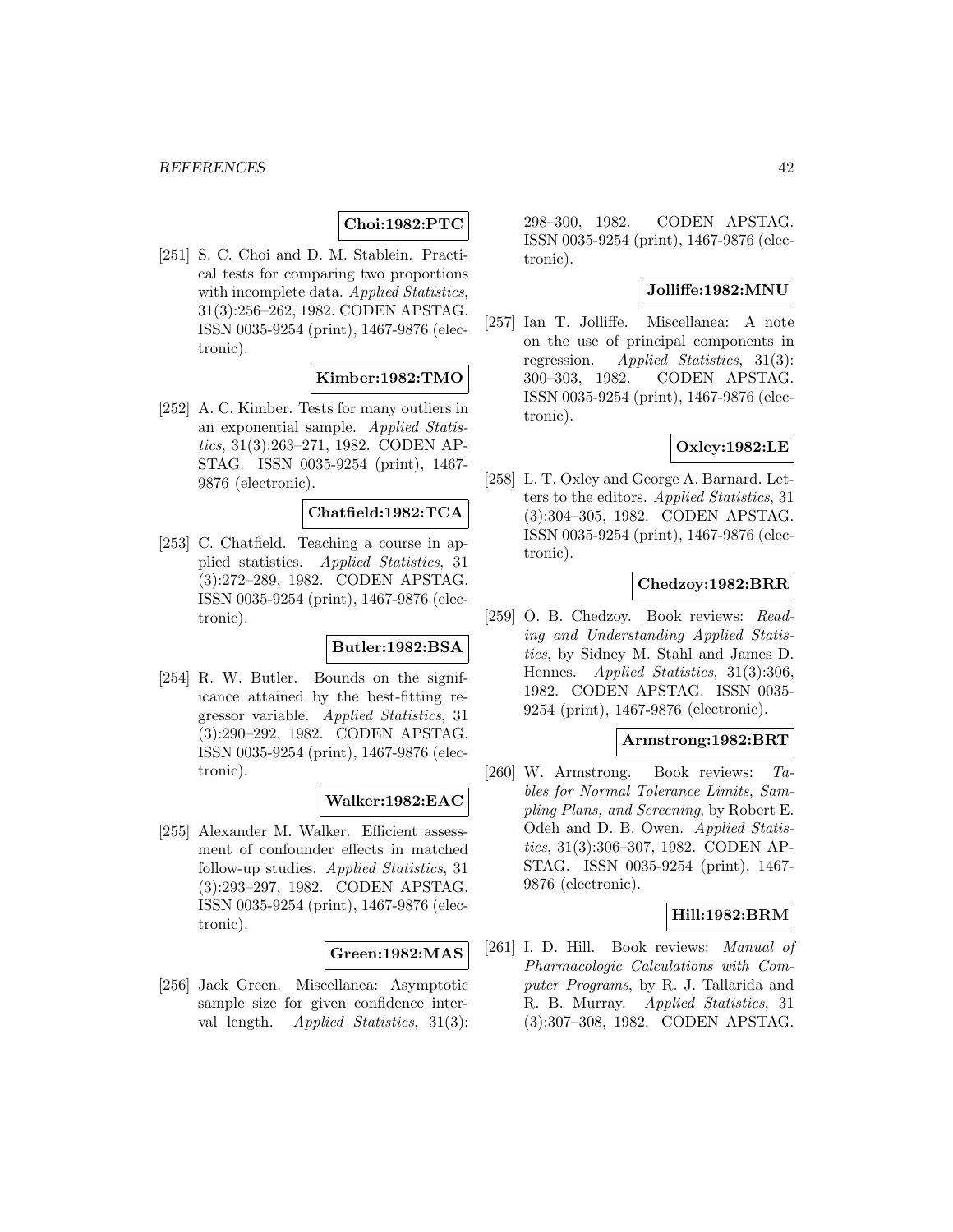ISSN 0035-9254 (print), 1467-9876 (electronic).

### **Chatfield:1982:BRR**

[262] C. Chatfield. Book reviews: The Readable Maths and Statistics Book, by Barry Edwards. Applied Statistics, 31(3):308, 1982. CODEN APSTAG. ISSN 0035- 9254 (print), 1467-9876 (electronic).

# **Bohrer:1982:SAA**

[263] Robert Bohrer, Mark Schervish, and Judith Sheft. Statistical algorithms: Algorithm AS 184: Non-central Studentized maximum and related multiple-t probabilities. Applied Statistics, 31(3): 309–317, September 1982. CODEN AP-STAG. ISSN 0035-9254 (print), 1467- 9876 (electronic). URL http://lib. stat.cmu.edu/apstat/184.

# **Lin:1982:SAA**

[264] Shang P. Lin. Statistical algorithms: Algorithm AS 185: Automatic model selection in contingency tables.  $Ap$ plied Statistics, 31(3):317–326, September 1982. CODEN APSTAG. ISSN 0035-9254 (print), 1467-9876 (electronic). URL http://lib.stat.cmu. edu/apstat/185.

## **Francik:1982:SAF**

[265] Andrzej Francik and Janusz Kościelniak. Statistical algorithms: Fast algorithm of data permutation in discrete fast Fourier transform. Applied Statistics, 31(3):327– 330, September 1982. CODEN AP-STAG. ISSN 0035-9254 (print), 1467- 9876 (electronic).

## **Moore:1982:SAA**

[266] R. J. Moore. Statistical algorithms: Algorithm AS 187: Derivatives of the incomplete gamma integral.  $Ap$ plied Statistics, 31(3):330–335, September 1982. CODEN APSTAG. ISSN 0035-9254 (print), 1467-9876 (electronic). URL http://lib.stat.cmu. edu/apstat/187.

### **Freeman:1982:SAR**

[267] P. R. Freeman. Statistical algorithms: Remark AS R44: A remark on AS 6 and AS 7: Triangular decomposition of a symmetric matrix and inversion of a positive semi-definite symmetric matrix. Applied Statistics,  $31(3):336-339$ , 1982. CODEN APSTAG. ISSN 0035- 9254 (print), 1467-9876 (electronic). See [3, 4].

# **Lillestol:1982:SAR**

[268] J. Lillestol. Statistical algorithms: Remark AS R45: Remark on AS 152. cumulative hypergeometric probabilities. Applied Statistics, 31(3):339–340, 1982. CODEN APSTAG. ISSN 0035-9254 (print), 1467-9876 (electronic). See [88, 712].

### **Gentleman:1982:SAC**

[269] W. Morven Gentleman. Statistical algorithms: Correction: AS 75: Basic procedures for large, sparse or weighted linear squares problems. Applied Statistics, 31(3):340, 1982. CODEN APSTAG. ISSN 0035-9254 (print), 1467-9876 (electronic).

### **Harris:1982:SAR**

[270] R. G. Harris. Statistical algorithms: Remark AS R46: Remark on AS 169: An improved algorithm for scatter plots. Applied Statistics, 31(3):340, 1982. CO-DEN APSTAG. ISSN 0035-9254 (print), 1467-9876 (electronic). See [189, 418].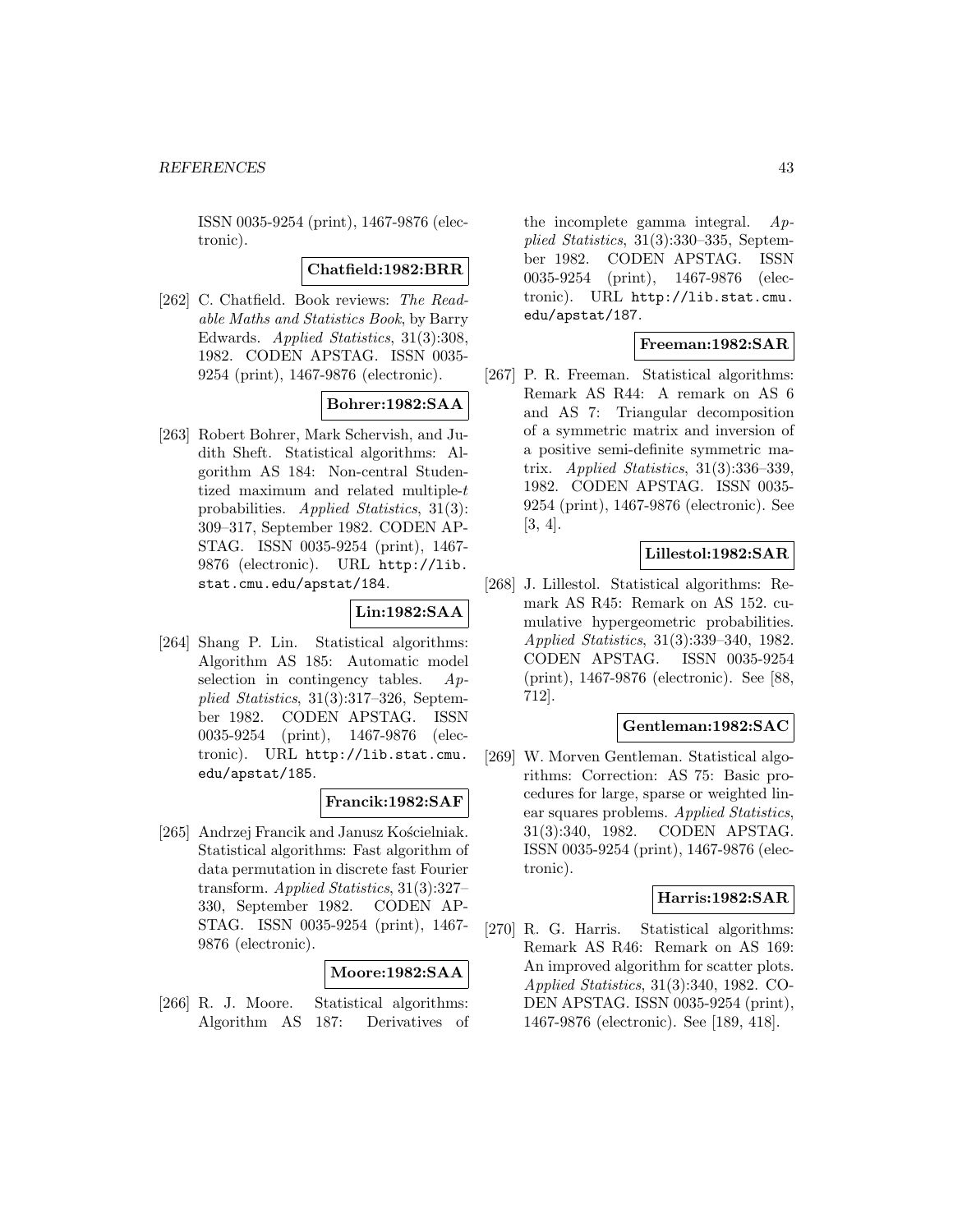### **Anonymous:1982:BMPc**

[271] Anonymous. Back matter. Applied Statistics, 31(3):[4], 1982. CODEN AP-STAG. ISSN 0035-9254 (print), 1467- 9876 (electronic).

### **Anonymous:1982:FMPc**

[272] Anonymous. Front matter. Applied Statistics, 31(3):[3], 1982. CODEN AP-STAG. ISSN 0035-9254 (print), 1467- 9876 (electronic).

## **Anonymous:1982:VIP**

[273] Anonymous. Volume information. Applied Statistics, 31(3):[3], 1982. CO-DEN APSTAG. ISSN 0035-9254 (print), 1467-9876 (electronic).

#### **Berman:1983:EPC**

[274] Mark Berman. Estimating the parameters of a circle when angular differences are known. Applied Statistics, 32(1):1– 6, 1983. CODEN APSTAG. ISSN 0035- 9254 (print), 1467-9876 (electronic).

#### **Kimber:1983:TGS**

[275] A. C. Kimber. Trimming in gamma samples. Applied Statistics, 32(1):7–14, 1983. CODEN APSTAG. ISSN 0035- 9254 (print), 1467-9876 (electronic).

# **Crowder:1983:GCA**

[276] Martin Crowder. A growth curve analysis for EDP curves. Applied Statistics, 32(1):15–18, 1983. CODEN APSTAG. ISSN 0035-9254 (print), 1467-9876 (electronic).

## **Osanaiye:1983:CDI**

[277] P. A. Osanaiye. Chain-deferred inspection plans. Applied Statistics, 32(1):19–

24, 1983. CODEN APSTAG. ISSN 0035- 9254 (print), 1467-9876 (electronic).

### **Copas:1983:PA**

[278] J. B. Copas. Plotting  $p$  against  $x$ .  $Ap$ plied Statistics, 32(1):25–31, 1983. CO-DEN APSTAG. ISSN 0035-9254 (print), 1467-9876 (electronic).

## **Paulson:1983:IDE**

[279] A. S. Paulson and E. H. Nicklin. Integrated distance estimators for linear models applied to some published data sets. Applied Statistics, 32(1):32–50, 1983. CODEN APSTAG. ISSN 0035- 9254 (print), 1467-9876 (electronic).

## **Renshaw:1983:IPP**

[280] E. Renshaw and E. D. Ford. Interpretation of process from pattern using twodimensional spectral analysis: Methods and problems of interpretation. Applied Statistics, 32(1):51–63, 1983. CO-DEN APSTAG. ISSN 0035-9254 (print), 1467-9876 (electronic).

### **Clayton:1983:CTG**

[281] D. G. Clayton. Comparing three groups. Applied Statistics, 32(1):64–68, 1983. CODEN APSTAG. ISSN 0035-9254 (print), 1467-9876 (electronic).

# **Brown:1983:TSD**

[282] P. J. Brown, J. Stone, and C. Ord-Smith. Toxaemic signs during pregnancy. Applied Statistics, 32(1):69–72, 1983. CODEN APSTAG. ISSN 0035- 9254 (print), 1467-9876 (electronic).

#### **Fearn:1983:MRR**

[283] T. Fearn. Misuse of ridge regression in the calibration of a near infrared reflectance instrument. Applied Statistics,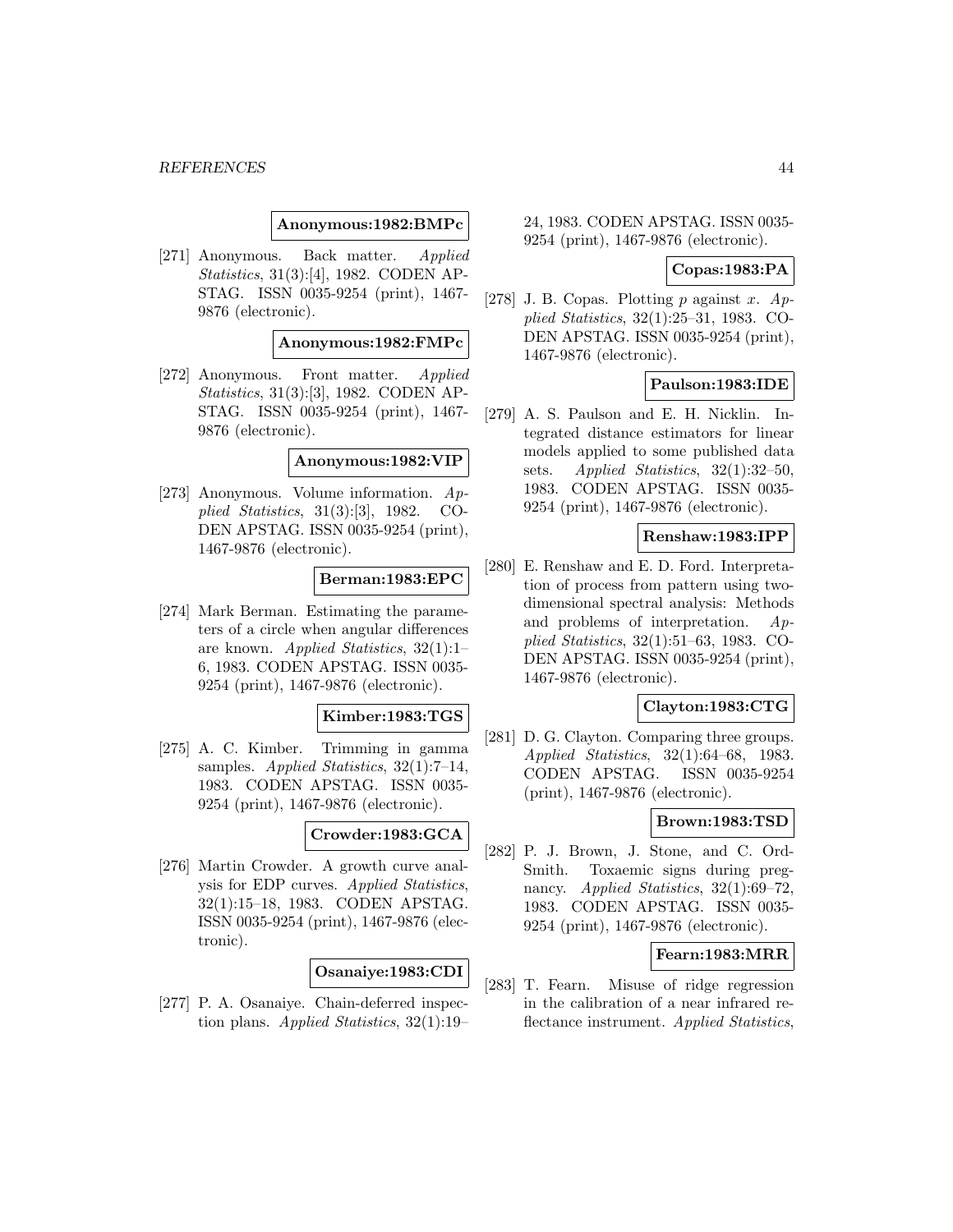32(1):73–79, 1983. CODEN APSTAG. ISSN 0035-9254 (print), 1467-9876 (electronic).

## **Taylor:1983:IMB**

[284] J. Taylor and J. A. John. The incidence matrix of a binary incomplete block design with a given concurrence matrix. Applied Statistics, 32(1):80–83, 1983. CODEN APSTAG. ISSN 0035- 9254 (print), 1467-9876 (electronic).

## **Norton:1983:MSA**

[285] Vic Norton. Miscellanea: A simple algorithm for computing the non-central F distribution. Applied Statistics, 32 (1):84–85, 1983. CODEN APSTAG. ISSN 0035-9254 (print), 1467-9876 (electronic).

# **Reid:1983:LE**

[286] D. D. Reid, R. L. Sandland, R. Wootton, J. P. Royston, and David Griffiths. Letters to the editors. Applied Statistics, 32(1):86–90, 1983. CODEN APSTAG. ISSN 0035-9254 (print), 1467-9876 (electronic).

## **Reese:1983:BRP**

[287] R. Allan Reese. Book reviews: Practical Nonparametric Statistics. 2nd Edition, by W. J. Conover. Applied Statistics, 32(1):91, 1983. CODEN APSTAG. ISSN 0035-9254 (print), 1467-9876 (electronic).

## **Hoinville:1983:BRM**

[288] Gerald Hoinville. Book reviews: Measurement of Respondent Burden: Study Design and Early Findings, by Joanne Frankel. Applied Statistics, 32(1):92, 1983. CODEN APSTAG. ISSN 0035- 9254 (print), 1467-9876 (electronic).

# **Baker:1983:BRS**

[289] Anthony G. Baker. Book reviews: Sequencing and Scheduling, by Simon French. *Applied Statistics*, 32(1):92–93, 1983. CODEN APSTAG. ISSN 0035- 9254 (print), 1467-9876 (electronic).

# **Fuller:1983:BRS**

[290] M. Fuller. Book reviews: Secondary Analysis in Social Research: A Guide to Data Sources and Methods with Examples, by Catherine Hakim. Applied Statistics, 32(1):93–94, 1983. CO-DEN APSTAG. ISSN 0035-9254 (print), 1467-9876 (electronic).

## **Healy:1983:BRB**

[291] M. J. R. Healy. Book reviews: *Biostatis*tics Casebook, by R. G. Miller Jr, B. Efron, B. W. Brown Jr and L. E. Moses. Applied Statistics, 32(1):94, 1983. CO-DEN APSTAG. ISSN 0035-9254 (print), 1467-9876 (electronic).

## **Cass:1983:BRI**

[292] J. M. Cass. Book reviews: Introduction to Linear Regression Analysis, by D. C. Montgomery and E. A. Peck.  $Ap$ plied Statistics, 32(1):94–95, 1983. CO-DEN APSTAG. ISSN 0035-9254 (print), 1467-9876 (electronic).

#### **Anonymous:1983:BMPa**

[293] Anonymous. Back matter. Applied Statistics, 32(1):[6], 1983. CODEN AP-STAG. ISSN 0035-9254 (print), 1467- 9876 (electronic).

# **Anonymous:1983:FMPa**

[294] Anonymous. Front matter. Applied Statistics, 32(1):[3], 1983. CODEN AP-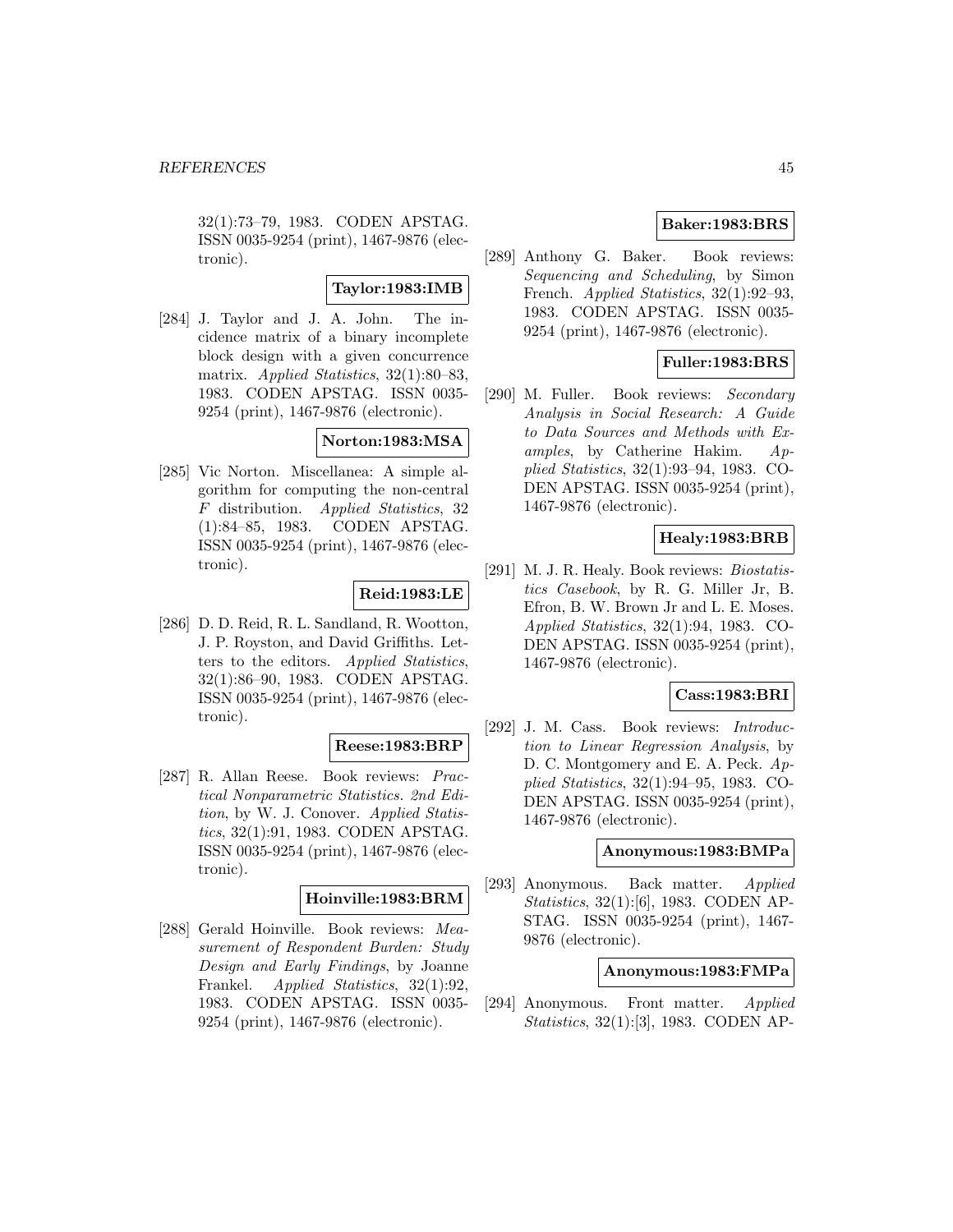STAG. ISSN 0035-9254 (print), 1467- 9876 (electronic).

# **Maritz:1983:USE**

[295] J. S. Maritz and R. G. Jarrett. The use of statistics to examine the association between fluoride in drinking water and cancer death rates. Applied Statistics, 32(2):97–101, 1983. CODEN APSTAG. ISSN 0035-9254 (print), 1467-9876 (electronic).

## **Clayton:1983:FGF**

[296] D. G. Clayton. Fitting a general family of failure-time distributions using Glim. Applied Statistics, 32(2):102–109, 1983. CODEN APSTAG. ISSN 0035-9254 (print), 1467-9876 (electronic).

# **Tallis:1983:AAA**

[297] G. M. Tallis and B. R. Dansie. An alternative approach to the analysis of permutations. Applied Statistics, 32 (2):110–114, 1983. CODEN APSTAG. ISSN 0035-9254 (print), 1467-9876 (electronic).

## **Inoue:1983:RNG**

[298] H. Inoue, H. Kumahora, Y. Yoshizawa, M. Ichimura, and O. Miyatake. Random numbers generated by a physical device. Applied Statistics, 32(2):115–120, 1983. CODEN APSTAG. ISSN 0035- 9254 (print), 1467-9876 (electronic).

### **Royston:1983:STA**

[299] J. P. Royston. Some techniques for assessing multivariate normality based on the Shapiro-Wilk W. Applied Statistics, 32(2):121–133, 1983. CODEN APSTAG. ISSN 0035-9254 (print), 1467-9876 (electronic).

# **Snell:1983:RLT**

[300] Martin C. Snell. Recent literature on testing for intergroup concordance. Applied Statistics, 32(2):134–140, 1983. CODEN APSTAG. ISSN 0035-9254 (print), 1467-9876 (electronic).

# **Bhansali:1983:SSA**

[301] R. J. Bhansali. Simulation study of autoregressive and window estimators of the inverse correlation function. Applied Statistics, 32(2):141–149, 1983. CO-DEN APSTAG. ISSN 0035-9254 (print), 1467-9876 (electronic).

## **Waterton:1983:ECS**

[302] Jennifer J. Waterton. An exercise in controlled selection. Applied Statistics, 32 (2):150–164, 1983. CODEN APSTAG. ISSN 0035-9254 (print), 1467-9876 (electronic).

## **Bennett:1983:LLR**

[303] Steve Bennett. Log-logistic regression models for survival data. Applied Statistics, 32(2):165–171, 1983. CODEN AP-STAG. ISSN 0035-9254 (print), 1467- 9876 (electronic).

#### **Storer:1983:MLF**

[304] Barry E. Storer, Sholom Wacholder, and Norman E. Breslow. Maximum likelihood fitting of general risk models to stratified data. Applied Statistics, 32 (2):172–181, 1983. CODEN APSTAG. ISSN 0035-9254 (print), 1467-9876 (electronic).

# **McLeod:1983:MCA**

[305] A. I. McLeod and D. R. Bellhouse. Miscellanea: A convenient algorithm for drawing a simple random sample.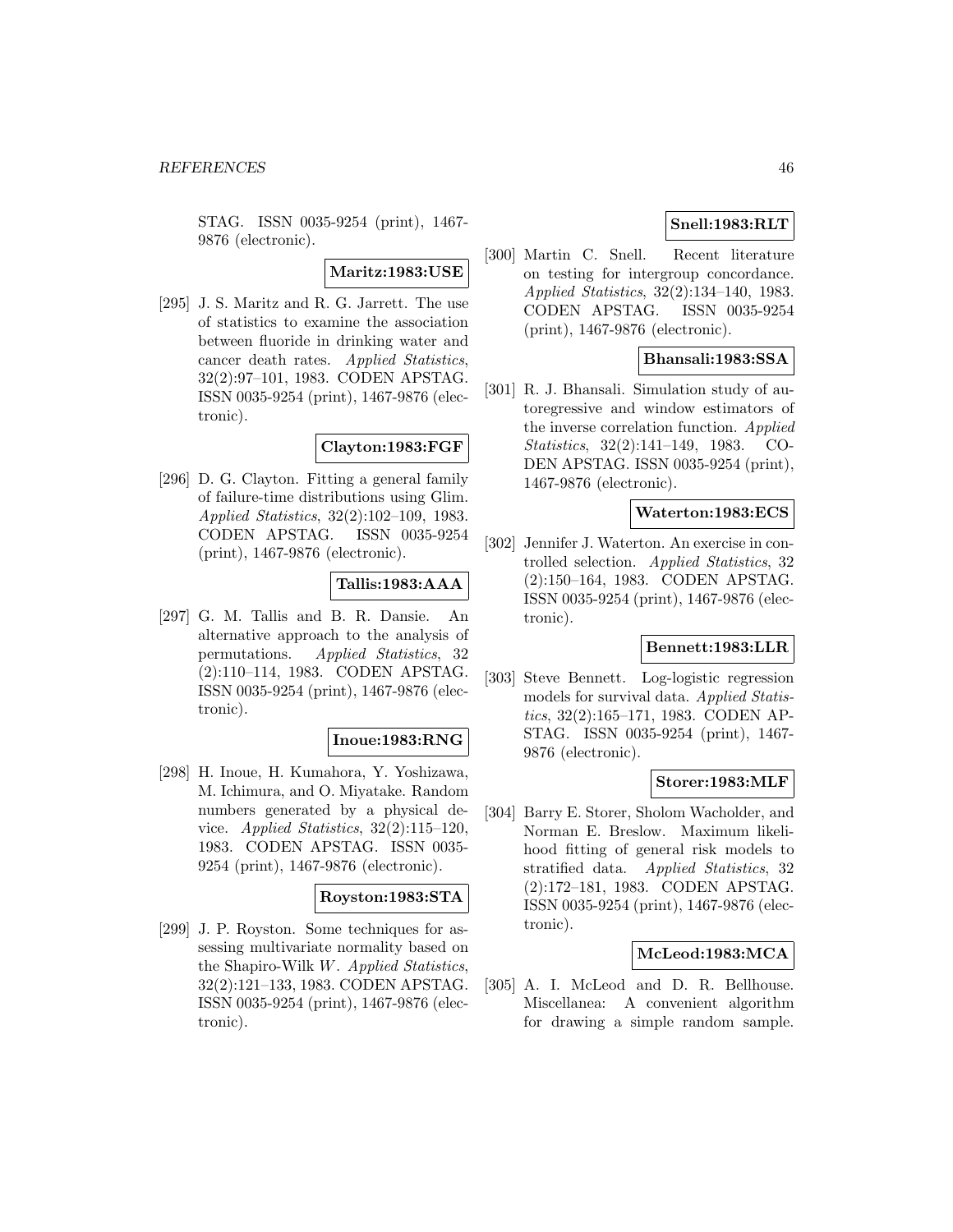Applied Statistics, 32(2):182–184, 1983. CODEN APSTAG. ISSN 0035-9254 (print), 1467-9876 (electronic).

# **Hopkins:1983:SAAa**

[306] T. R. Hopkins, P. H. Welch, and J. Köllerström. Statistical algorithms: Algorithm AS 188: Estimation of the order of dependence in sequences. Applied Statistics, 32(2):185–196, June 1983. CODEN APSTAG. ISSN 0035-9254 (print), 1467-9876 (electronic). URL http://lib.stat.cmu. edu/apstat/188.

# **Smith:1983:SAA**

[307] D. M. Smith. Statistical algorithms: Algorithm AS 189: Maximum likelihood estimation of the parameters of the beta binomial distribution. Applied Statistics, 32(2):196–204, June 1983. CODEN AP-STAG. ISSN 0035-9254 (print), 1467- 9876 (electronic). URL http://lib. stat.cmu.edu/apstat/189.

## **Lund:1983:SAA**

[308] R. E. Lund and J. R. Lund. Statistical algorithms: Algorithm AS 190: Probabilities and upper quantiles for the Studentized range. Applied Statistics, 32(2): 204–210, June 1983. CODEN APSTAG. ISSN 0035-9254 (print), 1467-9876 (electronic). URL http://lib.stat.cmu. edu/apstat/190. See [563].

## **McLeod:1983:SAA**

[309] A. I. McLeod and P. R. Holanda Sales. Statistical algorithms: Algorithm AS 191: An algorithm for approximate likelihood calculation of ARMA and seasonal ARMA models. Applied Statistics, 32(2):211–223, June 1983. CODEN AP-STAG. ISSN 0035-9254 (print), 14679876 (electronic). URL http://lib. stat.cmu.edu/apstat/191.

### **Koniger:1983:SAR**

[310] W. Koniger. Statistical algorithms: Remark AS R47: A remark on AS 177. expected normal order statistics (exact and approximate). Applied Statistics, 32 (2):223–224, 1983. CODEN APSTAG. ISSN 0035-9254 (print), 1467-9876 (electronic). See [235].

## **Royston:1983:SAC**

[311] J. P. Royston. Statistical algorithms: Correction: Algorithm AS 181: The W test for normality. Applied Statistics, 32(2):224, 1983. CODEN APSTAG. ISSN 0035-9254 (print), 1467-9876 (electronic).

## **Anonymous:1983:BMPb**

[312] Anonymous. Back matter. Applied Statistics, 32(2):[3], 1983. CODEN AP-STAG. ISSN 0035-9254 (print), 1467- 9876 (electronic).

## **Anonymous:1983:FMPb**

[313] Anonymous. Front matter. Applied Statistics, 32(2):[3], 1983. CODEN AP-STAG. ISSN 0035-9254 (print), 1467- 9876 (electronic).

#### **Anonymous:1983:EGA**

[314] Anonymous. Editorial: Guidelines for authors. *Applied Statistics*, 32(3): 225–227, 1983. CODEN APSTAG. ISSN 0035-9254 (print), 1467-9876 (electronic).

#### **Cohen:1983:SDE**

[315] Ayala Cohen. Seasonal daily effect on the number of births in israel. Applied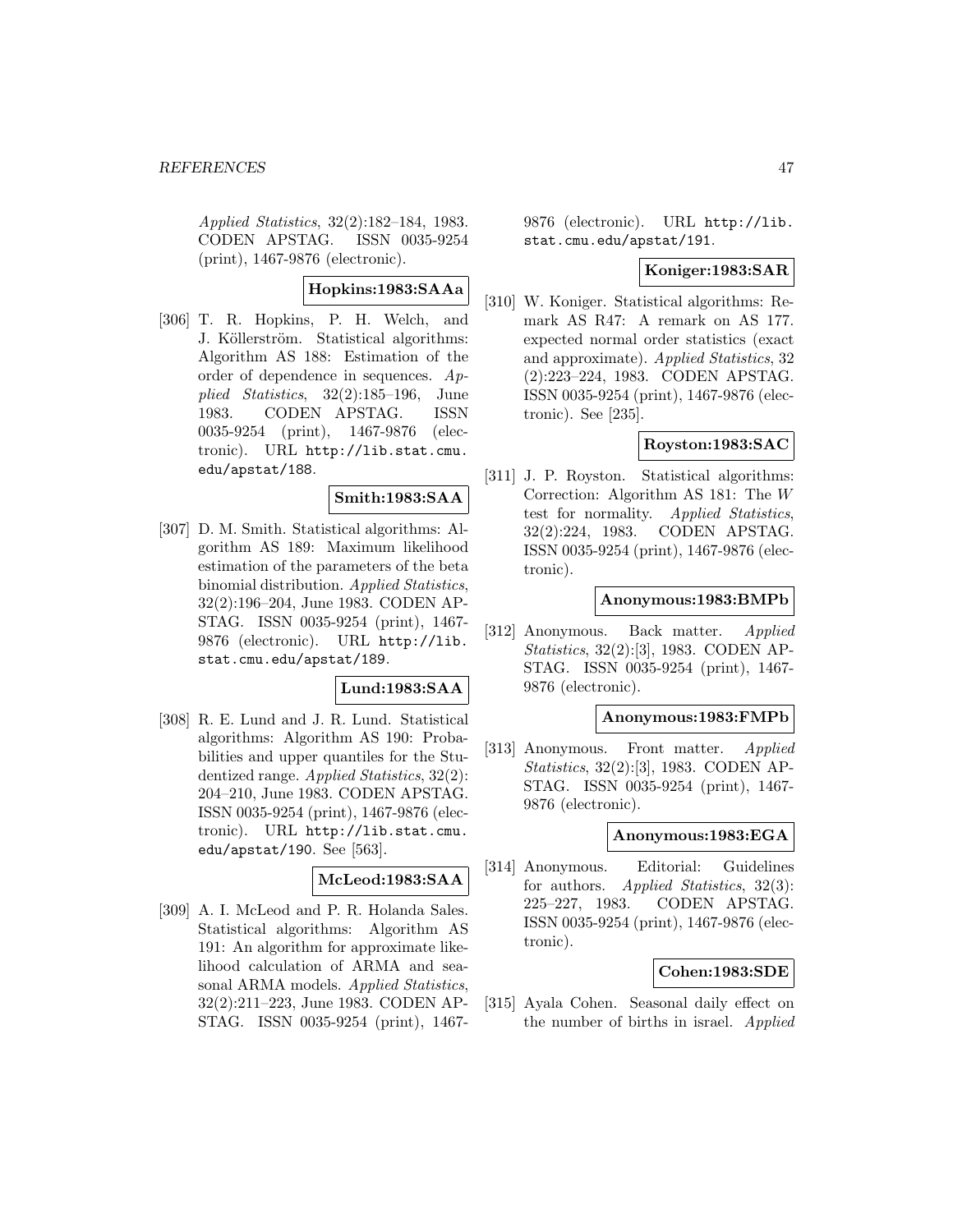Statistics, 32(3):228–235, 1983. CO-DEN APSTAG. ISSN 0035-9254 (print), 1467-9876 (electronic).

# **Dinse:1983:RAT**

[316] Gregg E. Dinse and S. W. Lagakos. Regression analysis of tumour prevalence data. Applied Statistics, 32(3):236–248, 1983. CODEN APSTAG. ISSN 0035- 9254 (print), 1467-9876 (electronic).

# **Dunn:1983:IAN**

[317] R. Dunn, S. Reader, and N. Wrigley. An investigation of the assumptions of the NBD model as applied to purchasing at individual stores. Applied Statistics, 32 (3):249–259, 1983. CODEN APSTAG. ISSN 0035-9254 (print), 1467-9876 (electronic).

## **Krzanowski:1983:SLM**

[318] W. J. Krzanowski. Stepwise location model choice in mixed-variable discrimination. Applied Statistics, 32(3): 260–266, 1983. CODEN APSTAG. ISSN 0035-9254 (print), 1467-9876 (electronic).

# **Chang:1983:UPC**

[319] Wei-Chien Chang. On using principal components before separating a mixture of two multivariate normal distributions. Applied Statistics, 32(3):267–275, 1983. CODEN APSTAG. ISSN 0035- 9254 (print), 1467-9876 (electronic).

## **Peterson:1983:ACT**

[320] Arthur V. Peterson, Jr. and Richard A. Kronmal. Analytic comparison of three general-purpose methods for the computer generation of discrete random variables. Applied Statistics, 32(3): 276–286, 1983. CODEN APSTAG.

ISSN 0035-9254 (print), 1467-9876 (electronic).

# **OMuircheartaigh:1983:FFI**

[321] I. G. O'Muircheartaigh and J. Sheil. Fore or five?-the indexing of a golf course. Applied Statistics, 32(3): 287–292, 1983. CODEN APSTAG. ISSN 0035-9254 (print), 1467-9876 (electronic).

### **Harkness:1983:BSP**

[322] R. D. Harkness and Valerie Isham. A bivariate spatial point pattern of ants' nests. Applied Statistics, 32(3):293–303, 1983. CODEN APSTAG. ISSN 0035- 9254 (print), 1467-9876 (electronic).

# **Kimber:1983:DTG**

[323] A. C. Kimber. Discordancy testing in gamma samples with both parameters unknown. Applied Statistics, 32 (3):304–310, 1983. CODEN APSTAG. ISSN 0035-9254 (print), 1467-9876 (electronic).

## **Wilkie:1983:MRT**

[324] D. Wilkie. Miscellanea: Rayleigh test for randomness of circular data. Applied Statistics, 32(3):311–312, 1983. CO-DEN APSTAG. ISSN 0035-9254 (print), 1467-9876 (electronic).

# **Duong:1983:LE**

[325] Q. P. Duong and M. J. Maher. Letters to the editors. Applied Statistics, 32 (3):313–314, 1983. CODEN APSTAG. ISSN 0035-9254 (print), 1467-9876 (electronic).

# **Bryan-Jones:1983:BRI**

[326] J. Bryan-Jones. Book reviews: An Introduction to Genstat, by N. Alvey, N.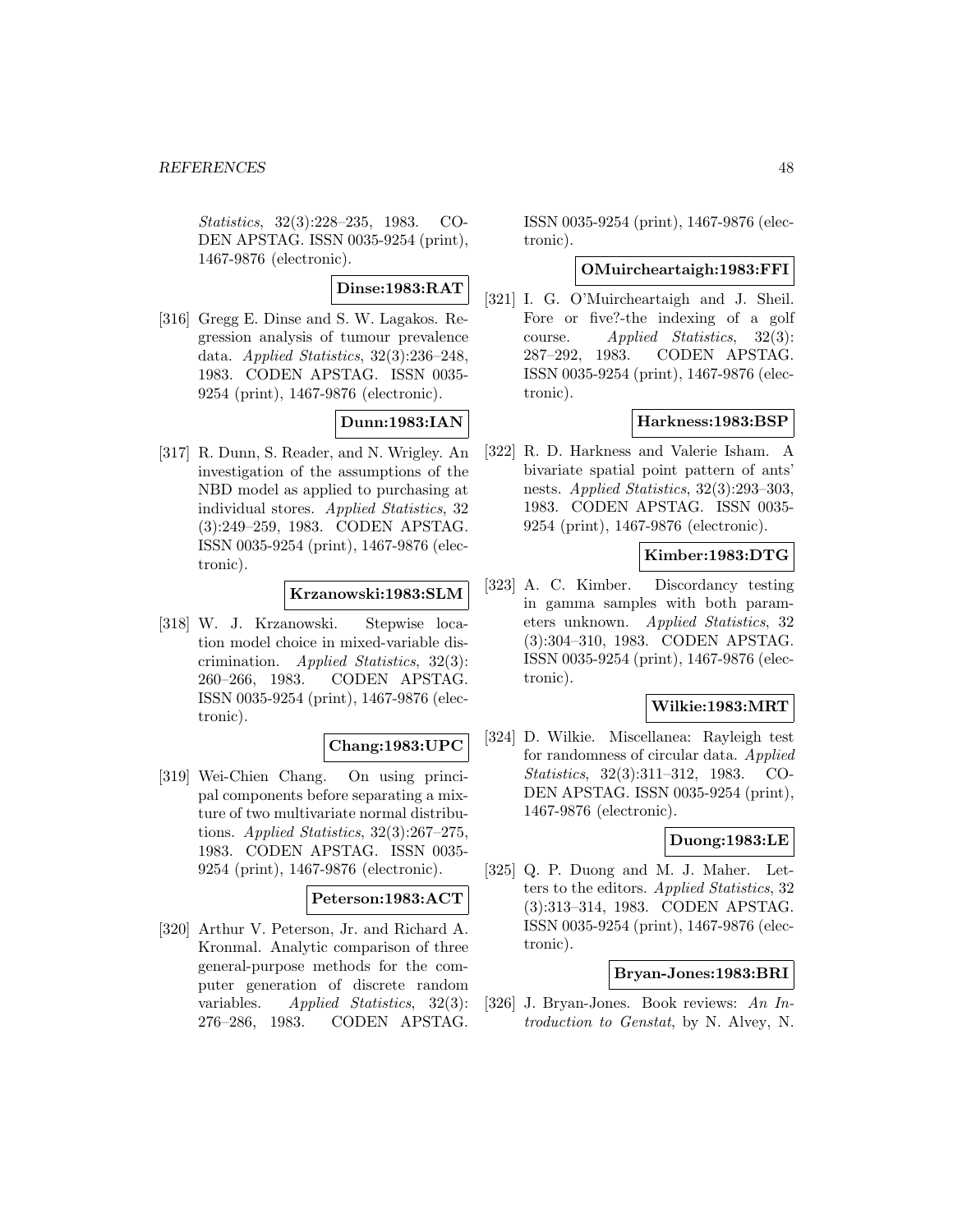Galwey and P. Lane. Applied Statistics, 32(3):315, 1983. CODEN APSTAG. ISSN 0035-9254 (print), 1467-9876 (electronic).

## **Slater:1983:BRB**

[327] M. Slater. Book reviews: Basic Statistical Computing, by D. Cooke, A. H. Craven and G. M. Clarke. Applied Statistics, 32(3):315–316, 1983. CO-DEN APSTAG. ISSN 0035-9254 (print), 1467-9876 (electronic).

### **Jackson:1983:BRT**

[328] P. H. Jackson. Book reviews: Test Equating, by P. W. Holland and D. R. Rubin. Applied Statistics, 32(3): 316–317, 1983. CODEN APSTAG. ISSN 0035-9254 (print), 1467-9876 (electronic).

# **Aspinall:1983:BRE**

[329] L. J. Aspinall. Book reviews: Encyclopedia of Statistical Sciences, by Samuel Kotz and Normal L. Johnson. Applied Statistics, 32(3):317–318, 1983. CO-DEN APSTAG. ISSN 0035-9254 (print), 1467-9876 (electronic).

# **McClean:1983:BRG**

[330] Sally McClean. Book reviews: Growth and Structure of Human Population in the Presence of Migration, by M. Swamurthy. Applied Statistics, 32(3):318, 1983. CODEN APSTAG. ISSN 0035- 9254 (print), 1467-9876 (electronic).

# **Daldry:1983:BRS**

[331] S. J. Daldry. Book reviews: Statistics: Discovering its Power, by T. H. Wonnacott and R. J. Wonnacott. Applied Statistics, 32(3):319–320, 1983. CO-

DEN APSTAG. ISSN 0035-9254 (print), 1467-9876 (electronic).

### **Whelehan:1983:BRA**

[332] O. Whelehan. Book reviews: Applied Multivariate Statistical Analysis, by R. A. Johnson and D. W. Wichern. Applied Statistics, 32(3):320, 1983. CODEN AP-STAG. ISSN 0035-9254 (print), 1467- 9876 (electronic).

# **Ross:1983:BRA**

[333] G. J. S. Ross. Book reviews: Applications, Basics and Computing of Exploratory Data Analysis, by Paul F. Vellenian and David C. Hoaglin. Applied Statistics, 32(3):320–321, 1983. CO-DEN APSTAG. ISSN 0035-9254 (print), 1467-9876 (electronic).

# **Davis:1983:SAA**

[334] C. S. Davis and M. A. Stephens. Statistical algorithms: Algorithm AS 192: Approximate percentage points using Pearson curves. Applied Statistics, 32(3): 322–327, September 1983. CODEN AP-STAG. ISSN 0035-9254 (print), 1467- 9876 (electronic). URL http://lib. stat.cmu.edu/apstat/192.

## **Hopkins:1983:SAAb**

[335] T. R. Hopkins. Statistical algorithms: Algorithm AS 193: A revised algorithm for the spectral test. Applied Statistics, 32(3):328–335, September 1983. CO-DEN APSTAG. ISSN 0035-9254 (print), 1467-9876 (electronic). URL http:/ /lib.stat.cmu.edu/apstat/193. See remark [438].

## **Clarke:1983:SAA**

[336] Brenton R. Clarke. Statistical algorithms: Algorithm AS 194: An al-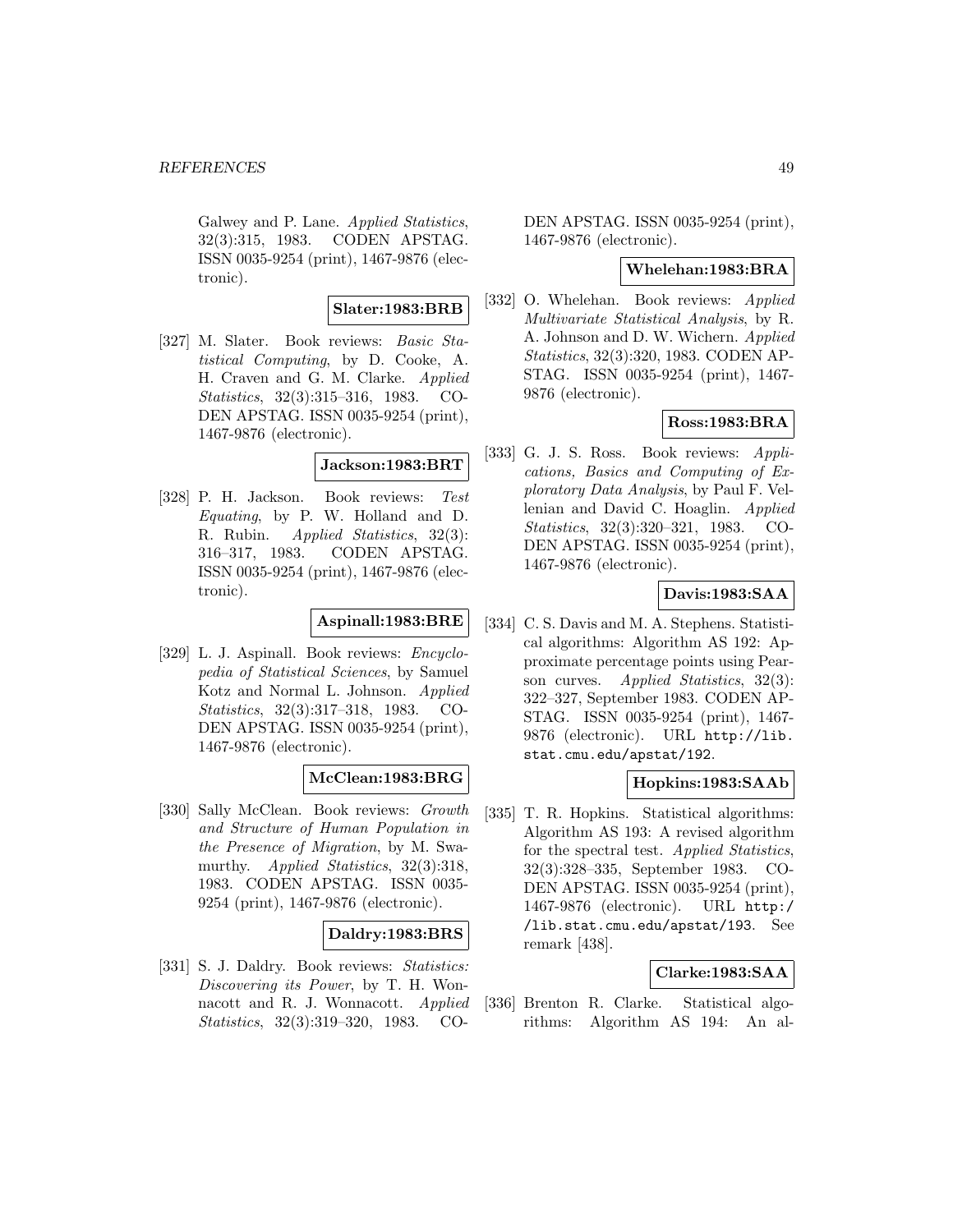#### **REFERENCES** 50

gorithm for testing goodness of fit of ARMA(P,Q) models. Applied Statistics, 32(3):335–344, September 1983. CO-DEN APSTAG. ISSN 0035-9254 (print), 1467-9876 (electronic). URL http:// lib.stat.cmu.edu/apstat/194.

## **Dodgson:1983:SAR**

[337] J. H. Dodgson and I. D. Hill. Statistical algorithms: Remark AS R48: A remark on algorithm 100: Normal-Johnson and Johnson-normal transformations. Applied Statistics, 32(3):345, 1983. CO-DEN APSTAG. ISSN 0035-9254 (print), 1467-9876 (electronic). See [13, 138].

## **Grant:1983:SAR**

[338] P. M. Grant and T. R. Hopkins. Statistical algorithms: Remark AS R49: A remark on Algorithm AS 135: Minmax estimates for linear multiple regression problems. Applied Statistics, 32 (3):345–347, 1983. CODEN APSTAG. ISSN 0035-9254 (print), 1467-9876 (electronic). URL http://lib.stat.cmu. edu/apstat/135. See [29].

# **Anonymous:1983:BMPc**

[339] Anonymous. Back matter. Applied Statistics, 32(3):[5], 1983. CODEN AP-STAG. ISSN 0035-9254 (print), 1467- 9876 (electronic).

**Anonymous:1983:FMPc**

[340] Anonymous. Front matter. Applied Statistics, 32(3):[3], 1983. CODEN AP-STAG. ISSN 0035-9254 (print), 1467- 9876 (electronic).

**Anonymous:1983:VIP**

[341] Anonymous. Volume information. Applied Statistics, 32(3):[3], 1983. CO-

DEN APSTAG. ISSN 0035-9254 (print), 1467-9876 (electronic).

#### **Harding:1984:EMS**

[342] E. F. Harding. Efficient, minimalstorage procedure for calculating the Mann–Whitney  $U$ , generalized  $U$  and similar distributions. Applied Statistics, 33(1):1–6, 1984. CODEN APSTAG. ISSN 0035-9254 (print), 1467-9876 (electronic).

# **Stirling:1984:IRL**

[343] W. Douglas Stirling. Iteratively reweighted least squares for models with a linear part. Applied Statistics, 33(1):7– 17, 1984. CODEN APSTAG. ISSN 0035- 9254 (print), 1467-9876 (electronic).

# **Cox:1984:GLM**

[344] Christopher Cox. Generalized linear  $models$  — the missing link. *Applied* Statistics, 33(1):18–24, 1984. CODEN APSTAG. ISSN 0035-9254 (print), 1467-9876 (electronic).

### **Evett:1984:QTI**

[345] I. W. Evett. A quantitative theory for interpreting transfer evidence in criminal cases. Applied Statistics, 33(1):25– 32, 1984. CODEN APSTAG. ISSN 0035- 9254 (print), 1467-9876 (electronic).

### **Abeyasekera:1984:DCA**

[346] S. Abeyasekera. The desirability of covariance adjustments. Applied Statistics, 33(1):33–37, 1984. CODEN APSTAG. ISSN 0035-9254 (print), 1467-9876 (electronic).

## **Breslow:1984:EPV**

[347] N. E. Breslow. Extra-Poisson variation in log-linear models. Applied Statistics,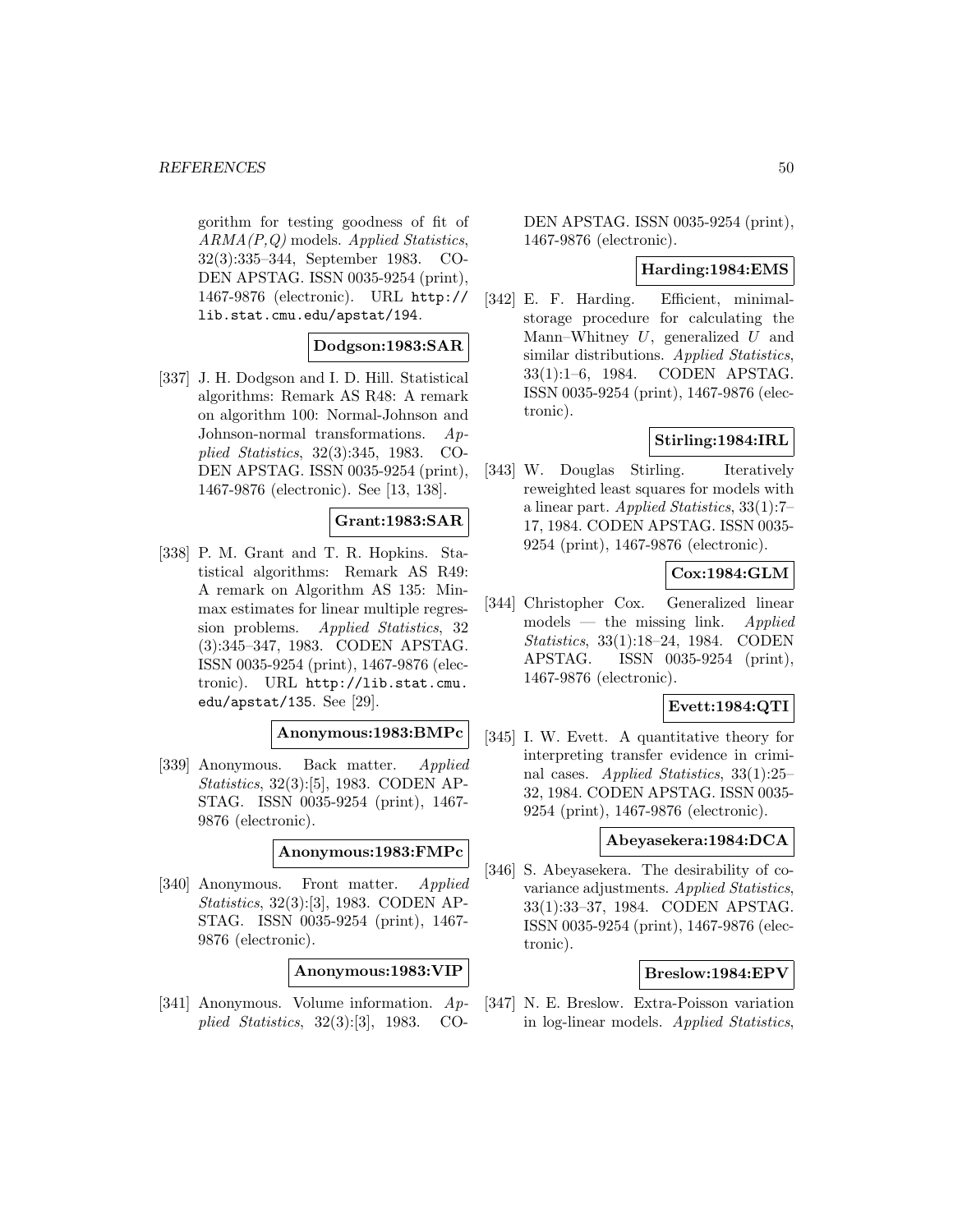33(1):38–44, 1984. CODEN APSTAG. ISSN 0035-9254 (print), 1467-9876 (electronic).

### **Hettmansperger:1984:TSI**

[348] Thomas P. Hettmansperger. Twosample inference based on one-sample sign statistics. Applied Statistics, 33 (1):45–51, 1984. CODEN APSTAG. ISSN 0035-9254 (print), 1467-9876 (electronic).

### **Whittaker:1984:MIA**

[349] Joe Whittaker. Model interpretation from the additive elements of the likelihood function. Applied Statistics, 33 (1):52–64, 1984. CODEN APSTAG. ISSN 0035-9254 (print), 1467-9876 (electronic).

## **Bartlett:1984:ERB**

[350] N. R. Bartlett and T. Lwin. Estimating a relationship between different destructive tests on timber. Applied Statistics, 33(1):65–72, 1984. CODEN APSTAG. ISSN 0035-9254 (print), 1467-9876 (electronic).

#### **Wright:1984:LE**

[351] J. T. Wright, P. J. Brown, J. Stone, C. Ord-Smith, R. W. Farebrother, and M. E. Dewey. Letters to the editors. Applied Statistics, 33(1):73–76, 1984. CO-DEN APSTAG. ISSN 0035-9254 (print), 1467-9876 (electronic).

## **Smith:1984:BRS**

[352] Cedric A. B. Smith. Book reviews: Statistical Analysis of DNA Sequence Data, by B. S. Weir. Applied Statistics, 33(1): 77, 1984. CODEN APSTAG. ISSN 0035- 9254 (print), 1467-9876 (electronic).

# **Muir:1984:BRD**

[353] W. W. Muir. Book reviews: Data Models and Statistical Analysis, by R. A. Cooper and A. J. Weekes. Applied Statistics, 33(1):77–78, 1984. CO-DEN APSTAG. ISSN 0035-9254 (print), 1467-9876 (electronic).

# **Kay:1984:BRA**

[354] R. Kay. Book reviews: *Applied Statis*tics. A Handbook of Techniques. 5th ed, by Lothar Sachs. Applied Statistics, 33(1):78, 1984. CODEN APSTAG. ISSN 0035-9254 (print), 1467-9876 (electronic).

## **Dinse:1984:CRA**

[355] Gregg E. Dinse and S. W. Lagakos. Correction: Regression analysis of tumour prevalence data. Applied Statistics, 33 (1):79–80, 1984. CODEN APSTAG. ISSN 0035-9254 (print), 1467-9876 (electronic).

## **Schervish:1984:SAA**

[356] Mark J. Schervish. Statistical algorithms: Algorithm AS 195: Multivariate normal probabilities with error bound. Applied Statistics, 33(1):81– 94, March 1984. CODEN APSTAG. ISSN 0035-9254 (print), 1467-9876 (electronic). URL http://lib.stat.cmu. edu/apstat/195. See corrections [439].

#### **Krailo:1984:SAA**

[357] M. D. Krailo and M. C. Pike. Statistical algorithms: Algorithm AS 196: Conditional multivariate logistic analysis of stratified case-control studies. Applied Statistics,  $33(1):95-103$ , March 1984. CODEN APSTAG.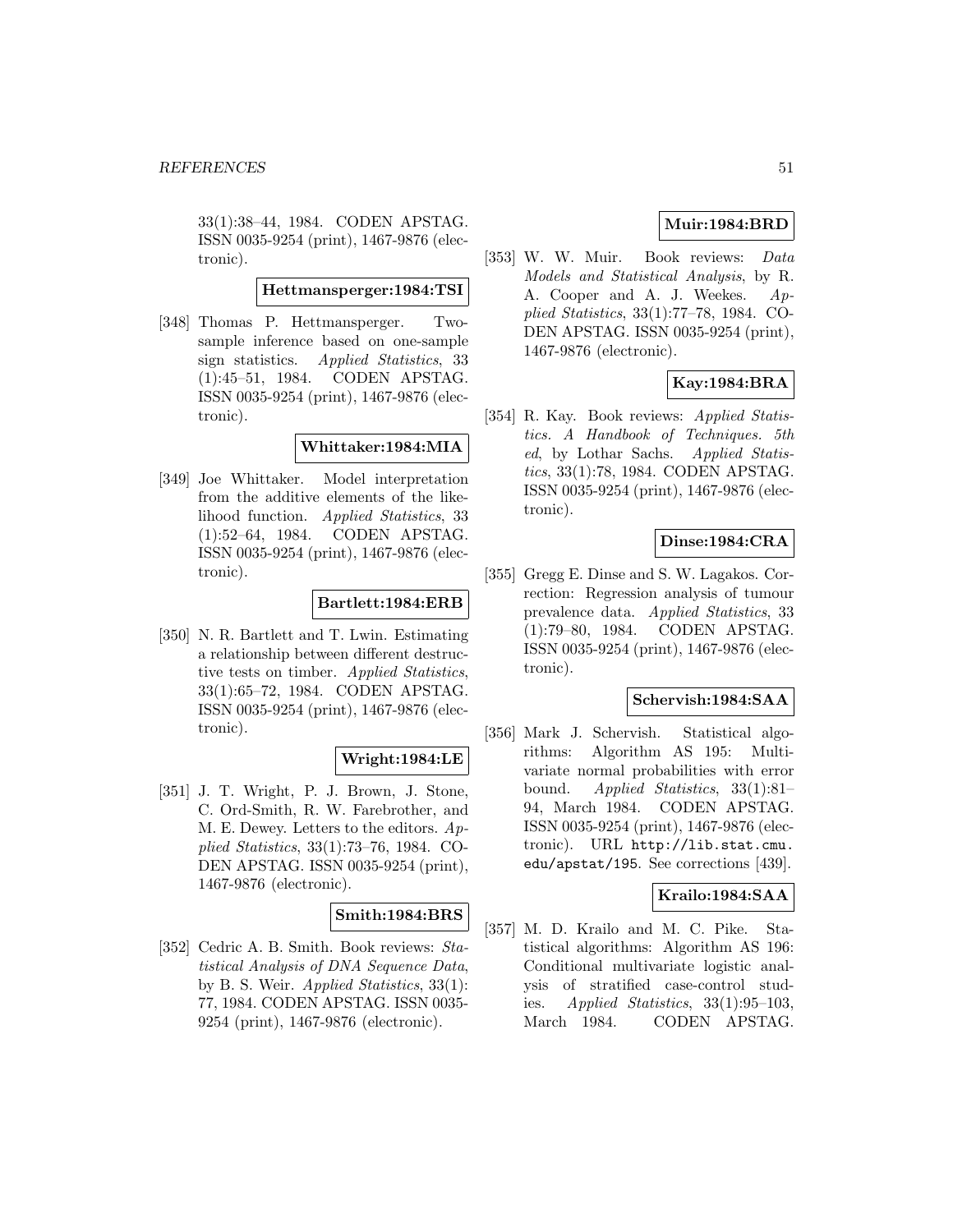ISSN 0035-9254 (print), 1467-9876 (electronic). URL http://lib.stat.cmu. edu/apstat/196.

# **Melard:1984:SAA**

[358] G. Mélard. Statistical algorithms: Algorithm AS 197: A fast algorithm for the exact likelihood of autoregressivemoving average models. Applied Statistics, 33(1):104–114, March 1984. CO-DEN APSTAG. ISSN 0035-9254 (print), 1467-9876 (electronic). URL http:// lib.stat.cmu.edu/apstat/197.

# **Pillers:1984:SAA**

[359] Carolyn Pillers, Tim Robertson, and F. T. Wright. Statistical algorithms: Algorithm AS 198: The level probabilities of order restricted inference. Applied Statistics, 33(1):115–119, March 1984. CODEN APSTAG. ISSN 0035-9254 (print), 1467-9876 (electronic). URL http://lib.stat.cmu. edu/apstat/198.

# **Jones:1984:SAR**

[360] M. C. Jones and H. W. Lotwick. Statistical algorithms: Remark AS R50: A remark on Algorithm AS 176. kernal density estimation using the fast Fourier transform. Applied Statistics, 33 (1):120–122, 1984. CODEN APSTAG. ISSN 0035-9254 (print), 1467-9876 (electronic). URL http://lib.stat.cmu. edu/apstat/176. See [219, 530].

# **Krailo:1984:SAR**

[361] Mark D. Krailo. Statistical algorithms: Remark AS R51: A remark on AS 162. multivariate conditional logistic analysis of stratum-matched case-control studies. Applied Statistics, 33(1):123, 1984. CO-

DEN APSTAG. ISSN 0035-9254 (print), 1467-9876 (electronic). See [161].

### **Wichmann:1984:SAC**

[362] B. A. Wichmann and I. D. Hill. Statistical algorithms: Correction: Algorithm AS 183: An efficient and portable pseudo-random number generator. Applied Statistics, 33(1):123, 1984. CO-DEN APSTAG. ISSN 0035-9254 (print), 1467-9876 (electronic).

### **Anonymous:1984:BMPa**

[363] Anonymous. Back matter. Applied Statistics, 33(1):[4], 1984. CODEN AP-STAG. ISSN 0035-9254 (print), 1467- 9876 (electronic).

## **Anonymous:1984:FMPa**

[364] Anonymous. Front matter. Applied Statistics, 33(1):[3], 1984. CODEN AP-STAG. ISSN 0035-9254 (print), 1467- 9876 (electronic).

#### **Henery:1984:EVM**

[365] R. J. Henery. An extreme-value model for predicting the results of horse races. Applied Statistics, 33(2):125–133, 1984. CODEN APSTAG. ISSN 0035-9254 (print), 1467-9876 (electronic).

## **Do:1984:EMP**

[366] K. Do and G. J. McLachlan. Estimation of mixing proportions: A case study. Applied Statistics, 33(2):134–140, 1984. CODEN APSTAG. ISSN 0035- 9254 (print), 1467-9876 (electronic).

### **Doran:1984:EQF**

[367] Howard E. Doran. Evaluating quadratic forms of the matrix  $(x'x)^{-1}$  in a regression analysis, with applications. Applied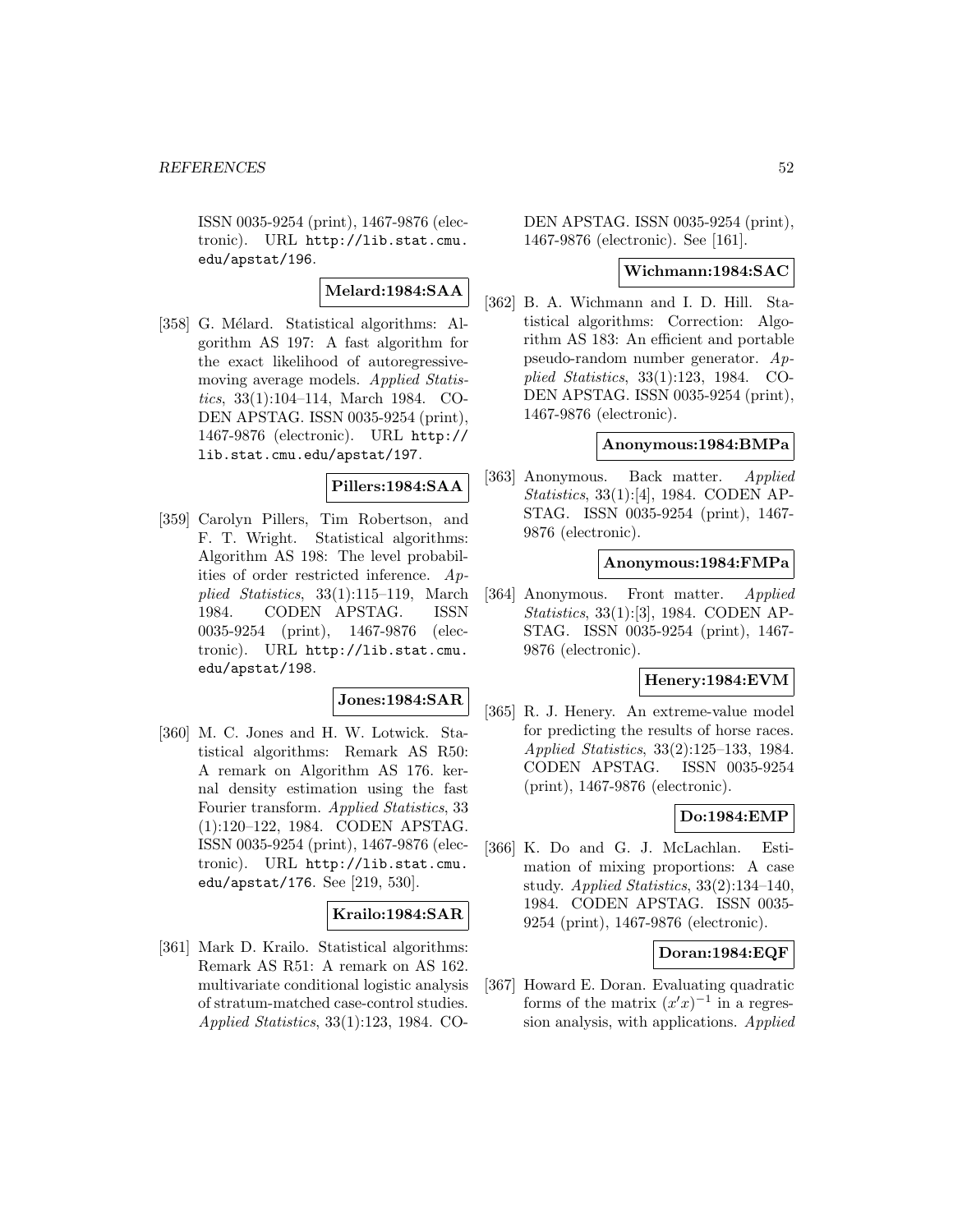Statistics, 33(2):141–144, 1984. CO-DEN APSTAG. ISSN 0035-9254 (print), 1467-9876 (electronic).

## **Bissell:1984:PCC**

[368] A. F. Bissell. Performance of control charts and cusums under linear trend. Applied Statistics, 33(2):145–151, 1984. CODEN APSTAG. ISSN 0035-9254 (print), 1467-9876 (electronic). See corrigendum [518].

# **Bissell:1984:ELT**

[369] A. F. Bissell. Estimation of linear trend from a cusum chart or tabulation. Applied Statistics,  $33(2):152-157$ , 1984. CODEN APSTAG. ISSN 0035- 9254 (print), 1467-9876 (electronic).

## **Ulrich:1984:CGD**

[370] Gary Ulrich. Computer generation of distributions on the *m*-sphere. Applied Statistics, 33(2):158–163, 1984. CO-DEN APSTAG. ISSN 0035-9254 (print), 1467-9876 (electronic).

## **Krzanowski:1984:PCA**

[371] W. J. Krzanowski. Principal component analysis in the presence of group structure. Applied Statistics, 33(2):164–168, 1984. CODEN APSTAG. ISSN 0035- 9254 (print), 1467-9876 (electronic).

# **Pettitt:1984:POM**

[372] A. N. Pettitt. Proportional odds models for survival data and estimates using ranks. Applied Statistics, 33(2):169–175, 1984. CODEN APSTAG. ISSN 0035- 9254 (print), 1467-9876 (electronic).

# **Gore:1984:RMN**

[373] Sheila M. Gore, Stuart J. Pocock, and Gillian R. Kerr. Regression models and

non-proportional hazards in the analysis of breast cancer survival. Applied Statistics, 33(2):176–195, 1984. CODEN AP-STAG. ISSN 0035-9254 (print), 1467- 9876 (electronic).

# **Harding:1984:EAP**

[374] C. M. Harding, A. W. Heathwood, R. G. Hunt, and K. L. Q. Read. The estimation of animal population size by the removal method. Applied Statistics, 33 (2):196–202, 1984. CODEN APSTAG. ISSN 0035-9254 (print), 1467-9876 (electronic).

## **Dempster:1984:SCA**

[375] Arthur P. Dempster, Chandu M. Patel, Murray R. Selwyn, and Arthur J. Roth. Statistical and computational aspects of mixed model analysis. Applied Statistics, 33(2):203–214, 1984. CODEN APSTAG. ISSN 0035-9254 (print), 1467-9876 (electronic).

## **vWKotze:1984:IOT**

[376] T. J. v W. Kotze and Douglas M. Hawkins. The identification of outliers in two-way contingency tables using  $2 \times 2$  subtables. Applied Statistics, 33(2):215–223, 1984. CODEN APSTAG. ISSN 0035-9254 (print), 1467-9876 (electronic).

### **Huffman:1984:MIA**

[377] Michael D. Huffman. Miscellanea: An improved approximate two-sample Poisson test. Applied Statistics, 33(2): 224–226, 1984. CODEN APSTAG. ISSN 0035-9254 (print), 1467-9876 (electronic).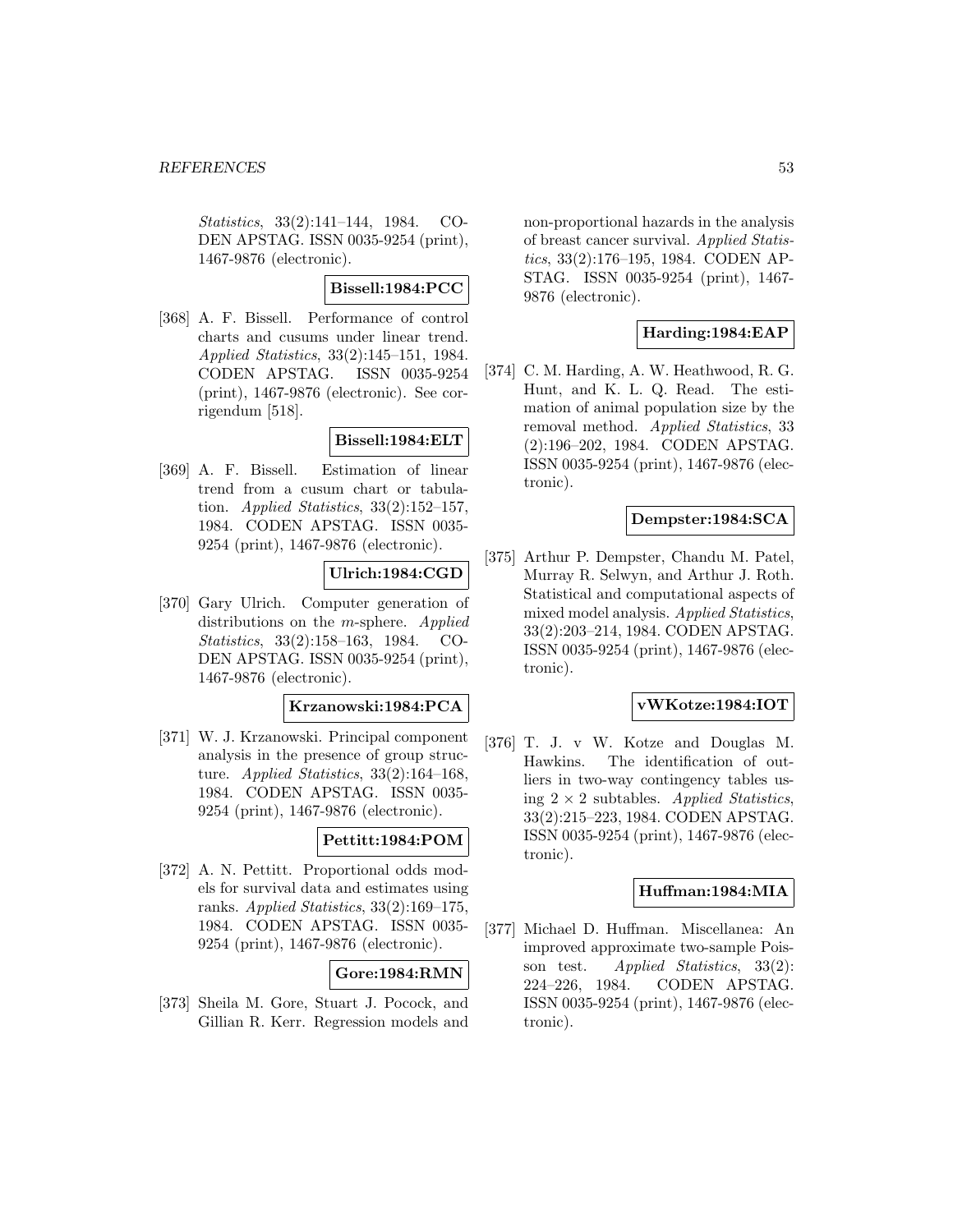#### **REFERENCES** 54

# **Nigam:1984:MMS**

[378] A. K. Nigam and V. K. Gupta. Miscellanea: A method of sampling with equal or unequal probabilities without replacement. Applied Statistics, 33(2):227–229, 1984. CODEN APSTAG. ISSN 0035- 9254 (print), 1467-9876 (electronic).

# **Korn:1984:LE**

[379] E. L. Korn. Letter to the editors. Applied Statistics, 33(2):230–231, 1984. CO-DEN APSTAG. ISSN 0035-9254 (print), 1467-9876 (electronic).

# **Kimber:1984:BRF**

[380] A. C. Kimber. Book reviews: Fixed-Point Estimation in Theory and Practice, by Reinhold Bergstrom and Herman Wold. Applied Statistics, 33(2):232, 1984. CODEN APSTAG. ISSN 0035- 9254 (print), 1467-9876 (electronic).

# **Lee:1984:BRR**

[381] Peter N. Lee. Book reviews: Regression Analysis of Survival Data in Cancer Chemotherapy, by Walter H. Carter, \*Jr, Galen L. Wampler and Donald M. Stablein. Applied Statistics, 33 (2):232–233, 1984. CODEN APSTAG. ISSN 0035-9254 (print), 1467-9876 (electronic).

## **Ashworth:1984:BRA**

[382] J. Ashworth. Book reviews: Applications of Econometrics, by Julia Hebden. Applied Statistics, 33(2):233–234, 1984. CODEN APSTAG. ISSN 0035- 9254 (print), 1467-9876 (electronic).

## **Conolly:1984:BRA**

[383] B. W. Conolly. Book reviews: Applications of Queueing Theory, by G. F.

Newell. Applied Statistics, 33(2):234, 1984. CODEN APSTAG. ISSN 0035- 9254 (print), 1467-9876 (electronic).

# **Taylor:1984:BRA**

[384] J. Taylor. Book reviews: The Agricultural Field Experiment: A Statistical Examination of Theory and Practice, by S. C. Pearce. Applied Statistics, 33 (2):234–235, 1984. CODEN APSTAG. ISSN 0035-9254 (print), 1467-9876 (electronic).

### **Collings:1984:BRM**

[385] Stanley Collings. Book reviews: Matrix Algebra Useful for Statistics, by Shayle R. Searle. Applied Statistics, 33(2):235, 1984. CODEN APSTAG. ISSN 0035- 9254 (print), 1467-9876 (electronic).

### **Roberts:1984:SAA**

[386] Sarah J. Roberts. Statistical algorithms: Algorithm AS 199: A branch and bound algorithm for determining the optimal feature subset of given size. Applied Statistics, 33(2):236– 241, June 1984. CODEN APSTAG. ISSN 0035-9254 (print), 1467-9876 (electronic). URL http://lib.stat.cmu. edu/apstat/199. See remark [544].

## **Balakrishnan:1984:SAA**

[387] N. Balakrishnan. Statistical algorithms: Algorithm AS 200: Approximating the sum of squares of normal scores. Applied Statistics, 33(2):242– 245, June 1984. CODEN APSTAG. ISSN 0035-9254 (print), 1467-9876 (electronic). URL http://lib.stat.cmu. edu/apstat/200.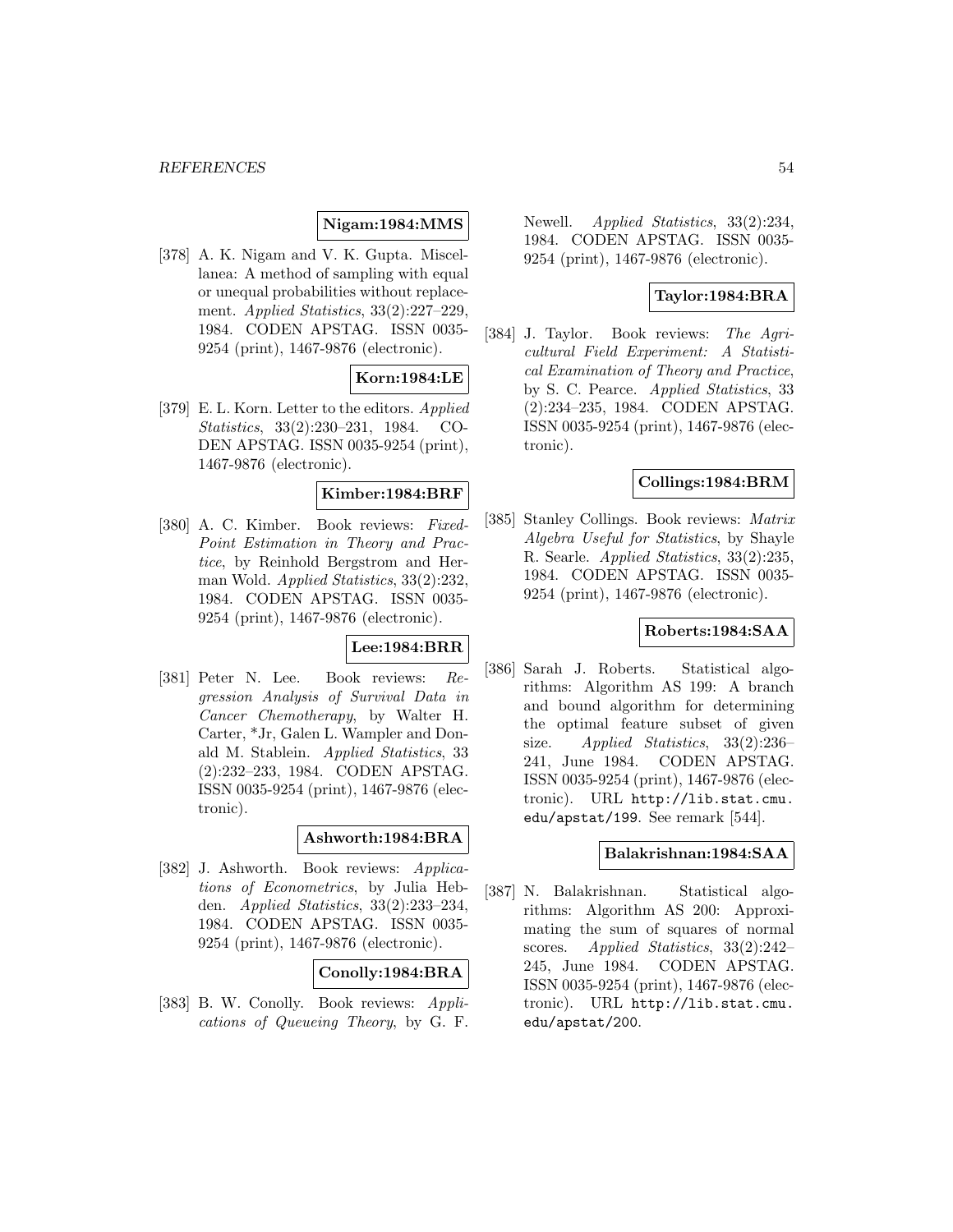## **Macdonald:1984:SAA**

[388] Ranald R. Macdonald. Statistical algorithms: Algorithm AS 201: Combined significance test of differences between conditions and ordinal predictions. Applied Statistics, 33(2):245– 248, June 1984. CODEN APSTAG. ISSN 0035-9254 (print), 1467-9876 (electronic). URL http://lib.stat.cmu. edu/apstat/201.

# **Tanner:1984:SAA**

[389] Martin A. Tanner. Statistical algorithms: Algorithm AS 202: Databased non-parametric hazard estimation. Applied Statistics, 33(2):248– 258, June 1984. CODEN APSTAG. ISSN 0035-9254 (print), 1467-9876 (electronic). URL http://lib.stat.cmu. edu/apstat/202.

**Anonymous:1984:BMPb**

[390] Anonymous. Back matter. Applied Statistics, 33(2):[4], 1984. CODEN AP-STAG. ISSN 0035-9254 (print), 1467- 9876 (electronic).

**Anonymous:1984:FMPb**

[391] Anonymous. Front matter. Applied Statistics, 33(2):[3], 1984. CODEN AP-STAG. ISSN 0035-9254 (print), 1467- 9876 (electronic).

#### **Ncube:1984:CSC**

[392] Matoteng M. Ncube and William H. Woodall. A combined Shewhartcumulative score quality control chart. Applied Statistics, 33(3):259–265, 1984. CODEN APSTAG. ISSN 0035-9254 (print), 1467-9876 (electronic).

## **Barnard:1984:CMT**

[393] G. A. Barnard. Comparing the means of two independent samples. Applied Statistics, 33(3):266–271, 1984. CO-DEN APSTAG. ISSN 0035-9254 (print), 1467-9876 (electronic).

## **Matthews:1984:RMA**

[394] J. N. S. Matthews. Robust methods in the assessment of multivariate normality. Applied Statistics, 33(3):272–277, 1984. CODEN APSTAG. ISSN 0035- 9254 (print), 1467-9876 (electronic).

# **Donner:1984:CST**

[395] Allan Donner and Shelley Bull. A comparison of significance-testing procedures for parent-child correlations computed from family data. Applied Statistics, 33(3):278–284, 1984. CODEN AP-STAG. ISSN 0035-9254 (print), 1467- 9876 (electronic).

# **Brooks:1984:ALR**

[396] R. J. Brooks. Approximate likelihood ratio tests in the analysis of beta-binomial data. Applied Statistics, 33(3):285–289, 1984. CODEN APSTAG. ISSN 0035- 9254 (print), 1467-9876 (electronic).

# **Bardsley:1984:MEU**

[397] P. Bardsley and R. L. Chambers. Multipurpose estimation from unbalanced samples. Applied Statistics, 33(3): 290–299, 1984. CODEN APSTAG. ISSN 0035-9254 (print), 1467-9876 (electronic).

## **Taylor:1984:EVA**

[398] Stephen J. Taylor. Estimating the variances of autocorrelations calculated from financial time series. Applied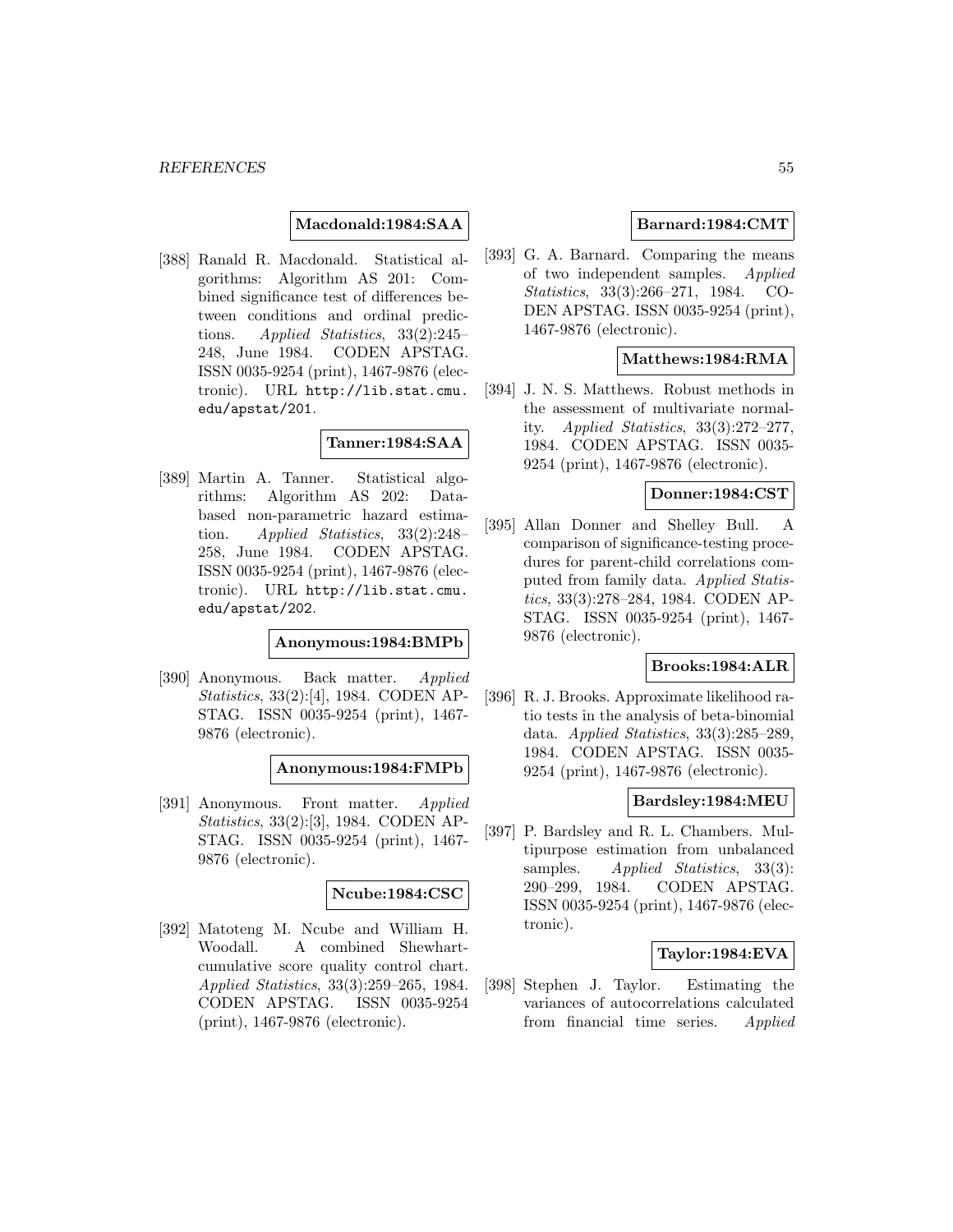Statistics, 33(3):300–308, 1984. CO-DEN APSTAG. ISSN 0035-9254 (print), 1467-9876 (electronic).

### **Cheng:1984:GIG**

[399] Russell C. H. Cheng. Generation of inverse Gaussian variates with given sample mean and dispersion. Applied Statistics, 33(3):309–316, 1984. CODEN AP-STAG. ISSN 0035-9254 (print), 1467- 9876 (electronic).

### **Morton:1984:LE**

[400] R. Hugh Morton. Letters to the editors. Applied Statistics, 33(3):317–318, 1984. CODEN APSTAG. ISSN 0035- 9254 (print), 1467-9876 (electronic).

### **Marriott:1984:BRM**

[401] F. H. C. Marriott. Book reviews: Multivariate Statistics: A Vector Space Approach, by Morris L. Eaton. Applied Statistics, 33(3):319, 1984. CODEN AP-STAG. ISSN 0035-9254 (print), 1467- 9876 (electronic).

### **Seheult:1984:BRP**

[402] A. H. Seheult. Book reviews: A primer in data reduction: An introductory statistics textbook, by A. S. C. Ehrenberg. Applied Statistics, 33(3):319–320, 1984. CODEN APSTAG. ISSN 0035- 9254 (print), 1467-9876 (electronic).

#### **Morris:1984:BRG**

[403] R. W. Morris. Book reviews: GLIM 82, by R. Gilchrist. Applied Statistics, 33(3):320, 1984. CODEN APSTAG. ISSN 0035-9254 (print), 1467-9876 (electronic).

# **Cass:1984:BRE**

[404] J. M. Cass. Book reviews: Educated Guessing: How to Cope in an Uncertain World, by S. Kotz and D. F. Stroup. Applied Statistics, 33(3):321, 1984. CO-DEN APSTAG. ISSN 0035-9254 (print), 1467-9876 (electronic).

## **Neave:1984:BRU**

[405] H. R. Neave. Book reviews: Understanding Randomness, by D. S. Salsburg. Applied Statistics, 33(3):321–322, 1984. CODEN APSTAG. ISSN 0035- 9254 (print), 1467-9876 (electronic).

## **Loynes:1984:BRR**

[406] R. M. Loynes. Book reviews: Recent Trends in Statistics, by S. Heiler. Applied Statistics, 33(3):323, 1984. CO-DEN APSTAG. ISSN 0035-9254 (print), 1467-9876 (electronic).

## **Lioukas:1984:BRS**

[407] S. Lioukas. Book reviews: Statistical Sources and Techniques, by F. J. Randall and M. D. Wolf. Applied Statistics, 33(3):323–324, 1984. CODEN APSTAG. ISSN 0035-9254 (print), 1467-9876 (electronic).

## **Pridmore:1984:BRC**

[408] W. A. Pridmore. Book reviews: Contributions to Statistics: Essays in Honour of Norman L. Johnson, by P. K. Sen. Applied Statistics, 33(3):324–325, 1984. CODEN APSTAG. ISSN 0035- 9254 (print), 1467-9876 (electronic).

## **Ingham:1984:BRA**

[409] A. Ingham. Book reviews: Aspiration Levels in Bargaining and Economic Decision Making, by R. Tietz. Applied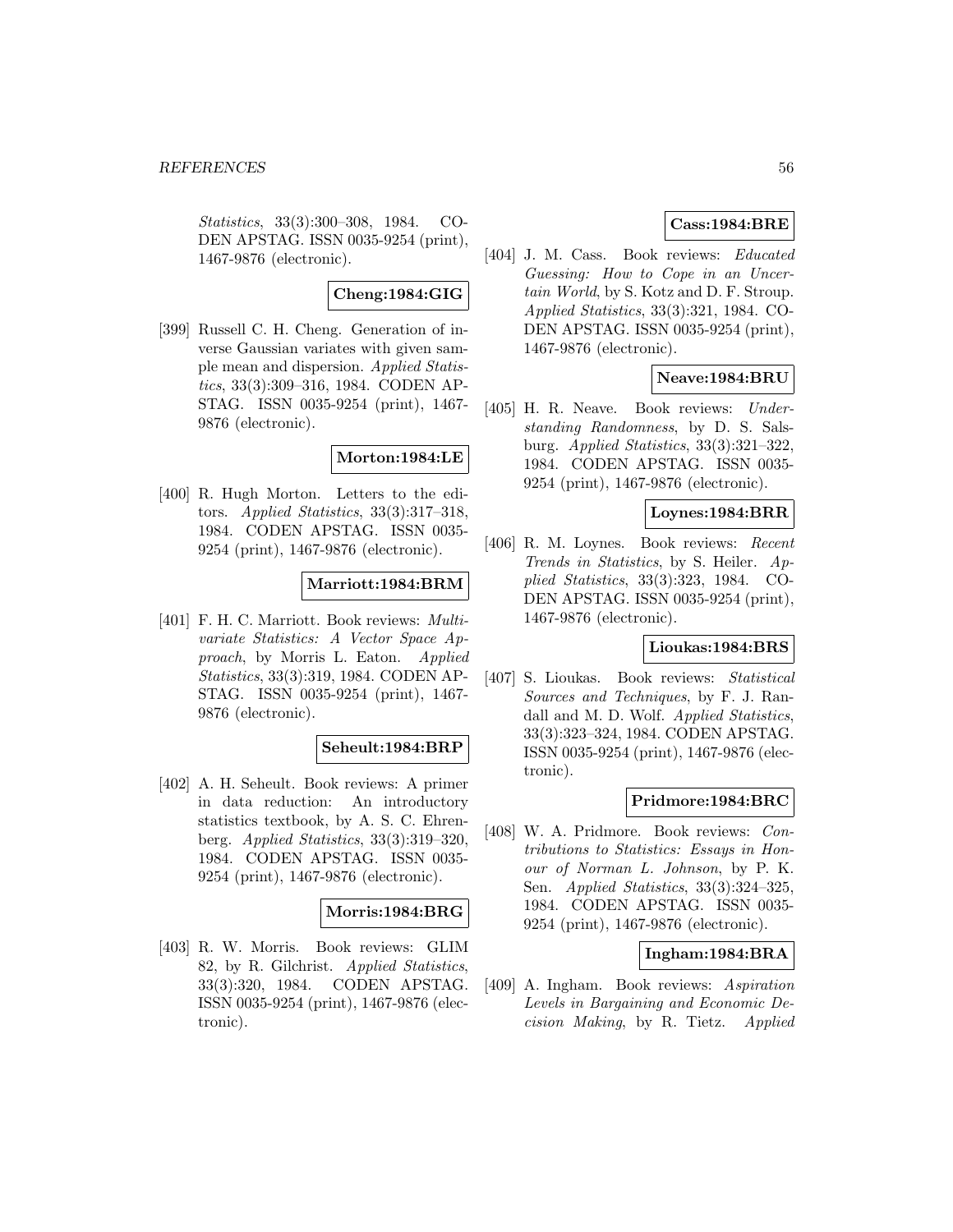Statistics, 33(3):325–326, 1984. CO-DEN APSTAG. ISSN 0035-9254 (print), 1467-9876 (electronic).

# **Taylor:1984:BRC**

[410] S. M. Taylor. Book reviews: Capture-Recapture and Removal Methods for Sampling Closed Populations, by G. C. White, D. R. Anderson, K. P. Burnham and D. L. Otis. *Applied Statistics*, 33(3):326, 1984. CODEN APSTAG. ISSN 0035-9254 (print), 1467-9876 (electronic).

# **Agha:1984:SAA**

[411] M. Agha and M. T. Ibrahim. Statistical algorithms: Algorithm AS 203: Maximum likelihood estimation of mixtures of distributions. Applied Statistics, 33(3):327–332, September 1984. CO-DEN APSTAG. ISSN 0035-9254 (print), 1467-9876 (electronic). URL http:// lib.stat.cmu.edu/apstat/203.

## **Farebrother:1984:SAA**

[412] R. W. Farebrother. Statistical algorithms: Algorithm AS 204: The distribution of a positive linear combination of  $\chi^2$  random variables. Applied Statistics, 33(3):332–339, September 1984. CODEN APSTAG. ISSN 0035-9254 (print), 1467-9876 (electronic). URL http://lib.stat.cmu. edu/apstat/204.

## **Saunders:1984:SAA**

[413] Ian W. Saunders. Statistical algorithms: Algorithm AS 205: Enumeration of  $R \times C$  tables with repeated row totals. Applied Statistics, 33(3):340–352, September 1984. CODEN APSTAG. ISSN 0035-9254 (print), 1467-9876 (electronic). URL http://lib.stat.cmu. edu/apstat/205.

# **Bril:1984:SAA**

[414] Gordon Bril, Richard Dykstra, Carolyn Pillers, and Tim Robertson. Statistical algorithms: Algorithm AS 206: Isotonic regression in two independent variables. Applied Statistics,  $33(3):352-357$ , September 1984. CODEN APSTAG. ISSN 0035-9254 (print), 1467-9876 (electronic). URL http://lib.stat.cmu. edu/apstat/206. See [543].

# **Haber:1984:SAA**

[415] Michael Haber. Statistical algorithms: Algorithm AS 207: Fitting a general loglinear model. Applied Statistics, 33(3): 358–362, September 1984. CODEN AP-STAG. ISSN 0035-9254 (print), 1467- 9876 (electronic). URL http://lib. stat.cmu.edu/apstat/207.

#### **Farebrother:1984:SARa**

[416] R. W. Farebrother. Statistical algorithms: Remark AS R52: The distribution of a linear combination of central  $\chi^2$  random variables: A remark on AS 153: Pan's procedure for the tail probabilities of the Durbin-Watson statistic. *Applied Statistics*,  $33(3):363-366$ , 1984. CODEN APSTAG. ISSN 0035- 9254 (print), 1467-9876 (electronic). See [89, 417].

### **Farebrother:1984:SARb**

[417] R. W. Farebrother. Statistical algorithms: Remark AS R53: A remark on algorithms AS 106, AS 153 and AS 155: The distribution of a linear combination of  $\chi^2$  random variables. Applied Statistics, 33(3):366–369, 1984. CODEN AP-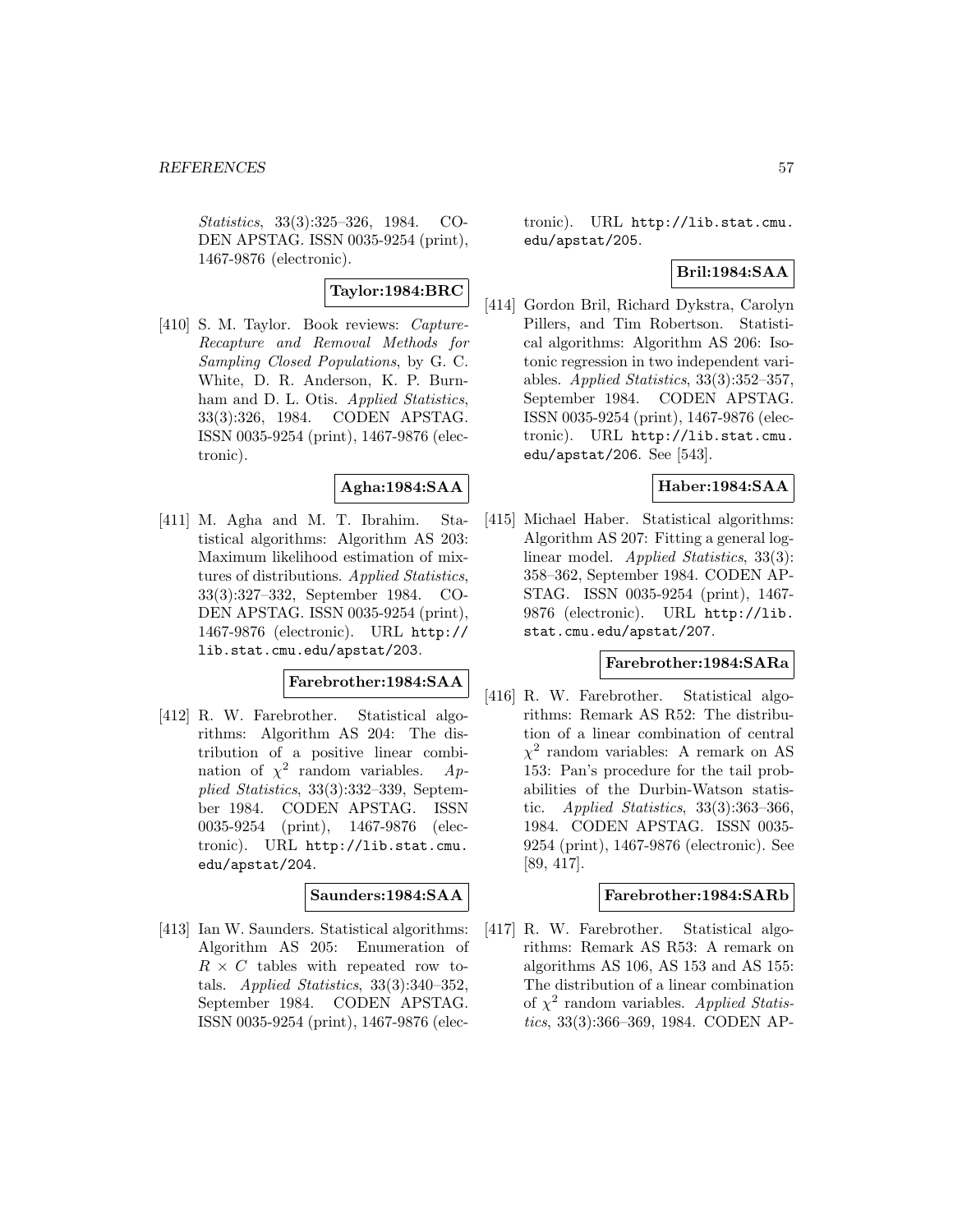STAG. ISSN 0035-9254 (print), 1467- 9876 (electronic). See [14, 89, 112, 416].

### **Dewey:1984:SAR**

[418] Michael E. Dewey. Statistical algorithms: Remark AS R54: A remark on algorithms AS 169: An improved algorithm for scatter plots. Applied Statistics, 33(3):370–372, 1984. CODEN AP-STAG. ISSN 0035-9254 (print), 1467- 9876 (electronic). See [189, 270, 769].

**Anonymous:1984:BMPc**

[419] Anonymous. Back matter. Applied Statistics, 33(3):[6], 1984. CODEN AP-STAG. ISSN 0035-9254 (print), 1467- 9876 (electronic).

**Anonymous:1984:FMPc**

[420] Anonymous. Front matter. Applied Statistics, 33(3):[3], 1984. CODEN AP-STAG. ISSN 0035-9254 (print), 1467- 9876 (electronic).

#### **Anonymous:1984:VIP**

[421] Anonymous. Volume information. Applied Statistics, 33(3):[2], 1984. CO-DEN APSTAG. ISSN 0035-9254 (print), 1467-9876 (electronic).

#### **Dunsmore:1985:DPA**

[422] Ian R. Dunsmore and David E. Wright. A decisive predictive approach to the construction of sequential acceptance sampling plans for lifetimes. Applied Statistics, 34(1):1–13, 1985. CODEN APSTAG. ISSN 0035-9254 (print), 1467-9876 (electronic).

**Cruz-Orive:1985:SAA**

[423] L.-M. Cruz-Orive, H. Hoppeler, O. Mathieu, and E. R. Weibel. Stereological

analysis of anisotropic structures using directional statistics. Applied Statistics, 34(1):14–32, 1985. CODEN APSTAG. ISSN 0035-9254 (print), 1467-9876 (electronic).

# **Stirling:1985:HMA**

[424] W. Douglas Stirling. Heteroscedastic models and an application to block designs. Applied Statistics, 34(1):33–41, 1985. CODEN APSTAG. ISSN 0035- 9254 (print), 1467-9876 (electronic).

#### **Walker:1985:SSP**

[425] Alexander M. Walker. Small sample properties of some estimators of a common hazard ratio. Applied Statistics, 34(1):42–48, 1985. CODEN APSTAG. ISSN 0035-9254 (print), 1467-9876 (electronic).

### **Russell:1985:EMP**

[426] N. S. Russell, D. R. Farrier, and J. Howell. Evaluation of multinormal probabilities using Fourier series expansions. Applied Statistics, 34(1):49–53, 1985. CO-DEN APSTAG. ISSN 0035-9254 (print), 1467-9876 (electronic).

## **Lagakos:1985:RAP**

[427] S. W. Lagakos and Louise M. Ryan. On the representativeness assumption in prevalence tests of carcinogenicity. Applied Statistics, 34(1):54–62, 1985. CO-DEN APSTAG. ISSN 0035-9254 (print), 1467-9876 (electronic).

#### **Osmond:1985:BMA**

[428] C. Osmond. Biplot models applied to cancer mortality rates. Applied Statistics, 34(1):63–70, 1985. CODEN AP-STAG. ISSN 0035-9254 (print), 1467- 9876 (electronic).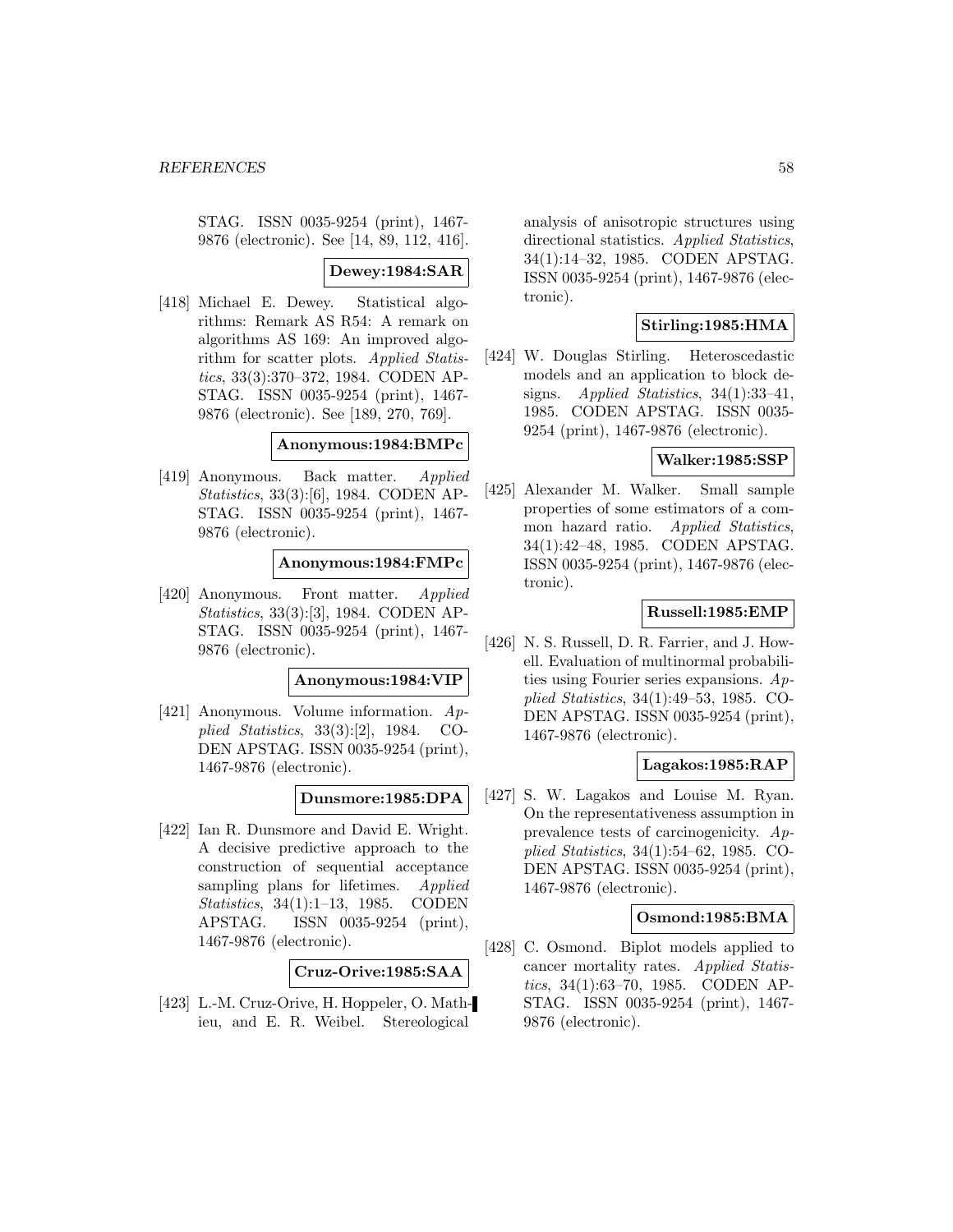## **Snee:1985:GDR**

[429] Ronald D. Snee. Graphical display of results of three-treatment randomized block experiments. Applied Statistics, 34(1):71–77, 1985. CODEN APSTAG. ISSN 0035-9254 (print), 1467-9876 (electronic).

# **Hole:1985:BRS**

[430] David J. Hole. Book reviews: Statistical Methods for Cancer Studies, by R. G. Cornell. Applied Statistics, 34(1):78, 1985. CODEN APSTAG. ISSN 0035- 9254 (print), 1467-9876 (electronic).

### **Darby:1985:BRE**

[431] Keith V. Darby. Book reviews: Experimental Design, Statistical Models, and Genetic Statistics, by K. Hinkelmann. Applied Statistics, 34(1):79, 1985. CO-DEN APSTAG. ISSN 0035-9254 (print), 1467-9876 (electronic).

#### **Cunningham:1985:BRT**

[432] V. J. Cunningham. Book reviews: Tracer Kinetics and Physiologic Modeling. Theory to Practice, by R. M. Lambrecht and A. Rescigno. Applied Statistics, 34(1):79–80, 1985. CODEN AP-STAG. ISSN 0035-9254 (print), 1467- 9876 (electronic).

### **Bacon-Shone:1985:SAAa**

[433] J. Bacon-Shone. Statistical algorithms: Algorithm AS 208: Fitting a multivariate logistic normal distribution by the method of moments. Applied Statistics, 34(1):81–86, March 1985. CODEN AP-STAG. ISSN 0035-9254 (print), 1467- 9876 (electronic). URL http://lib. stat.cmu.edu/apstat/208.

# **Royston:1985:SAA**

[434] J. P. Royston. Statistical algorithms: Algorithm AS 209: The distribution function of skewness and kurtosis. Applied Statistics, 34(1):87– 94, March 1985. CODEN APSTAG. ISSN 0035-9254 (print), 1467-9876 (electronic). URL http://lib.stat.cmu. edu/apstat/209.

### **Bacon-Shone:1985:SAAb**

[435] J. Bacon-Shone. Statistical algorithms: Algorithm AS 210: Fitting five parameter Johnson  $S_B$  curves by moments. *Applied Statistics*, 34(1):95– 100, March 1985. CODEN APSTAG. ISSN 0035-9254 (print), 1467-9876 (electronic). URL http://lib.stat.cmu. edu/apstat/210.

## **Chou:1985:SARa**

[436] Youn-Min Chou. Statistical algorithms: Remark AS R55: A remark on Algorithm AS 76: An integral useful in calculating noncentral  $T$  and bivariate normal probabilities. Applied Statistics, 34 (1):100–101, 1985. CODEN APSTAG. ISSN 0035-9254 (print), 1467-9876 (electronic). URL http://lib.stat.cmu. edu/apstat/76. See [10, 27, 31, 542, 769].

### **Chou:1985:SARb**

[437] Youn-Min Chou. Statistical algorithms: Remark AS R56: A remark on Algorithm AS 5: The integral of the noncentral t-distribution. Applied Statistics, 34(1):102, 1985. CODEN APSTAG. ISSN 0035-9254 (print), 1467-9876 (electronic). URL http://lib.stat.cmu. edu/apstat/5. See [2].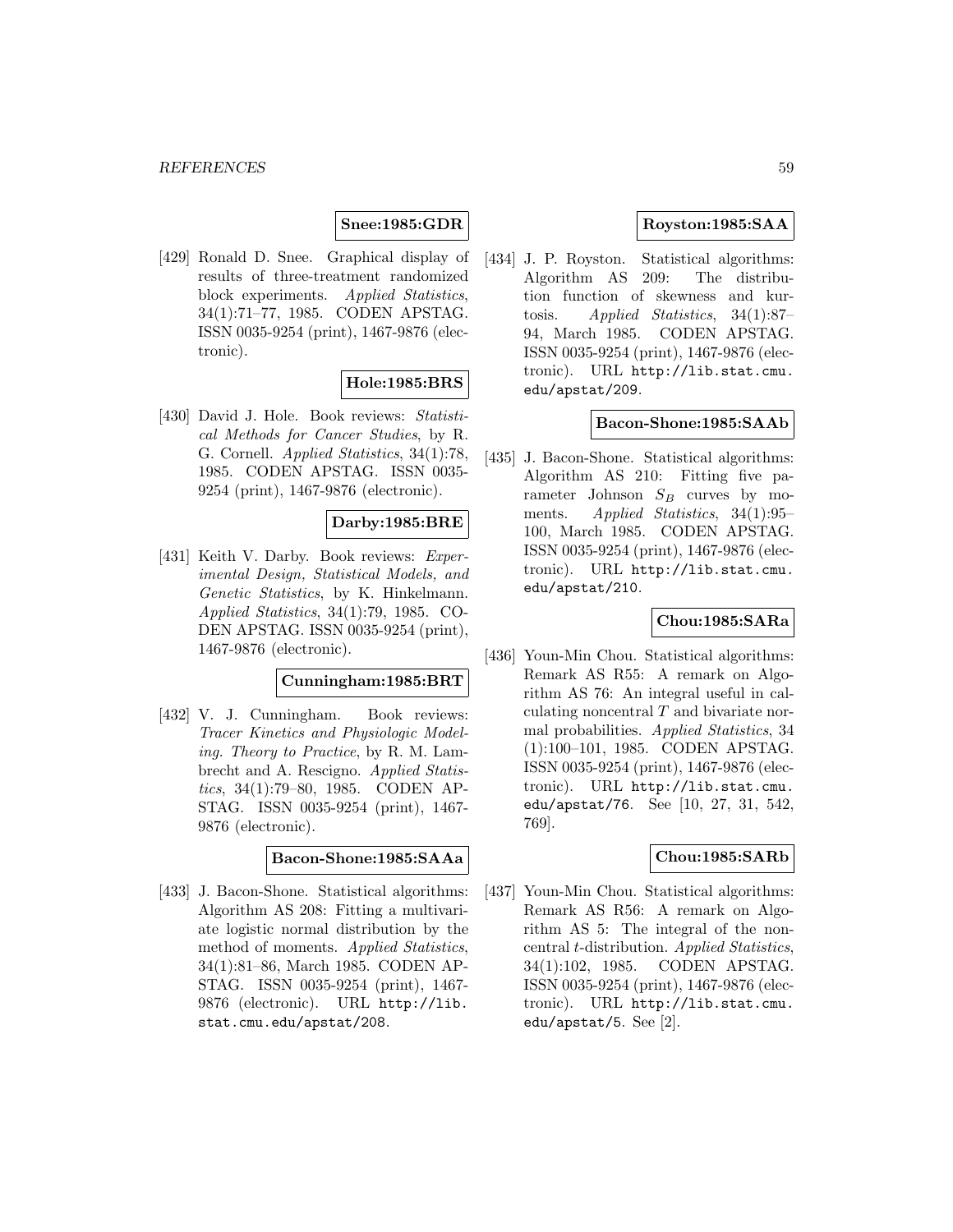# **Hill:1985:SAR**

[438] I. D. Hill. Statistical algorithms: Remark AS R57: A remark on Algorithm AS 193: A revised algorithm for the spectral test. Applied Statistics, 34 (1):102–103, 1985. CODEN APSTAG. ISSN 0035-9254 (print), 1467-9876 (electronic). URL http://lib.stat.cmu. edu/apstat/193. See [335].

## **Schervish:1985:SAC**

[439] Mark J. Schervish. Statistical algorithms: Corrections: Algorithm AS 195: Multivariate normal probabilities with error bound. Applied Statistics, 34 (1):103–104, 1985. CODEN APSTAG. ISSN 0035-9254 (print), 1467-9876 (electronic). See [356].

### **Lund:1985:SAC**

[440] R. E. Lund and J. R. Lund. Statistical algorithms: Corrections: Algorithm AS 190: Probabilities and upper quantiles for the Studentized range. Applied Statistics, 34(1):104, 1985. CODEN AP-STAG. ISSN 0035-9254 (print), 1467- 9876 (electronic).

**Anonymous:1985:BMPa**

[441] Anonymous. Back matter. Applied Statistics, 34(1):[4], 1985. CODEN AP-STAG. ISSN 0035-9254 (print), 1467- 9876 (electronic).

**Anonymous:1985:FMPa**

[442] Anonymous. Front matter. Applied Statistics, 34(1):[3], 1985. CODEN AP-STAG. ISSN 0035-9254 (print), 1467- 9876 (electronic).

# **Morgan:1985:CLM**

[443] Byron J. T. Morgan. The cubic logistic model for quantal assay data. Applied Statistics, 34(2):105–113, 1985. CO-DEN APSTAG. ISSN 0035-9254 (print), 1467-9876 (electronic).

# **Hoerl:1985:PUR**

[444] Arthur E. Hoerl, Robert W. Kennard, and Roger W. Hoerl. Practical use of ridge regression: A challenge met. Applied Statistics, 34(2):114–120, 1985. CODEN APSTAG. ISSN 0035-9254 (print), 1467-9876 (electronic).

# **Farewell:1985:SRA**

[445] V. T. Farewell. Some remarks on the analysis of crossover trials with a binary response. Applied Statistics, 34 (2):121–128, 1985. CODEN APSTAG. ISSN 0035-9254 (print), 1467-9876 (electronic).

### **Aitchison:1985:KDE**

[446] J. Aitchison and I. J. Lauder. Kernel density estimation for compositional data. Applied Statistics,  $34(2):129-137$ , 1985. CODEN APSTAG. ISSN 0035- 9254 (print), 1467-9876 (electronic).

## **Diggle:1985:KMS**

[447] Peter Diggle. A kernel method for smoothing point process data. Applied Statistics, 34(2):138–147, 1985. CO-DEN APSTAG. ISSN 0035-9254 (print), 1467-9876 (electronic).

#### **Clayton:1985:EAC**

[448] David Clayton and Jack Cuzick. The EM algorithm for Cox's regression model using GLIM. Applied Statistics, 34(2):148–156, 1985. CODEN APSTAG.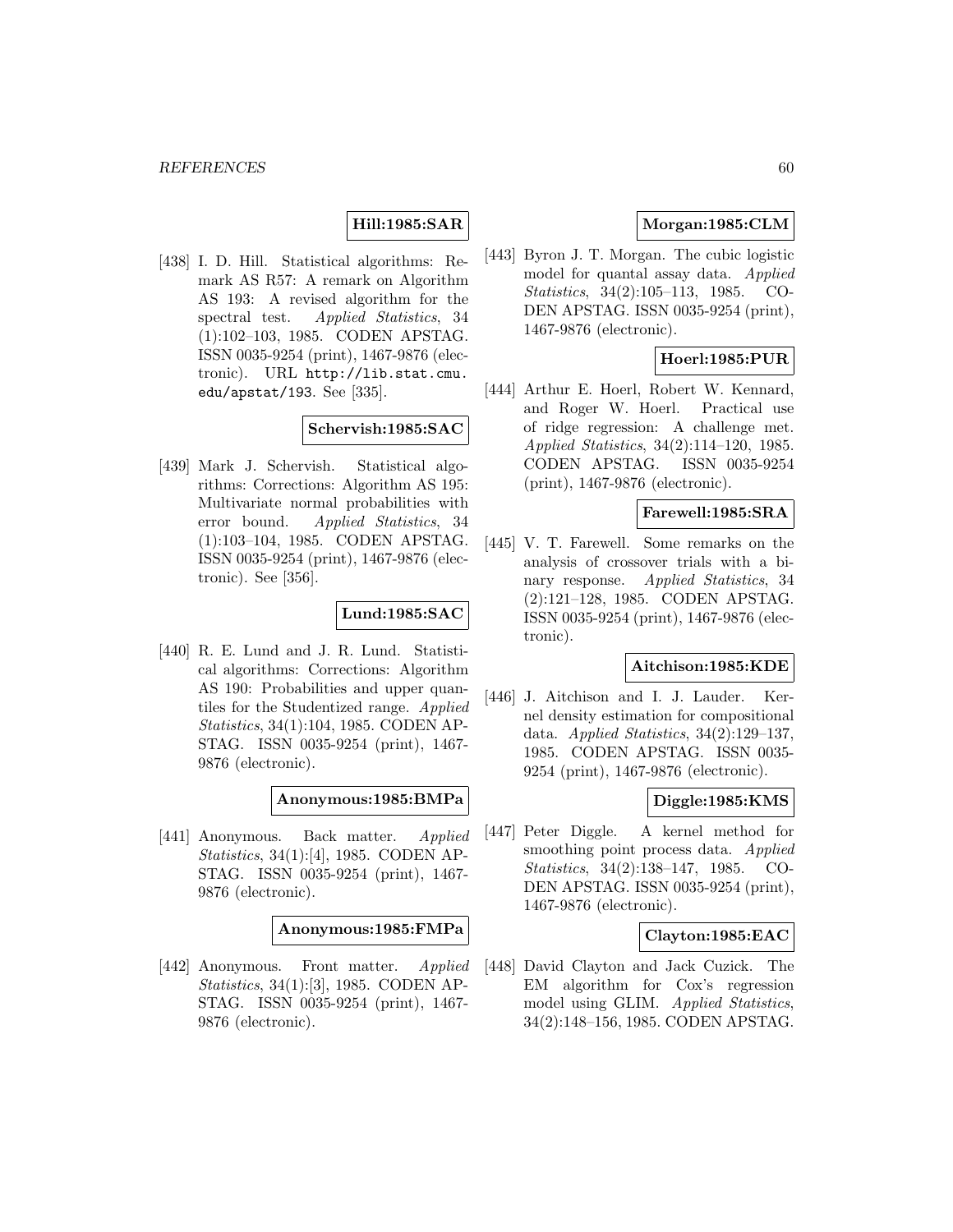ISSN 0035-9254 (print), 1467-9876 (electronic).

**Neter:1985:RBB**

[449] John Neter and James Godfrey. Robust Bayesian bounds for monetary-unit sampling in auditing. Applied Statistics, 34 (2):157–168, 1985. CODEN APSTAG. ISSN 0035-9254 (print), 1467-9876 (electronic).

# **Kimber:1985:MND**

[450] A. C. Kimber. Miscellanea: A note on the detection and accommodation of outliers relative to Fisher's distribution on the sphere. Applied Statistics, 34 (2):169–172, 1985. CODEN APSTAG. ISSN 0035-9254 (print), 1467-9876 (electronic).

# **Janacek:1985:BRT**

[451] G. J. Janacek. Book reviews: Time Series in the Frequency Domain, by D. R. Brillinger and P. R. Krishnaiah. Applied Statistics, 34(2):173, 1985. CODEN AP-STAG. ISSN 0035-9254 (print), 1467- 9876 (electronic).

## **Latham:1985:BRS**

[452] F. R. Latham. Book reviews: Statistical Methods in Research and Production with Special Reference to the Chemical Industry, by Owen L. Davies and Peter L. Goldsmith. Applied Statistics, 34 (2):173–174, 1985. CODEN APSTAG. ISSN 0035-9254 (print), 1467-9876 (electronic).

## **Hawkins:1985:BRS**

[453] Anne S. Hawkins. Book reviews: Statistics and Probability — An Introductory Course, by School Statistics Panel. Applied Statistics, 34(2):174, 1985. CO-

DEN APSTAG. ISSN 0035-9254 (print), 1467-9876 (electronic).

## **Henery:1985:BRB**

[454] R. J. Henery. Book reviews: Beat the Racetrack, by William T. Ziemba and Donald B. Hausch. Applied Statistics, 34(2):175, 1985. CODEN APSTAG. ISSN 0035-9254 (print), 1467-9876 (electronic).

# **Pridmore:1985:BRA**

[455] W. A. Pridmore. Book reviews: Applied Business Statistics. 2nd Edition, by Fadil H. Zuwaylif. Applied Statistics, 34(2):175–176, 1985. CODEN APSTAG. ISSN 0035-9254 (print), 1467-9876 (electronic).

## **Flury:1985:SAA**

[456] Bernard N. Flury and Gregory Constantine. Statistical algorithms: Algorithm AS 211: The F-G diagonalization algorithm. Applied Statistics, 34(2):177– 183, June 1985. CODEN APSTAG. ISSN 0035-9254 (print), 1467-9876 (electronic). URL http://lib.stat.cmu. edu/apstat/211. See [635, 663].

## **Stirling:1985:SAAa**

[457] W. Douglas Stirling. Statistical algorithms: Algorithm AS 212: Fitting the exponential curve by least squares. Applied Statistics, 34(2):183– 192, June 1985. CODEN APSTAG. ISSN 0035-9254 (print), 1467-9876 (electronic). URL http://lib.stat.cmu. edu/apstat/212.

## **Lin:1985:SAA**

[458] Shang P. Lin and Robert B. Bendel. Statistical algorithms: Algorithm AS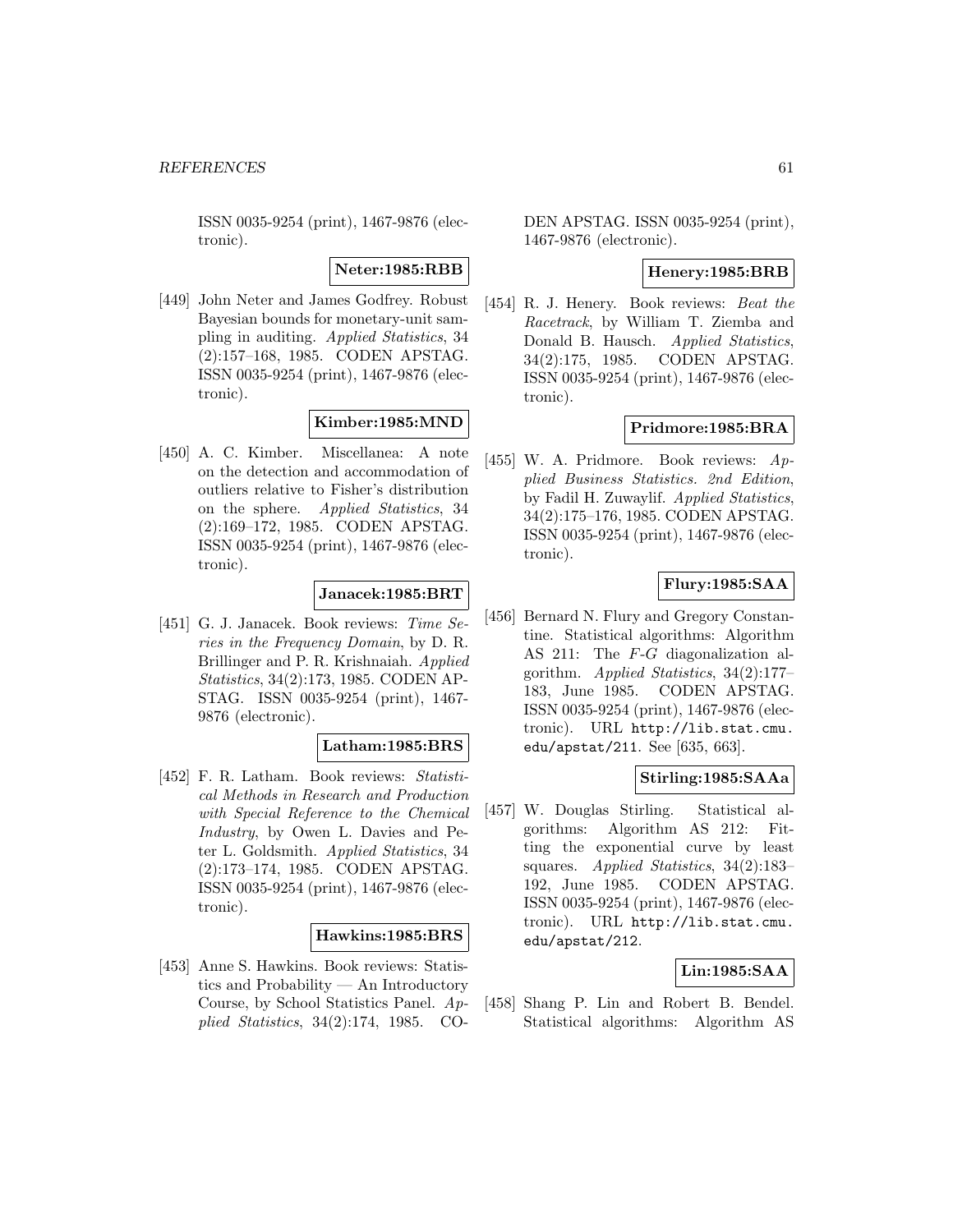213: Generation of population correlation matrices with specified eigenvalues. Applied Statistics, 34(2):193– 198, June 1985. CODEN APSTAG. ISSN 0035-9254 (print), 1467-9876 (electronic). URL http://lib.stat.cmu. edu/apstat/213.

### **McLeod:1985:SAR**

[459] A. Ian McLeod. Statistical algorithms: Remark AS R58: A remark on Algorithm AS 183. an efficient and portable pseudo-random number generator. Applied Statistics, 34 (2):198–200, 1985. CODEN APSTAG. ISSN 0035-9254 (print), 1467-9876 (electronic). URL http://lib.stat.cmu. edu/apstat/183. See [241, 506].

## **Anonymous:1985:BMPb**

[460] Anonymous. Back matter. Applied Statistics, 34(2):[6], 1985. CODEN AP-STAG. ISSN 0035-9254 (print), 1467- 9876 (electronic).

#### **Anonymous:1985:FMPb**

[461] Anonymous. Front matter. Applied Statistics, 34(2):[3], 1985. CODEN AP-STAG. ISSN 0035-9254 (print), 1467- 9876 (electronic).

## **Larson:1985:MMR**

[462] Martin G. Larson and Gregg E. Dinse. A mixture model for the regression analysis of competing risks data. Applied Statistics, 34(3):201–211, 1985. CO-DEN APSTAG. ISSN 0035-9254 (print), 1467-9876 (electronic).

## **Moreau:1985:GGF**

[463] T. Moreau, J. O'Quigley, and M. Mesbah. A global goodness-of-fit statistic for the proportional hazards model. Applied Statistics, 34(3):212–218, 1985. CO-DEN APSTAG. ISSN 0035-9254 (print), 1467-9876 (electronic).

### **Krzanowski:1985:UAM**

[464] W. J. Krzanowski, R. Mead, and S. Thorne. On the use of average marks in degree examination data. Applied Statistics, 34(3):219–226, 1985. CO-DEN APSTAG. ISSN 0035-9254 (print), 1467-9876 (electronic).

# **Lewis:1985:PCD**

[465] S. M. Lewis and M. G. Tuck. Paired comparison designs for factorial experiments. Applied Statistics, 34(3): 227–234, 1985. CODEN APSTAG. ISSN 0035-9254 (print), 1467-9876 (electronic).

## **Campbell:1985:UFA**

[466] N. A. Campbell. Updating formulae for allocation of individuals. Applied Statistics, 34(3):235–236, 1985. CODEN AP-STAG. ISSN 0035-9254 (print), 1467- 9876 (electronic).

## **Berman:1985:IAI**

[467] Mark Berman and David Griffiths. Incorporating angular information into models for stone circle data. Applied Statistics, 34(3):237–245, 1985. CO-DEN APSTAG. ISSN 0035-9254 (print), 1467-9876 (electronic).

### **Barlow:1985:GRR**

[468] William E. Barlow. General relative risk models in stratified epidemiologic studies. Applied Statistics, 34(3):246–257, 1985. CODEN APSTAG. ISSN 0035- 9254 (print), 1467-9876 (electronic).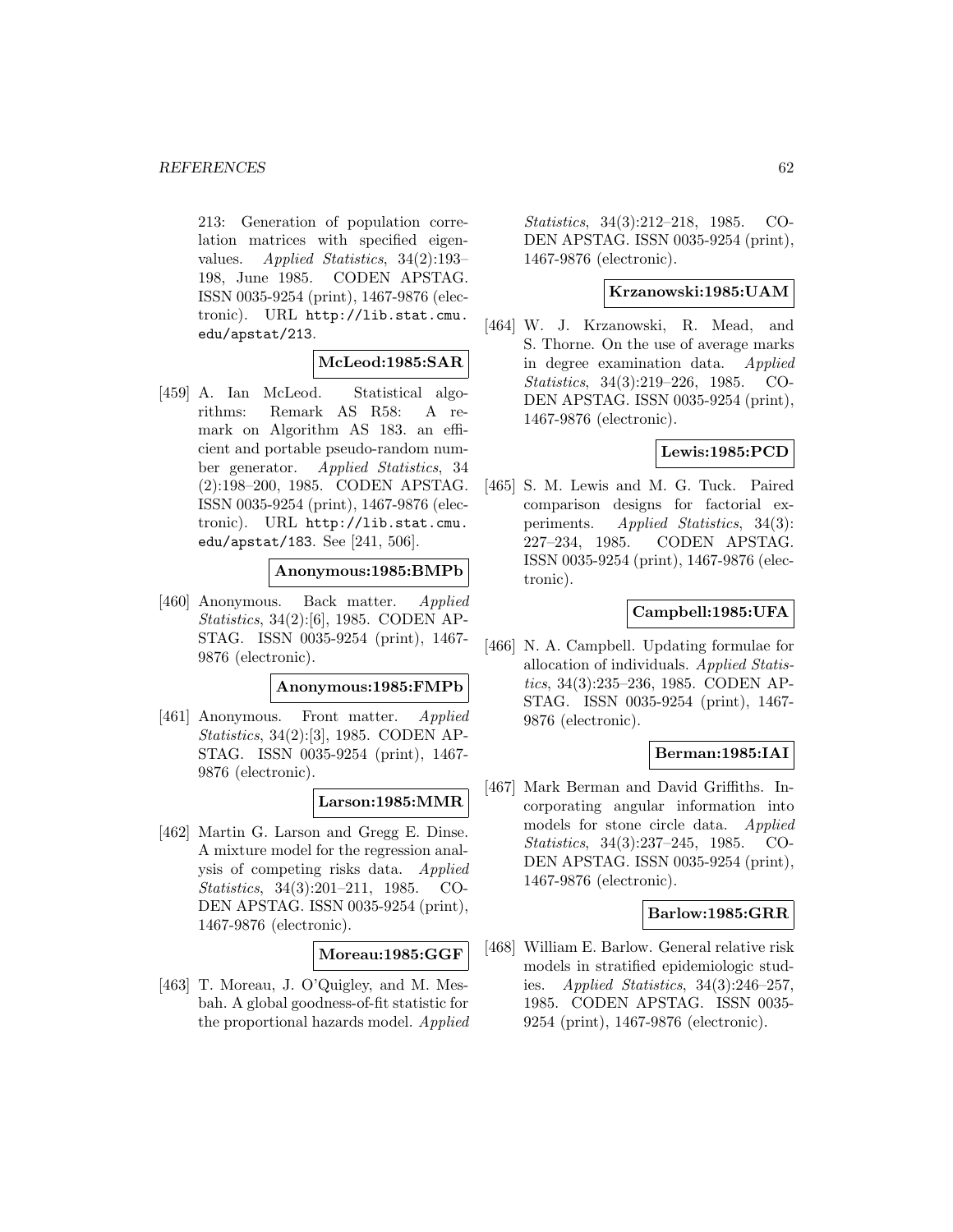## **Kelly:1985:USE**

[469] Gabrielle E. Kelly. Use of the structural equations model in assessing the reliability of a new measurement technique. Applied Statistics, 34(3):258–263, 1985. CODEN APSTAG. ISSN 0035- 9254 (print), 1467-9876 (electronic).

## **Tam:1985:LFE**

[470] S. M. Tam. On labour force estimators. Applied Statistics, 34(3):264–272, 1985. CODEN APSTAG. ISSN 0035- 9254 (print), 1467-9876 (electronic).

#### **Hurley:1985:AGL**

[471] M. A. Hurley. An application of generalized linear models to survival analysis with two types of failure. Applied Statistics, 34(3):273–281, 1985. CODEN AP-STAG. ISSN 0035-9254 (print), 1467- 9876 (electronic).

# **Basford:1985:LEN**

[472] K. E. Basford and G. J. McLachlan. Likelihood estimation with normal mixture models. Applied Statistics, 34 (3):282–289, 1985. CODEN APSTAG. ISSN 0035-9254 (print), 1467-9876 (electronic).

# **Atherton:1985:BRM**

[473] Judith Atherton. Book reviews: A Manager's Guide to Quantitative Methods, by Michael Cuming. Applied Statistics, 34(3):290, 1985. CODEN APSTAG. ISSN 0035-9254 (print), 1467-9876 (electronic).

### **Cranley:1985:BRM**

[474] R. Cranley. Book reviews: Multivariate Analysis-Methods and Applications,

by William R. Dilon and Matthew Goldstein. Applied Statistics, 34(3):290–291, 1985. CODEN APSTAG. ISSN 0035- 9254 (print), 1467-9876 (electronic).

## **House:1985:BRL**

[475] Frank R. House. Book reviews: Linear Statistical Models and Related Methods, by J. Fox. Applied Statistics, 34 (3):291–292, 1985. CODEN APSTAG. ISSN 0035-9254 (print), 1467-9876 (electronic).

### **Walker:1985:BRE**

[476] K. Walker. Book reviews: Ensemble Modeling. Inference from Small-Scale Properties to Large-Scale Systems, by Alan E. Gelfand and Crayton C. Walker. Applied Statistics, 34(3):292–293, 1985. CODEN APSTAG. ISSN 0035-9254 (print), 1467-9876 (electronic).

## **Daldry:1985:BRL**

[477] S. J. Daldry. Book reviews: Loss Distributions, by Robert V. Hogg and Stuart A. Klugman. Applied Statistics, 34 (3):293–294, 1985. CODEN APSTAG. ISSN 0035-9254 (print), 1467-9876 (electronic).

#### **Paterson:1985:BRA**

[478] L. Paterson. Book reviews: Applied Factorial and Fractional Designs, by Robert A. McLean and Virgil L. Anderson. Applied Statistics, 34(3):294, 1985. CO-DEN APSTAG. ISSN 0035-9254 (print), 1467-9876 (electronic).

### **Jones:1985:LE**

[479] M. C. Jones. Letter to the editors. Applied Statistics, 34(3):295, 1985. CO-DEN APSTAG. ISSN 0035-9254 (print), 1467-9876 (electronic).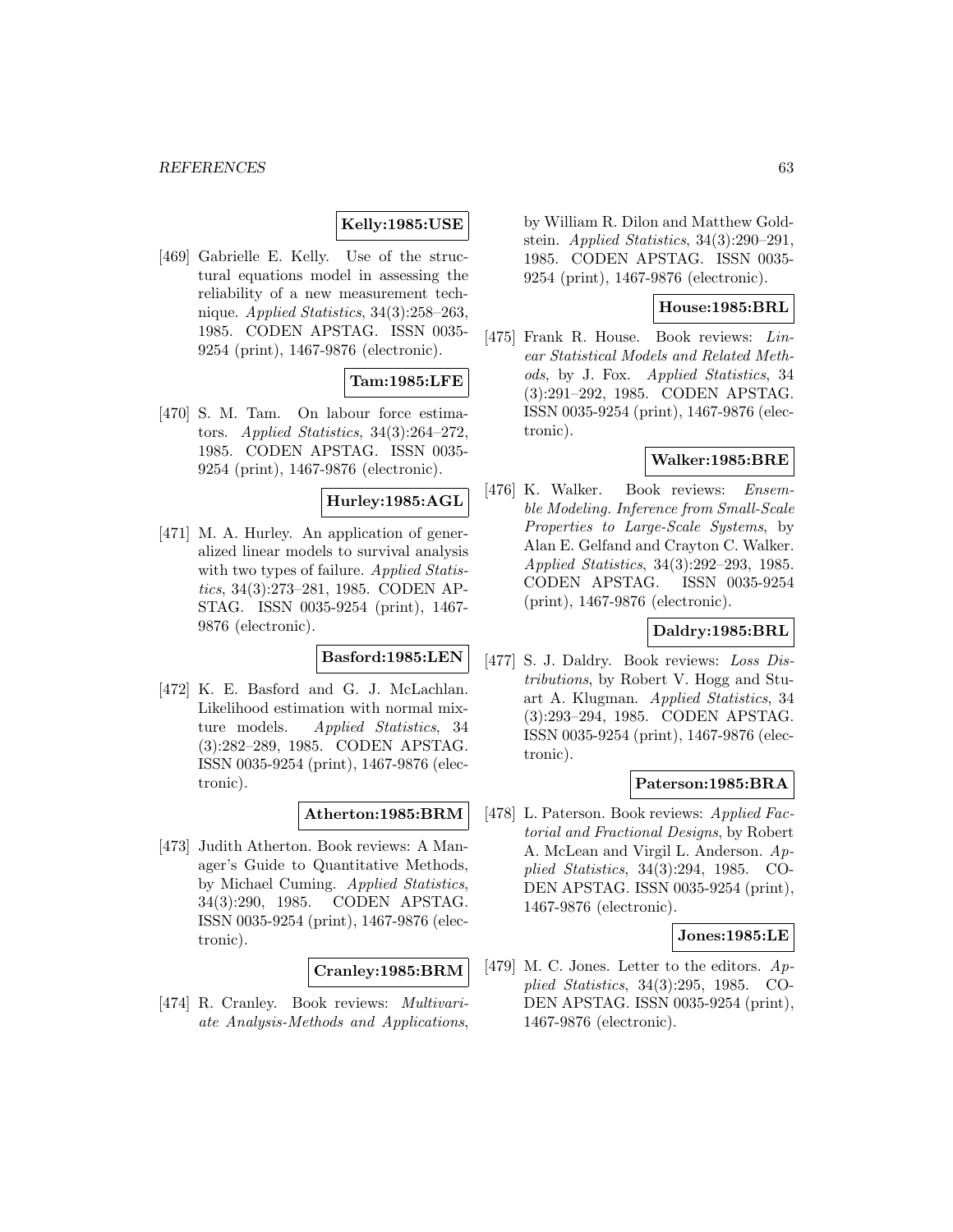## **Buckland:1985:SAA**

[480] S. T. Buckland. Statistical algorithms: Algorithm AS 214: Calculation of Monte Carlo confidence intervals. Applied Statistics, 34(3):296–301, September 1985. CODEN APSTAG. ISSN 0035-9254 (print), 1467-9876 (electronic). URL http://lib.stat.cmu. edu/apstat/214.

# **Hosking:1985:SAA**

[481] J. R. M. Hosking. Statistical algorithms: Algorithm AS 215: Maximumlikelihood estimation of the parameters of the generalized extreme-value distribution. Applied Statistics, 34(3):301– 310, September 1985. CODEN AP-STAG. ISSN 0035-9254 (print), 1467- 9876 (electronic). URL http://lib. stat.cmu.edu/apstat/215. See remark [711].

## **Stirling:1985:SAAb**

[482] W. Douglas Stirling. Statistical algorithms: Algorithm AS 216: Fitting models with a linear part and auxiliary parameters. Applied Statistics, 34(3):310– 319, September 1985. CODEN AP-STAG. ISSN 0035-9254 (print), 1467- 9876 (electronic). URL http://lib. stat.cmu.edu/apstat/216.

## **Hartigan:1985:SAA**

[483] P. M. Hartigan. Statistical algorithms: Algorithm AS 217: Computation of the dip statistic to test for unimodality. Applied Statistics, 34(3):320–325, September 1985. CODEN APSTAG. ISSN 0035-9254 (print), 1467-9876 (electronic). URL http://lib.stat.cmu. edu/apstat/217.

# **Rice:1985:SAR**

[484] Lory R. Rice and Rose E. Gaines Das. Statistical algorithms: A remark on algorithms AS 32 and AS 147. the incomplete gamma integral. Applied Statistics, 34(3):326, 1985. CODEN APSTAG. ISSN 0035-9254 (print), 1467-9876 (electronic). See [7, 63].

### **Anonymous:1985:BMPc**

[485] Anonymous. Back matter. Applied Statistics, 34(3):[4], 1985. CODEN AP-STAG. ISSN 0035-9254 (print), 1467- 9876 (electronic).

#### **Anonymous:1985:FMPc**

[486] Anonymous. Front matter. Applied Statistics, 34(3):[3], 1985. CODEN AP-STAG. ISSN 0035-9254 (print), 1467- 9876 (electronic).

## **Anonymous:1985:VIP**

[487] Anonymous. Volume information. Applied Statistics, 34(3):[2], 1985. CO-DEN APSTAG. ISSN 0035-9254 (print), 1467-9876 (electronic).

### **Cain:1986:OMC**

[488] M. Cain and M. L. R. Price. Optimal mixture choice. Applied Statistics, 35(1):1–7, 1986. CODEN APSTAG. ISSN 0035-9254 (print), 1467-9876 (electronic).

## **Whitmore:1986:IGR**

[489] G. A. Whitmore. Inverse Gaussian ratio estimation. Applied Statistics, 35(1):8– 15, 1986. CODEN APSTAG. ISSN 0035- 9254 (print), 1467-9876 (electronic).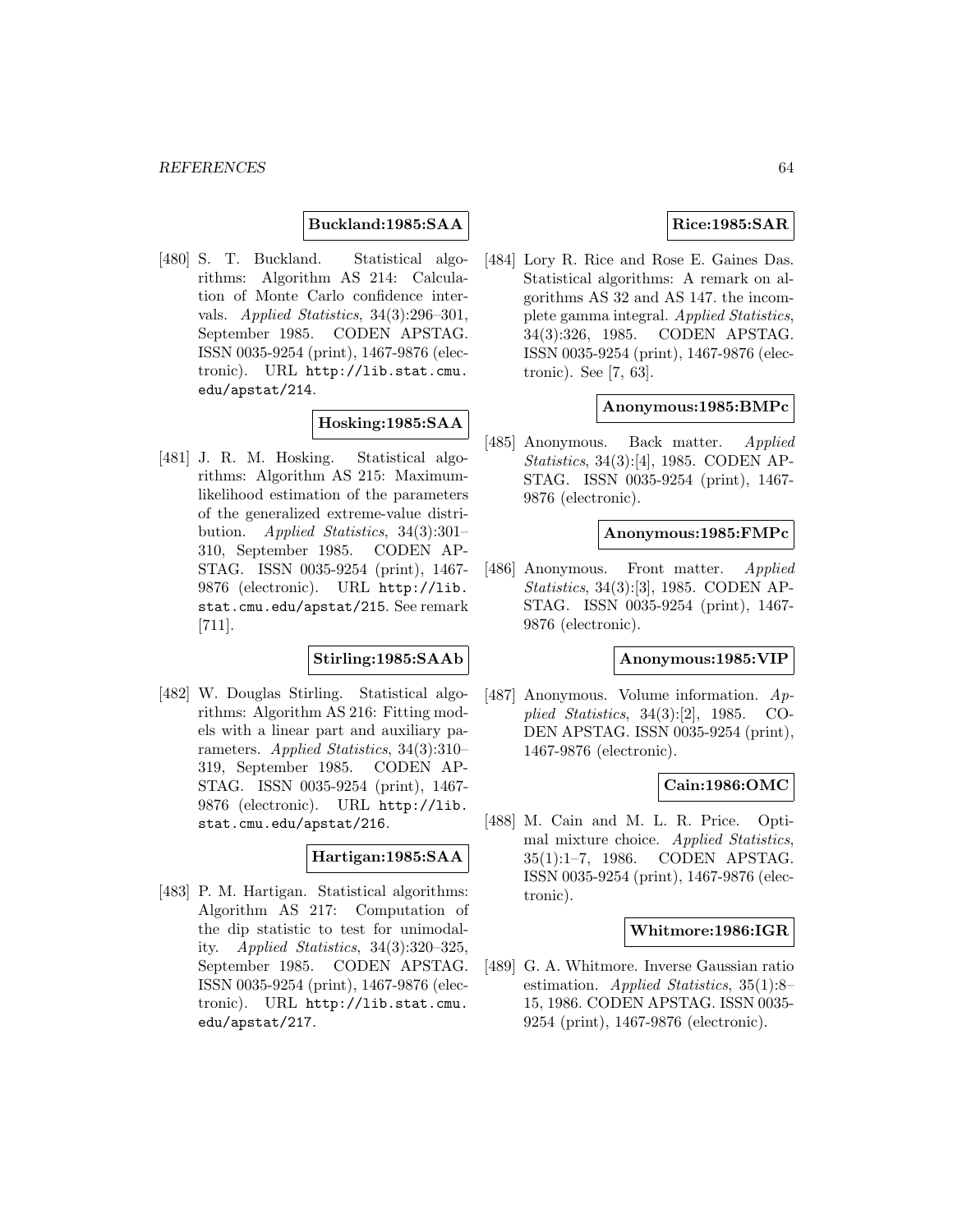# **Kay:1986:AFL**

[490] Richard Kay and Sarah Little. Assessing the fit of the logistic model: A case study of children with the haemolytic uraemic syndrome. Applied Statistics, 35(1):16– 30, 1986. CODEN APSTAG. ISSN 0035- 9254 (print), 1467-9876 (electronic).

## **McClean:1986:EME**

[491] S. McClean. Estimation for the mixed exponential distribution using grouped follow-up data. Applied Statistics, 35 (1):31–37, 1986. CODEN APSTAG. ISSN 0035-9254 (print), 1467-9876 (electronic).

### **Beach:1986:LCI**

[492] C. M. Beach and S. F. Kaliski. Lorenz curve inference with sample weights: An application to the distribution of unemployment experience. Applied Statistics, 35(1):38–45, 1986. CODEN APSTAG. ISSN 0035-9254 (print), 1467-9876 (electronic).

# **Cox:1986:PHS**

[493] T. Cox and P. H. Gibson. The probability of hitting a synapse: A stereological problem in neuropathology. Applied Statistics, 35(1):46–48, 1986. CO-DEN APSTAG. ISSN 0035-9254 (print), 1467-9876 (electronic).

## **Wright:1986:NCH**

[494] D. E. Wright. A note on the construction of highest posterior density intervals. Applied Statistics, 35(1):49–53, 1986. CODEN APSTAG. ISSN 0035- 9254 (print), 1467-9876 (electronic).

## **Berman:1986:TSA**

[495] Mark Berman. Testing for spatial association between a point process and another stochastic process. Applied Statistics, 35(1):54–62, 1986. CODEN AP-STAG. ISSN 0035-9254 (print), 1467- 9876 (electronic).

## **Johnson:1986:BRE**

[496] Wesley Johnson, Jessica Utts, and Larry Pearson. Bayesian robust estimation of the mean. *Applied Statistics*, 35(1):63– 72, 1986. CODEN APSTAG. ISSN 0035- 9254 (print), 1467-9876 (electronic).

## **Bissell:1986:MOR**

[497] A. F. Bissell. Miscellanea: Ordered random selection without replacement. Applied Statistics, 35(1):73–75, 1986. CO-DEN APSTAG. ISSN 0035-9254 (print), 1467-9876 (electronic).

### **Veevers:1986:BRR**

[498] A. Veevers. Book reviews: Repairable Systems Reliability: Modeling, Inference, Misconceptions and Their Causes, by Harold Ascher and Harry Feingold. Applied Statistics, 35(1):76, 1986. CO-DEN APSTAG. ISSN 0035-9254 (print), 1467-9876 (electronic).

## **Brooks:1986:BRB**

[499] R. J. Brooks. Book reviews: Bayesian Analysis of Linear Models, by Lyle D. Broemeling. *Applied Statistics*, 35 (1):76–77, 1986. CODEN APSTAG. ISSN 0035-9254 (print), 1467-9876 (electronic).

# **Hunter:1986:BRA**

[500] E. A. Hunter. Book reviews: Applied Regression Analysis and Experi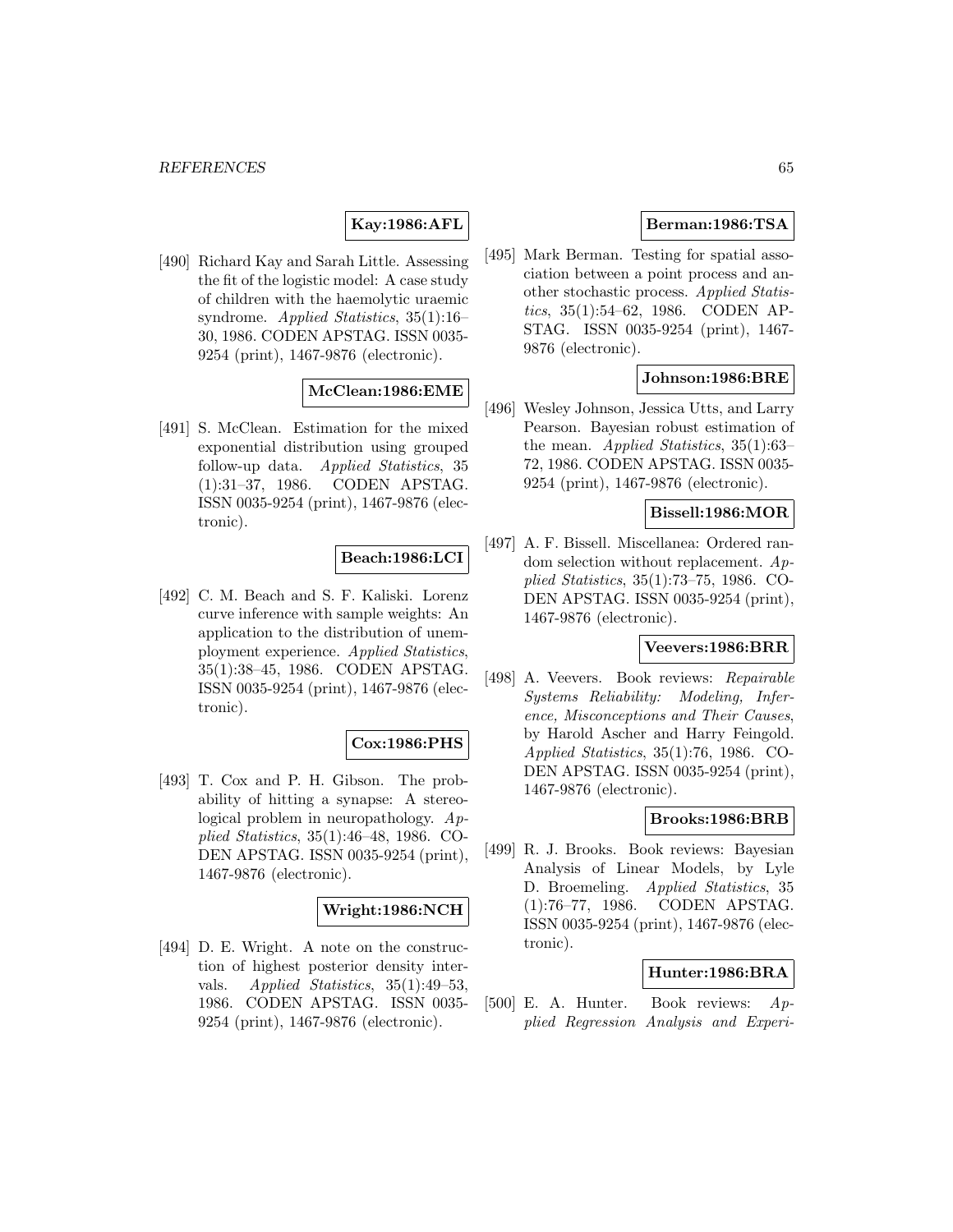mental Design, by R. J. Brook and G. C. Arnold. Applied Statistics, 35(1):77–78, 1986. CODEN APSTAG. ISSN 0035- 9254 (print), 1467-9876 (electronic).

# **Sykes:1986:BRS**

[501] Alan M. Sykes. Book reviews: Self-Organising Methods in Modelling. GMDH Type Algorithms, by S. J. Farlow. Applied Statistics, 35(1):78–79, 1986. CODEN APSTAG. ISSN 0035- 9254 (print), 1467-9876 (electronic).

# **Paige:1986:BRA**

[502] W. S. Paige. Book reviews: Applied Statistics Algorithms, by P. Griffiths and I. D. Hill. Applied Statistics, 35(1):79, 1986. CODEN APSTAG. ISSN 0035- 9254 (print), 1467-9876 (electronic).

## **Escobar:1986:SAA**

[503] Luis A. Escobar and William Q. Meeker, Jr. Statistical algorithms: Algorithm AS 218: Elements of the Fisher information matrix for the smallest extreme value distribution and censored data. Applied Statistics, 35(1):80–86, March 1986. CO-DEN APSTAG. ISSN 0035-9254 (print), 1467-9876 (electronic). URL http:// lib.stat.cmu.edu/apstat/218.

## **Dewey:1986:SAR**

[504] M. E. Dewey. Statistical algorithms: Remark ASR 60: A remark on AS 112 exact distributions derived from two-way tables. Applied Statistics, 35(1):86–88, 1986. CODEN APSTAG. ISSN 0035- 9254 (print), 1467-9876 (electronic). See [17, 139].

## **Dewey:1986:SAC**

[505] M. E. Dewey. Statistical algorithms: Correction: Algorithm AS 205: Enumeration of  $R \times C$  tables with repeated row totals. Applied Statistics, 35(1):88, 1986. CODEN APSTAG. ISSN 0035- 9254 (print), 1467-9876 (electronic).

## **Zeisel:1986:SAR**

[506] H. Zeisel. Statistical algorithms: Remark ASR 61: A remark on Algorithm AS 183. an efficient and portable pseudo-random number generator. Applied Statistics, 35(1):89, 1986. CO-DEN APSTAG. ISSN 0035-9254 (print), 1467-9876 (electronic). URL http:/ /lib.stat.cmu.edu/apstat/183. See [241, 459].

# **Paul:1986:SAR**

[507] S. R. Paul and K. Yuen Fung. Statistical algorithms: Remark ASR 62: A remark on Algorithm AS 148: The jackknife. Applied Statistics, 35(1): 89–91, 1986. CODEN APSTAG. ISSN 0035-9254 (print), 1467-9876 (electronic). URL http://lib.stat.cmu. edu/apstat/148. See  $[64]$ .

#### **Anonymous:1986:BMPa**

[508] Anonymous. Back matter. Applied Statistics, 35(1):[2], 1986. CODEN AP-STAG. ISSN 0035-9254 (print), 1467- 9876 (electronic).

## **Anonymous:1986:FMPa**

[509] Anonymous. Front matter. Applied Statistics, 35(1):[3], 1986. CODEN AP-STAG. ISSN 0035-9254 (print), 1467- 9876 (electronic).

### **Racine:1986:BMP**

[510] A. Racine, A. P. Grieve, H. Flühler, and A. F. M. Smith. Bayesian methods in practice: Experiences in the pharmaceutical industry. Applied Statistics, 35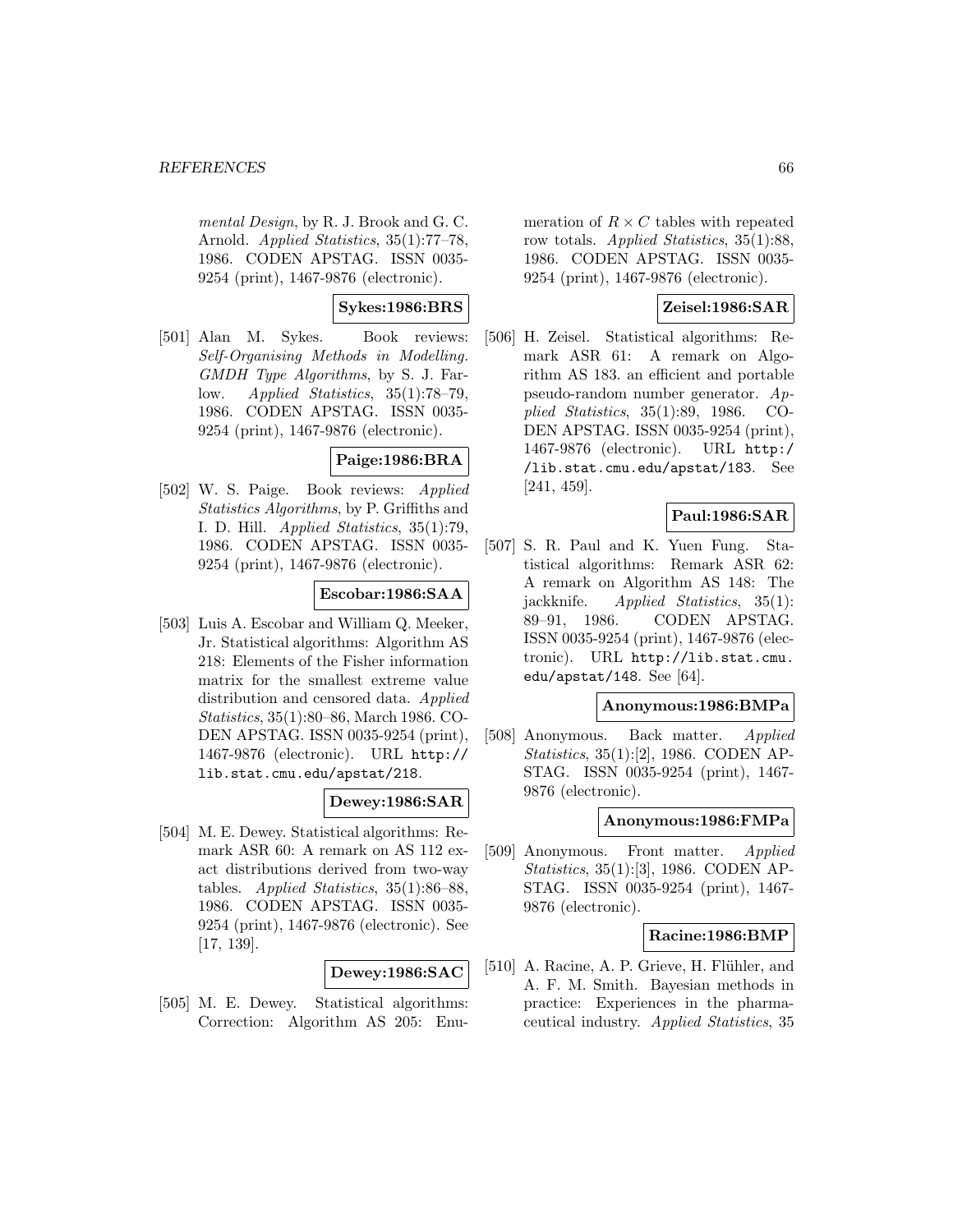(2):93–150, 1986. CODEN APSTAG. ISSN 0035-9254 (print), 1467-9876 (electronic). With discussion.

### **Waldmann:1986:BDR**

[511] K.-H. Waldmann. Bounds for the distribution of the run length of geometric moving average charts. Applied Statistics, 35(2):151–158, 1986. CODEN AP-STAG. ISSN 0035-9254 (print), 1467- 9876 (electronic).

## **Rubin:1986:ESC**

[512] D. B. Rubin and N. Schenker. Efficiently simulating the coverage properties of interval estimates. Applied Statistics, 35 (2):159–167, 1986. CODEN APSTAG. ISSN 0035-9254 (print), 1467-9876 (electronic).

## **Broersen:1986:SRS**

[513] P. M. T. Broersen. Subset regression with stepwise directed search. Applied Statistics, 35(2):168–177, 1986. CO-DEN APSTAG. ISSN 0035-9254 (print), 1467-9876 (electronic).

## **Bairagi:1986:CVE**

[514] R. Bairagi. On components of variation of estimated weight velocity of children. Applied Statistics, 35(2):178–182, 1986. CODEN APSTAG. ISSN 0035- 9254 (print), 1467-9876 (electronic).

#### **Gilks:1986:RTS**

[515] W. R. Gilks. Rapid two-stage modelling technique for exploring large data sets. Applied Statistics, 35(2):183–194, 1986. CODEN APSTAG. ISSN 0035- 9254 (print), 1467-9876 (electronic).

# **Naes:1986:CLS**

[516] T. Naes, C. Irgens, and H. Martens. Comparison of linear statistical methods for calibration of nir instruments. Applied Statistics, 35(2):195–206, 1986. CODEN APSTAG. ISSN 0035-9254 (print), 1467-9876 (electronic).

## **Wilson:1986:CSS**

[517] S. R. Wilson and I. Gordon. Calculating sample sizes in the presence of confounding variables. Applied Statistics, 35 (2):207–213, 1986. CODEN APSTAG. ISSN 0035-9254 (print), 1467-9876 (electronic).

# **Bissell:1986:CPC**

[518] A. F. Bissell. Corrigendum: The performance of control charts and cusums under linear trend. Applied Statistics, 35(2):214, 1986. CODEN APSTAG. ISSN 0035-9254 (print), 1467-9876 (electronic). See [368].

#### **Green:1986:BRP**

[519] M. W. Green. Book reviews: Pareto Distributions, by B. C. Arnold. Applied Statistics, 35(2):215, 1986. CODEN AP-STAG. ISSN 0035-9254 (print), 1467- 9876 (electronic).

## **Moore:1986:BRN**

[520] B. A. Moore. Book reviews: Nonparametric Statistical Inference. 2nd Edition, by Jean Dickinson Gibbons. Applied Statistics, 35(2):215–216, 1986. CO-DEN APSTAG. ISSN 0035-9254 (print), 1467-9876 (electronic).

## **Chapman:1986:BRE**

[521] Paul G. Chapman. Book reviews: Economic Statistics 1900–1983: United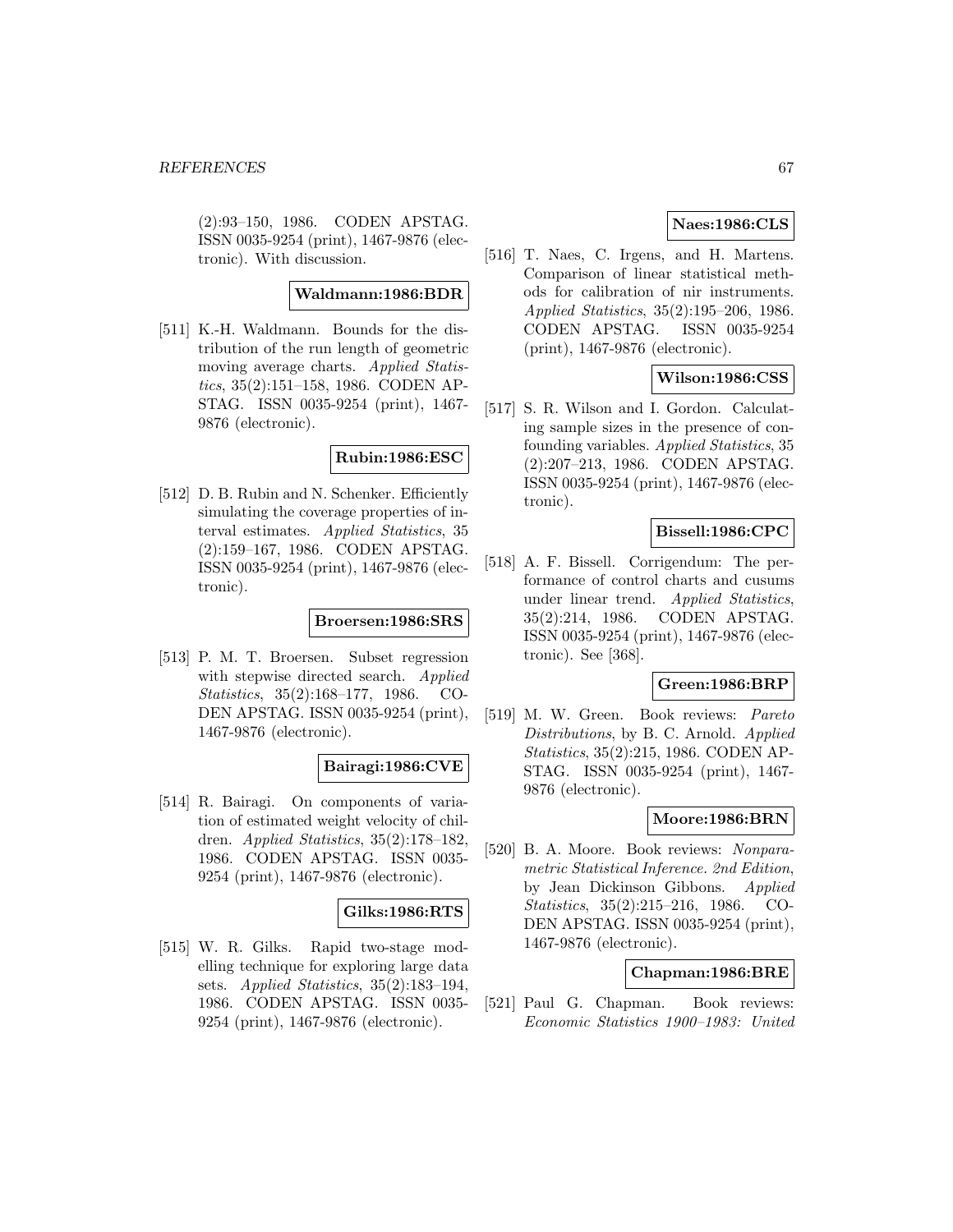Kingdom, United States of America, France, Germany, Italy, Japan, by Thelma Liesner. Applied Statistics, 35(2):216, 1986. CODEN APSTAG. ISSN 0035-9254 (print), 1467-9876 (electronic).

### **Bunday:1986:BRB**

[522] B. D. Bunday. Book reviews: Basic Operational Research. 3rd Edition, by P. B. Moore. Applied Statistics, 35(2):217, 1986. CODEN APSTAG. ISSN 0035- 9254 (print), 1467-9876 (electronic).

#### **Skinner:1986:BRA**

[523] C. J. Skinner. Book reviews: Analysing Change-Measurement and Explanation Using Longitudinal Data, by Ian Plewis. Applied Statistics, 35(2):217–218, 1986. CODEN APSTAG. ISSN 0035-9254 (print), 1467-9876 (electronic).

### **Davies:1986:BRG**

[524] Paul Davies. Book reviews: *Genesis: An* Authorship Study in Computer-Assisted Statistical Linguistics, by Y. T. Radday. Applied Statistics, 35(2):218, 1986. CO-DEN APSTAG. ISSN 0035-9254 (print), 1467-9876 (electronic).

## **Hawkins:1986:BRE**

[525] A. S. Hawkins. Book reviews: Elementary Statistics, by D. H. Skane. Applied Statistics, 35(2):218–219, 1986. CO-DEN APSTAG. ISSN 0035-9254 (print), 1467-9876 (electronic).

#### **Jowett:1986:BRD**

[526] E. Jowett. Book reviews: Directory of Statistical Microcomputer Software, by W. A. Woodward, A. C. Elliott and H. L. Gray. Applied Statistics, 35(2):219,

1986. CODEN APSTAG. ISSN 0035- 9254 (print), 1467-9876 (electronic).

# **Dewey:1986:SAA**

[527] M. E. Dewey. Statistical algorithms: Algorithm AS 219: Height balanced trees. Applied Statistics, 35(2):220– 226, June 1986. CODEN APSTAG. ISSN 0035-9254 (print), 1467-9876 (electronic). URL http://lib.stat.cmu. edu/apstat/219.

## **Bohrer:1986:SAA**

[528] Robert Bohrer. Statistical algorithms: Algorithm AS 220: Operating characteristics of James–Stein and Efron-Morris estimators. Applied Statistics, 35(2): 226–232, June 1986. CODEN APSTAG. ISSN 0035-9254 (print), 1467-9876 (electronic). URL http://lib.stat.cmu. edu/apstat/220.

### **Royston:1986:SAR**

[529] J. P. Royston. Statistical algorithms: Remark ASR 63: A remark on AS 181. the  $W$  test for normality. Applied Statistics, 35(2):232–234, 1986. CODEN AP-STAG. ISSN 0035-9254 (print), 1467- 9876 (electronic). See [239].

### **Schiffelbein:1986:SAR**

[530] Paul Schiffelbein. Statistical algorithms: Remark ASR 64: A remark on Algorithm AS 176: Kernel density estimation using the fast Fourier transform. Applied Statistics, 35(2):235–236, 1986. CO-DEN APSTAG. ISSN 0035-9254 (print), 1467-9876 (electronic). URL http:/ /lib.stat.cmu.edu/apstat/176. See [219, 360].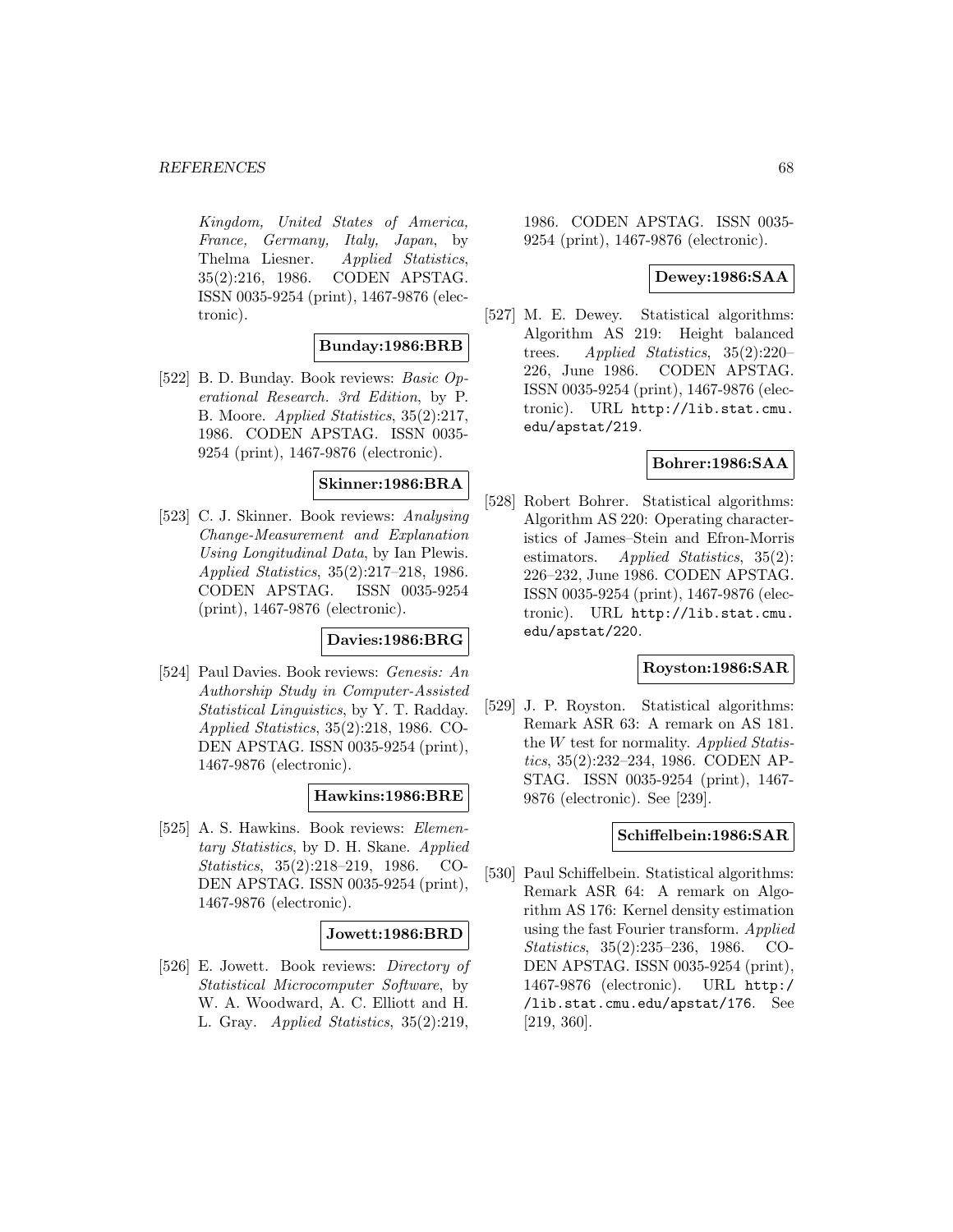**Anonymous:1986:BMPb**

[531] Anonymous. Back matter. *Applied* Statistics, 35(2):[4], 1986. CODEN AP-STAG. ISSN 0035-9254 (print), 1467- 9876 (electronic).

#### **Anonymous:1986:FMPb**

[532] Anonymous. Front matter. *Applied* Statistics, 35(2):[3], 1986. CODEN AP-STAG. ISSN 0035-9254 (print), 1467- 9876 (electronic).

#### **Ehrenberg:1986:RTE**

[533] A. S. C. Ehrenberg. Reading a table: An example. Applied Statistics, 35 (3):237–244, 1986. CODEN APSTAG. ISSN 0035-9254 (print), 1467-9876 (electronic).

### **Mau:1986:GMD**

[534] J. Mau. On a graphical method for the detection of time-dependent effects of covariates in survival data. Applied Statistics, 35(3):245–255, 1986. CO-DEN APSTAG. ISSN 0035-9254 (print), 1467-9876 (electronic).

### **Lwin:1986:CWS**

[535] Thaung Lwin and Clifford H. Spiegelman. Calibration with working standards. Applied Statistics, 35(3):256-261, 1986. CODEN APSTAG. ISSN 0035- 9254 (print), 1467-9876 (electronic).

### **Seeger:1986:DAE**

[536] Paul Seeger. Design and analysis of experiments with sugar beet seeds. Applied Statistics, 35(3):262–268, 1986. CO-DEN APSTAG. ISSN 0035-9254 (print), 1467-9876 (electronic).

# **Dansie:1986:NOS**

[537] B. R. Dansie. Normal order statistics as permutation probability models. Applied Statistics, 35(3):269–275, 1986. CO-DEN APSTAG. ISSN 0035-9254 (print), 1467-9876 (electronic).

## **Dunstan:1986:MBC**

[538] R. Dunstan and R. L. Chambers. Modelbased confidence intervals in multipurpose surveys. Applied Statistics, 35 (3):276–280, 1986. CODEN APSTAG. ISSN 0035-9254 (print), 1467-9876 (electronic).

## **Petersen:1986:FPS**

[539] Trond Petersen. Fitting parametric survival models with time-dependent covariates. Applied Statistics, 35(3): 281–288, 1986. CODEN APSTAG. ISSN 0035-9254 (print), 1467-9876 (electronic).

### **Ashby:1986:OPR**

[540] Deborah Ashby, Stuart J. Pocock, and A. Gerald Shaper. Ordered polytomous regression: An example relating serum biochemistry and haematology to alcohol consumption. Applied Statistics, 35 (3):289–301, 1986. CODEN APSTAG. ISSN 0035-9254 (print), 1467-9876 (electronic).

#### **DerSimonian:1986:SAA**

[541] R. DerSimonian. Statistical algorithms: Algorithm AS 221: Maximum likelihood estimation of a mixing distribution. Applied Statistics,  $35(3):302-309$ , September 1986. CODEN APSTAG. ISSN 0035-9254 (print), 1467-9876 (electronic). URL http://lib.stat.cmu. edu/apstat/221.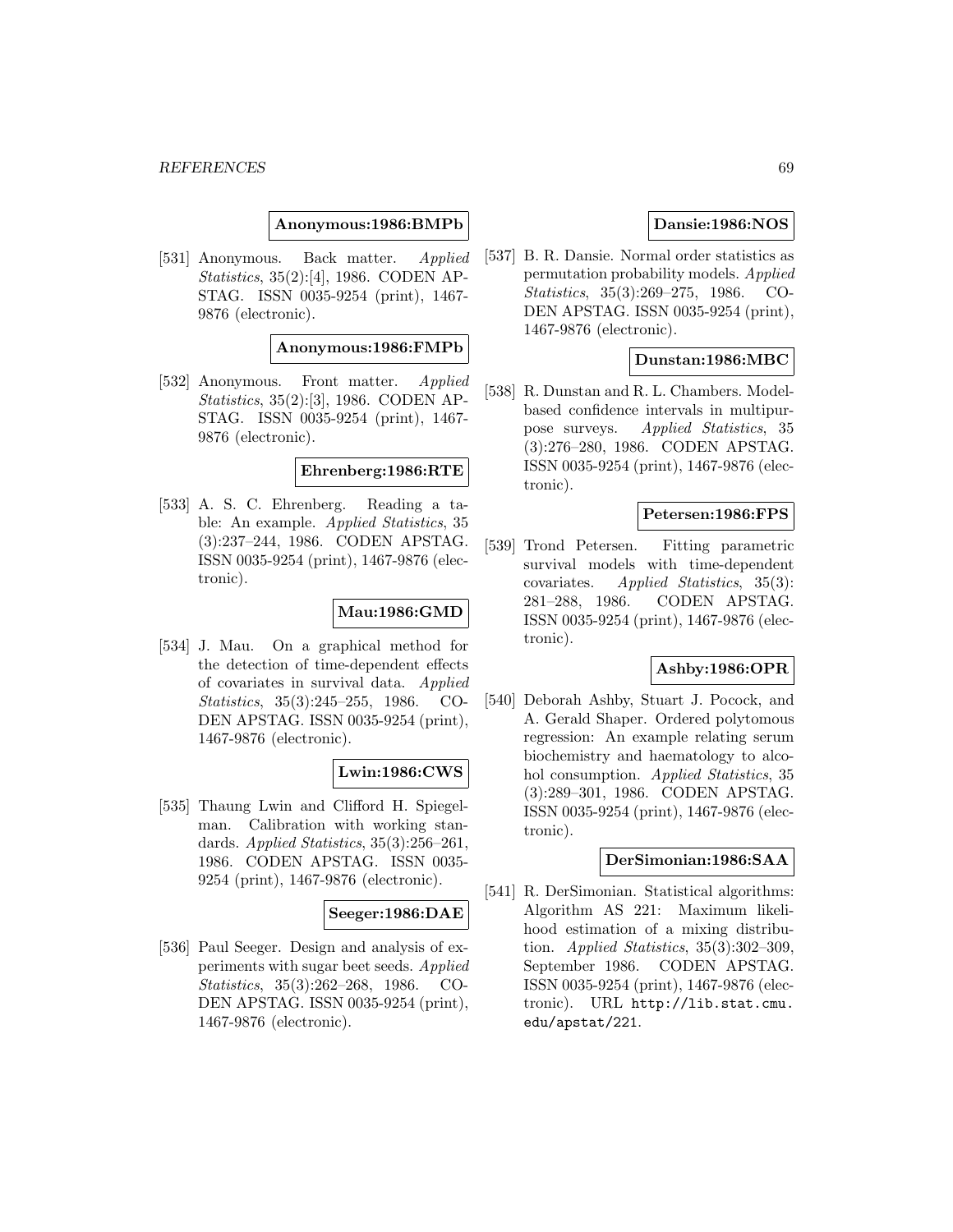## **Thomas:1986:SAR**

[542] G. E. Thomas. Statistical algorithms: Remark ASR 65: A remark on Algorithm AS 76: An integral useful in calculating non-central t and bivariate normal probabilities. Applied Statistics, 35 (3):310–312, 1986. CODEN APSTAG. ISSN 0035-9254 (print), 1467-9876 (electronic). URL http://lib.stat.cmu. edu/apstat/76. See [10, 27, 31, 436, 769].

#### **Murray:1986:SAR**

[543] Gordon D. Murray and Alison J. Wilson. Statistical algorithms: Remark ASR 66: Zero weighted cells. A remark on AS 206: Isotonic regression in two independent variates. Applied Statistics, 35 (3):312–314, 1986. CODEN APSTAG. ISSN 0035-9254 (print), 1467-9876 (electronic). See [414].

#### **Cobby:1986:SAR**

[544] John M. Cobby. Statistical algorithms: Remark ASR 67: A remark on AS 199. A branch and bound algorithm for determining the optimal feature subset of given size. Applied Statistics, 35(3):314, 1986. CODEN APSTAG. ISSN 0035- 9254 (print), 1467-9876 (electronic). See [386].

#### **Anonymous:1986:BMPc**

[545] Anonymous. Back matter. Applied Statistics, 35(3):[4], 1986. CODEN AP-STAG. ISSN 0035-9254 (print), 1467- 9876 (electronic).

#### **Anonymous:1986:FMPc**

[546] Anonymous. Front matter. Applied Statistics, 35(3):[3], 1986. CODEN AP-STAG. ISSN 0035-9254 (print), 1467- 9876 (electronic).

### **Anonymous:1986:VIP**

[547] Anonymous. Volume information. Applied Statistics, 35(3):[2], 1986. CO-DEN APSTAG. ISSN 0035-9254 (print), 1467-9876 (electronic).

# **Hand:1987:SVP**

[548] D. J. Hand. Screening vs prevalence estimation. Applied Statistics,  $36(1):1-7$ , 1987. CODEN APSTAG. ISSN 0035- 9254 (print), 1467-9876 (electronic).

## **Moore:1987:MEV**

[549] Dirk F. Moore. Modelling the extraneous variance in the presence of extrabinomial variation. Applied Statistics, 36(1):8–14, 1987. CODEN APSTAG. ISSN 0035-9254 (print), 1467-9876 (electronic).

## **Perry:1987:IIP**

[550] Joe N. Perry. Iterative improvement of a power transformation to stabilise variance. Applied Statistics,  $36(1):15-21$ , 1987. CODEN APSTAG. ISSN 0035- 9254 (print), 1467-9876 (electronic).

### **Krzanowski:1987:SVP**

[551] W. J. Krzanowski. Selection of variables to preserve multivariate data structure, using principal components. Applied Statistics, 36(1):22–33, 1987. CODEN APSTAG. ISSN 0035-9254 (print), 1467-9876 (electronic).

# **Jupp:1987:FSP**

[552] Peter E. Jupp and John T. Kent. Fitting smooth paths to spherical data.  $Ap$ plied Statistics, 36(1):34–46, 1987. CO-DEN APSTAG. ISSN 0035-9254 (print), 1467-9876 (electronic).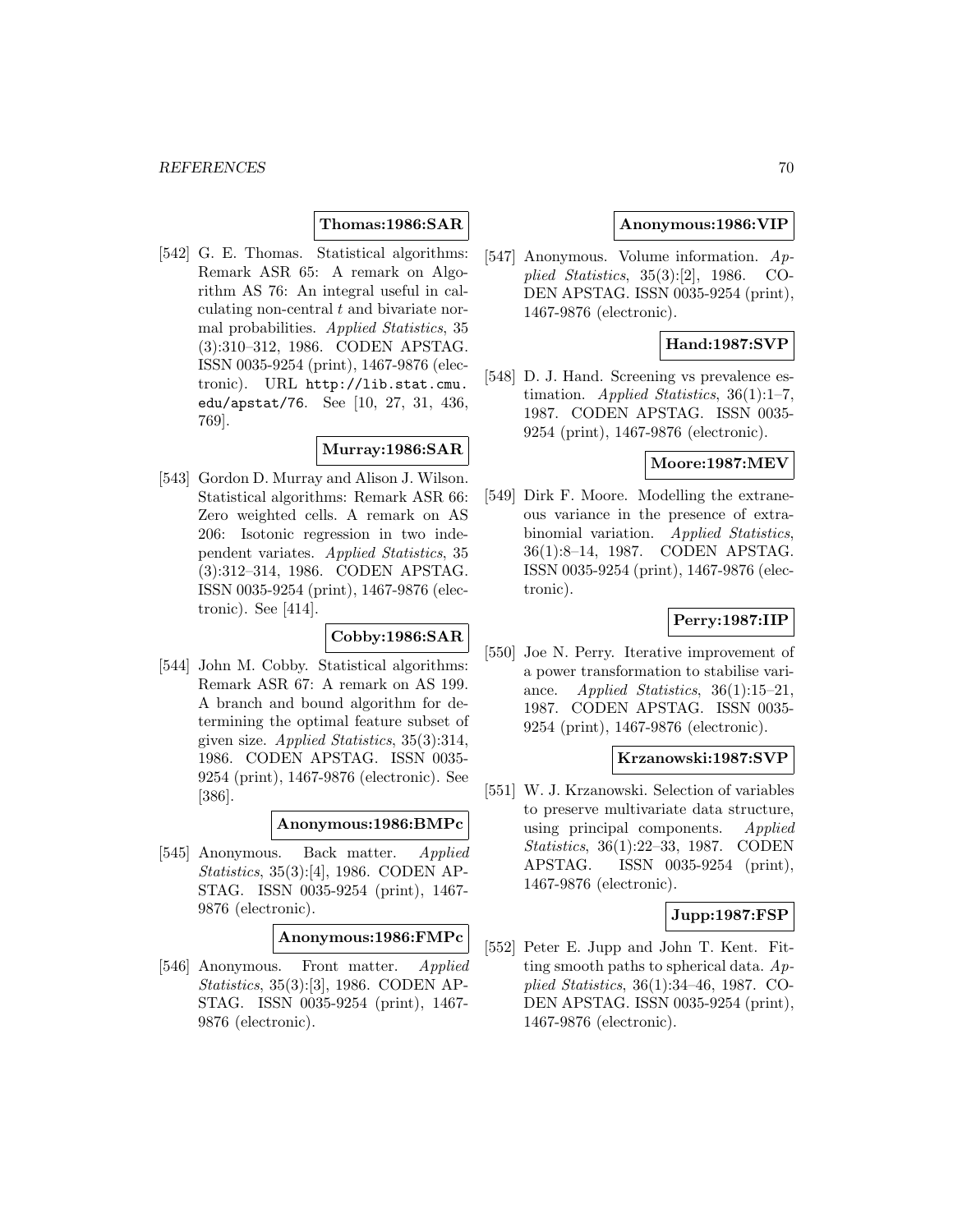### **Cameron:1987:FMS**

[553] Murray A. Cameron and T. Rolf Turner. Fitting models to spectra using regression packages. Applied Statistics, 36 (1):47–57, 1987. CODEN APSTAG. ISSN 0035-9254 (print), 1467-9876 (electronic).

# **Cowan:1987:HEG**

[554] Richard Cowan. Hand evaluation in the game of contract bridge. Applied Statistics, 36(1):58–71, 1987. CODEN AP-STAG. ISSN 0035-9254 (print), 1467- 9876 (electronic).

## **Wahrendorf:1987:BCN**

[555] Jurgen Wahrendorf, Heiko Becher, and Charles C. Brown. Bootstrap comparison of non-nested generalized linear models: Applications in survival analysis and epidemiology. Applied Statistics, 36(1):72–81, 1987. CODEN APSTAG. ISSN 0035-9254 (print), 1467-9876 (electronic).

# **Chang:1987:GTT**

[556] Wei-Chien Chang. A graph for two training samples in a discriminant analysis. Applied Statistics, 36(1):82–91, 1987. CODEN APSTAG. ISSN 0035- 9254 (print), 1467-9876 (electronic).

#### **Coleman:1987:MPH**

[557] S. Y. Coleman and T. F. Cox. Miscellanea: The probability of hitting a synapse: An addendum. Applied Statistics, 36(1):92–93, 1987. CODEN AP-STAG. ISSN 0035-9254 (print), 1467- 9876 (electronic).

### **Coleman:1987:PHS**

[558] S. Y. Coleman and T. F. Cox. The probability of hitting a synapse: an addendum. Applied Statistics, 36(1):92–93, 1987.

# **Royston:1987:MCD**

[559] J. P. Royston, J. B. Webb, P. Griffiths, and I. D. Hill. Miscellanea: The construction and description of algorithms. Applied Statistics, 36(1):94–103, 1987. CODEN APSTAG. ISSN 0035-9254 (print), 1467-9876 (electronic).

# **Hardle:1987:SAA**

[560] W. Härdle. Statistical algorithms: Algorithm AS 222: Resistant smoothing using the fast Fourier transform.  $Ap$ plied Statistics, 36(1):104–111, March 1987. CODEN APSTAG. ISSN 0035-9254 (print), 1467-9876 (electronic). URL http://lib.stat.cmu. edu/apstat/222. See [662].

### **Lee:1987:SAA**

[561] Tze-San Lee. Statistical algorithms: Algorithm AS 223: Optimum ridge parameter selection. Applied Statistics, 36 (1):112–118, March 1987. CODEN AP-STAG. ISSN 0035-9254 (print), 1467- 9876 (electronic). URL http://lib. stat.cmu.edu/apstat/223.

### **Farebrother:1987:SAR**

[562] R. W. Farebrother. Statistical algorithms: Remark AS R68: Constrained and unconstrained  $L_1$  estimation A remark on AS 108: Multiple linear regression with minimum sum of absolute errors. Applied Statistics, 36(1):118, 1987. CODEN APSTAG. ISSN 0035- 9254 (print), 1467-9876 (electronic). See [15, 26].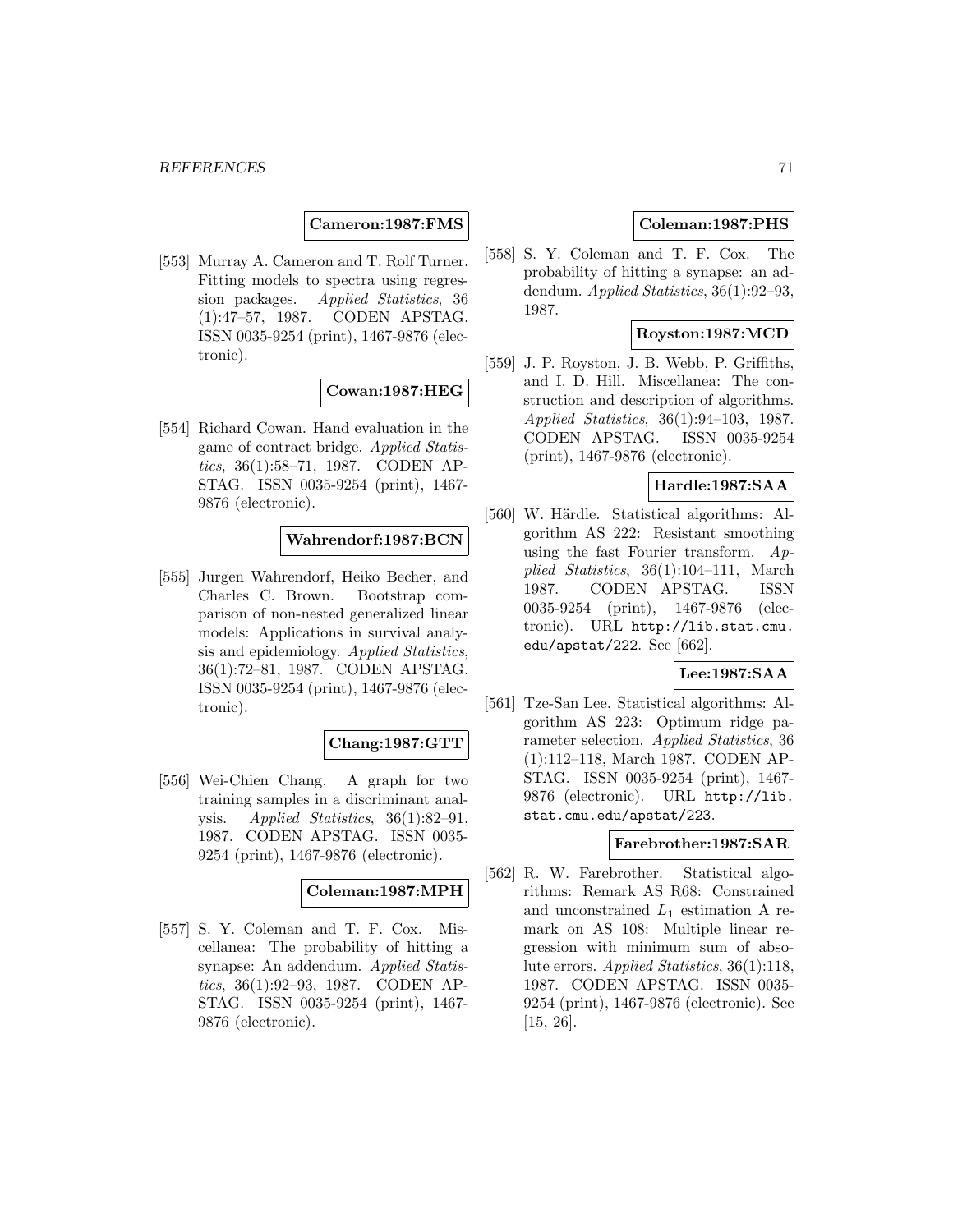## **Royston:1987:SAR**

[563] J. P. Royston. Statistical algorithms: Remark AS R69: A remark on Algorithm AS 190: Probabilities and upper quantiles for the Studentized range. Applied Statistics, 36(1):119, 1987. CO-DEN APSTAG. ISSN 0035-9254 (print), 1467-9876 (electronic). URL http:/ /lib.stat.cmu.edu/apstat/190. See [308].

# **Hill:1987:SAR**

[564] I. D. Hill. Statistical algorithms: Remark AS R70: A remark on Algorithm AS 16. maximum likelihood estimation from grouped and censored normal data. Applied Statistics, 36 (1):119–120, 1987. CODEN APSTAG. ISSN 0035-9254 (print), 1467-9876 (electronic). URL http://lib.stat.cmu. edu/apstat/16. See [5, 16].

## **Murray:1987:SAC**

[565] Gordon D. Murray and Alison J. Wilson. Statistical algorithms: Correction: Algorithm AS 206: Istonic regression in two independent variates. Applied Statistics, 36(1):120, 1987. CODEN AP-STAG. ISSN 0035-9254 (print), 1467- 9876 (electronic).

#### **Anonymous:1987:BMPa**

[566] Anonymous. Back matter. Applied Statistics, 36(1):[4], 1987. CODEN AP-STAG. ISSN 0035-9254 (print), 1467- 9876 (electronic).

#### **Anonymous:1987:FMPa**

[567] Anonymous. Front matter. Applied Statistics, 36(1):[3], 1987. CODEN AP-STAG. ISSN 0035-9254 (print), 1467- 9876 (electronic).

### **Finkelstein:1987:ECP**

[568] Dianne M. Finkelstein and Louise M. Ryan. Estimating carcinogenic potency from a rodent tumorigenicity experiment. Applied Statistics,  $36(2):121-133$ , 1987. CODEN APSTAG. ISSN 0035- 9254 (print), 1467-9876 (electronic).

## **Jones:1987:RCP**

[569] M. C. Jones. Randomly choosing parameters from the stationarity and invertibility region of autoregressive-moving average models. Applied Statistics, 36 (2):134–138, 1987. CODEN APSTAG. ISSN 0035-9254 (print), 1467-9876 (electronic).

# **Kent:1987:AEB**

[570] John T. Kent. Asymptotic expansions for the Bingham distribution. Applied Statistics, 36(2):139–144, 1987. CO-DEN APSTAG. ISSN 0035-9254 (print), 1467-9876 (electronic).

### **Ridout:1987:RSS**

[571] M. S. Ridout and J. M. Cobby. Ranked set sampling with nonrandom selection of sets and errors in ranking. Applied Statistics, 36(2):145–152, 1987. CO-DEN APSTAG. ISSN 0035-9254 (print), 1467-9876 (electronic).

# **Bacon-Shone:1987:NGM**

[572] J. Bacon-Shone and W. K. Fung. A new graphical method for detecting single and multiple outliers in univariate and multivariate data. Applied Statistics, 36(2):153–162, 1987. CODEN AP-STAG. ISSN 0035-9254 (print), 1467- 9876 (electronic).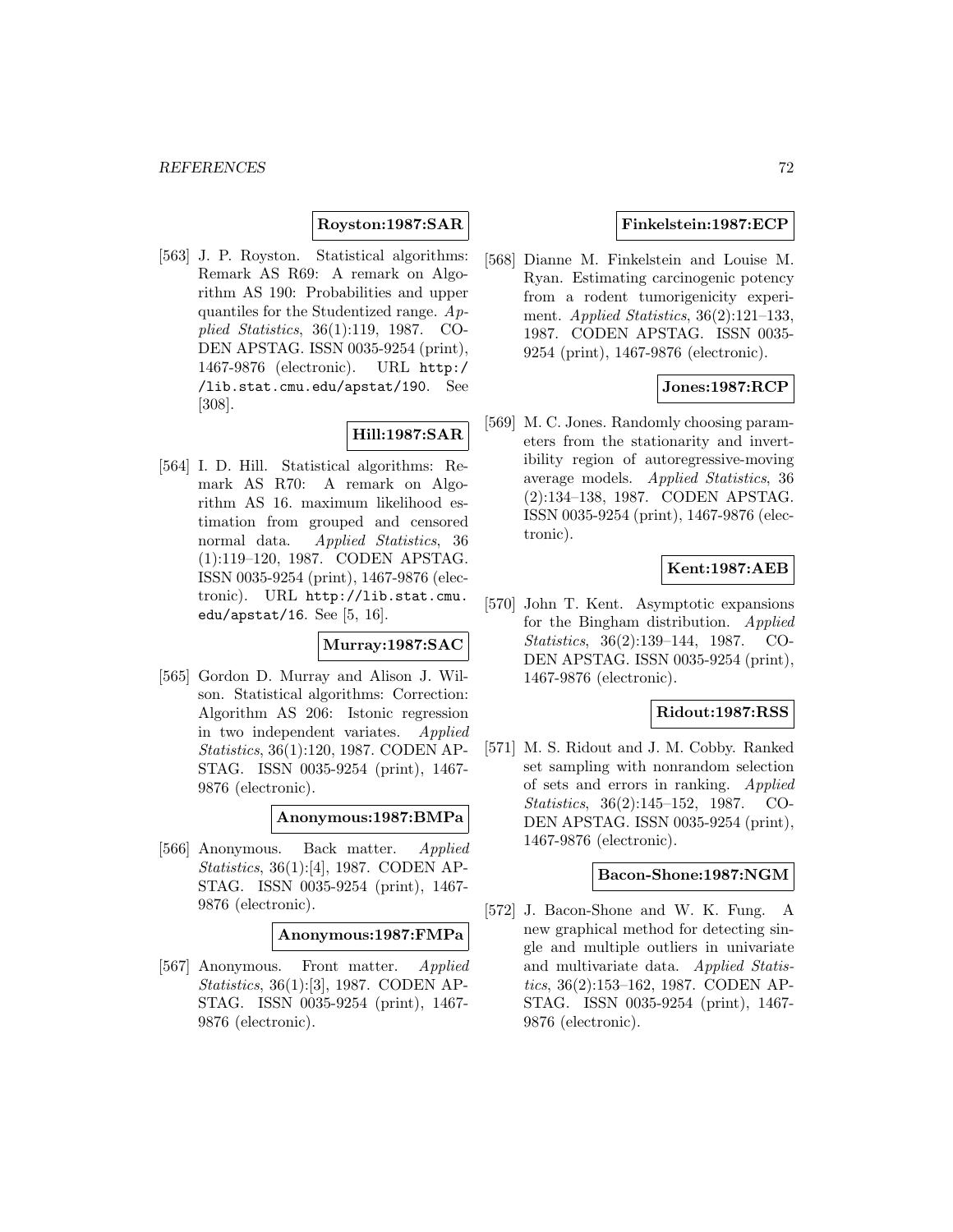#### **Strauss:1987:RPR**

[573] David Strauss and Barry C. Arnold. The rating of players in racquetball tournaments. Applied Statistics, 36 (2):163–173, 1987. CODEN APSTAG. ISSN 0035-9254 (print), 1467-9876 (electronic).

### **Evett:1987:ELR**

[574] I. W. Evett, P. E. Cage, and C. G. G. Aitken. Evaluation of the likelihood ratio for fibre transfer evidence in criminal cases. Applied Statistics, 36(2):174–180, 1987. CODEN APSTAG. ISSN 0035- 9254 (print), 1467-9876 (electronic).

### **Williams:1987:GLM**

[575] D. A. Williams. Generalized linear model diagnostics using the deviance and single case deletions. Applied Statistics, 36(2):181–191, 1987. CODEN AP-STAG. ISSN 0035-9254 (print), 1467- 9876 (electronic).

#### **Kenward:1987:LLM**

[576] Michael G. Kenward and Byron Jones. A log-linear model for binary cross-over data. Applied Statistics, 36(2):192–204, 1987. CODEN APSTAG. ISSN 0035- 9254 (print), 1467-9876 (electronic).

### **Shirley:1987:ARM**

[577] Eryl A. C. Shirley. Applications of ranking methods to multiple comparison procedures and factorial experiments. Applied Statistics, 36(2):205–213, 1987. CODEN APSTAG. ISSN 0035-9254 (print), 1467-9876 (electronic).

#### **Masarotto:1987:RIA**

[578] G. Masarotto. Robust identification of autoregressive moving average models.

Applied Statistics, 36(2):214–220, 1987. CODEN APSTAG. ISSN 0035-9254 (print), 1467-9876 (electronic).

### **Lawrance:1987:MNV**

[579] A. J. Lawrance. Miscellanea: A note on the variance of the Box–Cox regression transformation estimate. Applied Statistics, 36(2):221–223, 1987. CODEN AP-STAG. ISSN 0035-9254 (print), 1467- 9876 (electronic).

### **Altman:1987:LE**

[580] Douglas G. Altman, J. Martin Bland, and Gabrielle E. Kelly. Letters to the editors. Applied Statistics, 36(2):224–227, 1987. CODEN APSTAG. ISSN 0035- 9254 (print), 1467-9876 (electronic).

### **Dean:1987:SAA**

[581] A. M. Dean. Statistical algorithms: Algorithm AS 224: Combining component designs to form a design with several orthogonal blocking factors. Applied Statistics, 36(2):228–234, June 1987. CODEN APSTAG. ISSN 0035-9254 (print), 1467-9876 (electronic). URL http://lib.stat.cmu. edu/apstat/224.

### **Wollan:1987:SAA**

[582] Peter C. Wollan and Richard L. Dykstra. Statistical algorithms: Algorithm AS 225: Minimizing linear inequality constrained Mahalanobis distances. Applied Statistics, 36(2):234– 240, June 1987. CODEN APSTAG. ISSN 0035-9254 (print), 1467-9876 (electronic). URL http://lib.stat.cmu. edu/apstat/225.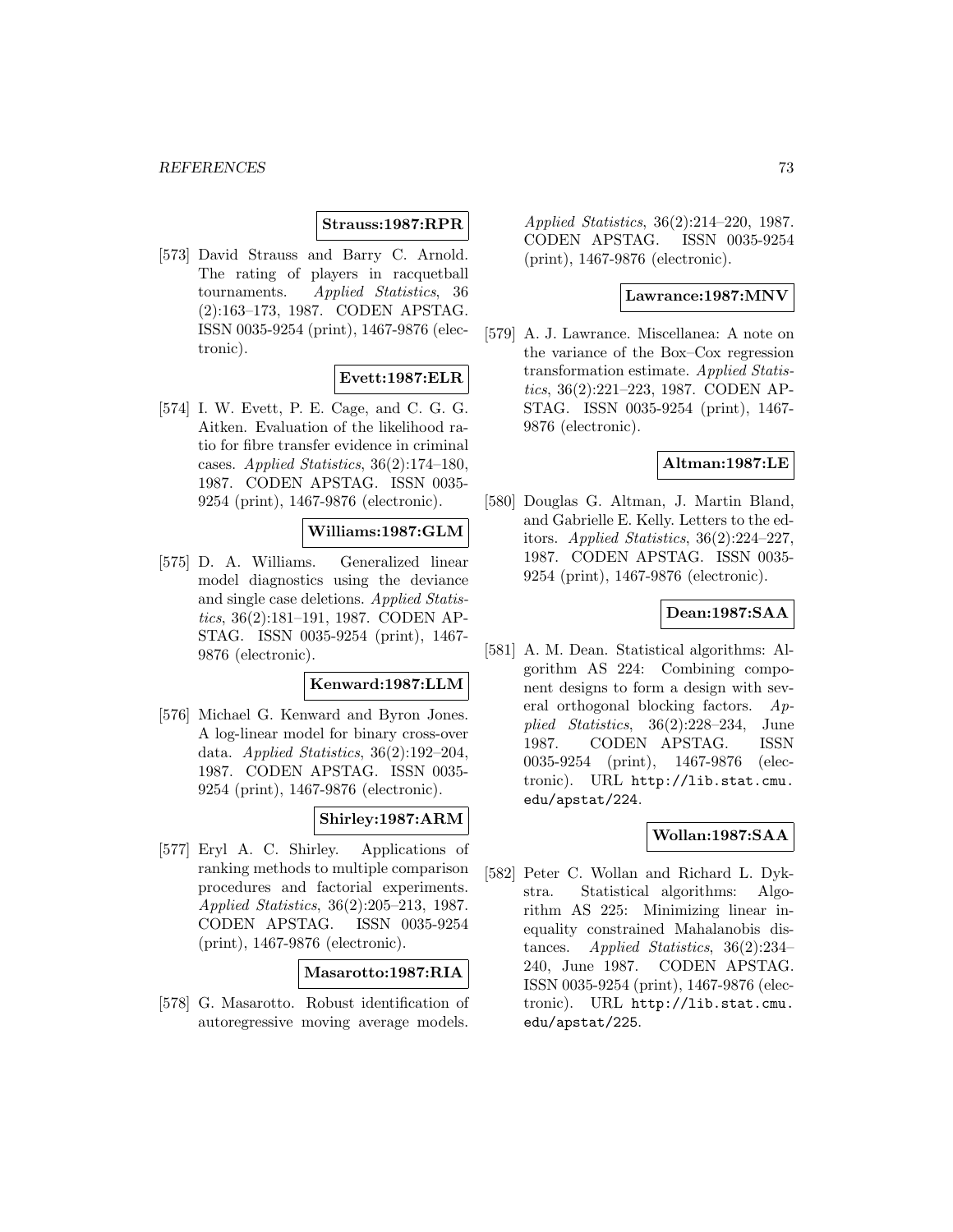# **Lenth:1987:SAA**

[583] Russell V. Lenth. Statistical algorithms: Algorithm AS 226: Computing noncentral beta probabilities. Applied Statistics, 36(2):241–244, June 1987. CO-DEN APSTAG. ISSN 0035-9254 (print), 1467-9876 (electronic). URL http:/ /lib.stat.cmu.edu/apstat/226. See remarks [774, 775].

### **Marsh:1987:SAA**

[584] N. W. A. Marsh. Statistical algorithms: Algorithm AS 227: Efficient generation of all binary patterns by Gray code counting. Applied Statistics, 36(2):245– 249, June 1987. CODEN APSTAG. ISSN 0035-9254 (print), 1467-9876 (electronic). URL http://lib.stat.cmu. edu/apstat/227.

### **Anonymous:1987:BMPb**

[585] Anonymous. Back matter. Applied Statistics, 36(2):[5], 1987. CODEN AP-STAG. ISSN 0035-9254 (print), 1467- 9876 (electronic).

#### **Anonymous:1987:FMPb**

[586] Anonymous. Front matter. Applied Statistics, 36(2):[3], 1987. CODEN AP-STAG. ISSN 0035-9254 (print), 1467- 9876 (electronic).

### **Glasbey:1987:TDF**

[587] C. A. Glasbey. Tolerance-distributionfree analyses of quantal dose-response data. Applied Statistics, 36(3):251–259, 1987. CODEN APSTAG. ISSN 0035- 9254 (print), 1467-9876 (electronic).

### **Hastie:1987:NPL**

[588] Trevor Hastie and Robert Tibshirani. Non-parametric logistic and proportional odds regression. Applied Statistics, 36(3):260–276, 1987. CODEN AP-STAG. ISSN 0035-9254 (print), 1467- 9876 (electronic).

# **Kemp:1987:RGF**

[589] C. D. Kemp and Adrienne W. Kemp. Rapid generation of frequency tables. Applied Statistics, 36(3):277–282, 1987. CODEN APSTAG. ISSN 0035-9254 (print), 1467-9876 (electronic).

### **Smith:1987:MMC**

[590] Richard L. Smith and Mark Corbett. Measuring marathon courses: an application of statistical calibration theory. Applied Statistics, 36(3):283–295, 1987. CODEN APSTAG. ISSN 0035- 9254 (print), 1467-9876 (electronic).

### **Kenward:1987:MCP**

[591] Michael G. Kenward. Method for comparing profiles of repeated measurements. Applied Statistics, 36(3): 296–308, 1987. CODEN APSTAG. ISSN 0035-9254 (print), 1467-9876 (electronic).

### **Hakulinen:1987:RAR**

[592] T. Hakulinen and L. Tenkanen. Regression analysis of relative survival rates. Applied Statistics, 36(3):309–317, 1987. CODEN APSTAG. ISSN 0035-9254 (print), 1467-9876 (electronic).

# **McLachlan:1987:BLR**

[593] G. J. McLachlan. On bootstrapping the likelihood ratio test statistic for the number of components in a normal mixture. Applied Statistics, 36(3):318–324, 1987. CODEN APSTAG. ISSN 0035- 9254 (print), 1467-9876 (electronic).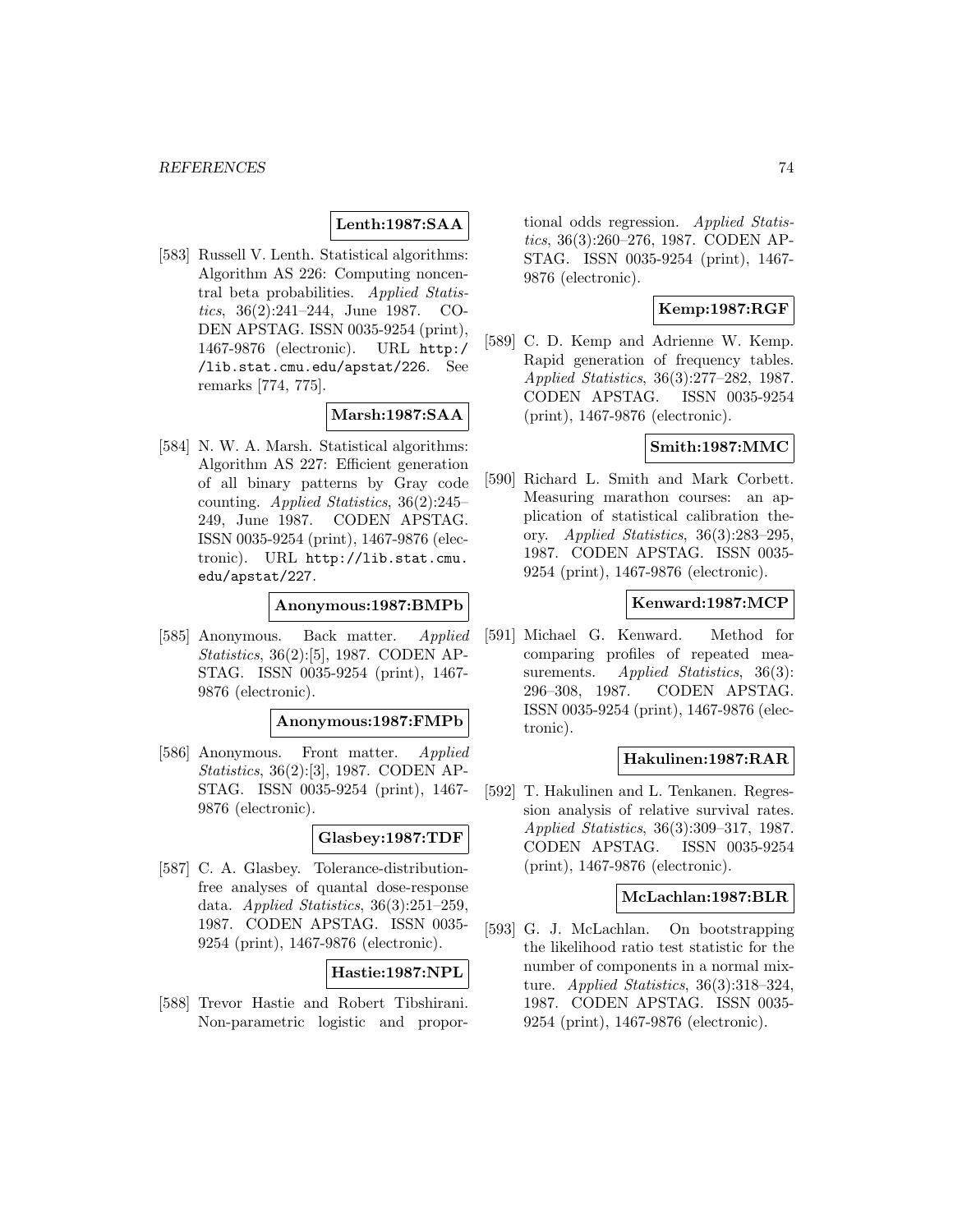### **Prentice:1987:FSP**

[594] Michael J. Prentice. Fitting smooth paths to rotation data. Applied Statistics, 36(3):325–331, 1987. CODEN AP-STAG. ISSN 0035-9254 (print), 1467- 9876 (electronic).

# **Aitkin:1987:MVH**

[595] Murray Aitkin. Modelling variance heterogeneity in normal regression using Glim. Applied Statistics, 36(3):332–339, 1987. CODEN APSTAG. ISSN 0035- 9254 (print), 1467-9876 (electronic).

### **Gaynor:1987:UTD**

[596] Jeffrey J. Gaynor. The use of time dependent covariates in modelling data from an occupational cohort study. Applied Statistics, 36(3):340–351, 1987. CODEN APSTAG. ISSN 0035-9254 (print), 1467-9876 (electronic).

#### **Kimber:1987:ATT**

[597] A. C. Kimber and C. Jeynes. Application of the truncated two-piece normal distribution to the measurement of depths of arsenic implants in silicon. Applied Statistics, 36(3):352–357, 1987. CODEN APSTAG. ISSN 0035- 9254 (print), 1467-9876 (electronic).

#### **Smith:1987:CML**

[598] Richard L. Smith and J. C. Naylor. A comparison of maximum likelihood and Bayesian estimators for the threeparameter Weibull distribution. Applied Statistics, 36(3):358–369, 1987. CO-DEN APSTAG. ISSN 0035-9254 (print), 1467-9876 (electronic).

### **Pinkham:1987:EAD**

[599] R. S. Pinkham. An efficient algorithm for drawing a simple random sample. Applied Statistics, 36(3):370–372, 1987. CODEN APSTAG. ISSN 0035-9254 (print), 1467-9876 (electronic).

# **Joliffe:1987:LE**

[600] I. T. Joliffe. Letter to the editors. Applied Statistics, 36(3):373–374, 1987. CODEN APSTAG. ISSN 0035-9254 (print), 1467-9876 (electronic).

#### **Stone:1987:BRS**

[601] M. Stone. Book reviews: The Statistical Analysis of Compositional Data, by John Aitchison. Applied Statistics, 36(3):375, 1987. CODEN APSTAG. ISSN 0035-9254 (print), 1467-9876 (electronic).

### **Lovie:1987:BRE**

[602] Pat Lovie. Book reviews: The Elements of Graphing Data, by William S. Cleveland. Applied Statistics, 36(3):375–376, 1987. CODEN APSTAG. ISSN 0035- 9254 (print), 1467-9876 (electronic).

### **Davy:1987:BRI**

[603] P. J. Davy. Book reviews: *Introductory* Probability Theory, by Janos Galambos. Applied Statistics, 36(3):376, 1987. CO-DEN APSTAG. ISSN 0035-9254 (print), 1467-9876 (electronic).

### **Dykstra:1987:SAA**

[604] Richard L. Dykstra and Peter C. Wollan. Statistical algorithms: Algorithm AS 228: Finding I-projections subject to a finite set of linear inequality constraints. Applied Statistics, 36(3):377– 383, September 1987. CODEN AP-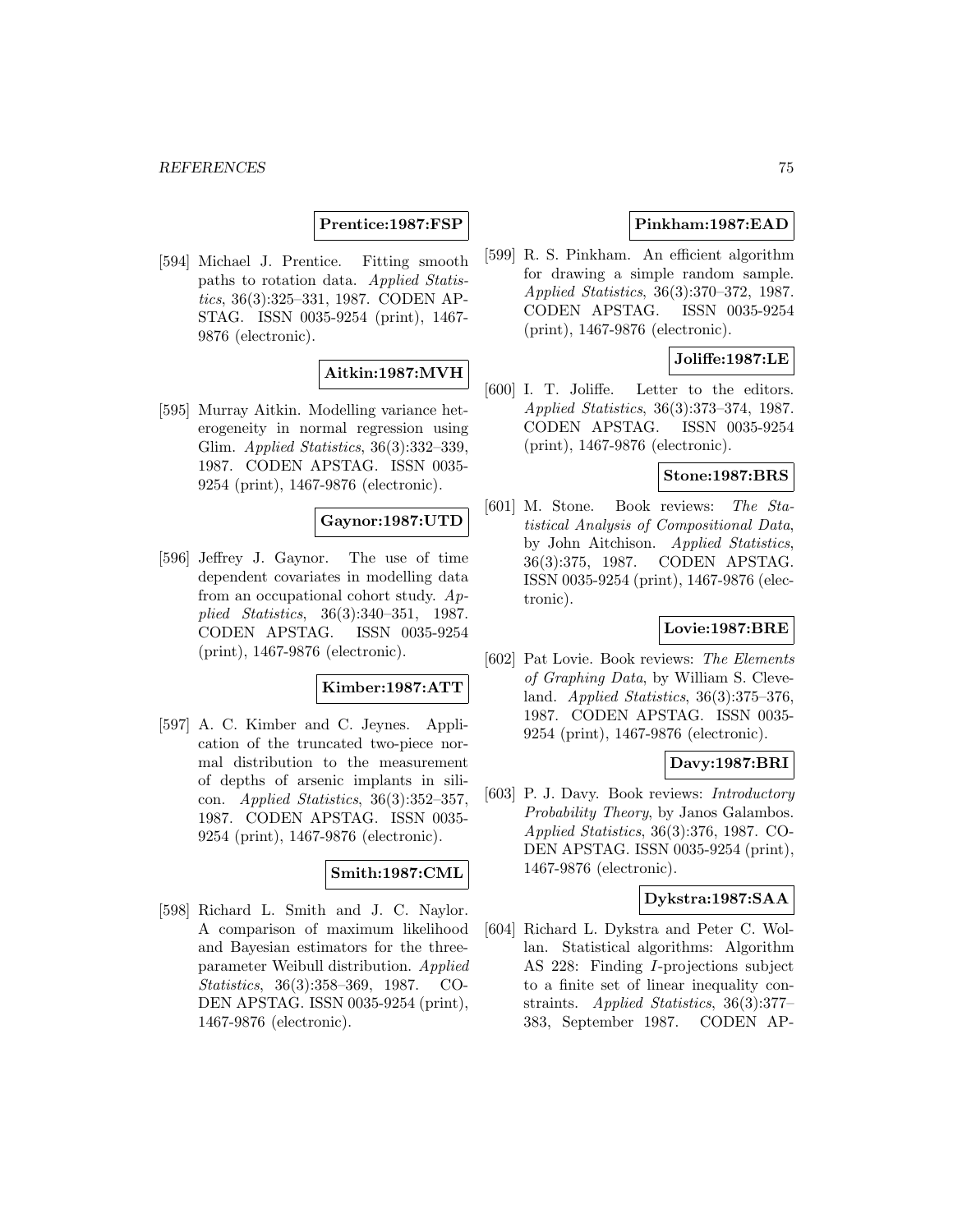STAG. ISSN 0035-9254 (print), 1467- 9876 (electronic). URL http://lib. stat.cmu.edu/apstat/228.

### **Koenker:1987:SAA**

[605] Roger W. Koenker and Vasco D'Orey. Statistical algorithms: Algorithm AS 229: Computing regression quantiles. Applied Statistics, 36(3):383–393, September 1987. CODEN APSTAG. ISSN 0035-9254 (print), 1467-9876 (electronic). URL http://lib.stat.cmu. edu/apstat/229.

# **Smith:1987:SAA**

[606] V. L. Smith. Statistical algorithms: Algorithm AS 230: Distribution of customers in  $M/E_T/m$  queues using Hokstad's approximation. Applied Statistics, 36(3):394–401, September 1987. CO-DEN APSTAG. ISSN 0035-9254 (print), 1467-9876 (electronic). URL http:// lib.stat.cmu.edu/apstat/230.

#### **Farebrother:1987:SAA**

[607] R. W. Farebrother. Statistical algorithms: Algorithm AS 231: The distribution of a noncentral  $X^2$  variable with nonnegative degrees of freedom. Applied Statistics, 36(3):402–405, September 1987. CODEN APSTAG. ISSN 0035-9254 (print), 1467-9876 (electronic). URL http://lib.stat.cmu. edu/apstat/231.

#### **Anonymous:1987:BMPc**

[608] Anonymous. Back matter. Applied Statistics, 36(3):[4], 1987. CODEN AP-STAG. ISSN 0035-9254 (print), 1467- 9876 (electronic).

### **Anonymous:1987:FMPc**

[609] Anonymous. Front matter. Applied Statistics, 36(3):[3], 1987. CODEN AP-STAG. ISSN 0035-9254 (print), 1467- 9876 (electronic).

### **Anonymous:1987:VIP**

[610] Anonymous. Volume information. Applied Statistics, 36(3):[4], 1987. CO-DEN APSTAG. ISSN 0035-9254 (print), 1467-9876 (electronic).

### **Arjas:1988:TDB**

[611] Elja Arjas and David Venzon. A test for discriminating between additive and multiplicative relative risks in survival analysis. Applied Statistics,  $37(1):1-11$ , 1988. CODEN APSTAG. ISSN 0035- 9254 (print), 1467-9876 (electronic).

### **Raftery:1988:ASD**

[612] Adrian E. Raftery. Analysis of a simple debugging model. Applied Statistics, 37(1):12–22, 1988. CODEN APSTAG. ISSN 0035-9254 (print), 1467-9876 (electronic).

### **Little:1988:REM**

[613] Roderick J. A. Little. Robust estimation of the mean and covariance matrix from data with missing values. Applied Statistics, 37(1):23–38, 1988. CODEN AP-STAG. ISSN 0035-9254 (print), 1467- 9876 (electronic).

### **Giltinan:1988:DTS**

[614] D. M. Giltinan, T. P. Capizzi, and H. Malani. Diagnostic tests for similar action of two compounds.  $Ap$ plied Statistics, 37(1):39–50, 1988. CO-DEN APSTAG. ISSN 0035-9254 (print), 1467-9876 (electronic).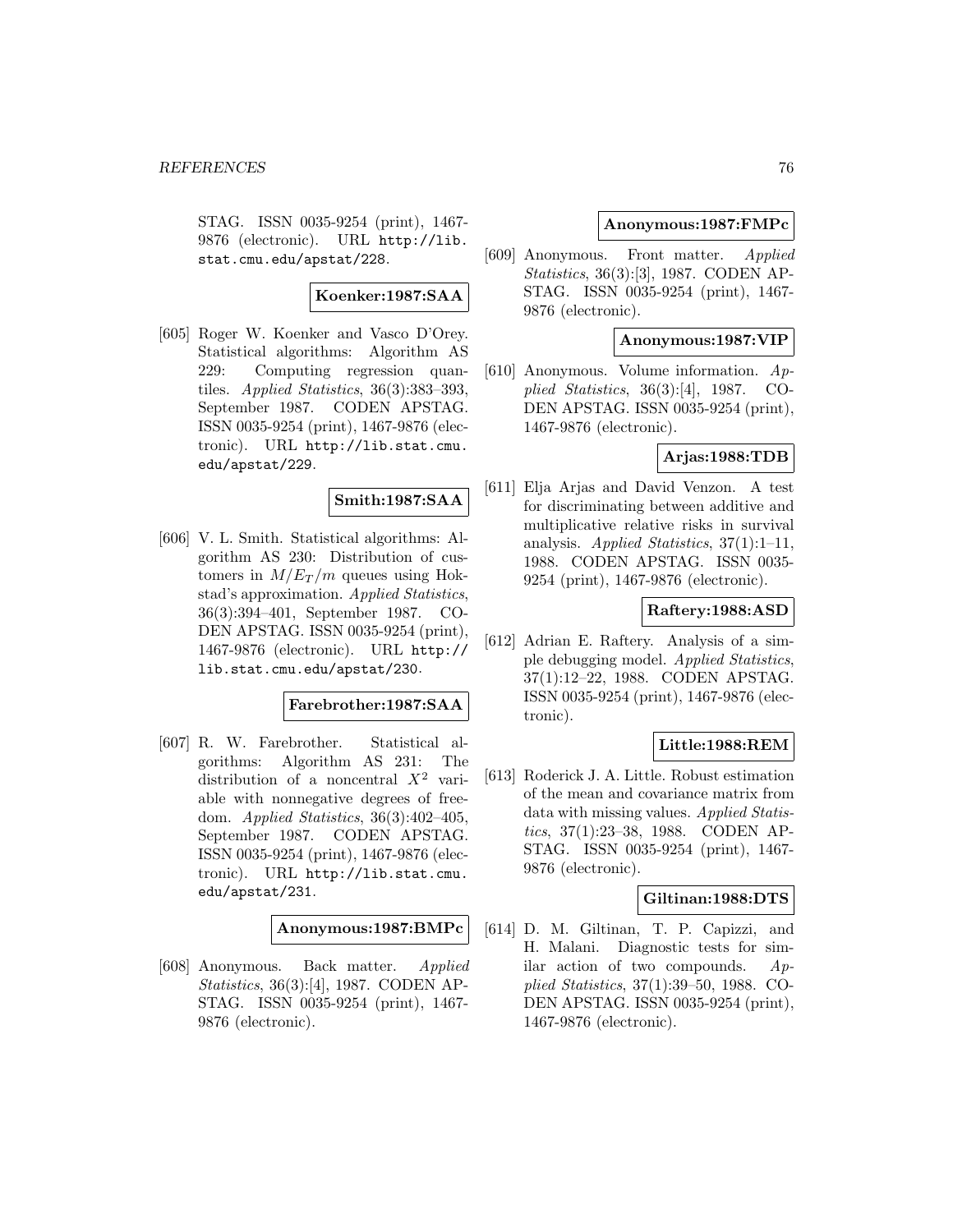### **Campbell:1988:STI**

[615] N. A. Campbell and H. T. Kiiveri. Spectral-temporal indices for discrimination. *Applied Statistics*, 37(1):51–62, 1988. CODEN APSTAG. ISSN 0035- 9254 (print), 1467-9876 (electronic).

### **Riddle:1988:PMT**

[616] Lawrence H. Riddle. Probability models for tennis scoring systems. Applied Statistics, 37(1):63–75, 1988. CO-DEN APSTAG. ISSN 0035-9254 (print), 1467-9876 (electronic). See corrigendum [691].

### **Puterman:1988:LIA**

[617] Martin L. Puterman. Leverage and influence in autocorrelated regression models. Applied Statistics, 37(1):76–86, 1988. CODEN APSTAG. ISSN 0035- 9254 (print), 1467-9876 (electronic).

# **Venzon:1988:MCP**

[618] D. J. Venzon and S. H. Moolgavkar. Method for computing profilelikelihood-based confidence intervals. Applied Statistics, 37(1):87–94, 1988. CODEN APSTAG. ISSN 0035-9254 (print), 1467-9876 (electronic).

### **Haines:1988:CFA**

[619] Paul D. Haines. A closed form approximation for calculating the percentage points of the F and t distributions.  $Ap$ plied Statistics, 37(1):95–100, 1988. CO-DEN APSTAG. ISSN 0035-9254 (print), 1467-9876 (electronic).

#### **Fligner:1988:NTJ**

[620] M. A. Fligner and J. S. Verducci. A nonparametric test for judges' bias in an athletic competition. Applied Statistics,

37(1):101–110, 1988. CODEN APSTAG. ISSN 0035-9254 (print), 1467-9876 (electronic).

### **Fidler:1988:LE**

[621] V. Fidler, M. G. Kenward, and B. Jones. Letters to the editors. Applied Statistics, 37(1):111–113, 1988. CODEN APSTAG. ISSN 0035-9254 (print), 1467-9876 (electronic).

# **Hills:1988:BRV**

[622] Mary G. Hills. Book reviews: Validity in Survey Research, by W. A. Belson. Applied Statistics, 37(1):114, 1988. CO-DEN APSTAG. ISSN 0035-9254 (print), 1467-9876 (electronic).

### **Breeze:1988:BRG**

[623] Peter Breeze. Book reviews: Goodnessof-Fit Techniques, by R. B. D'Agostino and M. A. Stephens. Applied Statistics, 37(1):115, 1988. CODEN APSTAG. ISSN 0035-9254 (print), 1467-9876 (electronic).

### **Mullins:1988:BRP**

[624] Eamonn Mullins. Book reviews: Probability and Statistics. 2nd edn, by M. H. DeGroot. Applied Statistics, 37 (1):116–117, 1988. CODEN APSTAG. ISSN 0035-9254 (print), 1467-9876 (electronic).

#### **MacRae:1988:BRC**

[625] K. D. MacRae. Book reviews: Clinical Epidemiology: The Architecture of Clinical Research, by Alvan R. Feinstein. Applied Statistics, 37(1):117, 1988. CO-DEN APSTAG. ISSN 0035-9254 (print), 1467-9876 (electronic).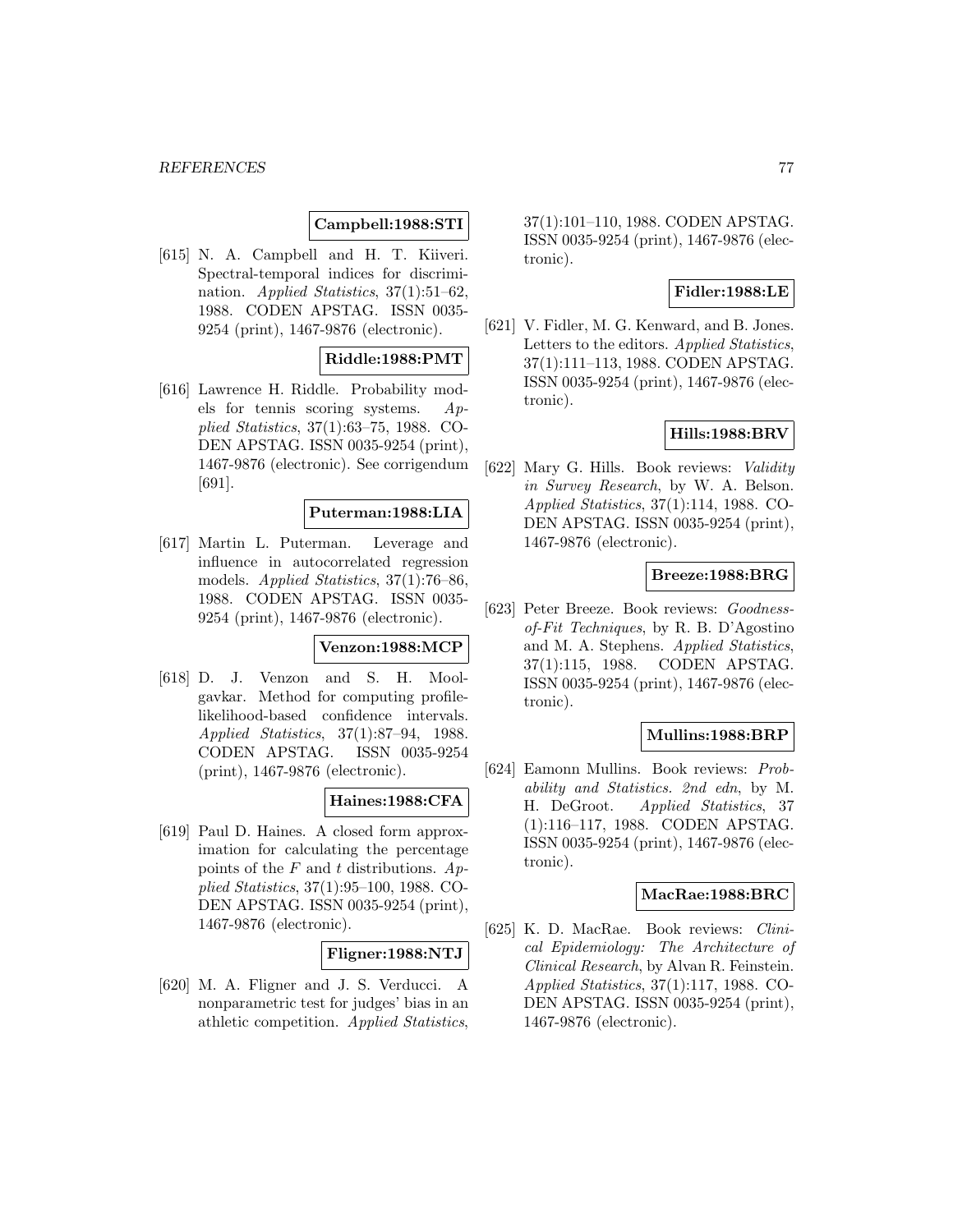### **Lawrence:1988:BRE**

[626] Clive J. Lawrence. Book reviews: Encyclopedia of Statistical Sciences. Volume 7: Plackett Family of Distributions-Regression, Wrong, by Samuel Kotz, Norman L. Johnson and Campbell B. Read. *Applied Statistics*, 37(1):118, 1988. CODEN APSTAG. ISSN 0035- 9254 (print), 1467-9876 (electronic).

## **Kiountouzis:1988:BRC**

[627] E. Kiountouzis and S. Lioukas. Book reviews: Computer Modeling for Business and Industry, by Bruce Bowerman and Richard O'Connell. Applied Statistics, 37(1):118–119, 1988. CODEN APSTAG. ISSN 0035-9254 (print), 1467-9876 (electronic).

## **Steer:1988:BRT**

[628] C. D. Steer. Book reviews: Truncated and Censored Samples for Normal Populations, by Helmut Schnieder. Applied Statistics, 37(1):119–120, 1988. CO-DEN APSTAG. ISSN 0035-9254 (print), 1467-9876 (electronic).

# **Green:1988:BRD**

[629] P. J. Green and A. H. Seheult. Book reviews: Density Estimation for Statistics and Data Analysis, by B. W. Silverman. Applied Statistics, 37(1):120–121, 1988. CODEN APSTAG. ISSN 0035- 9254 (print), 1467-9876 (electronic).

# **Pettitt:1988:BRR**

[630] A. N. Pettitt. Book reviews: Robust Inference, by M. L. Tiku, W. Y. Tan and N. Balakrishnan. Applied Statistics, 37 (1):121–122, 1988. CODEN APSTAG. ISSN 0035-9254 (print), 1467-9876 (electronic).

### **Fochtmann:1988:BRQ**

[631] J. A. Fochtmann. Book reviews: Quality Management Handbook, by Loren Walsh, Ralph Wurster and Raymond J. Kimber. Applied Statistics, 37(1): 122–123, 1988. CODEN APSTAG. ISSN 0035-9254 (print), 1467-9876 (electronic).

### **Hinde:1988:SSR**

[632] John Hinde. Statistical software reviews: MacSpin. Version 1.1. Applied Statistics, 37(1):124–126, 1988. CODEN AP-STAG. ISSN 0035-9254 (print), 1467- 9876 (electronic).

### **Pate:1988:SAA**

[633] M. B. Pate and N. Davies. Statistical algorithms: Algorithm AS 232: Computation of population and sample correlation and partial correlation matrices in  $MARMA(P,Q)$  time series. Applied Statistics,  $37(1):127-$ 138, March 1988. CODEN APSTAG. ISSN 0035-9254 (print), 1467-9876 (electronic). URL http://lib.stat.cmu. edu/apstat/232.

# **Ridout:1988:SAA**

[634] Martin S. Ridout. Statistical algorithms: Algorithm AS 233: An improved branch and bound algorithm for feature subset selection. Applied Statistics, 37(1):139– 147, March 1988. CODEN APSTAG. ISSN 0035-9254 (print), 1467-9876 (electronic). URL http://lib.stat.cmu. edu/apstat/233.

### **Clarkson:1988:SARa**

[635] Douglas B. Clarkson. Statistical algorithms: Remark AS R71: A remark on Algorithm AS 211. the  $F-G$  diagonalization algorithm. Applied Statistics, 37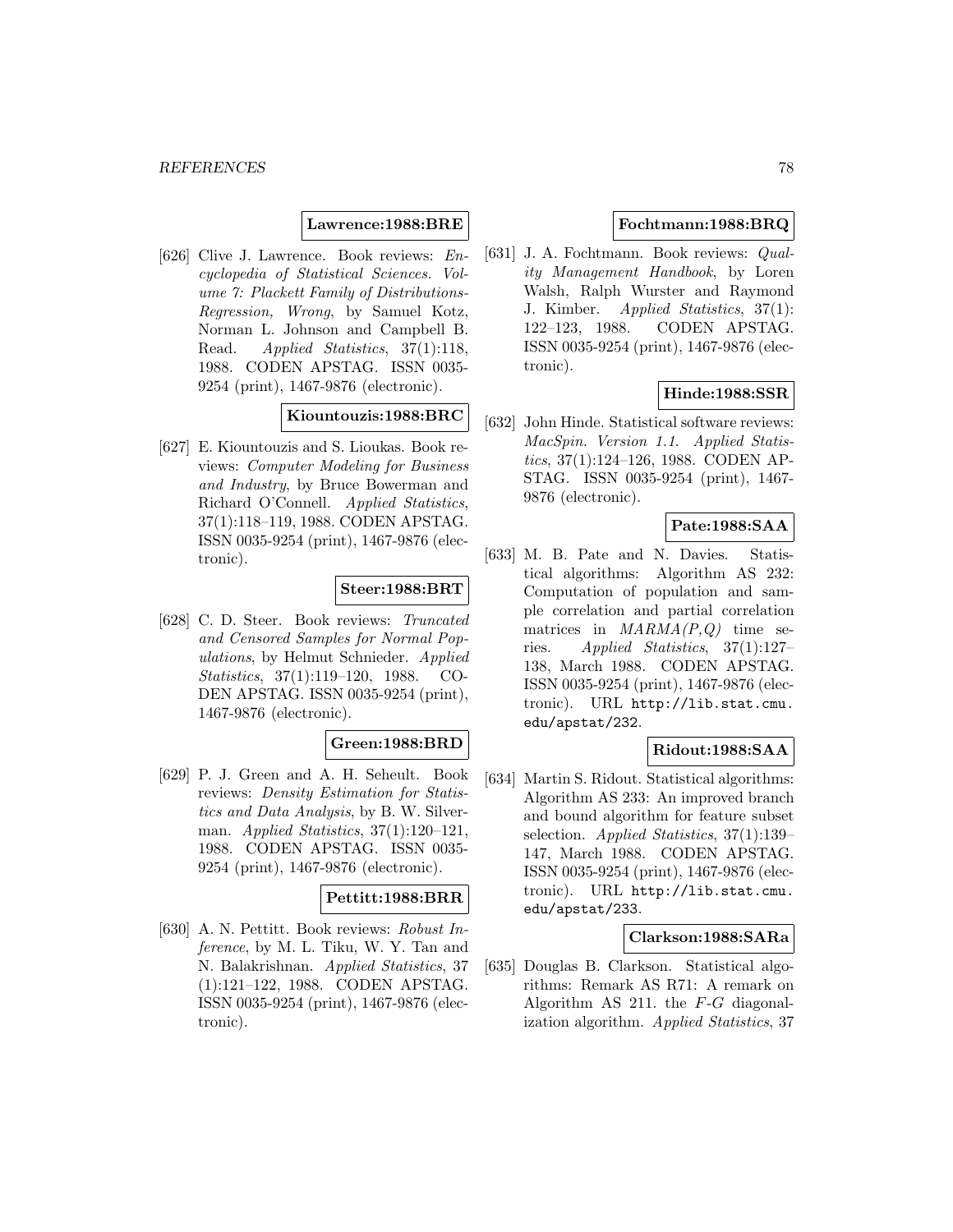(1):147–151, 1988. CODEN APSTAG. ISSN 0035-9254 (print), 1467-9876 (electronic). URL http://lib.stat.cmu. edu/apstat/211. See [456, 663].

# **Shea:1988:SAR**

[636] B. L. Shea and A. J. Scallon. Statistical algorithms: Remark AS R72: A remark on Algorithm AS 128. approximating the covariance matrix of normal order statistics. Applied Statistics, 37 (1):151–155, 1988. CODEN APSTAG. ISSN 0035-9254 (print), 1467-9876 (electronic). URL http://lib.stat.cmu. edu/apstat/128. See [23].

# **Anonymous:1988:BMPa**

[637] Anonymous. Back matter. Applied Statistics, 37(1):[5], 1988. CODEN AP-STAG. ISSN 0035-9254 (print), 1467- 9876 (electronic).

#### **Anonymous:1988:FMPa**

[638] Anonymous. Front matter. Applied Statistics, 37(1):[3], 1988. CODEN AP-STAG. ISSN 0035-9254 (print), 1467- 9876 (electronic).

#### **Cheuvart:1988:NMM**

[639] B. Cheuvart. A nonparametric model for multiple recurrences. Applied Statistics, 37(2):157–168, 1988. CODEN APSTAG. ISSN 0035-9254 (print), 1467-9876 (electronic).

### **Lagakos:1988:UTL**

[640] Stephen W. Lagakos and Thomas A. Louis. Use of tumour lethality to interpret tumorigenicity experiments lacking cause-of-death data. Applied Statistics, 37(2):169–179, 1988. CODEN APSTAG. ISSN 0035-9254 (print), 1467-9876 (electronic).

# **Linnet:1988:TNT**

[641] Kristian Linnet. Testing normality of transformed data. Applied Statistics, 37 (2):180–186, 1988. CODEN APSTAG. ISSN 0035-9254 (print), 1467-9876 (electronic).

# **Koehler:1988:CAS**

[642] Anne B. Koehler and Emily S. Murphree. A comparison of the Akaike and Schwarz criteria for selecting model order. Applied Statistics, 37(2):187–195, 1988. CODEN APSTAG. ISSN 0035- 9254 (print), 1467-9876 (electronic).

# **Im:1988:MMB**

[643] S. Im and D. Gianola. Mixed models for binomial data with an application to lamb mortality. Applied Statistics, 37 (2):196–204, 1988. CODEN APSTAG. ISSN 0035-9254 (print), 1467-9876 (electronic).

# **Hill:1988:ANP**

[644] N. J. Hill, A. R. Padmanabhan, and Madan L. Puri. Adaptive nonparametric procedures and applications. Applied Statistics, 37(2):205–218, 1988. CO-DEN APSTAG. ISSN 0035-9254 (print), 1467-9876 (electronic).

### **Hill:1988:CEM**

[645] Joe R. Hill and Chih-Ling Tsai. Calculating the efficiency of maximum quasilikelihood estimation. Applied Statistics, 37(2):219–230, 1988. CODEN APSTAG. ISSN 0035-9254 (print), 1467-9876 (electronic).

### **Tang:1988:EDT**

[646] Kwei Tang. Economic design of a twosided screening procedure using a cor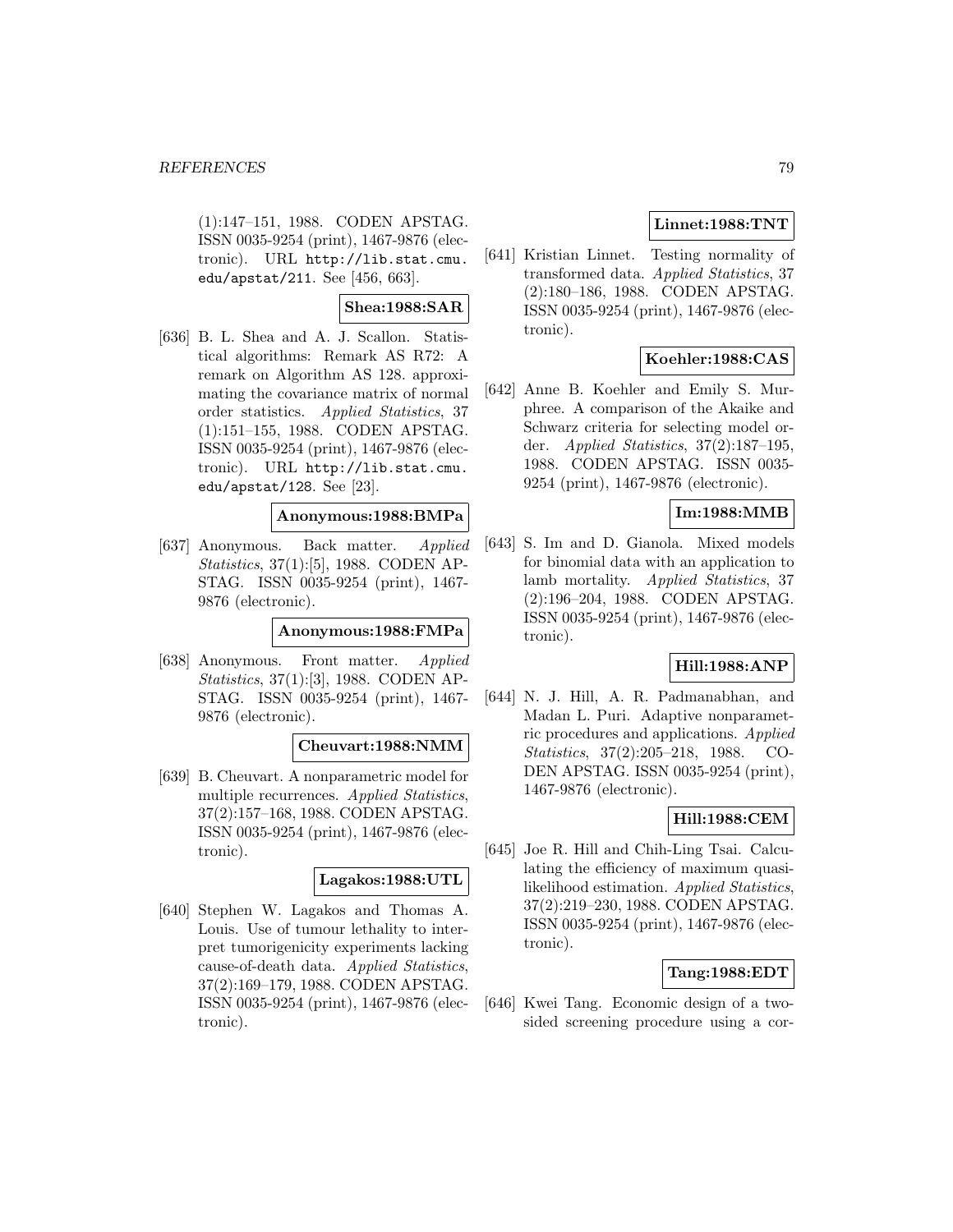related variable. Applied Statistics, 37 (2):231–241, 1988. CODEN APSTAG. ISSN 0035-9254 (print), 1467-9876 (electronic).

## **DeStavola:1988:TDT**

[647] Bianca L. De Stavola. Testing departures from time homogeneity in multistate Markov processes. Applied Statistics, 37(2):242–250, 1988. CODEN AP-STAG. ISSN 0035-9254 (print), 1467- 9876 (electronic).

### **Vinod:1988:EIB**

[648] H. D. Vinod and Baldev Raj. Economic issues in bell system divestiture: A bootstrap application. Applied Statistics, 37 (2):251–261, 1988. CODEN APSTAG. ISSN 0035-9254 (print), 1467-9876 (electronic).

### **Thomas:1988:LE**

[649] G. E. Thomas, M. J. Phillips, D. Strauss, B. C. Arnold, and John S. Fry. Letters to the editors. Applied Statistics, 37(2):262–266, 1988. CO-DEN APSTAG. ISSN 0035-9254 (print), 1467-9876 (electronic).

### **Courtenay:1988:BRY**

[650] Gill Courtenay. Book reviews: Youth Unemployment: Social and Psychological Perspectives, by Michael H. Banks and Philip Ullah. Applied Statistics, 37 (2):267–268, 1988. CODEN APSTAG. ISSN 0035-9254 (print), 1467-9876 (electronic).

#### **Trewsdale:1988:BRP**

[651] Janet M. Trewsdale. Book reviews: Part-Time Employment in Great Britain — An Analysis Using Establishment Data, by David Blanchflower and

Bernard Corry. Applied Statistics, 37 (2):268–269, 1988. CODEN APSTAG. ISSN 0035-9254 (print), 1467-9876 (electronic).

# **Hey:1988:BRB**

[652] John D. Hey. Book reviews: Bayesian Analysis and Uncertainty in Economic Theory, by Richard M. Cyert and Morris H. Degroot. Applied Statistics, 37(2):269, 1988. CODEN APSTAG. ISSN 0035-9254 (print), 1467-9876 (electronic).

# **Matthews:1988:BRE**

[653] J.N.S. Matthews. Book reviews: *Essen*tials of Biostatistics, by Robert C. Elston and William D. Johnson. Applied Statistics, 37(2):269–270, 1988. CO-DEN APSTAG. ISSN 0035-9254 (print), 1467-9876 (electronic).

### **Bissell:1988:BRS**

[654] Derek Bissell. Book reviews: The Statistical Consultant in Action, by D. J. Hand and B. S. Everitt. Applied Statistics, 37(2):270–271, 1988. CODEN AP-STAG. ISSN 0035-9254 (print), 1467- 9876 (electronic).

### **Hope:1988:BRS**

[655] R. P. Hope. Book reviews: Statistics for Business and Economics, by Paul Newbold. Applied Statistics, 37(2):271, 1988. CODEN APSTAG. ISSN 0035- 9254 (print), 1467-9876 (electronic).

#### **Whittlestone:1988:BRS**

[656] David Whittlestone. Book reviews:  $SPSS-X<sup>(R)</sup>$  User's Guide. Edition 2. Applied Statistics, 37(2):271–272, 1988. CODEN APSTAG. ISSN 0035-9254 (print), 1467-9876 (electronic).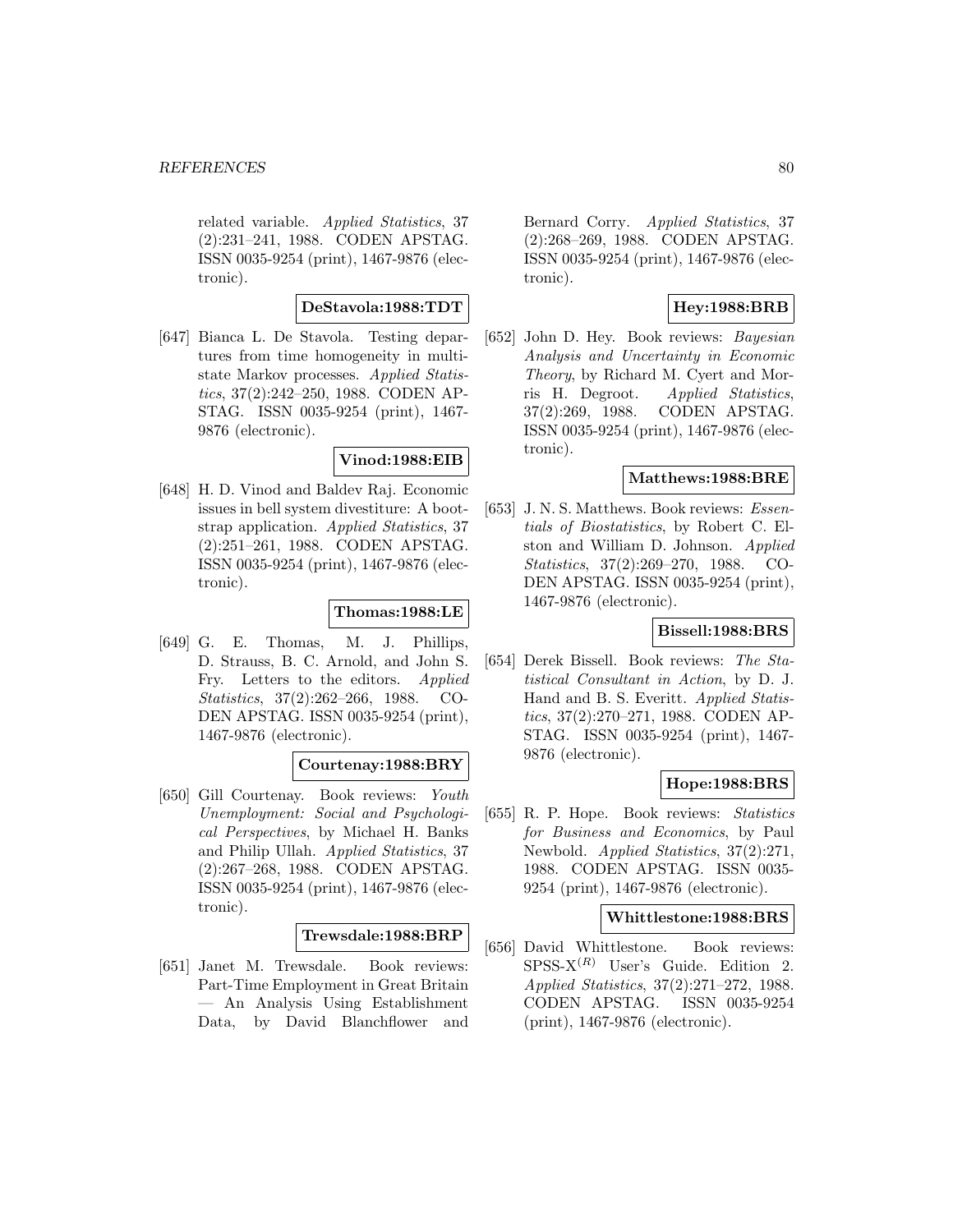### **Bailey:1988:SSR**

[657] Trevor Bailey and R. D. Stern. Statistical software reviews: Instat. Applied Statistics, 37(2):273–277, 1988. CO-DEN APSTAG. ISSN 0035-9254 (print), 1467-9876 (electronic).

# **Koning:1988:SAA**

[658] A. J. Koning and R. J. M. M. Does. Statistical algorithms: Algorithm AS 234: Approximating the percentage points of simple linear rank statistics with Cornish-Fisher expansions. Applied Statistics, 37(2):278– 284, June 1988. CODEN APSTAG. ISSN 0035-9254 (print), 1467-9876 (electronic). URL http://lib.stat.cmu. edu/apstat/234.

### **Royston:1988:SAA**

[659] J. P. Royston and D. G. Altman. Statistical algorithms: Algorithm AS 235: Number tally. Applied Statistics, 37(2): 285–290, June 1988. CODEN APSTAG. ISSN 0035-9254 (print), 1467-9876 (electronic). URL http://lib.stat.cmu. edu/apstat/235.

### **Balmer:1988:SAA**

[660] D. W. Balmer. Statistical algorithms: Algorithm AS 236: Recursive enumeration of  $r \times c$  tables for exact likelihood evaluation. Applied Statistics, 37 (2):290–301, June 1988. CODEN AP-STAG. ISSN 0035-9254 (print), 1467- 9876 (electronic). URL http://lib. stat.cmu.edu/apstat/236.

#### **Mareschal:1988:SAA**

[661] B. Mareschal and G. Mélard. Statistical algorithms: Algorithm AS 237: The corner method for identifying

autoregressive moving average models. Applied Statistics,  $37(2):301-$ 316, June 1988. CODEN APSTAG. ISSN 0035-9254 (print), 1467-9876 (electronic). URL http://lib.stat.cmu. edu/apstat/237.

### **Dusoir:1988:SAR**

[662] Tony Dusoir. Statistical algorithms: Remark AS R73: A remark on Algorithm AS 222: Resistant smoothing using the fast Fourier transform. Applied Statistics, 37(2):316–317, 1988. CODEN AP-STAG. ISSN 0035-9254 (print), 1467- 9876 (electronic). URL http://lib. stat.cmu.edu/apstat/222. See [560].

### **Clarkson:1988:SARb**

[663] Douglas B. Clarkson. Statistical algorithms: Remark AS R74: A least squares version of Algorithm AS 211: The  $F-G$  diagonalization algorithm. Applied Statistics, 37(2):317– 321, 1988. CODEN APSTAG. ISSN 0035-9254 (print), 1467-9876 (electronic). URL http://lib.stat.cmu. edu/apstat/211. See [635, 456].

### **Anonymous:1988:BMPb**

[664] Anonymous. Back matter. Applied Statistics, 37(2):[3], 1988. CODEN AP-STAG. ISSN 0035-9254 (print), 1467- 9876 (electronic).

#### **Anonymous:1988:FMPb**

[665] Anonymous. Front matter. Applied Statistics, 37(2):[3], 1988. CODEN AP-STAG. ISSN 0035-9254 (print), 1467- 9876 (electronic).

### **Chambers:1988:DAR**

[666] R. L. Chambers. Design-adjusted regression with selectivity bias. Applied Statis-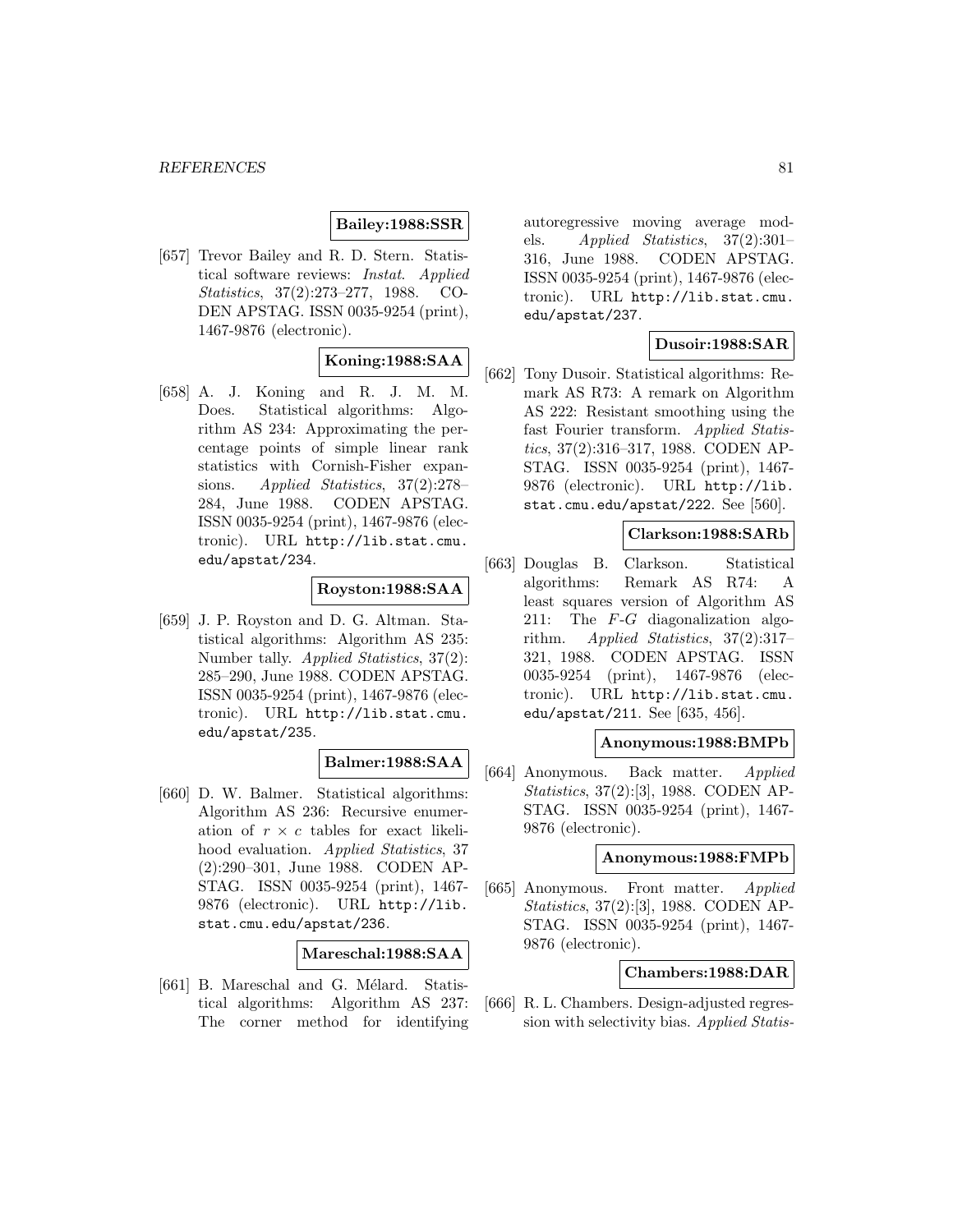tics, 37(3):323–334, 1988. CODEN AP-STAG. ISSN 0035-9254 (print), 1467- 9876 (electronic).

# **Greenland:1988:CFD**

[667] Sander Greenland and Ruth M. Mickey. Closed form and dually consistent methods for inference on strict collapsibility in  $2 \times 2 \times K$  and  $2 \times J \times K$  tables. Applied Statistics, 37(3):335–343, 1988. CODEN APSTAG. ISSN 0035- 9254 (print), 1467-9876 (electronic).

### **Mak:1988:AIC**

[668] Tak K. Mak. Analysing intraclass correlation for dichotomous variables. Applied Statistics, 37(3):344–352, 1988. CO-DEN APSTAG. ISSN 0035-9254 (print), 1467-9876 (electronic).

### **Tyssedal:1988:AMS**

[669] John S. Tyssedal and Dag Tjøstheim. An autoregressive model with suddenly changing parameters and an application to stock market prices. Applied Statistics, 37(3):353–369, 1988. CODEN AP-STAG. ISSN 0035-9254 (print), 1467- 9876 (electronic).

# **Smith:1988:SDO**

[670] Philip J. Smith. Survey design optimization for estimating the exploitable biomass of a fishery accounting for nonsampling errors. Applied Statistics, 37 (3):370–384, 1988. CODEN APSTAG. ISSN 0035-9254 (print), 1467-9876 (electronic).

#### **Manly:1988:CSS**

[671] Bryan F. J. Manly. The comparison and scaling of student assessment marks in several subjects. Applied Statistics, 37 (3):385–395, 1988. CODEN APSTAG. ISSN 0035-9254 (print), 1467-9876 (electronic).

### **Sengupta:1988:SEP**

[672] Sukalyan Sengupta. Statistical evaluation of pharmacopoeia weight variation tests for tablets using a ratio statistics. Applied Statistics, 37(3):396–400, 1988. CODEN APSTAG. ISSN 0035- 9254 (print), 1467-9876 (electronic).

### **Rosenbaum:1988:PTM**

[673] Paul R. Rosenbaum. Permutation tests for matched pairs with adjustments for covariates. Applied Statistics, 37(3): 401–411, 1988. CODEN APSTAG. ISSN 0035-9254 (print), 1467-9876 (electronic).

### **Sikkel:1988:RTR**

[674] Dirk Sikkel and Gerard Jelierse. Renewal theory and retrospective questions. Applied Statistics,  $37(3):412-420$ , 1988. CODEN APSTAG. ISSN 0035- 9254 (print), 1467-9876 (electronic).

### **Williams:1988:TDB**

[675] D. A. Williams. Tests for differences between several small proportions. Applied Statistics, 37(3):421–434, 1988. CO-DEN APSTAG. ISSN 0035-9254 (print), 1467-9876 (electronic).

#### **Dinse:1988:PAA**

[676] Gregg E. Dinse. A prevalence analysis that adjusts for survival and tumour lethality. Applied Statistics, 37 (3):435–445, 1988. CODEN APSTAG. ISSN 0035-9254 (print), 1467-9876 (electronic).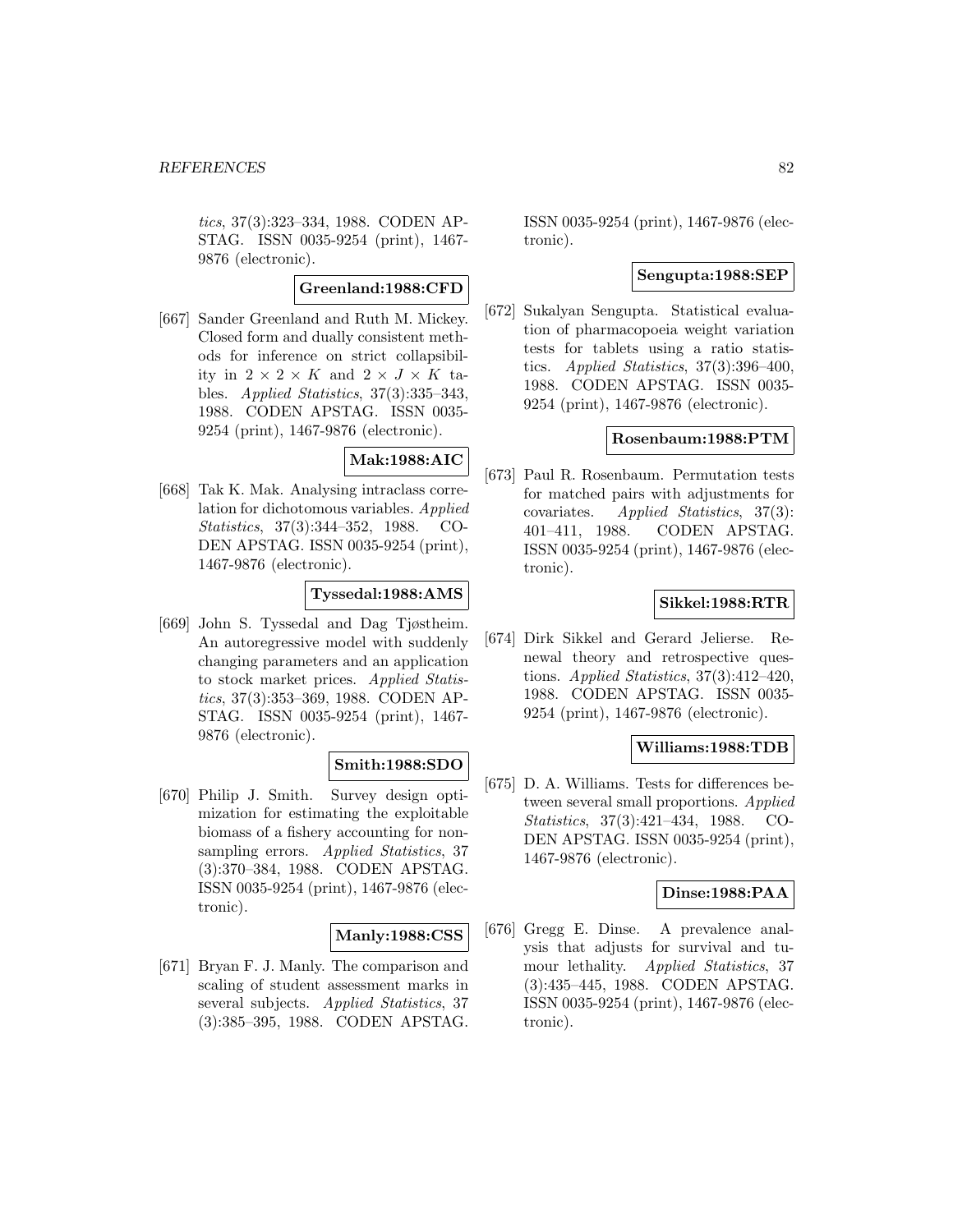# **Ahmad:1988:BRI**

[677] R. Ahmad. Book reviews: Introduction to Stochastic Differential Equations, by T. C. Gard. Applied Statistics, 37(3):446, 1988. CODEN APSTAG. ISSN 0035-9254 (print), 1467-9876 (electronic).

### **Walters:1988:BRD**

[678] J. R. Walters. Book reviews: Decision Analysis, by G. Gregory. Applied Statistics, 37(3):446–447, 1988. CODEN AP-STAG. ISSN 0035-9254 (print), 1467- 9876 (electronic).

### **Clarke:1988:BRR**

[679] G. M. Clarke. Book reviews: Response Surfaces: Designs and Analyses, by A. I. Khuri and J. A. Cornell. Applied Statistics, 37(3):447–448, 1988. CODEN AP-STAG. ISSN 0035-9254 (print), 1467- 9876 (electronic).

# **Bibby:1988:BRT**

[680] John Bibby. Book reviews: Think and Explain with Statistics, by L. E. Moses. Applied Statistics, 37(3):448–449, 1988. CODEN APSTAG. ISSN 0035-9254 (print), 1467-9876 (electronic).

### **Morgan:1988:BRN**

[681] Byron J. T. Morgan. Book reviews: Non-Linear Parameter Estimation — An Integrated System in BASIC, by J. C. Nash and M. Walker-Smith. Applied Statistics, 37(3):449–450, 1988. CO-DEN APSTAG. ISSN 0035-9254 (print), 1467-9876 (electronic).

### **Usher:1988:BRI**

[682] M. B. Usher. Book reviews: Introduction to Biostatistics, 2nd Edn, by R. R.

Sokal and F. J. Rohlf. Applied Statistics, 37(3):451, 1988. CODEN APSTAG. ISSN 0035-9254 (print), 1467-9876 (electronic).

# **Manning:1988:BRB**

[683] D. N. Manning. Book reviews: Balance of Payments Adjustment 1945 to 1986: The IMF Experience, by Margaret G. de Vries. Applied Statistics, 37(3):451–452, 1988. CODEN APSTAG. ISSN 0035- 9254 (print), 1467-9876 (electronic).

# **Arsham:1988:BRS**

[684] H. Arsham. Book reviews: Statistical Data Analysis Handbook, by F. J. Wall. Applied Statistics, 37(3):452–454, 1988. CODEN APSTAG. ISSN 0035- 9254 (print), 1467-9876 (electronic).

#### **Clayton:1988:SSR**

[685] David Clayton and Peter A. Lachenbruch. Statistical software reviews: SURVCALC, by P. A. Lachenbruch. Applied Statistics, 37(3):455–456, 1988. CODEN APSTAG. ISSN 0035-9254 (print), 1467-9876 (electronic).

### **Farebrother:1988:SAA**

[686] R. W. Farebrother. Statistical algorithms: Algorithm AS 238: A simple recursive procedure for the  $L_1$  norm fitting of a straight line. Applied Statistics, 37(3):457–465, September 1988. CO-DEN APSTAG. ISSN 0035-9254 (print), 1467-9876 (electronic). URL http:// lib.stat.cmu.edu/apstat/238.

### **Shea:1988:SAA**

[687] B. L. Shea. Statistical algorithms: Algorithm AS 239: Chi-squared and incomplete gamma integral. Applied Statistics,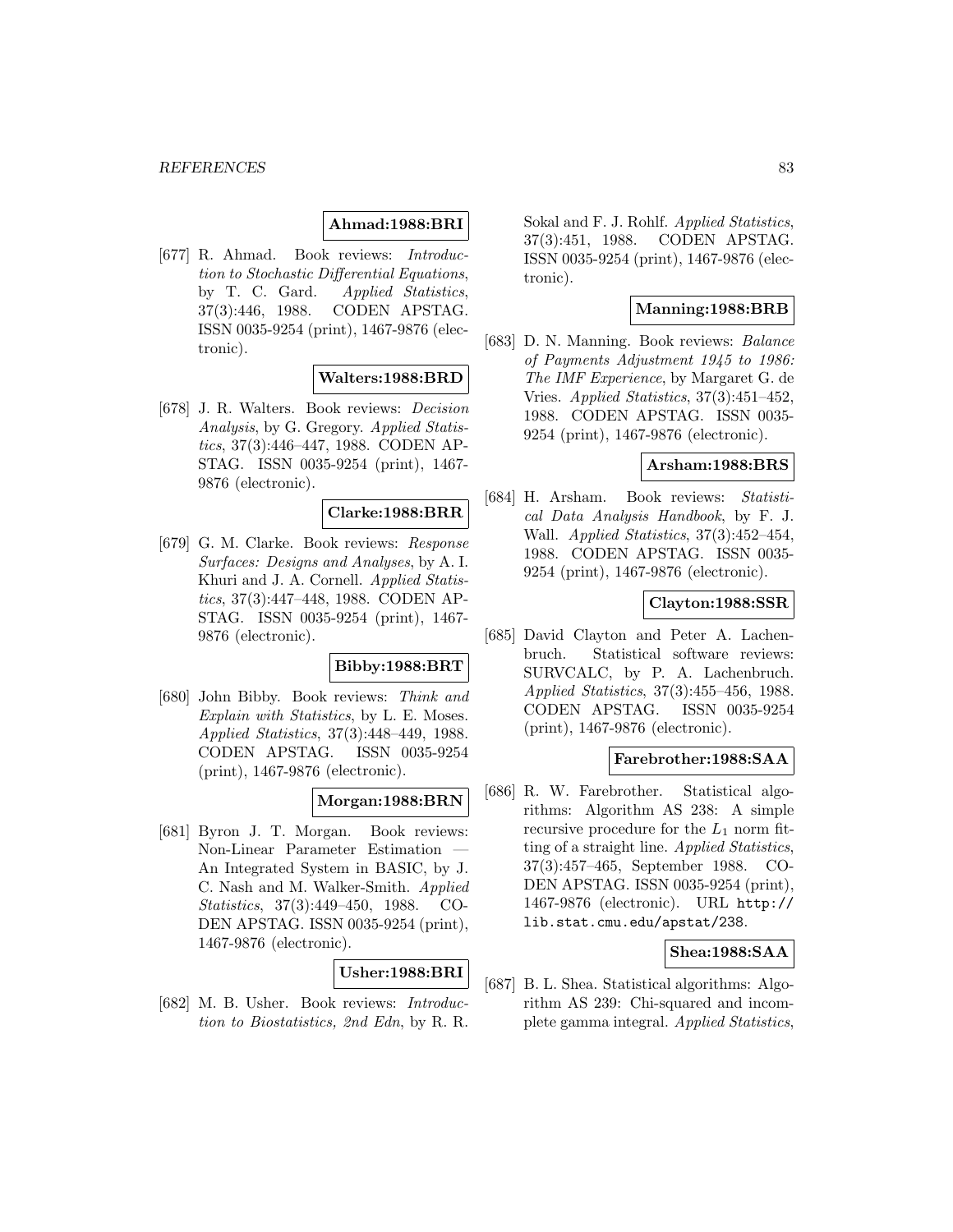37(3):466–473, September 1988. CO-DEN APSTAG. ISSN 0035-9254 (print), 1467-9876 (electronic). URL http:// lib.stat.cmu.edu/apstat/239.

# **Hui:1988:SAA**

[688] Yer Van Hui. Statistical algorithms: Algorithm AS 240: Updating the inverse of the dispersion matrix. Applied Statistics, 37(3):474–477, September 1988. CO-DEN APSTAG. ISSN 0035-9254 (print), 1467-9876 (electronic). URL http:// lib.stat.cmu.edu/apstat/240.

# **Wichura:1988:SAA**

[689] Michael J. Wichura. Statistical algorithms: Algorithm AS 241: The percentage points of the normal distribution. Applied Statistics, 37(3):477–484, September 1988. CODEN APSTAG. ISSN 0035-9254 (print), 1467-9876 (electronic). URL http://lib.stat.cmu. edu/apstat/241.

### **Sallas:1988:SAR**

[690] William M. Sallas. Statistical algorithms: Remark AS R75: Some remarks on Algorithm AS 164: Least squares subject to linear constraints. Applied Statistics, 37(3):484–489, 1988. CO-DEN APSTAG. ISSN 0035-9254 (print), 1467-9876 (electronic). URL http:/ /lib.stat.cmu.edu/apstat/164. See [163].

### **Riddle:1988:CPM**

[691] Lawrence H. Riddle. Corrigendum: Probability models for tennis scoring systems. Applied Statistics, 37(3):490, 1988. CODEN APSTAG. ISSN 0035- 9254 (print), 1467-9876 (electronic). See [616].

# **Anonymous:1988:BMPc**

[692] Anonymous. Back matter. Applied Statistics, 37(3):[5], 1988. CODEN AP-STAG. ISSN 0035-9254 (print), 1467- 9876 (electronic).

### **Anonymous:1988:FMPc**

[693] Anonymous. Front matter. Applied Statistics, 37(3):[3], 1988. CODEN AP-STAG. ISSN 0035-9254 (print), 1467- 9876 (electronic).

### **Anonymous:1988:VIP**

[694] Anonymous. Volume information. Applied Statistics, 37(3):[3], 1988. CO-DEN APSTAG. ISSN 0035-9254 (print), 1467-9876 (electronic).

# **Haslett:1989:STM**

[695] John Haslett and Adrian E. Raftery. Space-time modelling with long-memory dependence: Assessing Ireland's wind power resource. Applied Statistics, 38 (1):1–50, 1989. CODEN APSTAG. ISSN 0035-9254 (print), 1467-9876 (electronic).

# **Pettitt:1989:CWM**

[696] A. N. Pettitt and I. Bin Daud. Caseweighted measures of influence for proportional hazards regression. Applied Statistics, 38(1):51–67, 1989. CODEN APSTAG. ISSN 0035-9254 (print), 1467-9876 (electronic).

### **Lin:1989:ANT**

[697] Jinn Tyan Lin. Approximating the normal tail probability and its inverse for use on a pocket calculator.  $Ap$ plied Statistics, 38(1):69–70, 1989. CO-DEN APSTAG. ISSN 0035-9254 (print), 1467-9876 (electronic).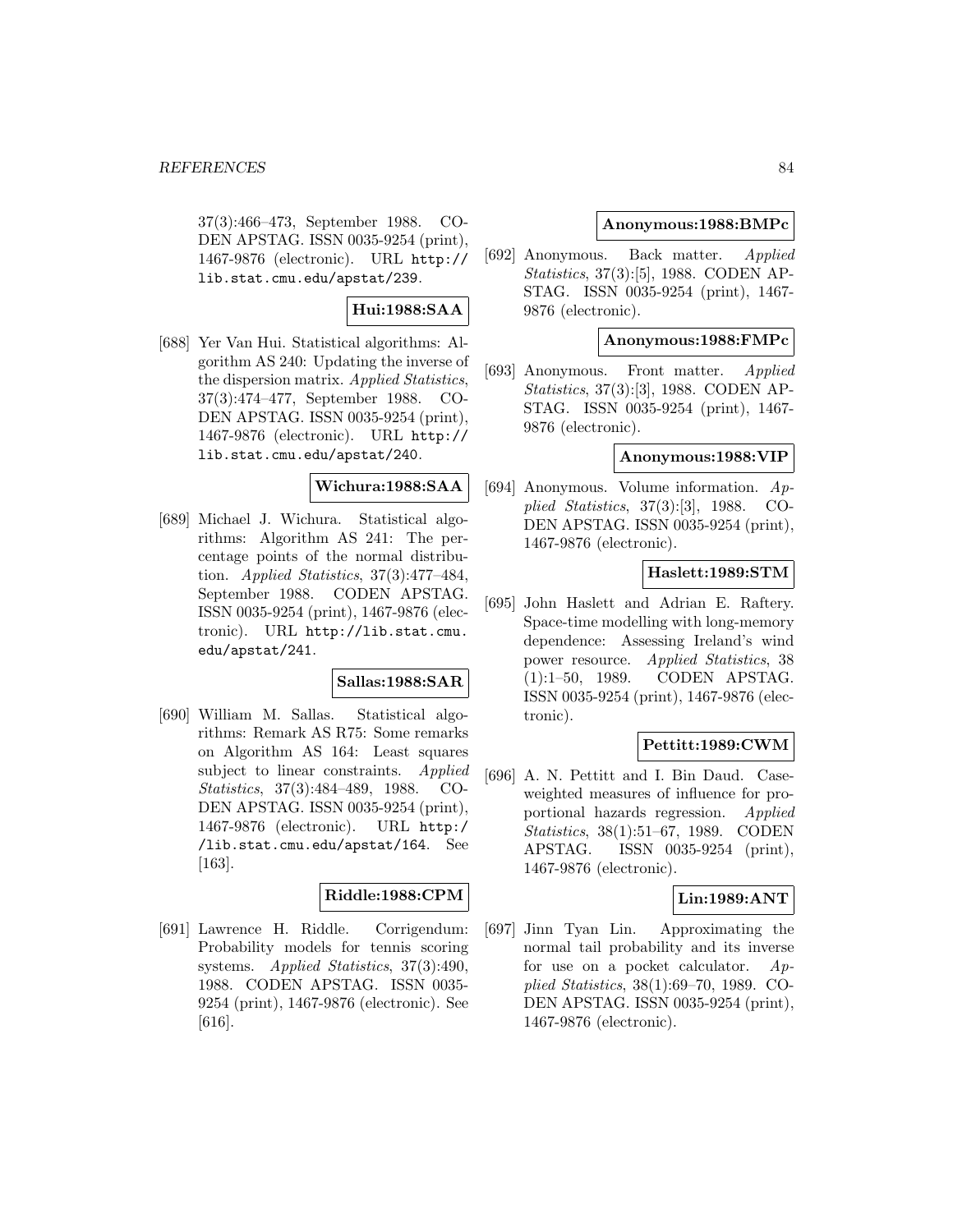# **Copas:1989:USS**

[698] J. B. Copas. Unweighted sum of squares test for proportions. Applied Statistics, 38(1):71–80, 1989. CODEN APSTAG. ISSN 0035-9254 (print), 1467-9876 (electronic).

# **Archer:1989:RCD**

[699] Linda E. Archer and Louise M. Ryan. On the role of cause-of-death data in the analysis of rodent tumorigenicity experiments. Applied Statistics, 38(1):81–93, 1989. CODEN APSTAG. ISSN 0035- 9254 (print), 1467-9876 (electronic).

# **Simmons:1989:PMS**

[700] John Simmons. A probabilistic model of squash: strategies and applications.  $Ap$ plied Statistics, 38(1):95–110, 1989. CO-DEN APSTAG. ISSN 0035-9254 (print), 1467-9876 (electronic).

### **Kahn:1989:NRP**

[701] Barbara E. Kahn and Donald G. Morrison. A note on 'random' purchasing: Additional insights from dunn, reader and wrigley. Applied Statistics, 38(1):111–114, 1989. CODEN APSTAG. ISSN 0035-9254 (print), 1467-9876 (electronic).

#### **Simonoff:1989:UGR**

[702] Jeffrey S. Simonoff and Chih-Ling Tsai. The use of guided reformulations when collinearities are present in nonlinear regression. Applied Statistics, 38(1): 115–126, 1989. CODEN APSTAG. ISSN 0035-9254 (print), 1467-9876 (electronic).

### **Hamerle:1989:MSR**

[703] Alfred Hamerle. Multiple-spell regression models for duration data. Applied Statistics, 38(1):127–138, 1989. CO-DEN APSTAG. ISSN 0035-9254 (print), 1467-9876 (electronic).

### **Jolliffe:1989:RID**

[704] I. T. Jolliffe. Rotation of ill-defined principal components. Applied Statistics, 38 (1):139–147, 1989. CODEN APSTAG. ISSN 0035-9254 (print), 1467-9876 (electronic).

#### **Williams:1989:CRC**

[705] E. R. Williams and J. A. John. Construction of row and column designs with contiguous replicates. Applied Statistics, 38(1):149–154, 1989. CO-DEN APSTAG. ISSN 0035-9254 (print), 1467-9876 (electronic).

## **Elliot:1989:SSR**

[706] David Elliot and M. Volk. Statistical software reviews: Clusters: Version 3, by Vijay Verma and Mick Pearce. Applied Statistics, 38(1):155–157, 1989. CODEN APSTAG. ISSN 0035-9254 (print), 1467-9876 (electronic).

#### **Hunt:1989:SSR**

[707] Richard Hunt and J. Sookias. Statistical software reviews: Statgraphics: Version 2.6, by STSC Inc. Applied Statistics, 38 (1):158–160, 1989. CODEN APSTAG. ISSN 0035-9254 (print), 1467-9876 (electronic).

#### **Shea:1989:SAA**

[708] B. L. Shea. Statistical algorithms: Algorithm AS 242: The exact likelihood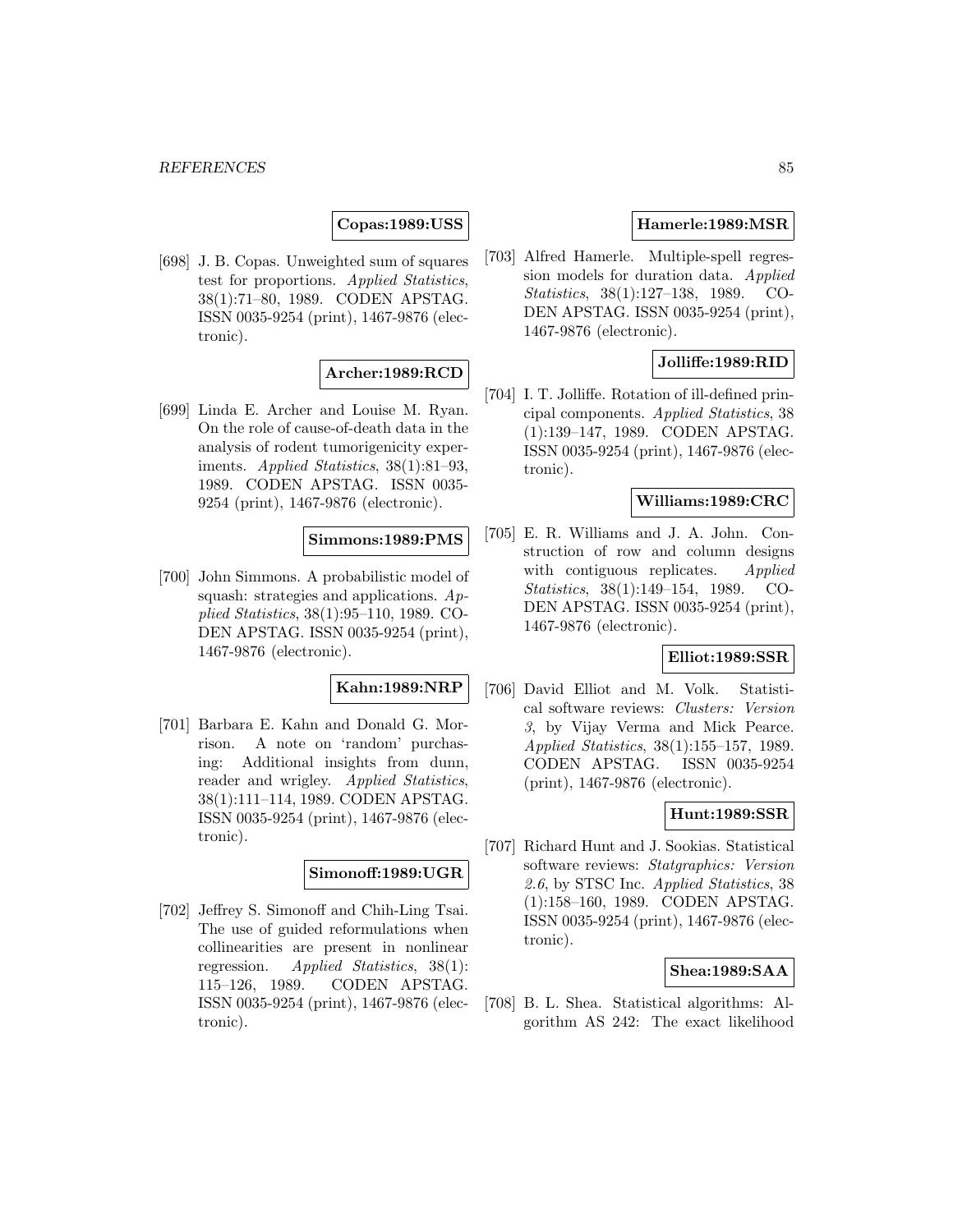of a vector autoregressive moving average model. Applied Statistics, 38(1):161– 184, March 1989. CODEN APSTAG. ISSN 0035-9254 (print), 1467-9876 (electronic). URL http://lib.stat.cmu. edu/apstat/242.

# **Lenth:1989:SAA**

[709] Russell V. Lenth. Statistical algorithms: Algorithm AS 243: Cumulative distribution function of the non-central  $t$  distribution. Applied Statistics, 38(1):185– 189, March 1989. CODEN APSTAG. ISSN 0035-9254 (print), 1467-9876 (electronic). URL http://lib.stat.cmu. edu/apstat/243.

# **Geng:1989:SAA**

[710] Zhi Geng. Statistical algorithms: Algorithm AS 244: Decomposability and collapsibility for log-linear models. Applied Statistics, 38(1):189– 197, March 1989. CODEN APSTAG. ISSN 0035-9254 (print), 1467-9876 (electronic). URL http://lib.stat.cmu. edu/apstat/244.

#### **Macleod:1989:SAR**

[711] Allan J. Macleod. Statistical algorithms: Remark AS R76: A remark on Algorithm AS 215: Maximum-likelihood estimation of the parameters of the generalized extreme-value distribution. Applied Statistics, 38(1):198–199, 1989. CO-DEN APSTAG. ISSN 0035-9254 (print), 1467-9876 (electronic). URL http:/ /lib.stat.cmu.edu/apstat/215. See [481].

# **Shea:1989:SAR**

[712] B. L. Shea. Statistical algorithms: Remark AS R77: A remark on Algorithm AS 152: Cumulative hypergeometric probabilities. Applied Statistics, 38(1):199–204, 1989. CODEN APSTAG. ISSN 0035-9254 (print), 1467-9876 (electronic). URL http://lib.stat.cmu. edu/apstat/152. See [88, 268].

### **Farebrother:1989:SAC**

[713] R. W. Farebrother. Statistical algorithms: Correction: Correction to Algorithm AS 231: The distribution of a noncentral  $\chi^2$  variable with nonnegative degrees of freedom. Applied Statistics, 38(1):204, 1989. CODEN APSTAG. ISSN 0035-9254 (print), 1467-9876 (electronic). URL http://lib.stat.cmu. edu/apstat/231.

# **Anonymous:1989:BMPa**

[714] Anonymous. Back matter. Applied Statistics, 38(1):[4], 1989. CODEN AP-STAG. ISSN 0035-9254 (print), 1467- 9876 (electronic).

#### **Anonymous:1989:FMPa**

[715] Anonymous. Front matter. Applied Statistics, 38(1):[3], 1989. CODEN AP-STAG. ISSN 0035-9254 (print), 1467- 9876 (electronic).

# **Ansell:1989:PPS**

[716] J. I. Ansell and M. J. Phillips. Practical problems in the statistical analysis of reliability data. Applied Statistics, 38 (2):205–247, 1989. CODEN APSTAG. ISSN 0035-9254 (print), 1467-9876 (electronic). With discussion and a reply by the authors.

#### **vanderHeijden:1989:CAC**

[717] Peter G. M. van der Heijden, Antoine de Falguerolles, and Jan de Leeuw. A combined approach to contingency table analysis using correspondence analysis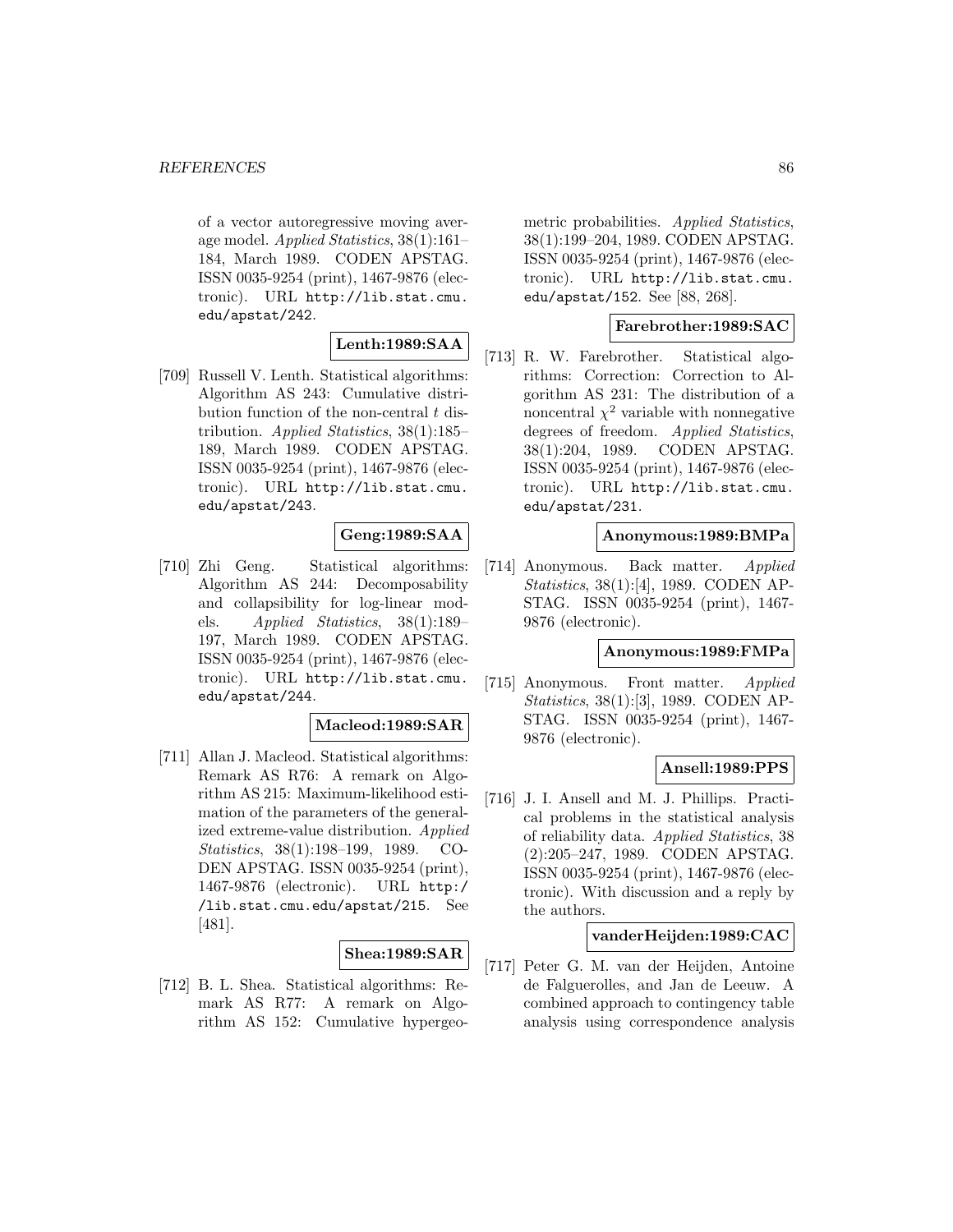and log-linear analysis. Applied Statistics, 38(2):249–292, 1989. CODEN AP-STAG. ISSN 0035-9254 (print), 1467- 9876 (electronic). With discussion and a reply by the authors.

# **Hunt:1989:IMV**

[718] D. N. Hunt and C. M. Triggs. Iterative missing value estimation. Applied Statistics, 38(2):293–300, 1989. CODEN AP-STAG. ISSN 0035-9254 (print), 1467- 9876 (electronic).

### **Osanaiye:1989:ECS**

[719] P. A. Osanaiye. An economic choice of sampling inspection plans under varying process quality. Applied Statistics, 38 (2):301–308, 1989. CODEN APSTAG. ISSN 0035-9254 (print), 1467-9876 (electronic).

### **Zeger:1989:PRS**

[720] Scott L. Zeger and Sharon L. Edelstein. Poisson regression with a surrogate X; an analysis of vitamin A and Indonesian children's mortality. Applied Statistics, 38(2):309–318, 1989. CODEN APSTAG. ISSN 0035-9254 (print), 1467-9876 (electronic).

### **Keiding:1989:NET**

[721] Niels Keiding and Per Kragh Andersen. Nonparametric estimation of transition intensities and transition probabilities: a case study of a two-state Markov process. Applied Statistics, 38(2):319–329, 1989. CODEN APSTAG. ISSN 0035- 9254 (print), 1467-9876 (electronic).

### **Makridakis:1989:SDP**

[722] Spyros Makridakis and Robert L. Winkler. Sampling distributions of postsample forecasting errors. Applied Statistics, 38(2):331–342, 1989. CO-DEN APSTAG. ISSN 0035-9254 (print), 1467-9876 (electronic).

# **Minkin:1989:FAI**

[723] Salomon Minkin. Fit assessment and identification of functional form in logistic regression. Applied Statistics, 38 (2):343–350, 1989. CODEN APSTAG. ISSN 0035-9254 (print), 1467-9876 (electronic).

### **Maclaren:1989:GMI**

[724] N. M. Maclaren. The generation of multiple independent sequences of pseudorandom numbers. Applied Statistics, 38 (2):351–359, 1989. CODEN APSTAG. ISSN 0035-9254 (print), 1467-9876 (electronic).

### **Cullis:1989:NPA**

[725] Brian R. Cullis, Warwick J. Lill, John A. Fisher, Barbara J. Read, and Alan C. Gleeson. A new procedure for the analysis of early generation variety trials. Applied Statistics, 38(2):361–375, 1989. CODEN APSTAG. ISSN 0035-9254 (print), 1467-9876 (electronic).

### **Jackson:1989:LE**

[726] David A. Jackson and Lawrence Riddle. Letter to the editors. Applied Statistics, 38(2):377–379, 1989. CODEN APSTAG. ISSN 0035-9254 (print), 1467-9876 (electronic).

### **Anonymous:1989:BRP**

[727] Anonymous. Book reviews: Properties of Estimators for the Gamma Distribution, by K. O. Bowman and L. R. Shenton. Applied Statistics, 38(2):381, 1989. CODEN APSTAG. ISSN 0035- 9254 (print), 1467-9876 (electronic).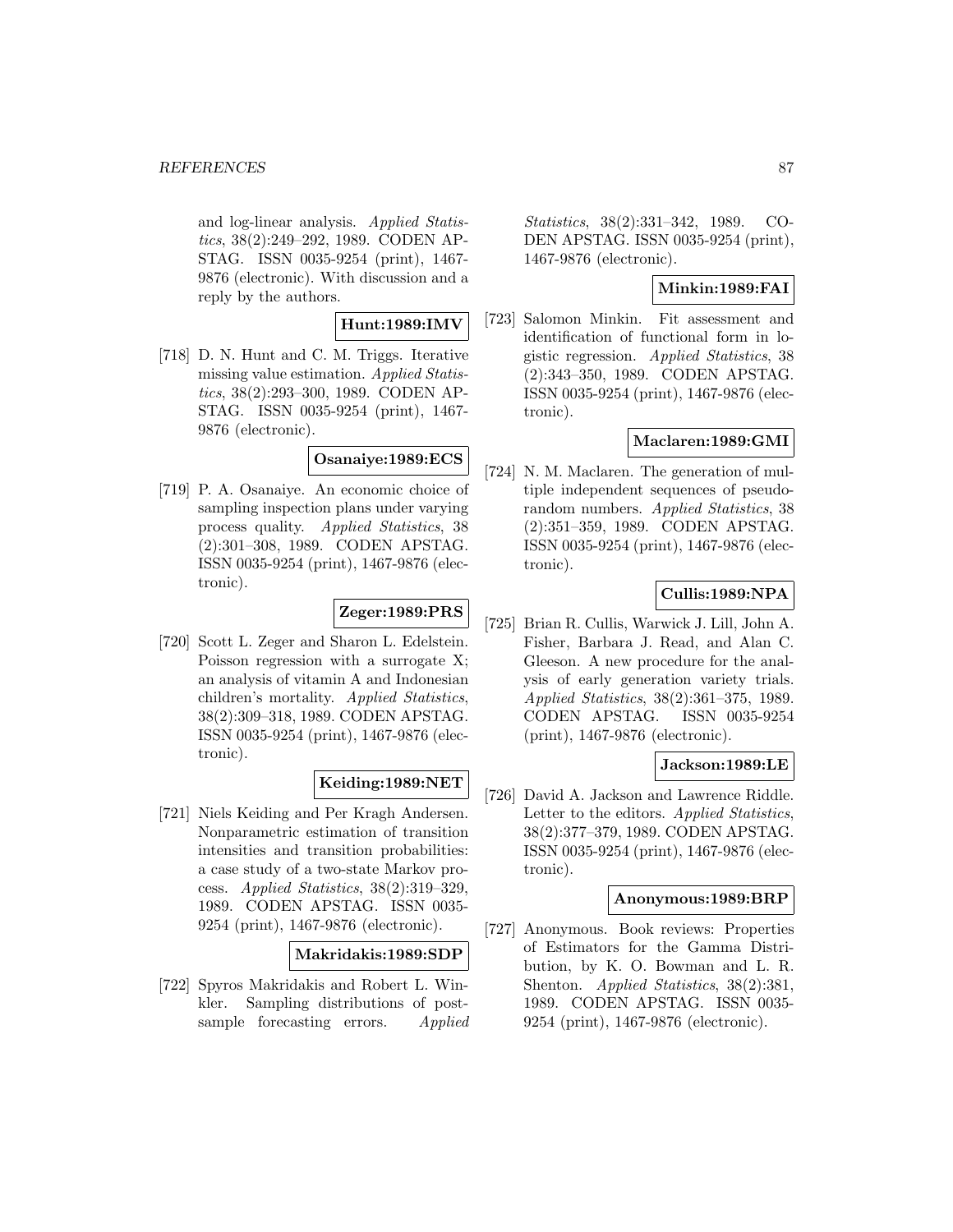# **Fryer:1989:BRL**

[728] M. J. Fryer. Book reviews: Lognormal Distributions: Theory and Applications, by E. L. Crow and K. Shimizu. Applied Statistics, 38(2):381–382, 1989. CO-DEN APSTAG. ISSN 0035-9254 (print), 1467-9876 (electronic).

# **Rao:1989:BRT**

[729] T. Subba Rao. Book reviews: Tensor Methods in Statistics, by P. McCullagh. Applied Statistics, 38(2):382–383, 1989. CODEN APSTAG. ISSN 0035- 9254 (print), 1467-9876 (electronic).

# **Weatherup:1989:BRM**

[730] S. T. C. Weatherup. Book reviews: Manual of Crop Experimentation, by S. C. Pearce, G. M. Clarke, G. V. Dyke and R. E. Kempson. Applied Statistics, 38 (2):383–384, 1989. CODEN APSTAG. ISSN 0035-9254 (print), 1467-9876 (electronic).

### **Hand:1989:BRM**

[731] D. J. Hand. Book reviews: Mixture Models: Inference and Applications to Clustering, by G. J. McLachlan and K. E. Basford. Applied Statistics, 38 (2):384–385, 1989. CODEN APSTAG. ISSN 0035-9254 (print), 1467-9876 (electronic).

#### **Stirzaker:1989:BRF**

[732] D. Stirzaker. Book reviews: Foundations of Statistics, by D. G. Rees. Applied Statistics, 38(2):385, 1989. CODEN AP-STAG. ISSN 0035-9254 (print), 1467- 9876 (electronic).

# **Harding:1989:BRE**

[733] E. F. Harding. Book reviews: Exploiting Continuity: Maximum Entropy Estimation of Continuous Distributions, by H. Theil and D. G. Fiebig. Applied Statistics, 38(2):386–387, 1989. CODEN AP-STAG. ISSN 0035-9254 (print), 1467- 9876 (electronic).

### **Chalmers:1989:BRM**

[734] C. P. Chalmers. Book reviews: Multivariate Exploratory Data Analysis: A Perspective on Exploratory Factor Analysis, by A. Yates. Applied Statistics, 38 (2):387–388, 1989. CODEN APSTAG. ISSN 0035-9254 (print), 1467-9876 (electronic).

#### **Mellor:1989:SSR**

[735] Chris Mellor and David P. Reilly. Statistical software reviews: AUTOBOX-PLUS: Version 2.0, by Automatic Forecasting Systems Inc. Applied Statistics, 38(2):389–392, 1989. CODEN APSTAG. ISSN 0035-9254 (print), 1467-9876 (electronic).

#### **Jones:1989:SSR**

[736] Byron Jones. Statistical software reviews: X-STAT, by Softpower Incorporated. Applied Statistics,  $38(2):392-395$ , 1989. CODEN APSTAG. ISSN 0035- 9254 (print), 1467-9876 (electronic).

### **Macleod:1989:SAA**

[737] Allan J. Macleod. Statistical algorithms: Algorithm AS 245: A robust and reliable algorithm for the logarithm of the gamma function. Applied Statistics, 38 (2):397–402, June 1989. CODEN AP-STAG. ISSN 0035-9254 (print), 1467- 9876 (electronic). URL http://lib. stat.cmu.edu/apstat/245.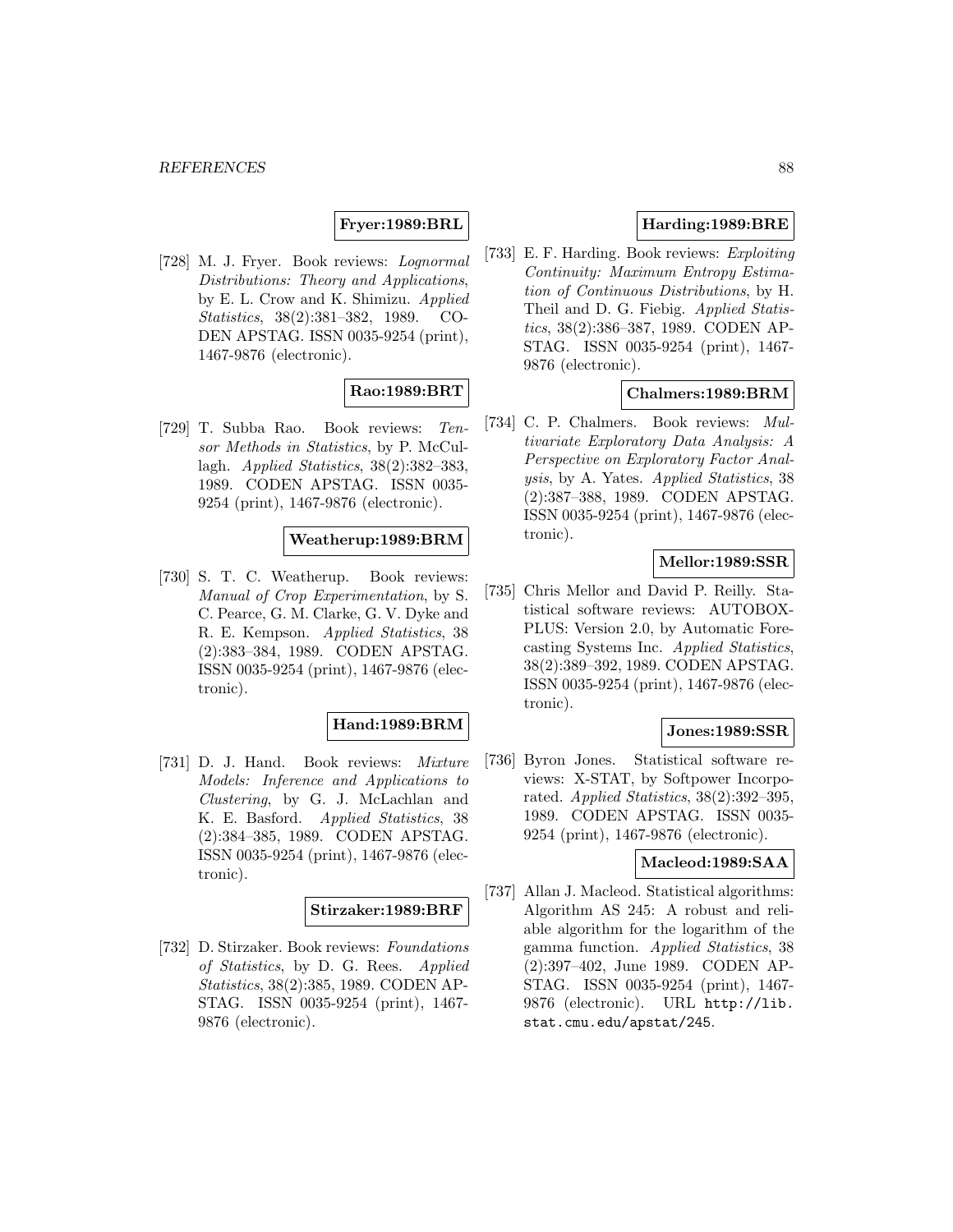### **Azzalini:1989:SAA**

[738] A. Azzalini. Statistical algorithms: Algorithm AS 246: An analysis of variance table for repeated measurements with unknown autoregressive parameter. Applied Statistics, 38(2):402– 411, June 1989. CODEN APSTAG. ISSN 0035-9254 (print), 1467-9876 (electronic). URL http://lib.stat.cmu. edu/apstat/246.

### **Murphy:1989:SAA**

[739] B. P. Murphy and J. S. Rohl. Statistical algorithms: Algorithm AS 247: Updating the sufficient configurations for fitting ZPA models to multidimensional contingency tables. Applied Statistics, 38(2):412–420, June 1989. CODEN AP-STAG. ISSN 0035-9254 (print), 1467- 9876 (electronic). URL http://lib. stat.cmu.edu/apstat/247.

### **Ridout:1989:SAR**

[740] Martin S. Ridout and John M. Cobby. Statistical algorithms: Remark AS R78: A remark on Algorithm AS 178: The Gauss–Jordan sweep operator with detection of collinearity. Applied Statistics, 38(2):420–422, 1989. CODEN APSTAG. ISSN 0035-9254 (print), 1467-9876 (electronic). URL http://lib.stat.cmu. edu/apstat/178. See [236].

#### **Cran:1989:SAR**

[741] G. W. Cran. Statistical algorithms: Remark AS R79: Comment on: A remark on algorithms AS 32 and AS 147: The incomplete gamma integral. Applied Statistics, 38(2):423, 1989. CODEN AP-STAG. ISSN 0035-9254 (print), 1467- 9876 (electronic). See [7, 94, 63].

#### **Anonymous:1989:BMPb**

[742] Anonymous. Back matter. Applied Statistics, 38(2):[4], 1989. CODEN AP-STAG. ISSN 0035-9254 (print), 1467- 9876 (electronic).

### **Anonymous:1989:FMPb**

[743] Anonymous. Front matter. Applied Statistics, 38(2):[3], 1989. CODEN AP-STAG. ISSN 0035-9254 (print), 1467- 9876 (electronic).

# **Lesaffre:1989:MGL**

[744] E. Lesaffre and A. Albert. Multiplegroup logistic regression diagnostics. Applied Statistics, 38(3):425–440, 1989. CODEN APSTAG. ISSN 0035-9254 (print), 1467-9876 (electronic).

### **Wilson:1989:CST**

[745] Jeffrey R. Wilson. Chi-square tests for overdispersion with multiparameter estimates.  $Applied Statistics, 38(3):441-453,$ 1989. CODEN APSTAG. ISSN 0035- 9254 (print), 1467-9876 (electronic).

#### **Ganesalingam:1989:CMA**

[746] S. Ganesalingam. Classification and mixture approaches to clustering via maximum likelihood. Applied Statistics, 38(3):455–466, 1989. CODEN APSTAG. ISSN 0035-9254 (print), 1467-9876 (electronic).

### **Shoukri:1989:URM**

[747] M. M. Shoukri and R. H. Ward. Use of regression models to estimate genetic parameters and measures of familial resemblance in man. Applied Statistics, 38 (3):467–479, 1989. CODEN APSTAG. ISSN 0035-9254 (print), 1467-9876 (electronic).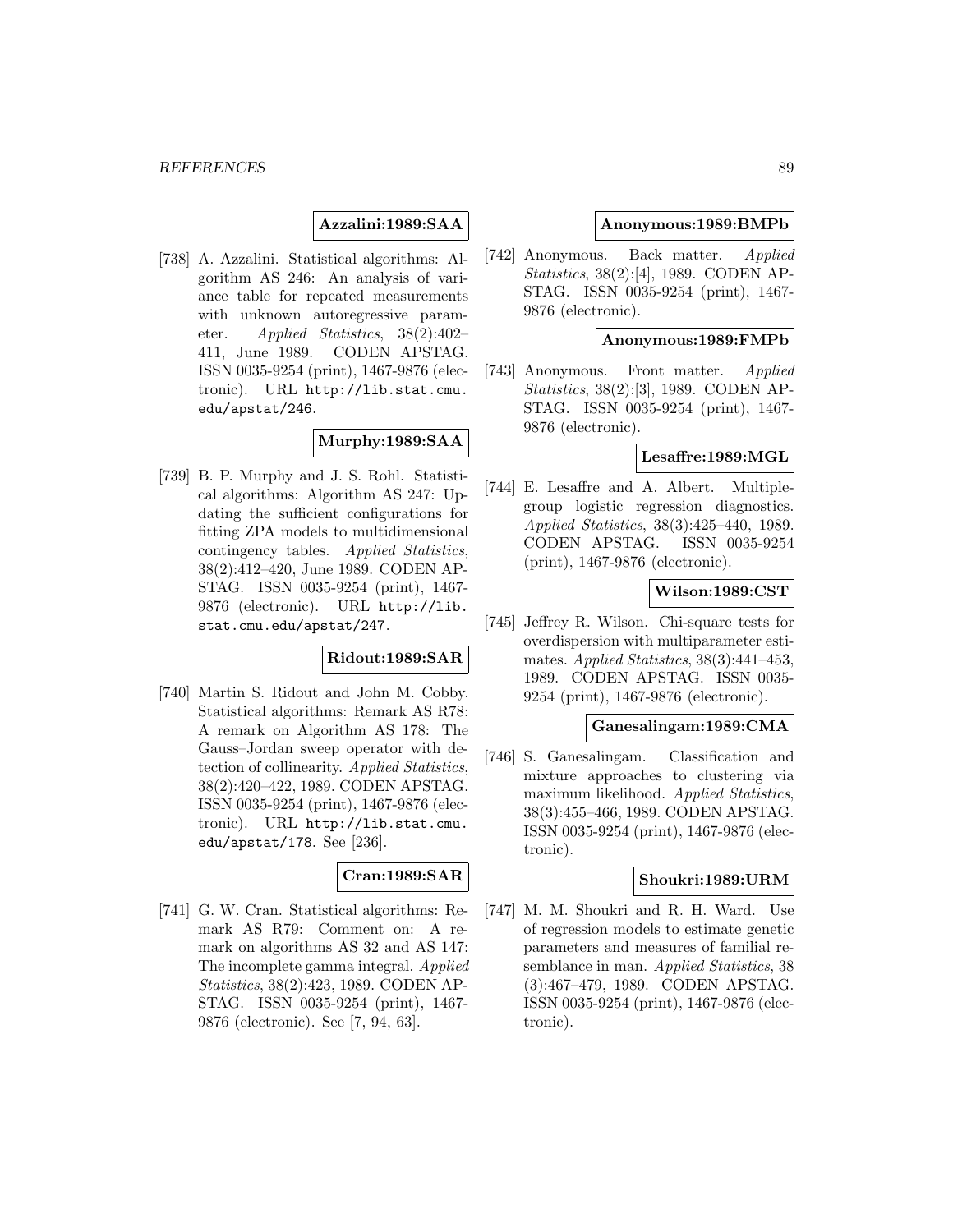### **Trajstman:1989:ICD**

[748] A. C. Trajstman. Indices for comparing decontaminants when data come from dose-response survival and contamination experiments. Applied Statistics, 38 (3):481–494, 1989. CODEN APSTAG. ISSN 0035-9254 (print), 1467-9876 (electronic).

# **Hinkley:1989:MPL**

[749] D. V. Hinkley. Modified profile likelihood in transformed linear models. Applied Statistics, 38(3):495–506, 1989. CODEN APSTAG. ISSN 0035-9254 (print), 1467-9876 (electronic).

# **Freeman:1989:TLD**

[750] G. H. Freeman. The tactics of liar dice. Applied Statistics, 38(3):507-516, 1989. CODEN APSTAG. ISSN 0035- 9254 (print), 1467-9876 (electronic).

#### **Richardson:1989:MOP**

[751] S. C. Richardson. Miscellanea: One-pass selection of a sample with probability proportional to size. Applied Statistics, 38(3):517–520, 1989. CODEN APSTAG. ISSN 0035-9254 (print), 1467-9876 (electronic).

### **Jolliffe:1989:BRL**

[752] Ian Jolliffe. Book reviews: Latent Variable Models and Factor Analysis, by D. J. Bartholomew. Applied Statistics, 38(3):521, 1989. CODEN APSTAG. ISSN 0035-9254 (print), 1467-9876 (electronic).

#### **Goodwin:1989:BRA**

[753] Paul Goodwin. Book reviews: Applied Statistics: A First Course, by M. L.

Berenson, D. M. Levine and D. Rindskopf. Applied Statistics, 38(3):522, 1989. CODEN APSTAG. ISSN 0035- 9254 (print), 1467-9876 (electronic).

### **Anonymous:1989:BRM**

[754] Anonymous. Book reviews: Multivariate Statistical Modeling and Data Analysis, by H. Bozdogan and A. K. Gupta. Applied Statistics, 38(3):522–523, 1989. CODEN APSTAG. ISSN 0035-9254 (print), 1467-9876 (electronic).

### **Preece:1989:BRT**

[755] D. A. Preece. Book reviews: Theory of Block Designs, by A. Dey. Applied Statistics, 38(3):523–524, 1989. CO-DEN APSTAG. ISSN 0035-9254 (print), 1467-9876 (electronic).

### **Prescott:1989:BRC**

[756] R. J. Prescott. Book reviews: Clinimetrics, by A. R. Feinstein. Applied Statistics, 38(3):524–525, 1989. CODEN AP-STAG. ISSN 0035-9254 (print), 1467- 9876 (electronic).

### **Holt:1989:BRM**

[757] D. Holt. Book reviews: Multilevel Models in Educational and Social Research, by H. Goldstein. Applied Statistics, 38(3):525, 1989. CODEN APSTAG. ISSN 0035-9254 (print), 1467-9876 (electronic).

#### **Mosurski:1989:BRE**

[758] K. R. Mosurski. Book reviews: Encyclopedia of Statistical Sciences, Vol. 9: Strata Chart to Zyskind-Martin Models, by S. Kotz and N. L. Johnson. Applied Statistics, 38(3):525–526, 1989. CO-DEN APSTAG. ISSN 0035-9254 (print), 1467-9876 (electronic).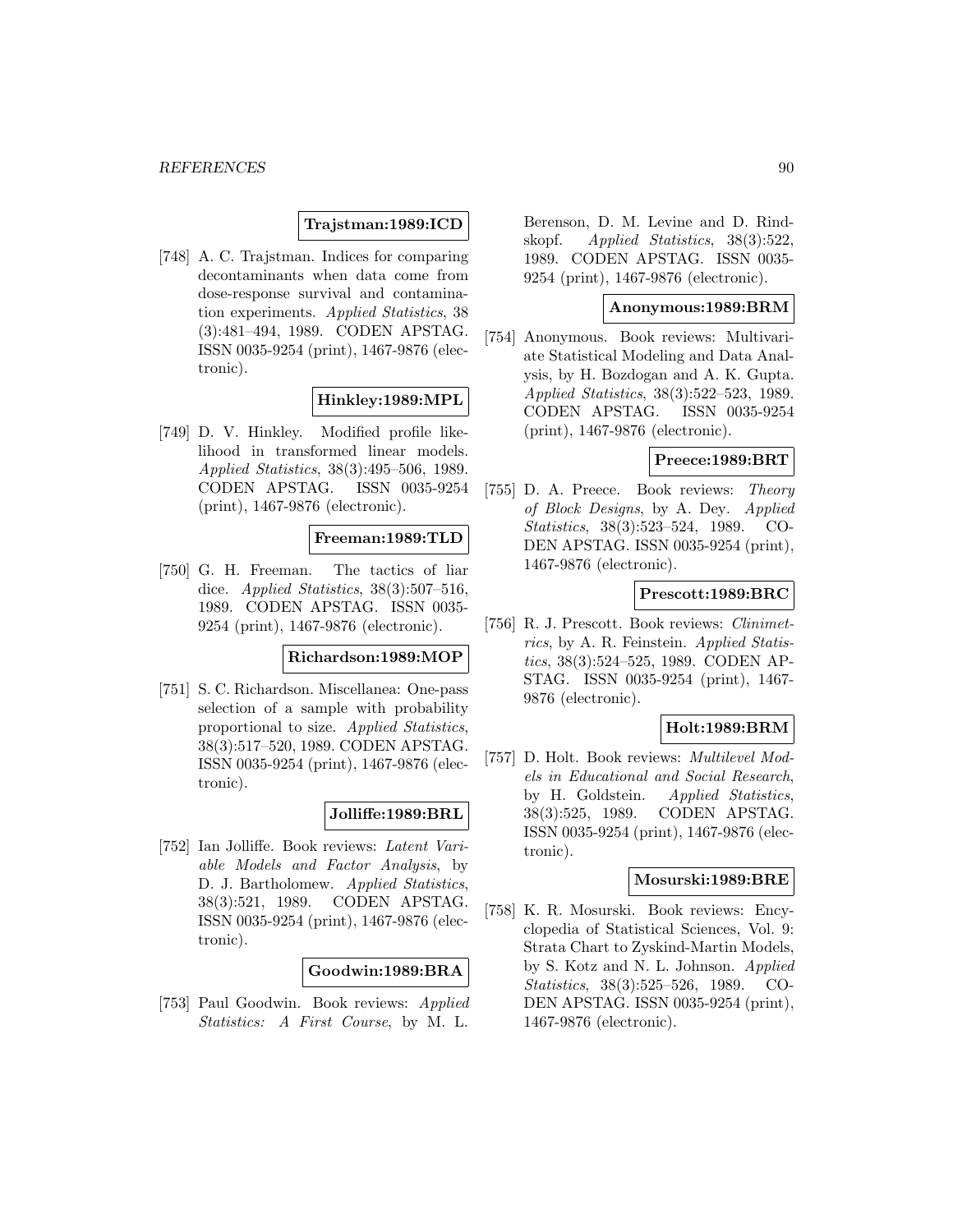### **Coe:1989:BRR**

[759] Richard Coe. Book reviews: Reviews of United Kingdom Statistical Sources: Vol. XVII, Weather and Water, by W. F. Maunder and M. C. Fleming. Applied Statistics, 38(3):526–527, 1989. CO-DEN APSTAG. ISSN 0035-9254 (print), 1467-9876 (electronic).

### **Waterton:1989:BRR**

[760] Jennifer Waterton. Book reviews: Reviews of United Kingdom Statistical Sources: Vol. XVIII, Posts and Telecommunications, by W. F. Maunder and M. C. Fleming. Applied Statistics, 38(3):527–528, 1989. CODEN APSTAG. ISSN 0035-9254 (print), 1467-9876 (electronic).

# **Mitchell:1989:BRS**

[761] J. M. O. Mitchell. Book reviews: STATLAB: Microcomputer-based practical classes and demonstrations for teaching statistical concepts, by W. D. Stirling. Applied Statistics, 38(3):528, 1989. CODEN APSTAG. ISSN 0035- 9254 (print), 1467-9876 (electronic).

### **Chanter:1989:SSR**

[762] Dennis O. Chanter and Volker W. Rahlfs. Statistical software reviews: N: Version 1.2. Applied Statistics, 38 (3):529–531, 1989. CODEN APSTAG. ISSN 0035-9254 (print), 1467-9876 (electronic).

### **Plewis:1989:SSRa**

[763] Ian Plewis, W. A. Fuller, W. Kennedy, D. Schnell, G. Sullivan, H. J. Park, and Richard Coe. Statistical software reviews: PC CARP, by W. A. Fuller, W. Kennedy, D. Schnell, G. Sullivan

and H. J. Park. Applied Statistics, 38 (3):531–534, 1989. CODEN APSTAG. ISSN 0035-9254 (print), 1467-9876 (electronic).

## **Plewis:1989:SSRb**

[764] Ian Plewis, W. A. Fuller, W. Kennedy, D. Schnell, G. Sullivan, H. J. Park, and Richard Coe. Statistical software reviews: EV CARP, by W. A. Fuller, D. Schnell, W. Kennedy, D. Schnell, G. Sullivan and H. J. Park. Applied Statistics, 38(3):531–534, 1989. CODEN APSTAG. ISSN 0035-9254 (print), 1467-9876 (electronic).

# **Davis:1989:SAA**

[765] Charles S. Davis and Michael A. Stephens. Statistical algorithms: Algorithm AS 248: Empirical distribution function goodness-of-fit tests. Applied Statistics, 38(3):535–543, September 1989. CODEN APSTAG. ISSN 0035-9254 (print), 1467-9876 (electronic). URL http://lib.stat.cmu. edu/apstat/248.

# **Leppard:1989:SAA**

[766] P. Leppard and G. M. Tallis. Statistical algorithms: Algorithm AS 249: Evaluation of the mean and covariance of the truncated multinormal distribution. Applied Statistics,  $38(3):543-553$ , September 1989. CODEN APSTAG. ISSN 0035-9254 (print), 1467-9876 (electronic). URL http://lib.stat.cmu. edu/apstat/249.

#### **Parhizgari:1989:SAA**

[767] Ali M. Parhizgari and Arun J. Prakash. Statistical algorithms: Algorithm AS 250: Tests of the equality of dispersion matrices. Applied Statistics, 38(3):